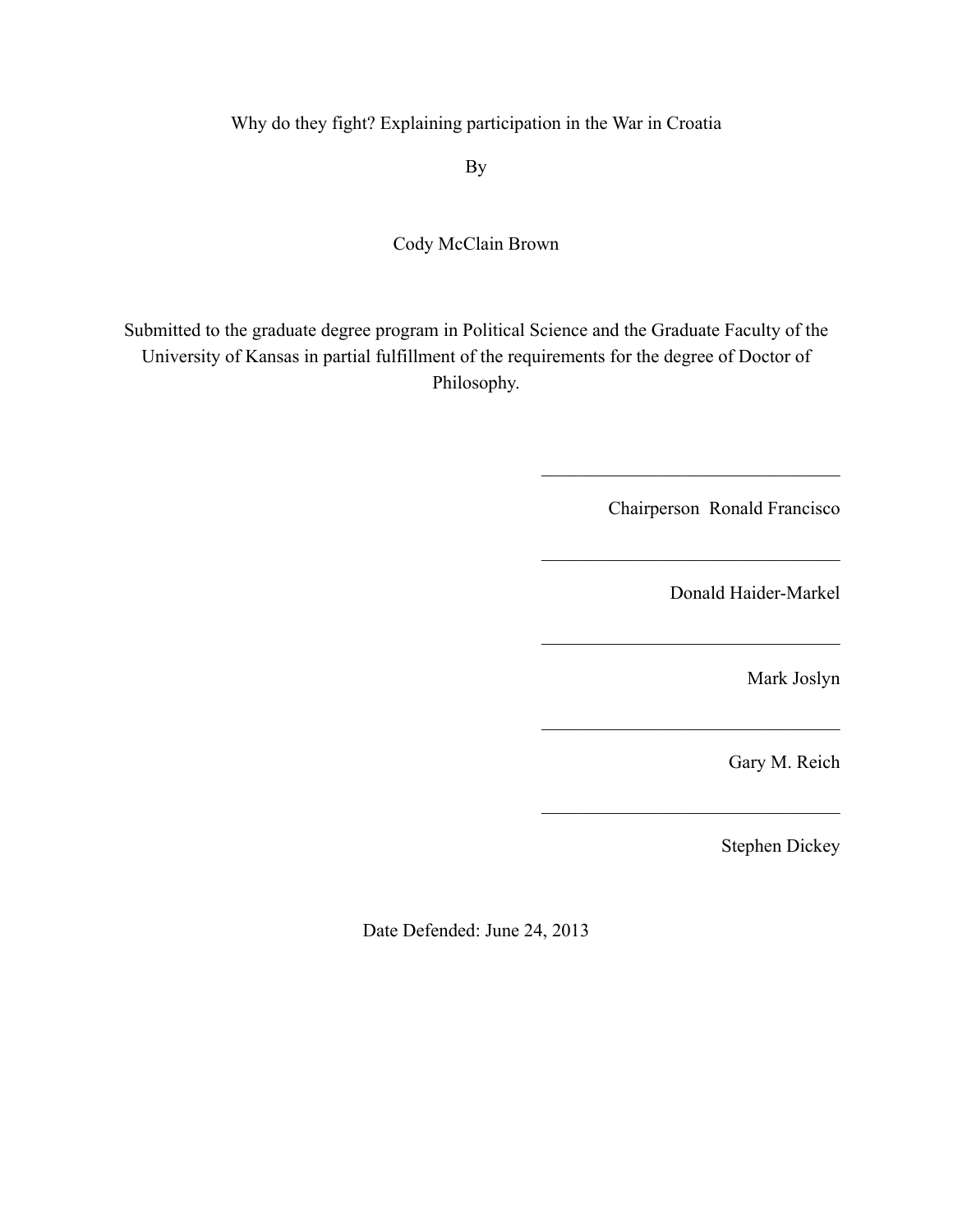The Dissertation Committee for Cody McClain Brown certifies that this is the approved version of the following dissertation:

Why do they fight? Explaining participation in the War in Croatia

Chairperson Ronald Francisco

 $\mathcal{L}_\text{max}$ 

Date approved: June 24, 2013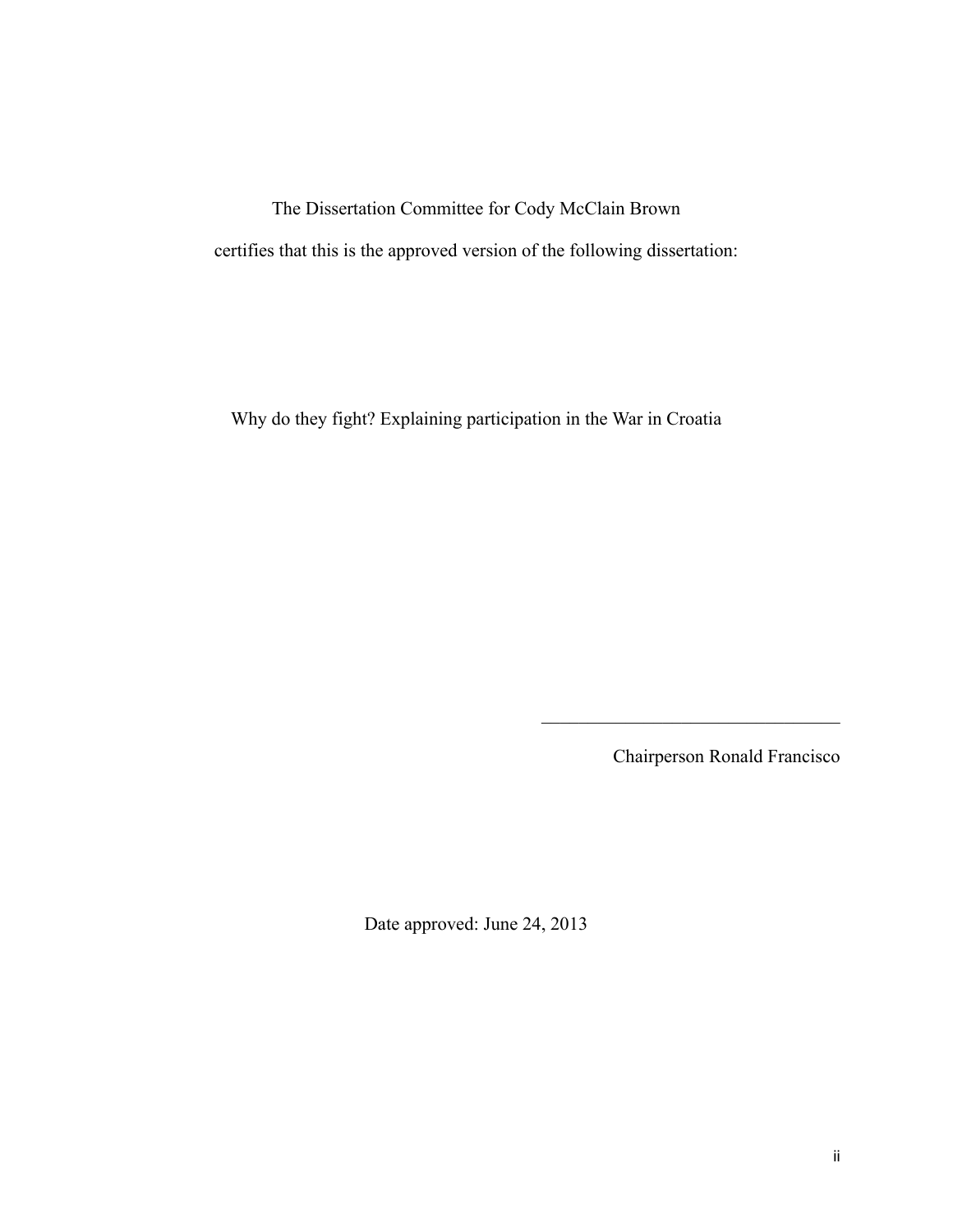#### **Abstract**

 This project explains voluntary participation in the War in Croatia, using a data set of daily interval event data and interviews with Croatian war veterans. It challenges the previous findings of macro level based research on conflict and the literature's emphasis on material incentives as the prime motive for individual participation in war. Conversely, my findings show that the biggest influence on mass participation was the escalation of violent events. Using a generalized linear model I observe significant differences in the number of violent events in each of Croatia's 120 municipalities and the number of individuals who enlisted in the Croat armed forces. Secondly, I show that the earliest joiners belonged to Croatia's dissident community; however, rather than observing these individuals' grievances as the most crucial variable in their decision to participate, I show that in fact, the first fighters joined as a result of social incentives and pressures. Finally, I test the early months of the conflict and show that the fighting was stable. I then explain why the conflict remained in equilibrium by looking at disincentives local and central elites had in reestablishing peace. In the end I reveal that while material incentives were unimportant in mobilizing individuals at the mass level, war profiteering at the elite level provides us with a better understanding of why once started, the conflict was unlikely to stop.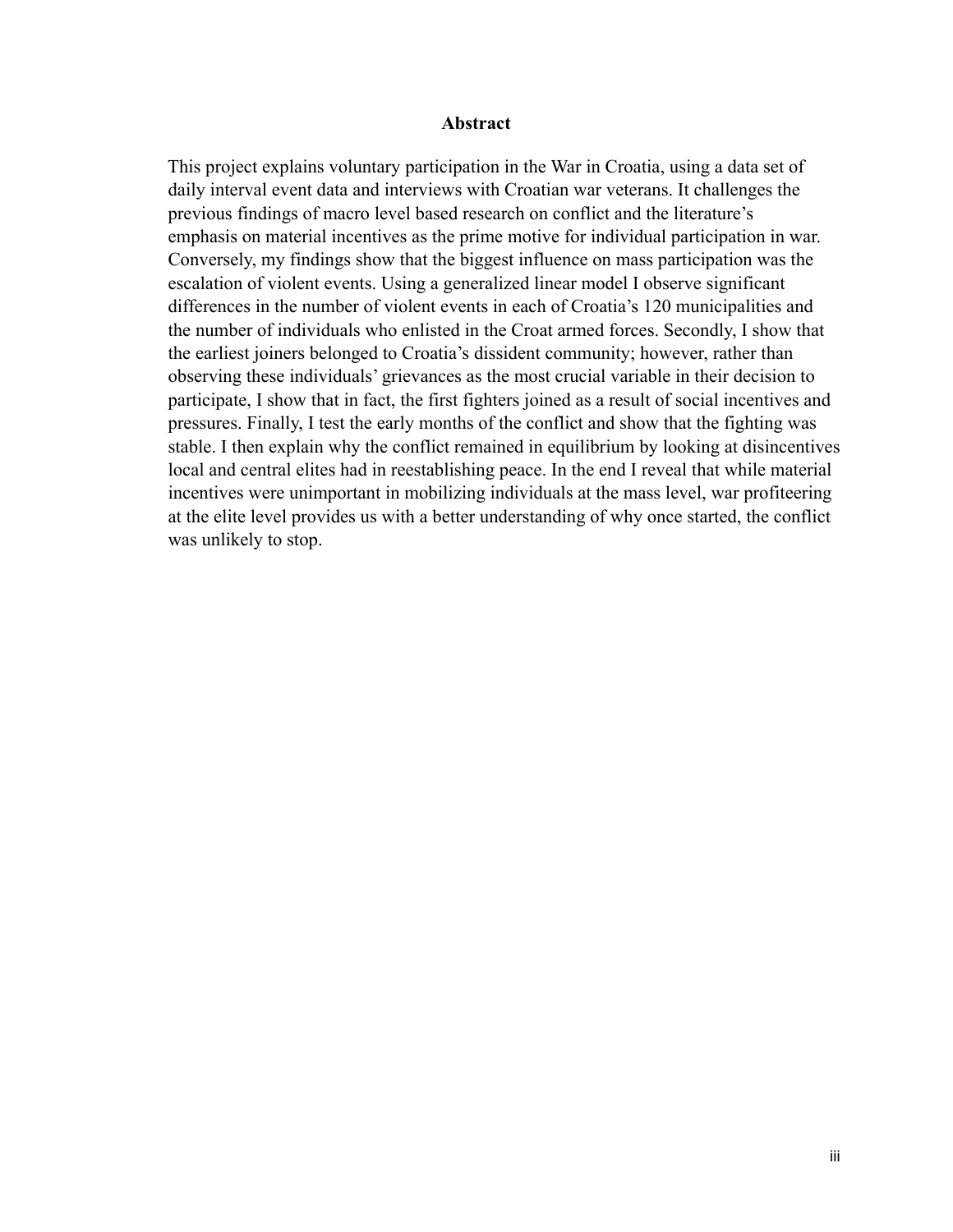## Acknowledgements

 I am indebted to Professor Dejan Jović, Stevo Đurašković, Silvana Srdoč Brown, Richelle Bernazzoli and, most of all, Mate Šubašić for their much appreciated assistance during my field work in Croatia. I would also like to thank the members of my committee, and especially Professor Ronald Francisco for supporting this project and guiding its development. Finally, I am especially grateful to all of the Croatian war veterans who took the time to answer my questions.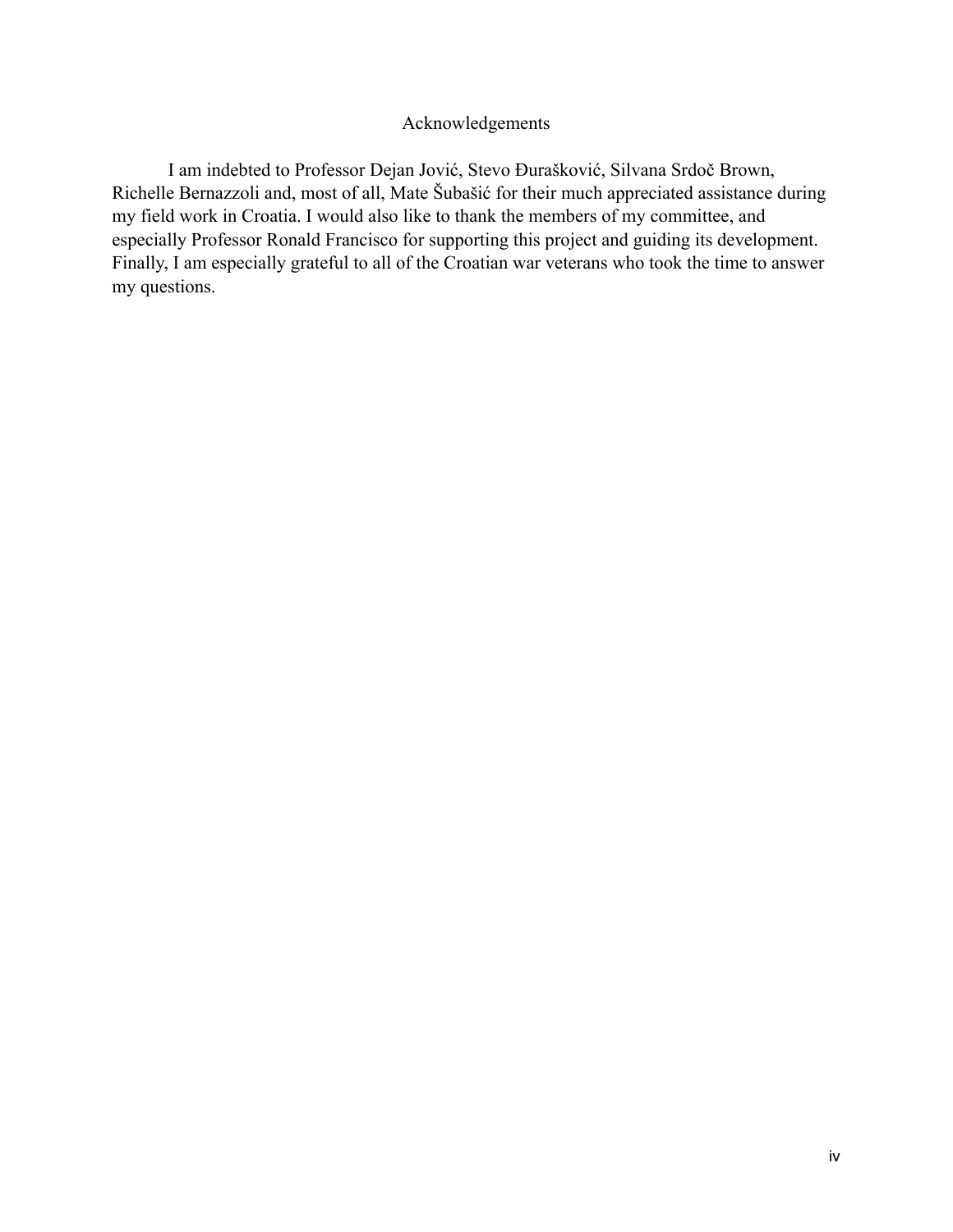## **Table of Contents**

| Chapter 1: How do we explain participation in the War in Croatia?    |    |
|----------------------------------------------------------------------|----|
| Chapter 2: Violence and Participation in the War in Croatia          | 21 |
| Chapter 3: Fighting first: Early participation in the War in Croatia | 45 |
| Chapter 4: Stability and Self-interest in Ethnic Conflict            |    |
| Conclusion                                                           |    |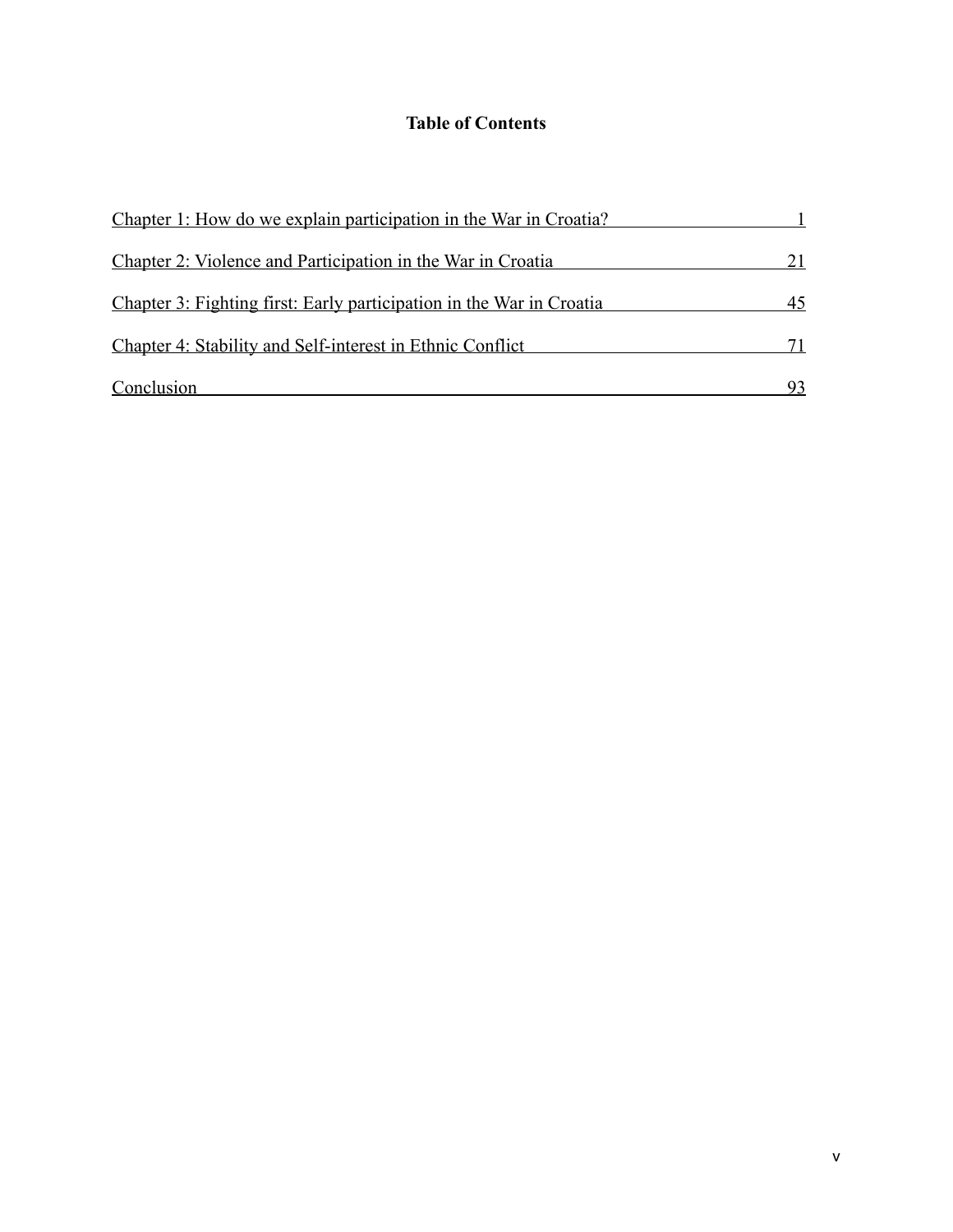# **Table of Figures**

| • Figure 1: Number of violent events in Croatia                                                                                                             | 33             |                                                                 |    |
|-------------------------------------------------------------------------------------------------------------------------------------------------------------|----------------|-----------------------------------------------------------------|----|
| • Table 1: Violent events and participation in 120 municipalities<br>• Table 2: Summary Table of Early Joiners<br>• Table 3: Summary Table of Later Joiners | 39<br>55<br>56 |                                                                 |    |
|                                                                                                                                                             |                | • Table 4: Ethnic Makeup of the Croatian Interior Ministry 1990 | 57 |
|                                                                                                                                                             |                | • Table 5: Early Joiners' Pay                                   | 64 |
| • Table 6: Lotka-Volterra Results for Croatia 01/01/1991-10/04/1991                                                                                         |                |                                                                 |    |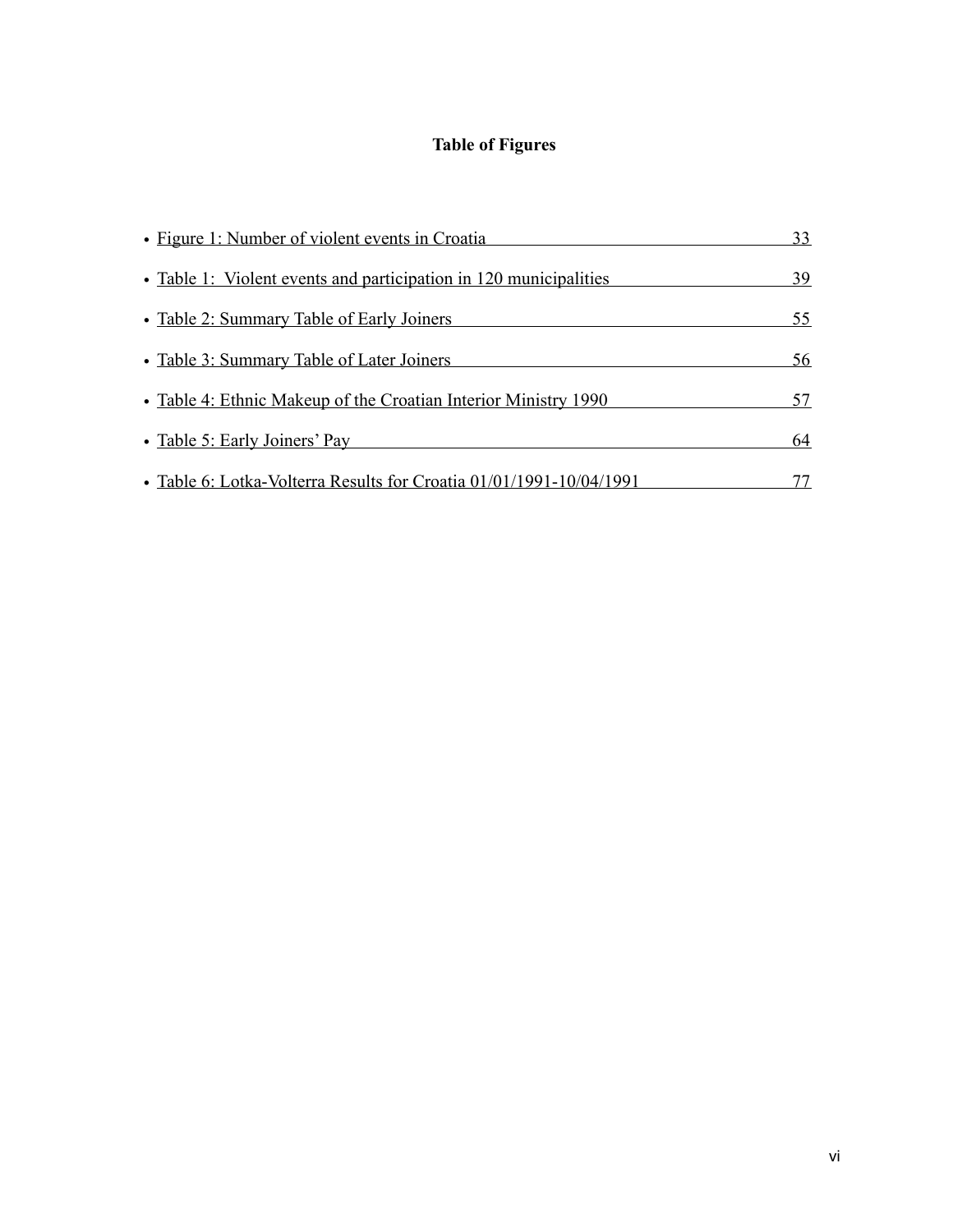## <span id="page-6-0"></span>**Chapter 1: How do we explain participation in the War in Croatia?**

#### **Introduction**

In his masterpiece *War and Peace,* Tolstoy explains that while the political interests of Napoleon, and the interests of Czar Alexander offer some explanation for Napoleon's 1812 invasion of Russia, what better explains the war is the participation of French soldiers in Napoleon's army. He writes,

 The willingness or unwillingness of one French corporal to enlist for a second tour of duty appears to us as good a cause as Napoleon's refusal to withdraw his army beyond the Vistula and give back the duchy of Oldenberg; for if he had been unwilling to serve, and another had been unwilling, and a third, and a thousandth corporal and soldier, there would have been so many less men in Napoleon's army, and there could have been no war. (Tolstoy 2008: 604)

Tolsoty is right. Wars depend on participants. Of course in Napoleon's time many of his soldiers were conscripted, while the Czar's militia was made up of peasants donated to the war effort by Russia's nobles. Still, some individuals no doubt volunteered, and this is what puzzled Tolstoy. Why do people voluntarily participate in war? When it comes to internal conflicts, the question of participation is even more challenging. Often times rebel forces lack the coercive authority of the state and therefore are incapable of enforcing participation. Yet, people participate and war is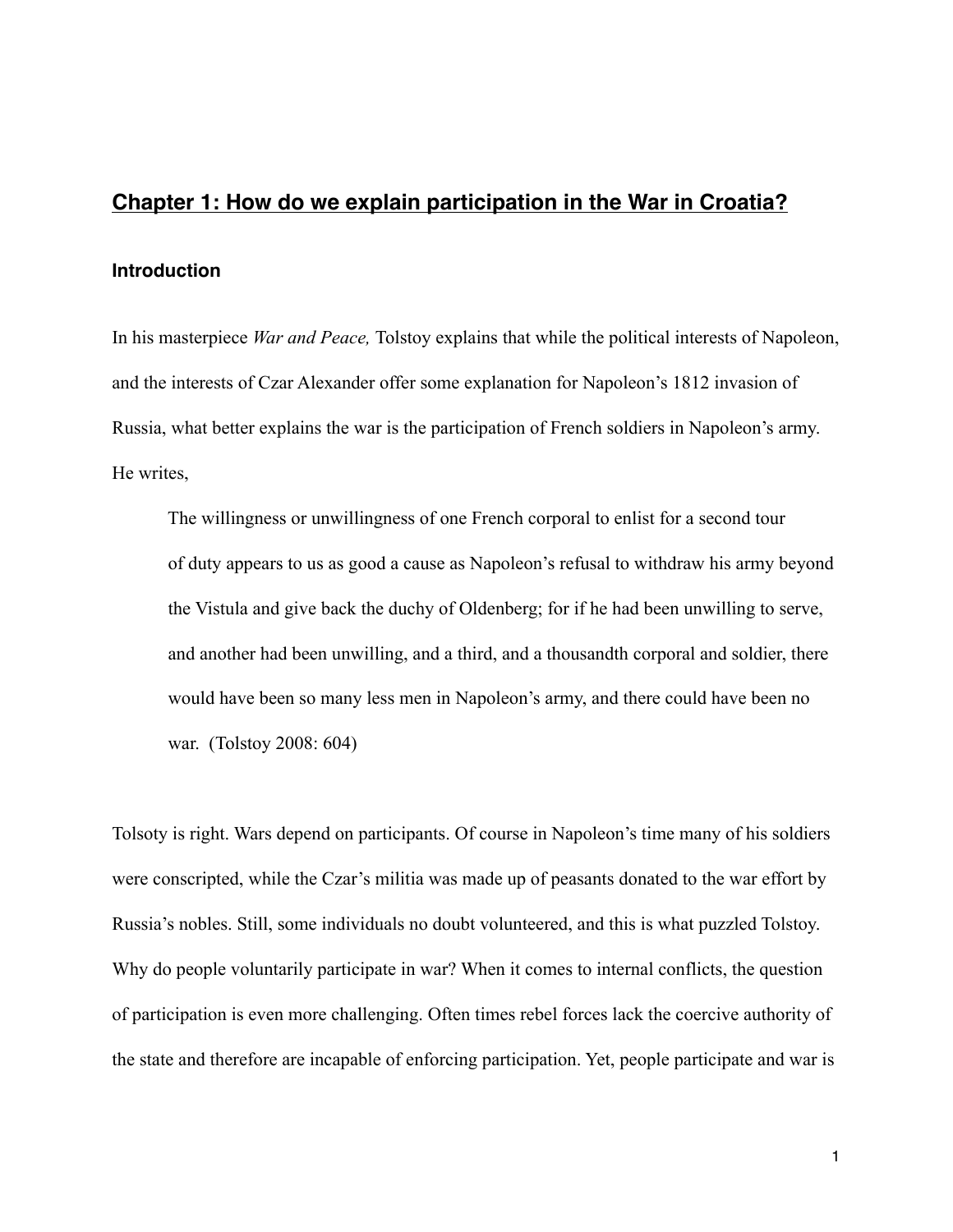waged. In order to better understand domestic conflict, this project focuses on the voluntary participation of insurgents in an internal war.

 In the following I explore participation in the early months of the War in Croatia (1991-1995). I look at only the early months (January 1991 to October 1991) since conscription was not introduced in Croatia until October 1991. While the War in Croatia has been discussed elsewhere (Cohen and Dragović-Soso 2008; Zakošek 2007; Radelić et al., 2006; Gagnon 2006; Mann 2005; Mueller 2000; Holbrooke 1999; Tanner 1997; Woodward 1995) few, if any have addressed the question of participation. The question of why individuals participated in the Croatian War has not really been asked or answered. Rather, the literature has looked at the structural causes of the conflict (Mann 2005; Bunce 1999; Woodward 1995), the possible reasons elites had in instigating the conflict (Zakošek 2007; Gagnon 2006) and through these broader or elite based views assumed the involvement of thousands of individuals.

 The puzzle of participation is not new. Research on internal conflict has focused extensively on individuals' motives and reasons for joining the fight (Gurr 1970; Tilly 1978; Hardin 1997; Lichbach 1998a; Fearon and Laitin 2003; Kalyvas 2003; Collier and Hoeffler 2004; Collier and Sambanis 2005; Weinstein 2007). What remains unresolved in the literature is the emphasis on broader, macro level variables versus the study of conflict at the micro level. While research using macro level, economic driven models has contributed to our understanding of conflict, it is limited in that it only tells us about correlations between broad economic circumstances and participation (Fearon and Laitin 2003; Collier and Hoeffler 2004; Taydas et al., 2011; Hoeffler 2011). What is missing are the micro level processes involved in insurgent mobilization. Though most of this research theorizes about these processes, few investigate them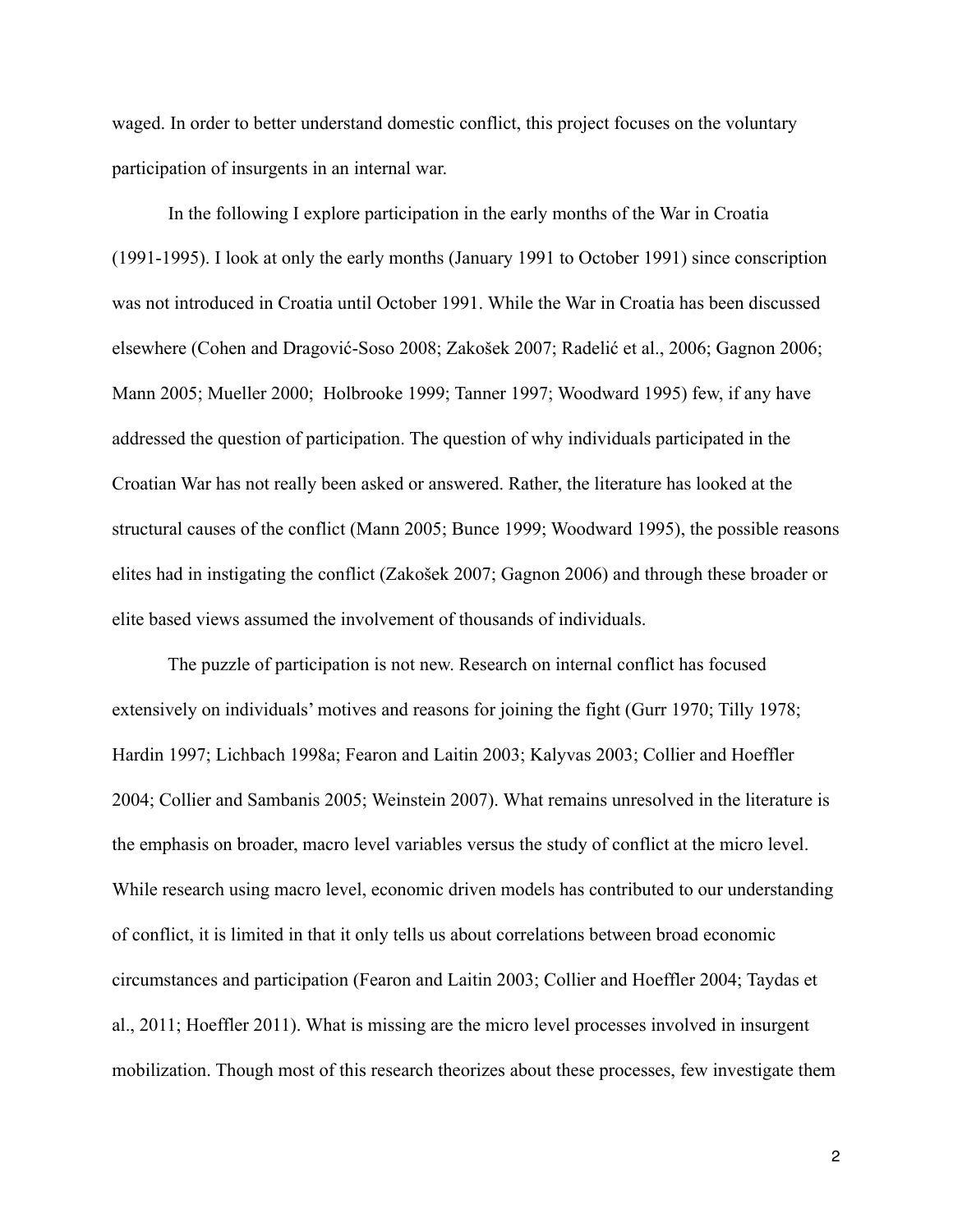outright. Other research has tended to hypothesize and speculate about such processes (Kalyvas 2003) or formally model individual level behavior (Hardin 1997; Lichbach 1998a; Weinstein 2005). While this work has contributed greatly to theory building, much of it lacks empirical confirmation. The more pressing problem is that research based on macro economic models and research based on formal modeling tend to talk pass one another.

 This is most evident when we look at the greed/grievance debate (Kalyvas 2003; Collier and Hoeffler 2004; Collier and Sambanis 2005; Taydas et al., 2011). The greed/grievance literature has a strong body of work, showing a strong correlation between civil war onset and low economic growth. From this relationship it is then inferred that amid economic hardship, rebels are motivated by the opportunity to obtain material incentives via the looting mechanism (Collier and Hoeffler 2004). Yet, if we look at Lichbach's (1998a) extensive work on mobilization and his formal models, we see that any such explanations should be considered incomplete. From Lichbach's point of view material incentives *can be* an important factor in mobilization; however, at the same time, Lichbach (1998a) finds that material interests alone are insufficient and rebel's require at least two solutions from four solution categories (market, community, contract and hierarchy) in order to spur mobilization. From this perspective the work by Collier and Hoeffler (2004), Fearon and Latin (2003), and others (Collier and Sambanis 2005; Hoeffler 2011) tells us only half of the story and does not provide us with a complete theory of participation in domestic conflict. The divergence within the domestic conflict literature, the black box macro economic models and their formally modeled counterparts, underlies the necessity of exploring the micro level processes involved in bringing individuals into conflict (George and Bennet 2005).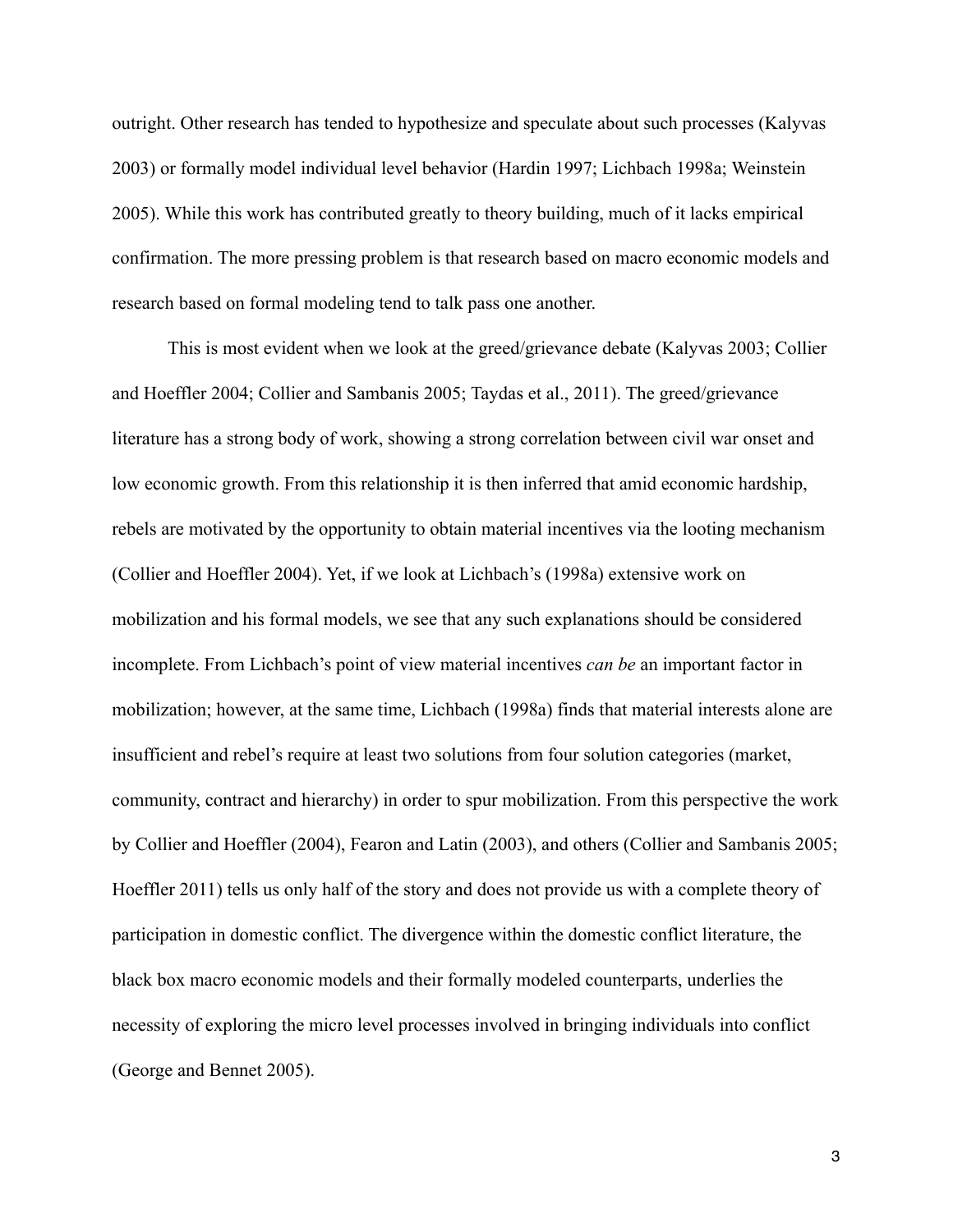In the remainder of the introduction I review the explanations for the War in Croatia, justify the approach I adopt to address the question of participation, discuss my case selection and methodology. I then offer a brief overview of the breakup of Yugoslavia and the War in Croatia.

#### **Explanations for the War and the approach adopted**

Why did the breakup of Yugoslavia lead to war? This question has been asked by hundreds of books and articles. The main focus has been on the rise of ethnic nationalism among Croats, Slovenes, Albanians and Serbs during the late 1980s (Zakošek 2007; Dragović-Soso 2002; Brubaker 1996), with most of the literature agreeing that the Yugoslav Wars emerged from elite circles rather than from the ground up (Klanjšek and Flere 2011; Jović 2009; Zakošek 2007; Gagnon 2006; Hockenos 2003; Mueller 2000; Thompson 1999; Silber and Little 1996). At the same time, there is not a consensus on what motivated elites to bring their followers into conflict. Was it nationalist ideology pursued by each country's leader (Hockenos 2003; Silber and Little 1996)? Or was it merely the use of nationalist rhetoric to maintain power (Gagnon 2006)? Perhaps a combination of both (Zakošek 2007)? It is extremely difficult to determine what motivated the leaders of the former Yugoslavia. What we do know is that both Croatian President Franjo Tuđman and Serbian President Slobodan Milošević used nationalist rhetoric and nationalist symbols while in office. We also know that both leaders, along with those surrounding them, profited politically and financially from the Yugoslav conflicts (Hockenos 2003; Gagnon 2006; Zakošek 2007). Hockenos estimates that President Tuđman and Croatian Defense Minister, Gojko Šušak raised over 100 million dollars from the Croatia diaspora and were able to use this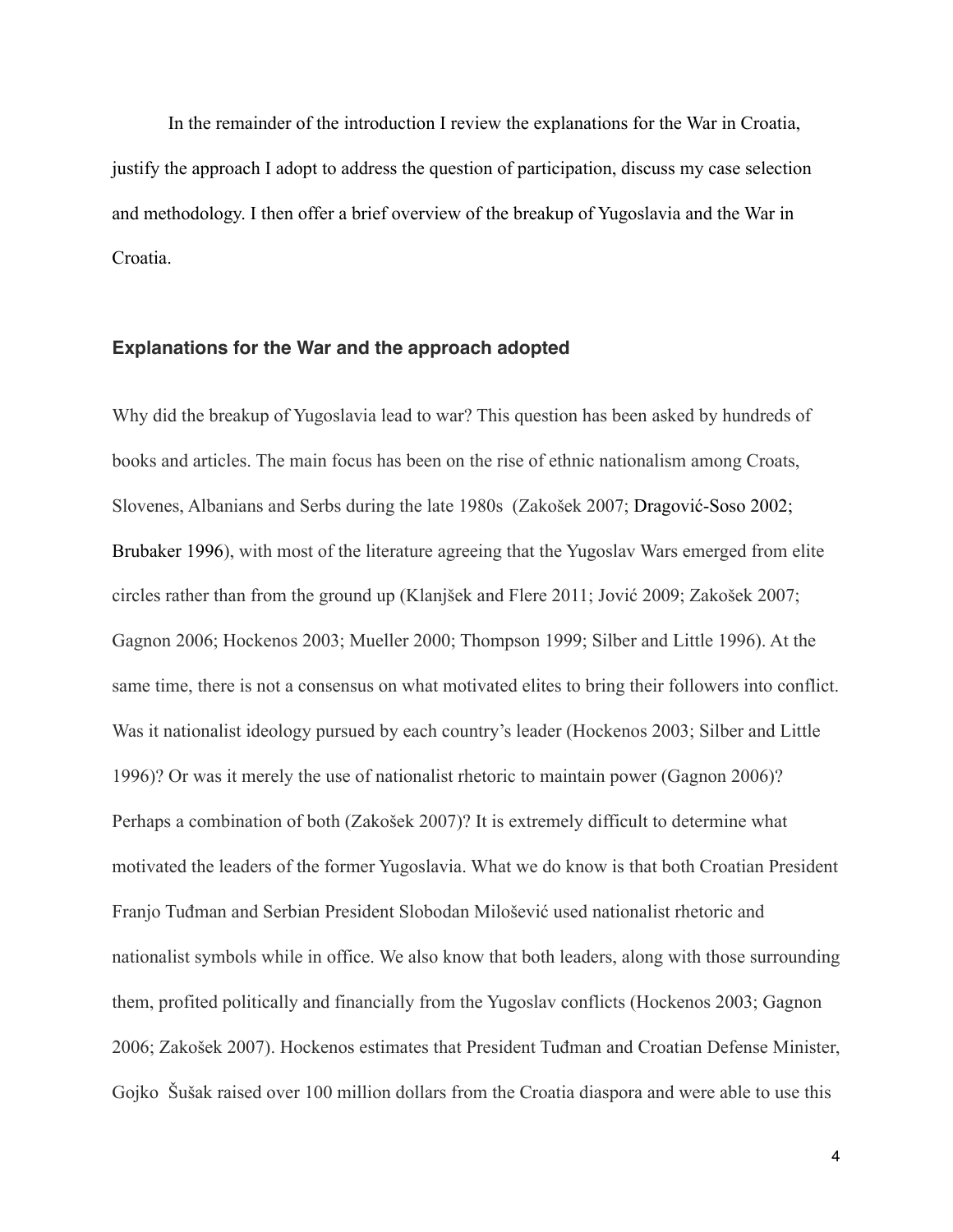money as their own personal expense account (Hockenos 2003: 87 ). A document from the Serbian security services reveals how Milošević, or at least his regime, profited from the War. According to the document, after the fall of the Croatian town Vukovar, 3.8 million dollars, 430 thousand Swiss francs, and 38 kilograms of gold were to be sent to Belgrade by Serbian paramilitaries (Stewart 2008: 163). What we do not know is whether or not material profit was a by product of nationalist ideology or if each leader's expressed nationalism was just an excuse to profit. From the perspective taken here the question of each leader's beliefs is largely irrelevant to understanding why the war occurred. What matters more is understanding how these leaders were able to persuade other people to fight and die for them.

 This is why it is useful to see what the literature on domestic conflict can provide as a means of explaining the Yugoslav Wars. Most of the literature on domestic conflict holds that individuals are strategic, rational actors (Francisco 2009, 2010; Weinstein 2007, 2005; Collier and Hoeffler 2004; Fearon and Laitin 2003; Lichbach 1998a; Hardin 1997; DeNardo 1985); however, while the assumption of rationality holds that individuals are materially motivated and much of the literature stops there (Collier and Hoeffler 2004; Hoeffler 2011), other work merely uses this as a baseline from which to understand the basics of collective action in the form of dissent, protest, rebellion and insurgency (Lichbach 1998a; 1998b; Ferrara 2003; Weinstein 2005, 2007). For example, Weinstein (2005, 2007) orients his work around the concept of rational choice in order to explain why some insurgent groups inflict greater harm on the civilian population than others. He holds that social motivation and insurgent zeal can overcome the need for material incentives. Insurgent organizations that are mobilized through norms of social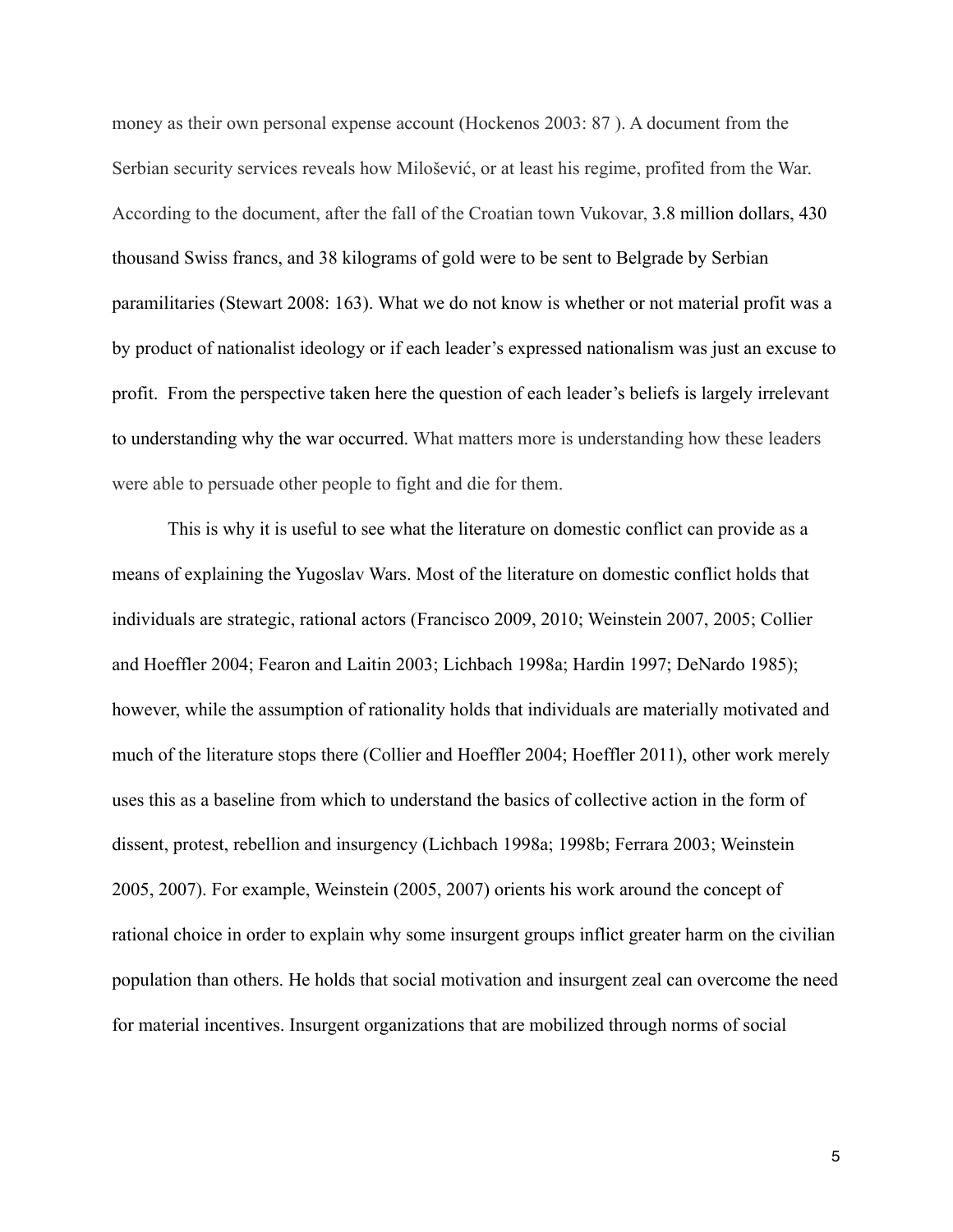reciprocity, rather than material incentives are less likely to victimize the civilians living in and around a conflict zone (2007).

 While work like Weinstein's allows for the mobilization process to involve more than material incentives (see also Lichbach 1998a; Hardin 1997) it, like much of the research on domestic conflict, it relies on the assumption that rebels face a collective action problem. The fundamental understanding here is that in order for individuals to participate in collective dissent, they must be provided with an individual selective incentive (Olson 1965; Lichbach 1998a; Weinstein 2005, 2007; Francisco 2010). When pursuing a public good, most individuals will free ride, hoping that someone else will do the protesting and fighting for them. Most people hope to benefit from the goals of collective action without having to collectively act (Olson 1965).

 The problem of collective action is that it again introduces the question, this time at an individual, mass level, as to whether participants are materially or ideologically motivated (Kalyvas 2003; Collier and Hoeffler 2004; Weinstein 2005; Taydas et al., 2011). Most of the literature assumes that individuals can be motivated to fight by either material incentives or ideologically based collective grievances (Kalyvas 2003; Collier and Hoeffler 2004; Weinstein 2005; Taydas et al., 2011; Hoeffler 2011). Moreover, it is often assumed that the central authorities in a conflict are more ideologically committed to the central cleavage than the peripheral participants; however, Kalyvas (2003) argues that this dichotomy is too reductive. That is, participants are not necessarily agnostic towards the reasons they are fighting, nor are they necessarily ideological zealots ready to sacrifice themselves for the greater cause. As Kalyvas offers, internal conflicts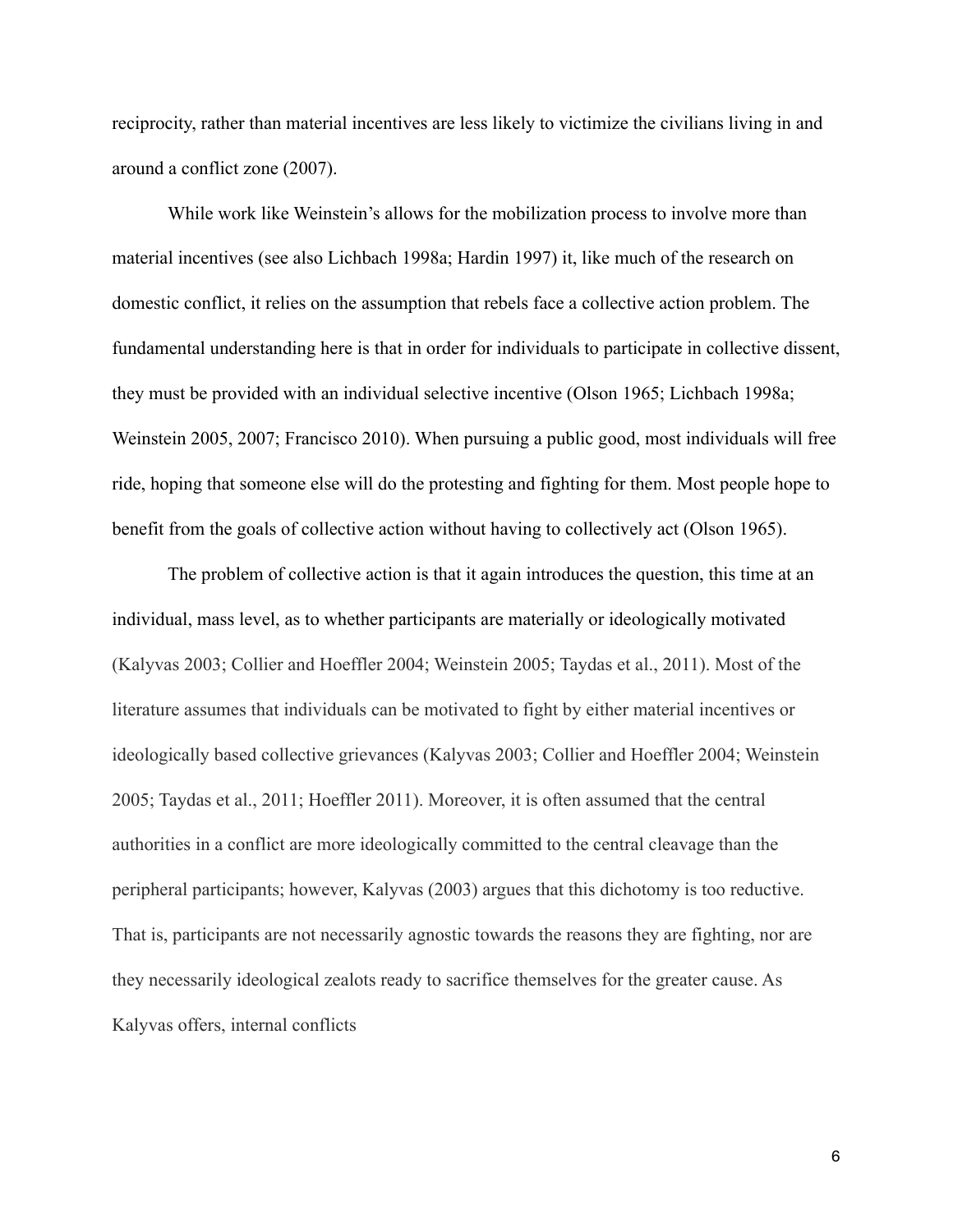are not binary conflicts but complex and ambiguous processes that foster an apparently massive, though variable, mix of identities and actions — to such a degree as to be defined by that mix. Put otherwise, the widely observed ambiguity is fundamental rather than incidental to civil wars, a matter of structure rather than noise. (2003: 475)

The question to answer is, how do leaders and their followers solve their collective action problem, regardless of whether or not solutions stem from material or grievance based incentives? The most extensive research on which solutions are used to overcome the collective action problem is Lichbach's work (1998a). Again, starting from the assumption that dissidents are rational and self-interested, Lichbach develops four possible solution groups to the collective action problem. These are material, community, contract and hierarchy (1998a). Perhaps the most important aspect of Lichbach's approach is that it allows us to take "pecuniary self-interest as the baseline model and selectively [expand] the conception of rationality as the baseline model fails to illuminate reality" (1998a :327). As a result of Lichbach's solution groups, the constant comparison between our assumptions and the observed reality remains systematic. That is, dissidents can become real people motivated by material incentives, friendships, leaders, and cooperation with other like minded individuals, all of which are viable solutions to the collective action problem.

 The collective action research program (CARP) outlined by Lichbach (1998a, 1998b) allows for us to research and explain mobilization as a process contingent on circumstances and the actions of individuals without merely stating that things happened and people did stuff.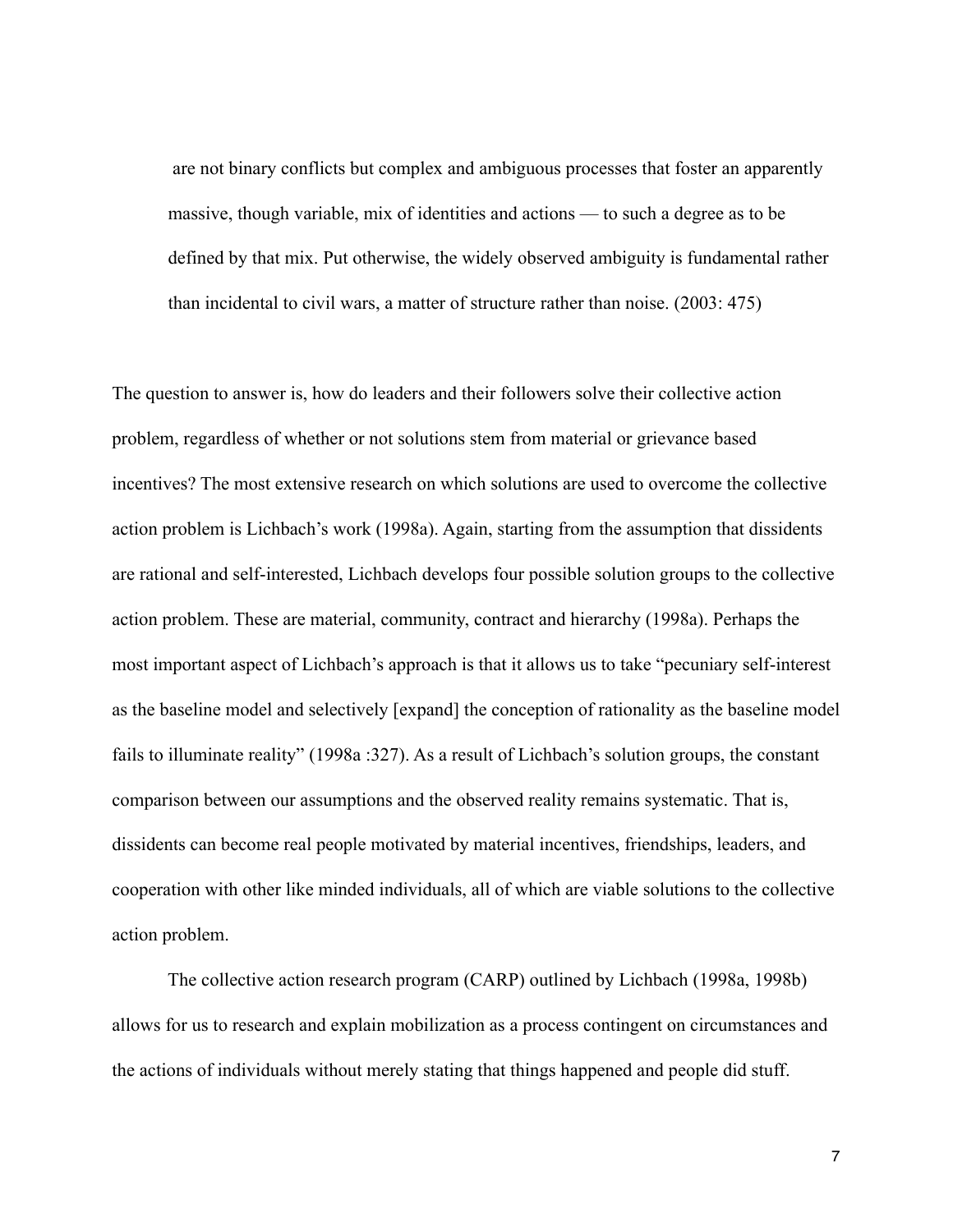CARP is especially useful in overcoming the problem of macro level inferences on micro level processes, as it stresses that collective action does not occur from macro level determinants alone. Rather, it is the product of individuals' strategic behavior. Protest is not caused by broad determinants. From the perspective of CARP, collective dissent is the product of insurgents, protesters and their leaders' tactical responses to their environment, circumstances and events (Lichbach 1998a, 1998b; Francisco 2009, 2010). As it relates to the existing literature, CARP informs us that any relationship between macro level variables and conflict is contingent on micro level processes. Understanding the interaction between the broader conditions measured at the macro level, or what Lichbach refers to as unplanned order (1998a: 21) and the strategic action among insurgents themselves, what Lichbach refers to as planned order (1998a: 21), is essential to understanding individual participation in conflict. To understand conflict is to understand the actors' collective action solutions (Lichbach 1998; Weinstein 2007). CARP then constructs a theoretical framework through which we can observe which collective action solutions are used and from where or who it is they originate, thereby offering greater insight into the processes involved in fostering participation in domestic conflict.

 CARP is also able to resolve the ongoing debate concerning whether or not such processes are directed by the center to the periphery, the periphery to the center, or the product of interactions between the two (Kalyvas 2003; Weinstein 2007; Weidman 2011; Isaac 2012). By focusing on how actors are embroiled in the conflict in the first place, CARP is well suited to illustrate the relationship between the center, the periphery and participation.

 By using CARP to understand participation in the War in Croatia I contribute to our understanding of domestic conflict and our understanding of the Yugoslav Wars. I test macro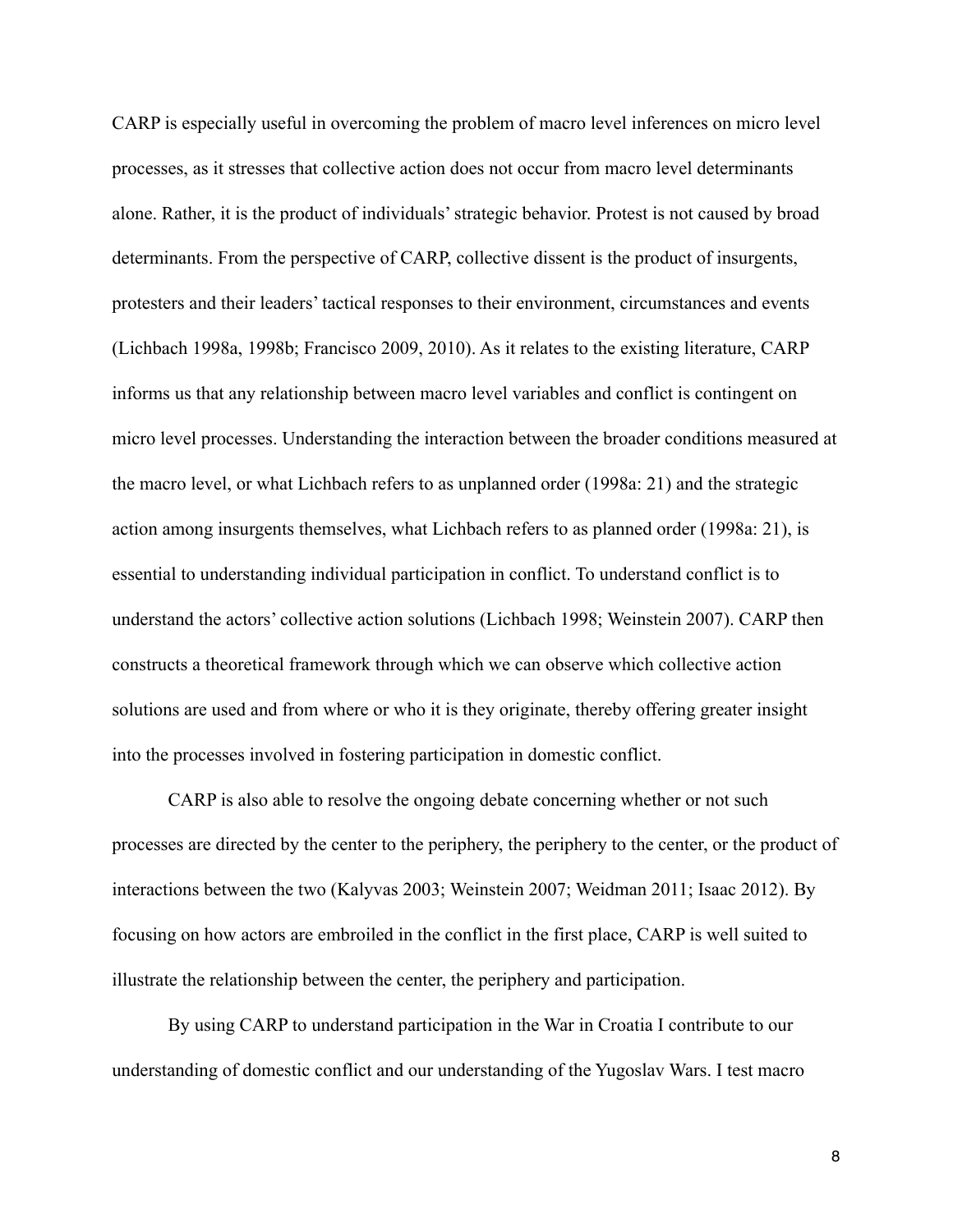level theories with micro level data and formally modeled hypotheses with empirical evidence. While macro level research has found a strong relationship between war onset, macro economic conditions and material incentives, I show that local economic circumstances and material incentives are insufficient in explaining participation in the War in Croatia (Collier and Hoeffler 2004; Taydas et al., 2011; Hoeffler 2011). Instead, I contribute to the literature by providing evidence that violent events and social incentives moved individuals to participate in the conflict. Moreover, I also demonstrate that while material incentives are not necessary for mass mobilization, there is evidence that such incentives were pursued by local and central leaders. Identifying how the conflict generated private interests for those charged with its prosecution contributes to our understanding of why domestic conflicts are stable (Francisco 2009). My contribution is one that should move the literature away from macro level theories of conflict and instead orient our theories towards the micro level. Only then can we begin to systematically understand that various ambiguities and varied interests that lead people to war.

#### **Case selection and methodology**

While there is a surfeit of research on the Yugoslav Wars, the conflicts have largely been overlooked by the domestic conflict literature. This is especially true for the case of Croatia. Moreover what does exist in English focuses on both Bosnia and Croatia. Meanwhile works in Croatian generally do not approach the War with broader theories of conflict. Most research on the Yugoslav Wars combines Croatia and Bosnia (Gagnon 2006; Mann 2005; Hockenos 2003; Holbrooke 1999; Silber and Little 1996; Woodward 1995), or looks only at Bosnia (Kalyvas and Sambanis 2005; Weidman 2011).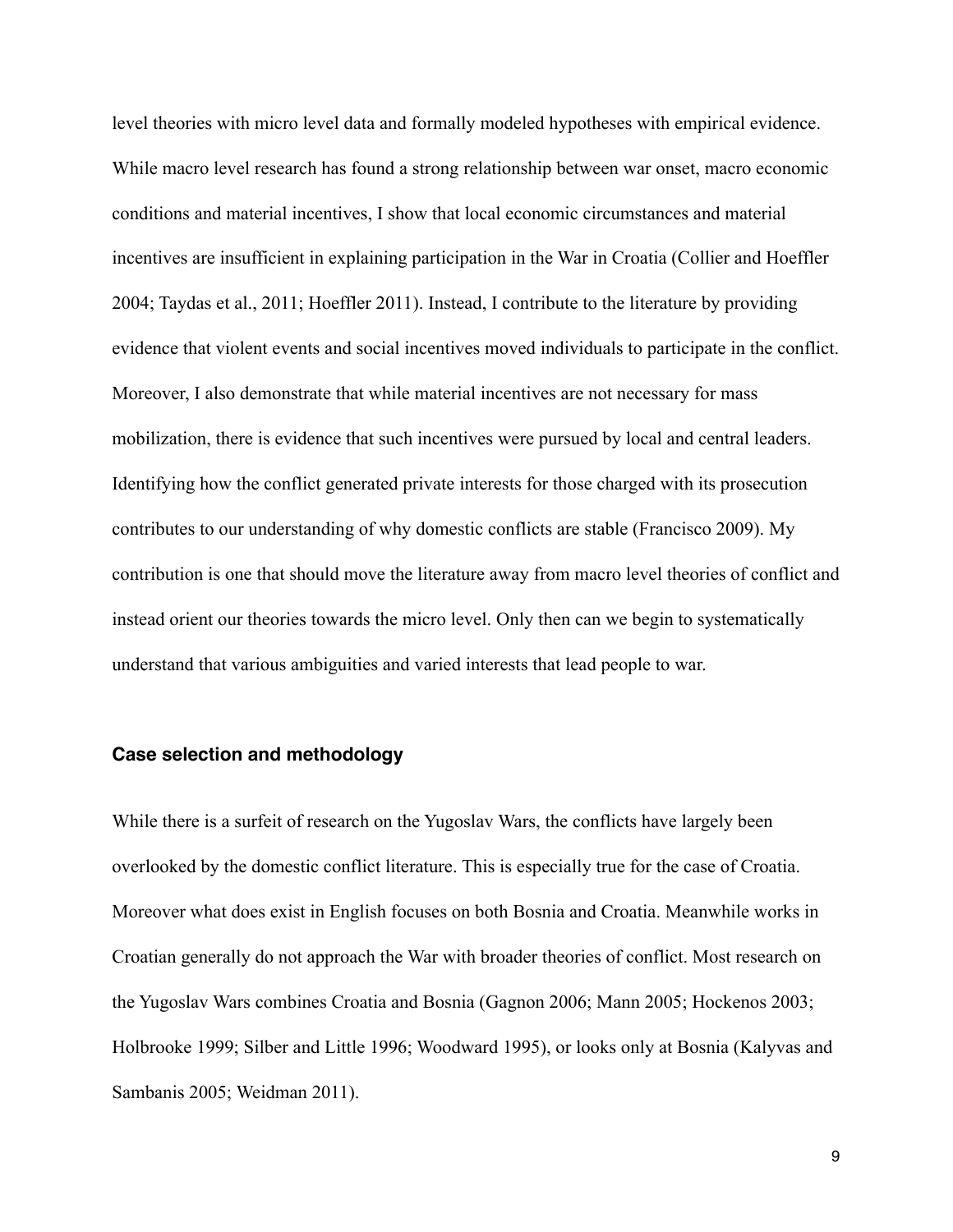The problem with this literature is that the causes of the wars in Croatia and Bosnia are treated as the same. Though both conflicts are certainly related, it is important to notice that the Croatian War started first. As the violence went from zero to nearly constant, and the death toll rose from zero to around 10,000 deaths in the course of a few months, Croatia represents a more robust case with which to explore the process of mobilization. The lessons from the War in Croatia no doubt were used in Bosnia when the war started there a year later. This means the strategies of recruiting, arming, organizing and mobilizing individuals in Bosnia had already undergone a rehearsal of sorts in Croatia. Moreover, many of the soldiers, Croats, Serbs and foreigners who had fought in Croatia during 1991 went (or were sent) to fight in Bosnia in 1992 (Loyd 2001; Maas 1997). Many of those in command of these soldiers had commanded the same soldiers in Croatia in 1991 (Loyd 2001; Maas 1997). As a result of all this, the puzzle of mobilization is much more compelling in the Croatian case, and yet the literature so far has paid more attention to Bosnia than to Croatia. By exploring participation from the period before the conflict to its escalation into a civil war,<sup>1</sup> I am able to provide a more thorough understanding of both the wars in Croatia and in Bosnia, while exploring one of the relatively overlooked cases of domestic conflict.

 This project adopts a mixed methods approach and I use both quantitative data and qualitative interviews to answer my research question. The bulk of the data come from a data set of daily interval event data coded from news wire service stories in Lexis-Nexis Academic. Each story was coded for the date, day, and location of the event, the type of event, the actors involved

<span id="page-15-0"></span><sup>&</sup>lt;sup>1</sup> Within Croatia many object to labeling the Homeland War a civil war; however, a civil war is defined as a war between citizens of the same country. In 1991 when the War began, Croatia was part of Yugoslavia and not recognized internationally as an independent country until 1992. Therefore, as it concerns the period studied here the label of civil war is applicable.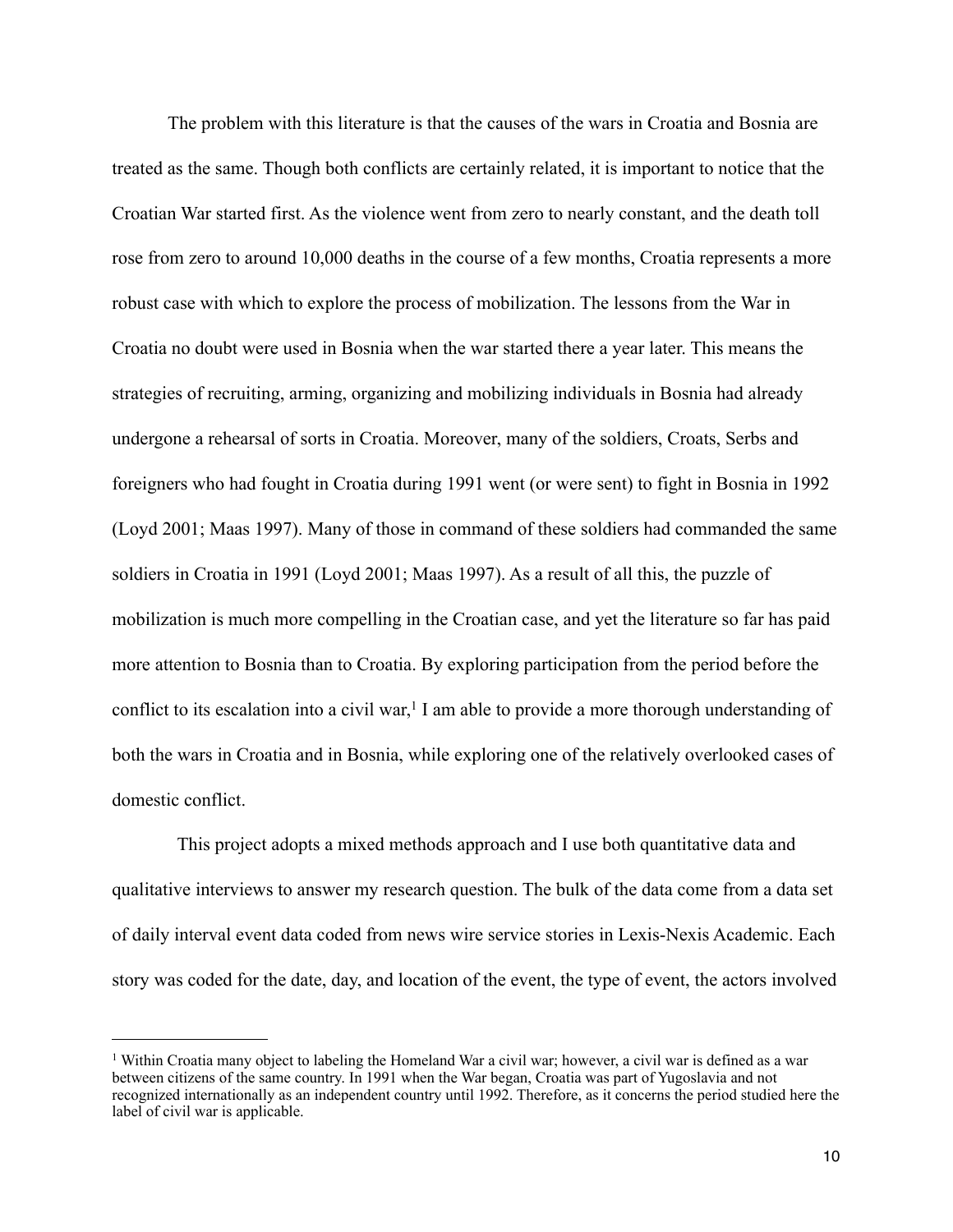in the event and their target, the number of participants, the number of participants arrested, injured, or killed, and the number of state forces injured or killed. While these data are useful in conducting quantitative analysis, they are are also valuable for their descriptive qualities. The data are able to show a more complete picture of the conflict's origins and escalation than what is available in most of the existing research on the war. This was useful when conducting interviews as the data helped confirm what many of those interviewed related about what was happening around them at the time of their decision to participate.

 The number of soldiers in each municipality was taken from registarbranitelja.com, a website containing the names and dates of enlistment for Croatian soldiers. Multiple units for a single municipality were added together. Other data were taken from census data for 1991 in the Republic of Croatia Statistical Yearbook for 1992. Data on the ethnic makeup of each municipality were taken from the 1991 Croatia census provided to me by the Croatian Bureau of Statistics.

 I conducted 32 interviews with former participants in the Croatian War from February 2012 to November 2012. The interviews were conducted with Croatian war veterans in Dalmatia (Southern Croatia), Central Croatia and Slavonia (Eastern Croatia). The interviews usually lasted between one to three hours and were undertaken in subjects' places of business, homes, or nearby cafes. In Croatia, and the surrounding countries, the topic of the War in Croatia remains a very controversial issue. As a result I usually had to use another Croatian to personally request the interview with each subject. This required us to find family members and friends of war veterans to introduce us and ask for an interview. Even still, many of the individuals we requested interviews with declined. This was especially the case with former members of Croatian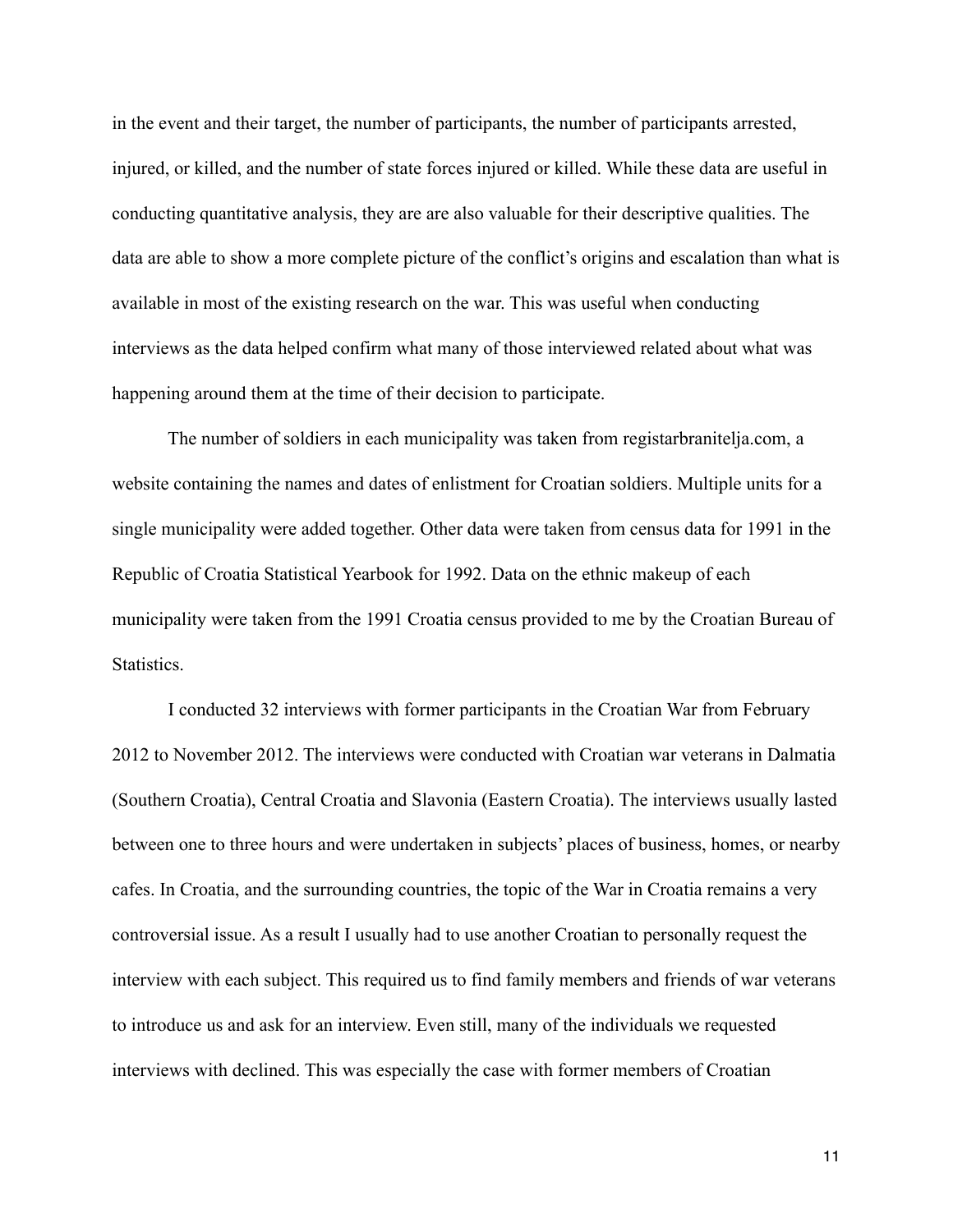paramilitary groups. Given the sensitive nature of the War in Croatia, it was necessary to offer anonymity or confidentiality to each subject. Even though the interviews were confidential or anonymous, most subjects refused to let us record the conversation. Therefore, my research assistant and I took rigorous notes during each interview and afterward combined them in detailed summaries. Wherever quoted text is used, it is a translation of a quote that was written down verbatim. Everywhere else, what the subject reported is paraphrased in a way that tries to closely capture what the subject said and the way he said it.

 I asked the research subjects several open ended questions concerning their involvement in the War, including when they became involved, life in Yugoslavia, their attitudes towards Communism and Yugoslavia, their feelings towards Serbs before the War, their family's role in the Second World War, and their perception of the threat facing Croats or Croatia during the War in Croatia. In addition to the above questions, respondents were asked about their employment before the War, their payment after joining, and the type of weapons and equipment received after joining the military or paramilitary organization.

 One of the biggest limitations of this study is that I was only able to interview Croatian war veterans and not Serb participants or members of the Serbian forces who fought in the War. At the same time the case of Serb involvement is not as challenging. This is due to the fact that the Yugoslav Army (*Jugoslovenska Narodna Armija,* JNA) was aligned with the Мilošević regime in Serbia and the JNA instigated conscription from the first days of the war. What is missing from this project is any explanation of the participation of Croatian Serbs in the various paramilitary organizations that formed in 1990-1991 in Croatia. Still, understanding the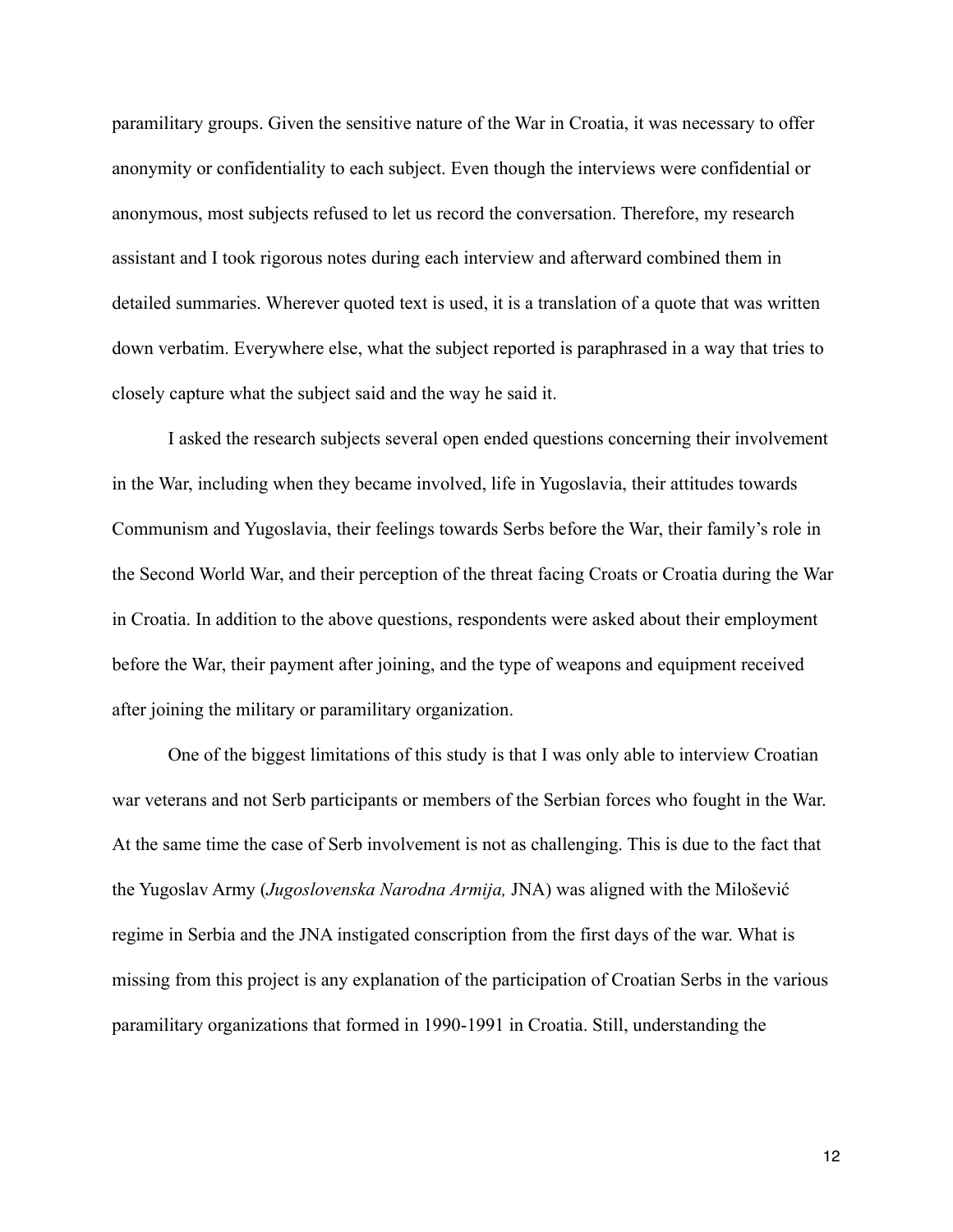participation of Croatians in the War in Croatia can go a long way in aiding our understanding of how and why individuals participate in internal wars.

#### **The Breakup of Yugoslavia and the War in Croatia**

 There is a very large literature on the breakup of Yugoslavia. For the purposes of this section and through the reminder of the work itself I have limited myself to just a few works (Jović 2009; Radelić et al., 2006; Gagnon 2006; Hockenos 2003; Lampe 2000; Glenny 2000; Tanner 1997; Silber and Little 1996; Ramet 1992).

 The War in Croatia emerged out of the political and economic crises facing Yugoslavia in the late 1980s and early 1990s. The Socialist Federal Republic of Yugoslavia consisted of six republics (Croatia, Bosnia and Herzegovina, Macedonia, Montenegro, Serbia and Slovenia) and two autonomous provinces in Serbia (Kosovo and Vojvodina). The country was originally formed as the Kingdom of Croats, Serbs, and Slovenes in 1918. During the Second World War, Croatia's Fascist Government created the Independent State of Croatia (NDH) and with the help of its Axis allies expanded the country's borders into parts of Bosnia. The Fascist Ustasha regime embarked on a campaign to convert one third, expel one third, and murder one third of Serbs living in Croatia and Bosnia (Lampe 2000: 209). Tens of thousands, if not hundreds of thousands of Serbs were murdered along side Jews, Communists and other political and ethnic undesirables. After the War, the Communists came to power and created the internal borders of each republic and province in Yugoslavia in the form that existed up until the wars in 1991 and 1992. During and since the wars in the 1990s, seven countries have emerged out of the wreckage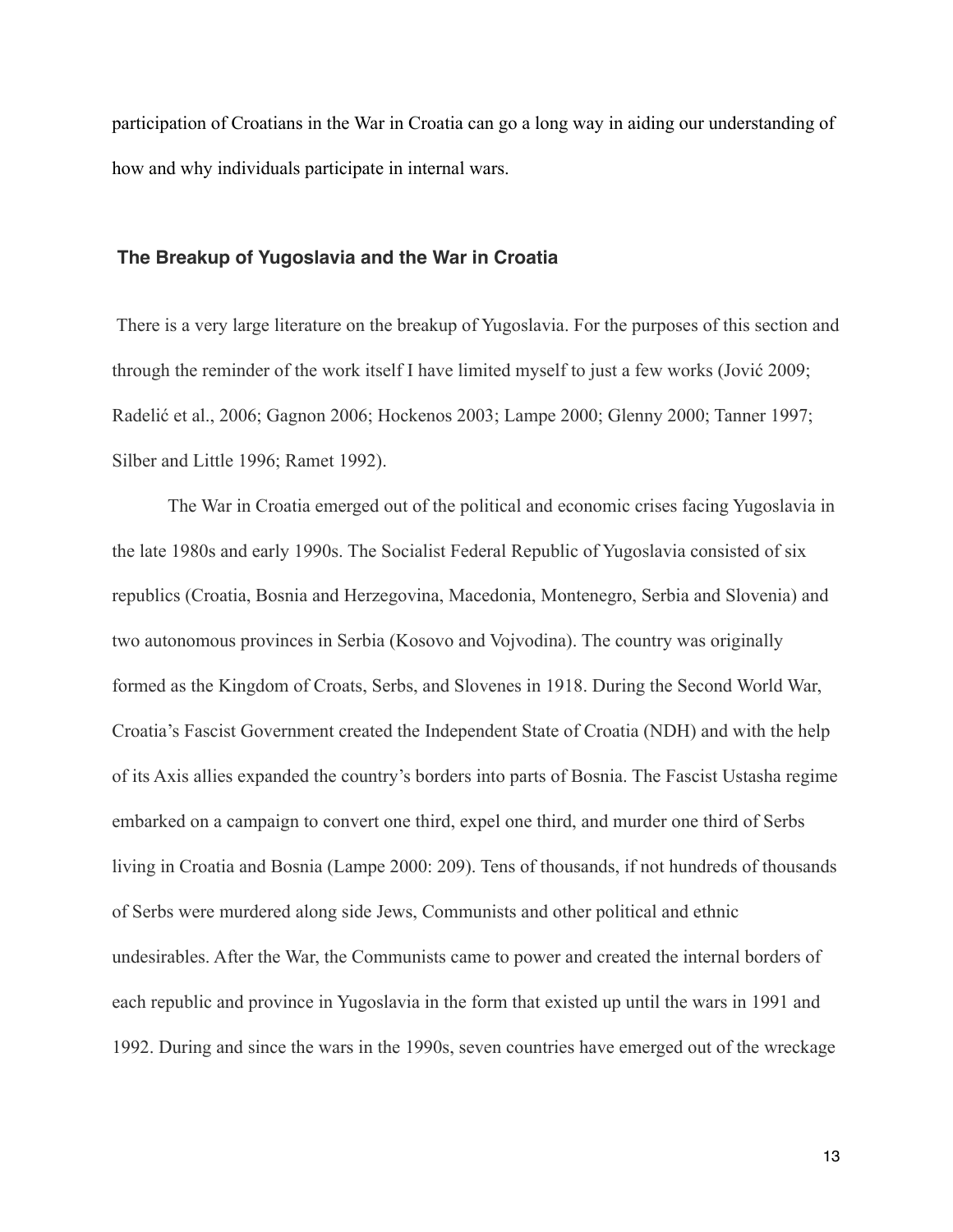of Yugoslavia: Croatia, Bosnia and Herzegovina, Macedonia, Montenegro, Kosovo, Serbia and Slovenia.

 Most of the literature places the beginning of Yugoslavia's end with the death of Josip Broz Tito in 1980. Tito had been the undisputed ruler of Yugoslavia since 1945. In the place of his leadership the country was ruled by an eight member, rotating Federal Presidency. Each member came from one of the republics or provinces (there was a 9th seat left vacant for Tito). At the same time, the 1974 constitution had devolved much of the central government's authority to each of the country's republics (Ramet 1992; Jović 2009). As a series of political and economic crises began hampering the country's development and prosperity, the country's leadership and institutions were increasingly regarded as being too inept at handling the problems facing Yugoslavia (Dizdarević 2009; Jović 2009). The Communist leadership accepted the need for constitutional reform; however, there was no consensus on what direction such reforms should take. The Slovenian, and to some extent the Croatia leadership wanted further decentralization. While Serbia and its allied republics sought greater centralization.

 The economic and political crises have often been regarded as the main cause of the breakup of Yugoslavia; however, the economic and political crises alone do not explain the country's breakup, or why the breakup resulted in violent conflict. Rather, as Jović explains they do provide "a context in which arguments on exploitation and injustice within Yugoslavia could occur," (Jović 2009: 17). These crises then "played an important role in generating demands for changes from within both the political elite and the population" (Jović 2008: 17).

 The person who most masterfully manipulated these demands for change was Serbian Communist leader Slobodan Milošević. Echoing the arguments for greater democratic rights and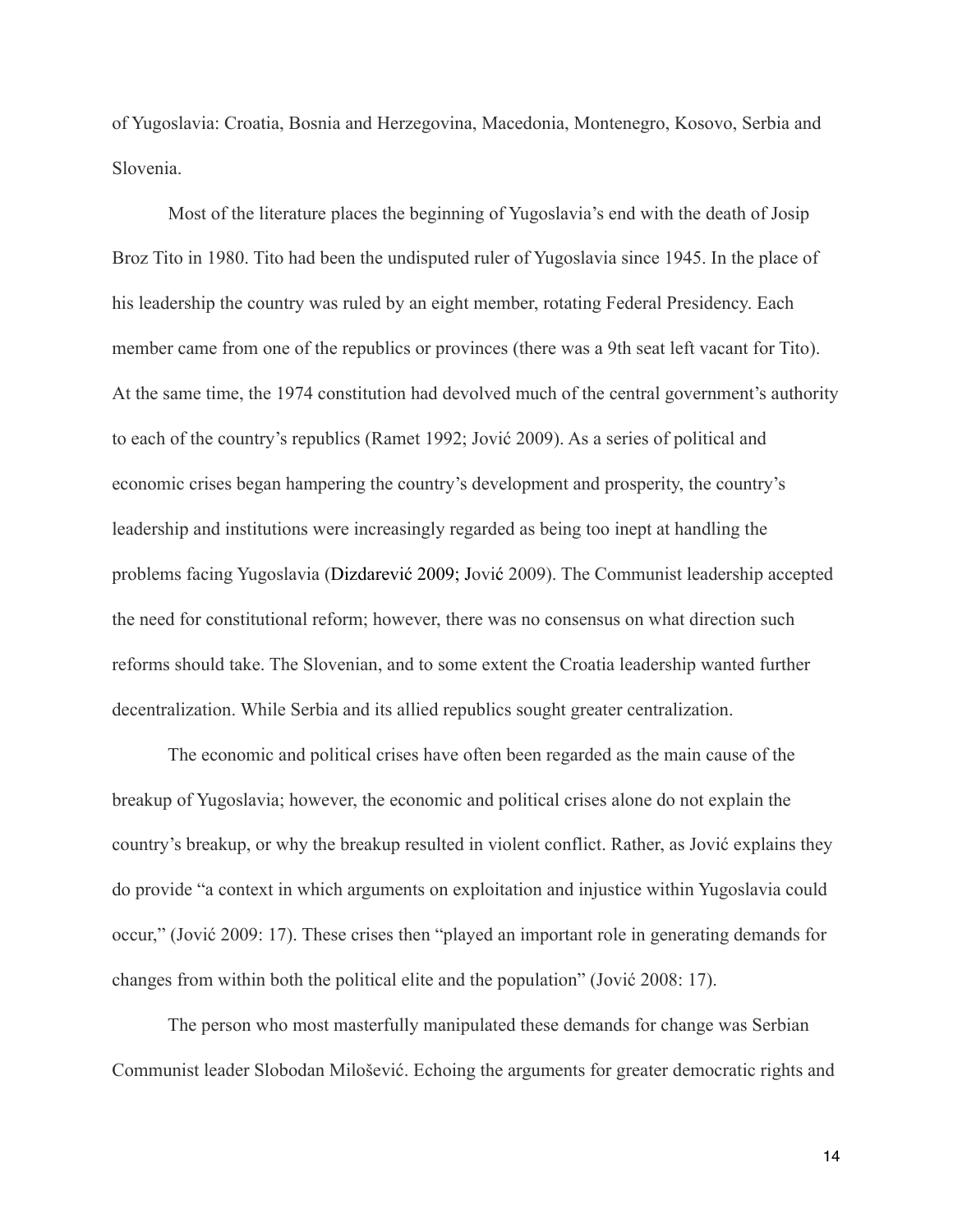a resolution to the economic crisis made by activists in Serbia and throughout Yugoslavia, Milošević was able to use a series of protests to sideline his opponents and topple the governments of Vojvodina, Montenegro, and Kosovo (Dragović-Soso 2002; Cohen 1999). As a result, half of the eight member Federal Presidency came under the control of Milošević. In January 1990 the Yugoslav League of Communists held an extraordinary session at which amendments and changes to the constitution were proposed. With Milošević's clique dominating the delegations from four of the respective Communist Parties (Serbia, Montenegro, Kosovo, and Vojvodina) the Slovenian and Croatian delegations' proposals for further decentralization were consistently defeated. As a result the Slovenian and Croatian delegations left the Congress and thereby left the Communist Party. A few months later and democratic elections were held in both republics.

 The April and May elections in Croatia in 1990 brought to power the Croatian Democratic Union (*Hrvatska demokratska zajednica,* HDZ) and the party's leader Franjo Tuđman. HDZ began a program of nationalization (Hockenos 2003; Brubaker 1996; Silber and Little 1996) in which symbols of Croatian national identity, outlawed under Communism, were resurrected. At the same time, Serb dominated areas in Croatia, with tactical and organizational support from Belgrade (Gagnon 2006; Jović 2009), began organizing local municipalities through the Serbian Democratic Party (*Srpska Demokratska Stranka,* SDS) in order to prepare for secession from Croatia. At the time the population of Serbs in Croatia was 12 percent, most of whom lived on the border of Bosnia in the region Krajina and in the western region Slavonia, which bordered Serbia. In August 1990, SDS held a referendum in the Serb dominated areas on whether or not they should stay in the Republic of Croatia. During this time, Serb insurgents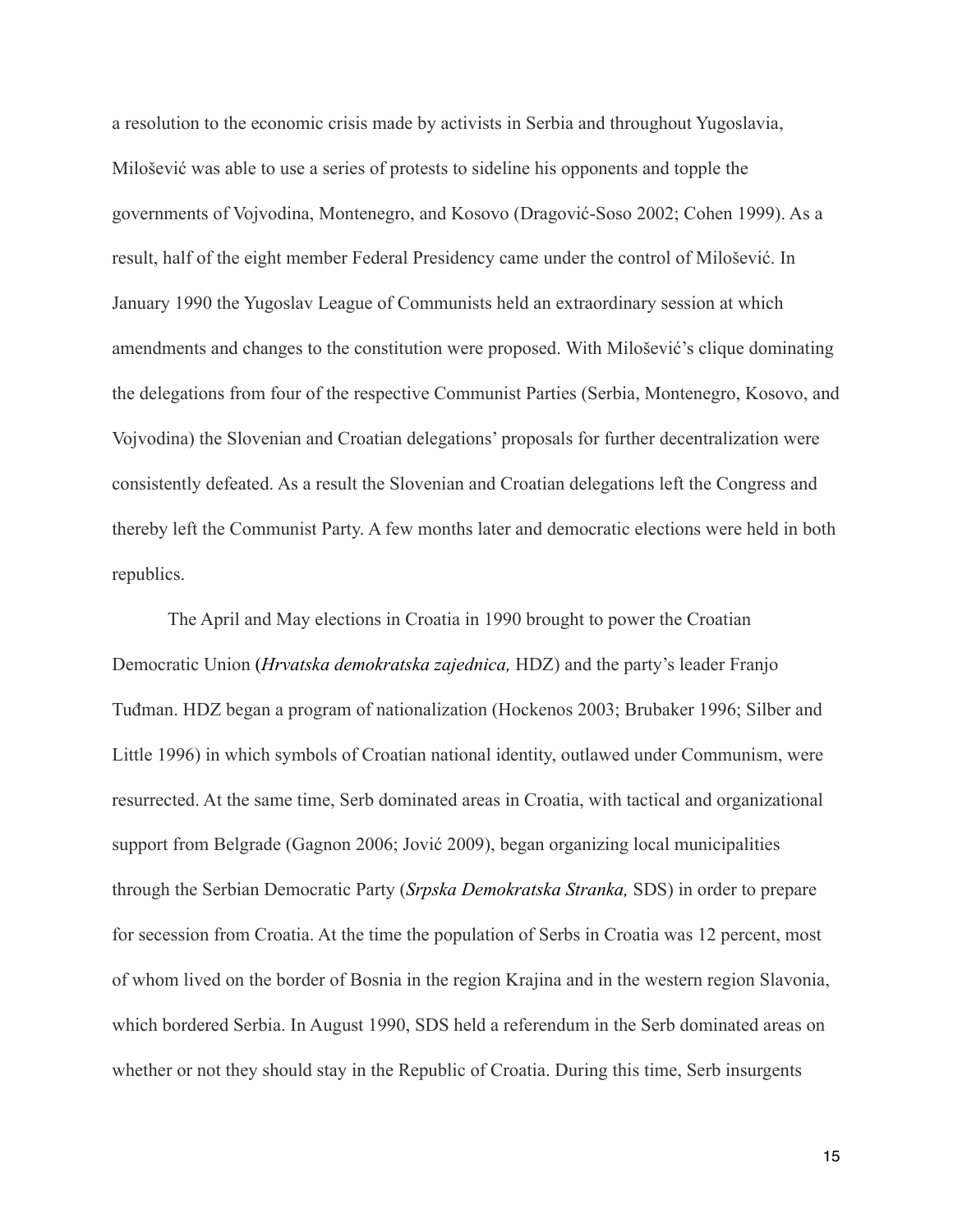blocked roads and train tracks into the area, thus separating themselves from the rest of Croatia in what came to be known as the Log Revolution. When the Croatian police attempted to intervene, they were thwarted by the Federal military (specifically, their helicopters heading to the area were intercepted by Yugoslav Military fighter jets). Under the pretense of keeping peace between both Serbs and Croats the JNA was deployed throughout parts of Croatia; however, it was quite clear later on that the JNA was not a neutral actor, but supporting the Serb insurgents in Croatia (Jović 2009; Silber and Little 1996).

 During the Spring in 1991, tensions increased. Serb insurgents seized weapons from local police stations, several bombings occurred around Croatia, and barricades between Serb and Croat neighborhoods were frequently erected. The first fighting occurred between Croat and Serb forces in March 1991. Intermittent fighting and killing occurred across Croatia, mostly between Croatian police and Serb paramilitary organizations. In May 1991, Croatia held a referendum on whether or not the republic should stay in Yugoslavia. On June 25, 1991 Croatia and Slovenia both declared their independence from Yugoslavia. At this time further JNA units were deployed throughout Croatia and several naval blockades were initiated around Croatian towns and cities on the coast. In August, the JNA began assaults on Vukovar and Dubrovnik while other Croatian towns in Central and Western Croatia were ethnically cleansed by Serb paramilitary forces with support from the JNA. For their part Croatia's forces consisted mostly of Special Police and *ad hoc* defensive organizations. Prior to the advent of the war, the Ministry of the Interior and the Ministry of Defense had smuggled in small arms from Eastern Europe, most notably from Hungary. At the beginning of the War, Croatia had no heavy weapons, where as the JNA was the third largest army in Europe. The conflict escalated through the summer and into the fall of 1991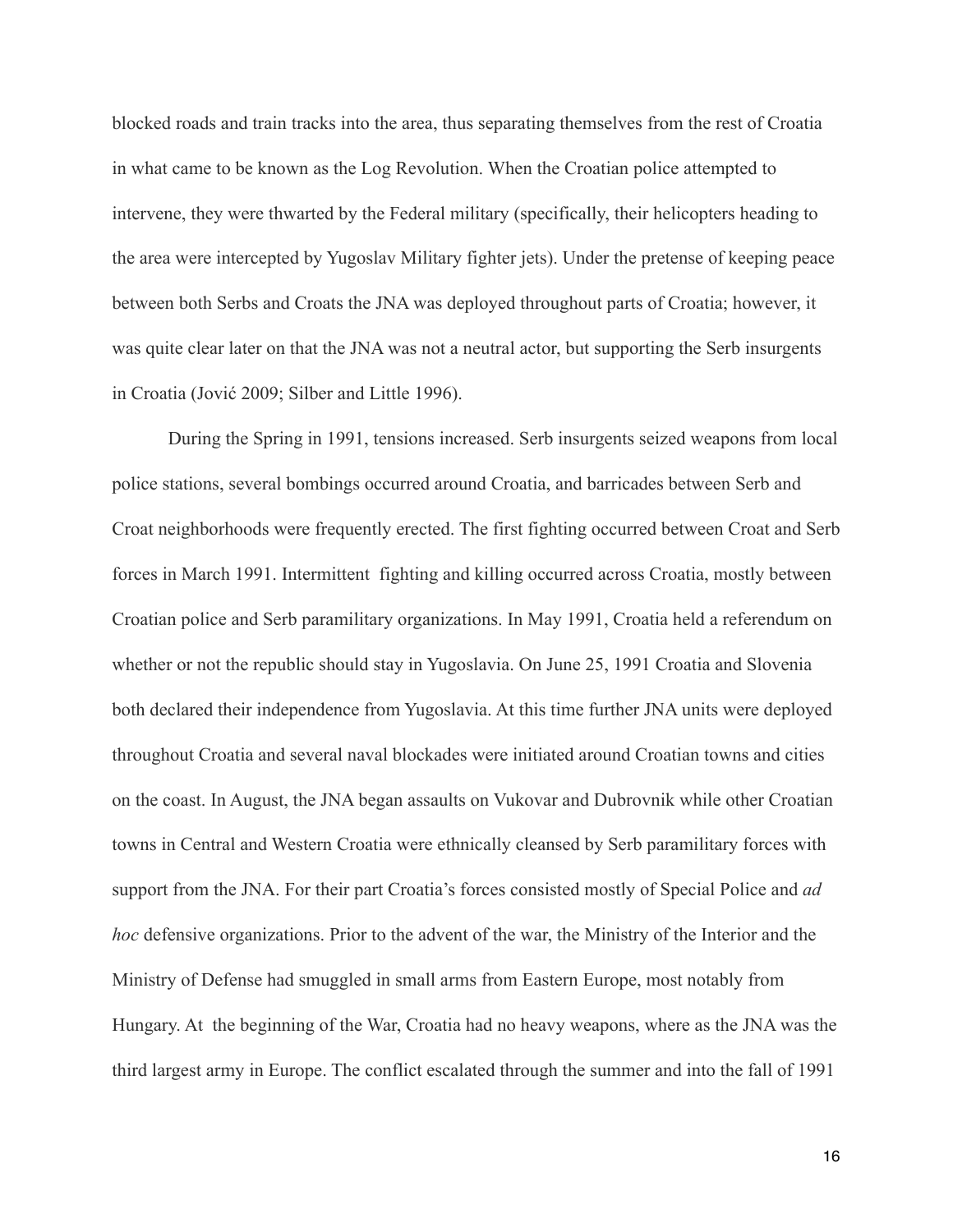before transforming into a protracted civil war by the winter of 1991-1992. In December 1991, Croatia was internationally recognized as an independent country. In August 1995, after years of rearming and training, Croatia forces embarked on an offensive operation that effectively defeated the Serb army in Krajina and sent nearly 200,000 Croatian Serb civilians into exile in Serbia. In 1998 the Serb occupied areas of Western Croatia peacefully came under Croatian control.

#### **Outline**

While the above describes the War in broad terms, the remainder of this work investigates the more nuanced parts of the conflict. This is achieved by using the collective action problem as the skeleton on which to frame my inquiry into participation in the War in Croatia. I am primarily interested in understanding how leaders and individuals were able to overcome their collective action problem and the consequences created from the solutions used.

 The second chapter examines the relationship between violent events and participation. While it is often assumed in much of the literature that participants pay higher costs by fighting, I hypothesize that in fact individuals may regard not participating as more costly than participating (Kalyvas and Kocher 2007; Lichbach 1998a). I test this hypothesis using a generalized linear model and find that municipalities with a higher incident of Serb attacks had a higher number of Croat participants.

 The third chapter looks at who fights first. While the consequences of violent events are capable of explaining most participants, they are not able to explain why some individuals participated before the fighting began or escalated. Using my interviews with war veterans, I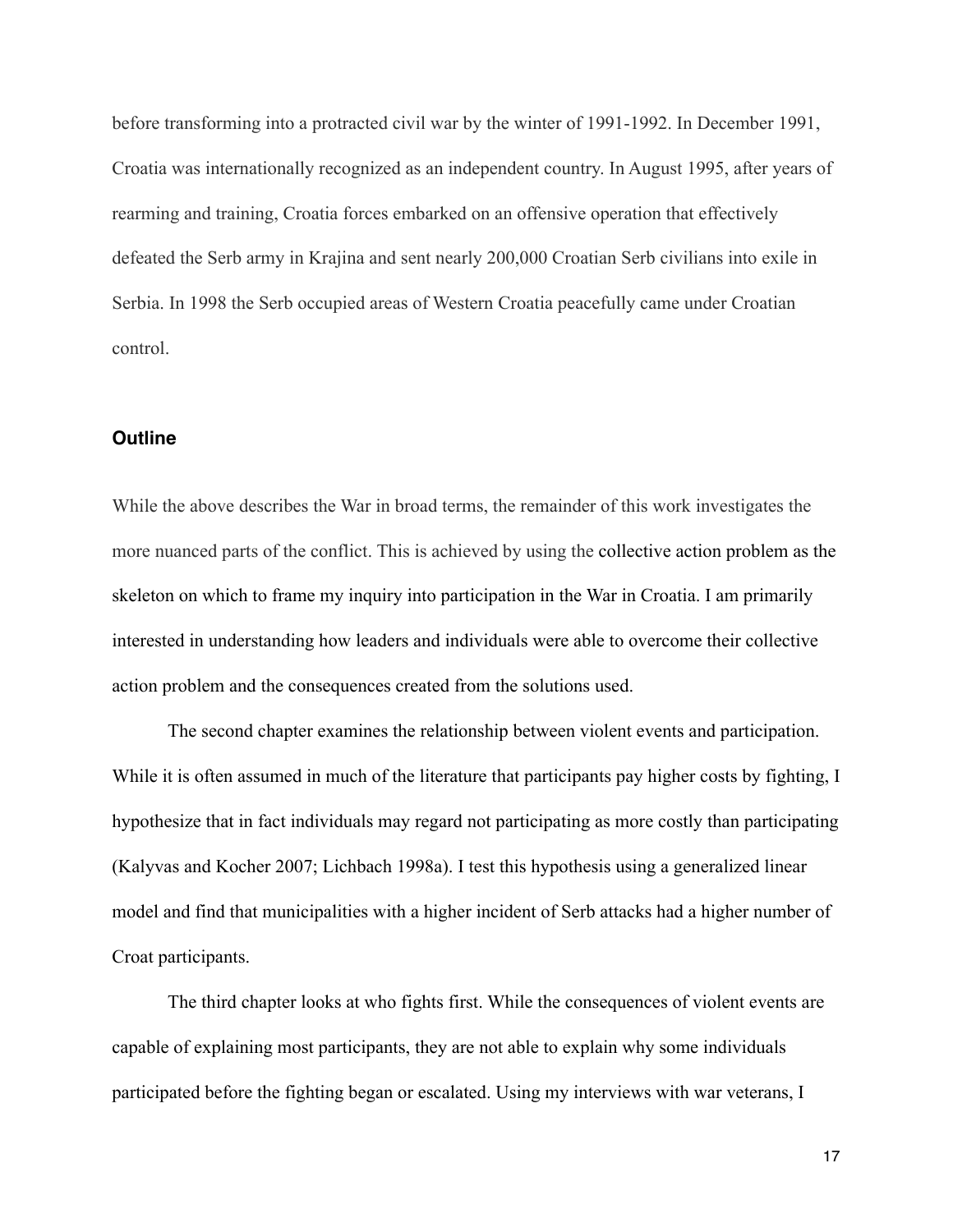look at the different social incentives between early joiners and later joiners. I find that the earliest joiners were social joiners who belonged to a pre-existing community. Membership in this community was delineated by an individual's stance on the *hrvatska stvar* (translated here as the Croatian Cause). The extent of one's integration into this community through interpersonal relationships strengthened the likelihood that he would be recruited and become involved in earliest days of the conflict.

 In the fourth chapter I explain why the fighting in the early months of the conflict was nearly continuous. I first test to see if the conflict was in equilibrium and then explain how, despite the existence of the collective action problem, the fighting could continue at a near constant rate. I do this by looking at the selective incentives of those involved, finding that many of the conflict's leaders and commanders profited from the conflict itself. Most notably, profit was made through selling weapons to participants. Given the result from the second chapter, I argue that since increased violence increased participation, increased violence would also increase demand for weapons. Thereby creating disincentives for peace and upholding ceasefires, while creating more material incentives for further violence.

 In the conclusion I summarize what each chapter reveals about participation in domestic conflict. I then explore how all of this informs the literature on participation and further develops our theory of internal war.

#### **References**

Bunce, V., 1999. *Subversive institutions: the design and the destruction of socialism and the state*, Cambridge University Press.

Brubaker, R., 1996. *Nationalism reframed: nationhood and the national question in the New Europe*, Cambridge University Press.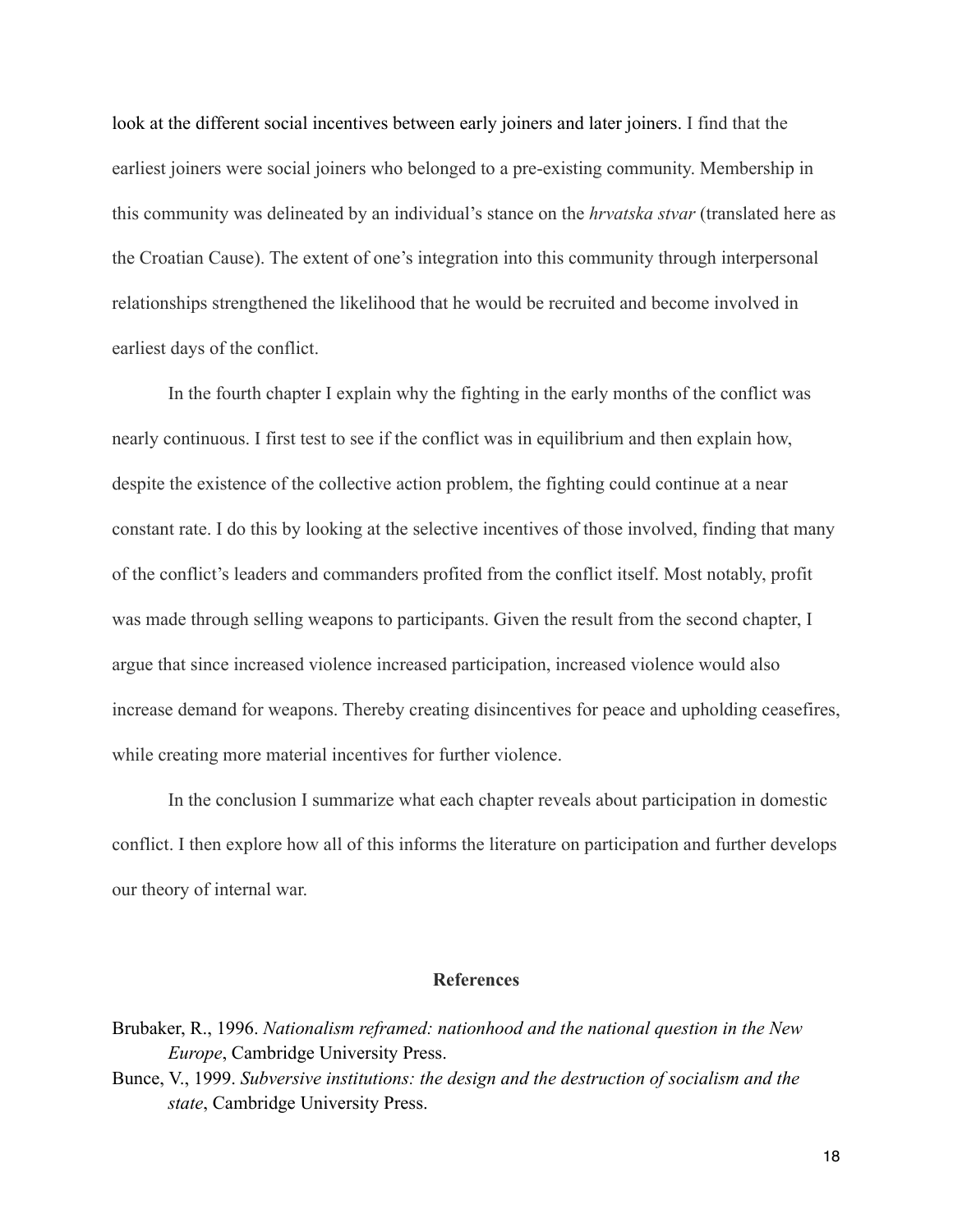- Cohen, L.J., 2002. *Serpent in the bosom: the rise and fall of Slobodan Milošević*, Westview Press.
- Cohen, L.J. & Dragović-Soso, J., 2008. *State collapse in South-Eastern Europe: new perspectives on Yugoslavia's disintegration*, Atlasbooks Dist Serv.
- Collier, P. & Sambanis, N., 2005. *Understanding civil war: evidence and analysis*, World Bank.
- Collier, Paul & Hoeffler, A., 2004. Greed and grievance in civil war. *Oxford Economic Papers*, 56(4), pp.563 –595.
- DeNardo, J., 1985. *Power in numbers : the political strategy of protest and rebellion*, Princeton, N.J.; Guildford: Princeton University Press.
- Dizdarević, R., 2009. *From the death of Tito to the death of Yugoslavia*, Šahinpašić.
- Dragović-Soso, J., 2002. *Saviours of the nation: Serbia's intellectual opposition and the revival of nationalism*, McGill-Queen's University Press.
- Fearon, J.D. & Laitin, D.D., 2003. Ethnicity, Insurgency, and Civil War. *The American Political Science Review*, 97(1), pp.75–90.
- Francisco, R.A., 2010. *Collective Action Theory and Empirical Evidence*, Springer.
- Francisco, R.A., 2009. *Dynamics of Conflict*, Springer.
- Gagnon, V.P., 2006. *The myth of ethnic war: Serbia and Croatia in the 1990s*, Cornell University Press.
- George, A.L. & Bennett, A., 2005. *Case studies and theory development in the social sciences*, **MIT Press.**
- Glenny, M., 2000. *The Balkans: nationalism, war, and the Great Powers, 1804-1999*, Viking.
- Gurr, T.R. & Studies, W.W.S. of P. and I.A.C. of I., 1970. *Why men rebel*, Published for the
- Center of International Studies, Princeton University [by] Princeton University Press.
- Hardin, R., 1997. *One for all: the logic of group conflict*, Princeton University Press.
- Hockenos, P., 2003. *Homeland Calling: Exile Patriotism & the Balkan Wars*, Cornell University Press.
- Hoeffler, A., 2011. "Greed" versus "Grievance": A Useful Conceptual Distinction in the Study of Civil War? *Studies in Ethnicity and Nationalism*, 11(2), pp.274–284.
- Holbrooke, R., 1999. *To end a war*, modern library.
- Isaac, J.C., 2012. New Approaches to the Study of Violence. *Perspectives on Politics*, 10(02), pp.235–241.
- Jović, D., 2009. *Yugoslavia: a state that withered away*, Purdue University Press.
- Kalyvas, S.N., 2003. The Ontology of "Political Violence": Action and Identity in Civil Wars. *Perspectives on Politics*, 1(3), pp.475–494.
- Kalyvas, S.N. & Kocher, M.A., 2007. How "Free" Is Free Riding in Civil Wars?: Violence, Insurgency, and the Collective Action Problem. *World Politics*, 59(2), pp.177–216.
- Kalyvas, Stathis & Nicholas Sambanis, 2005. Bosnia's Civil War: Origins and Violence Dynamics. In *Understanding civil war: evidence and analysis*. pp. 191–230.
- Klanjšek, R. & Flere, S., 2011. Exit Yugoslavia: longing for mononational states or entrepreneurial manipulation? *Nationalities Papers*, 39(5), pp.791–810.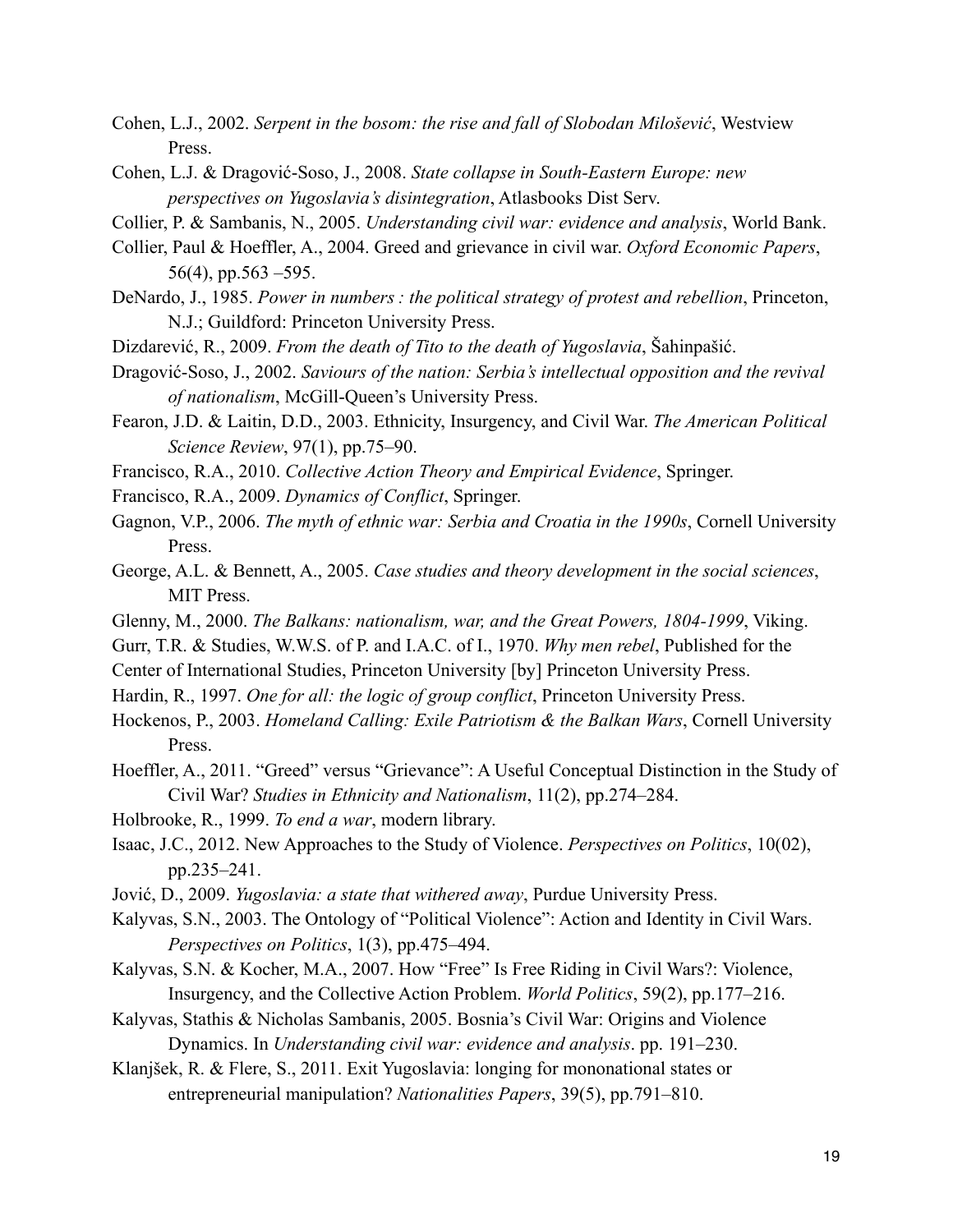Lampe, J., 2000. *Yugoslavia as history: twice there was a country*, Cambridge University Press. Lichbach, M. I., 1998. *The Rebel's Dilemma*, University of Michigan Press.

- Lichbach, Mark I., 1998. CONTENDING THEORIES OF CONTENTIOUS POLITICS AND THE STRUCTURE-ACTION PROBLEM OF SOCIAL ORDER. *Annual Review of Political Science*, 1(1), pp.401–424.
- Loyd, A., 2001. *My War Gone By, I Miss it So*, Penguin Group (USA) Incorporated.
- Maass, P., 1997. *Love Thy Neighbor: A Story of War*, Knopf Doubleday Publishing Group.
- Mann, M., 2005. *The dark side of democracy: explaining ethnic cleansing*, Cambridge University Press.
- Mueller, J., 2000. The Banality of "Ethnic War". *International Security*, 25(1), pp.42–70.
- Olson, M., 1965. *The logic of collective action: public goods and the theory of groups*, Harvard University Press.
- Ramet, S.P., 1992. *Nationalism and federalism in Yugoslavia, 1962-1991*, Indiana University Press.
- Radelić, Zdenko et al., 2006. *Stvaranje hrvatske države i Domovinski rat*, Zagreb, Croatia: Školska Knjiga.
- Silber, L. & Little, A., 1996. *The death of Yugoslavia*, Penguin.
- Stewart, C.S., 2008. *Hunting the tiger: the fast life and violent death of the Balkans' most dangerous man*, St. Martin's Press.
- Tanner, M., 2001. *Croatia: a nation forged in war*, Yale Nota Bene..
- TAYDAS, Z., ENIA, J. & JAMES, P., 2011. Why do civil wars occur? Another look at the theoretical dichotomy of opportunity versus grievance. *Review of International Studies*, pp.1–24.
- Thompson, M., 1999. *Forging war: the media in Serbia, Croatia, Bosnia and Hercegovina*, University of Luton Press.
- Tilly, C., 1978. *From mobilization to revolution*, Reading, Mass.: Addison-Wesley Pub. Co. Tolstoy, L., 2008. *War and Peace, trans. Richard Pevear and Larissa Volokhonsky*, New York: Knopf.
- Weidmann, N.B., 2011. Violence "from above" or "from below"? The Role of Ethnicity in Bosnia's Civil War. *The Journal of Politics*, 73(04), pp.1178–1190.
- Weinstein, J. M, 2007. *Inside rebellion: the politics of insurgent violence*, Cambridge University Press.
- Weinstein, Jeremy M, 2005. Resources and the Information Problem in Rebel Recruitment. *Journal of Conflict Resolution*, 49(4), pp.598–624.
- Woodward, S. & Brookings Institution, 1995. *Balkan tragedy: chaos and dissolution after the Cold War*, Brookings Institution.
- Zakošek, N., 2007. The heavy burden of history: Political uses of the past in the Yugoslav successor states. *Croatian Political Science Review*, XLIV(5), pp.29–43.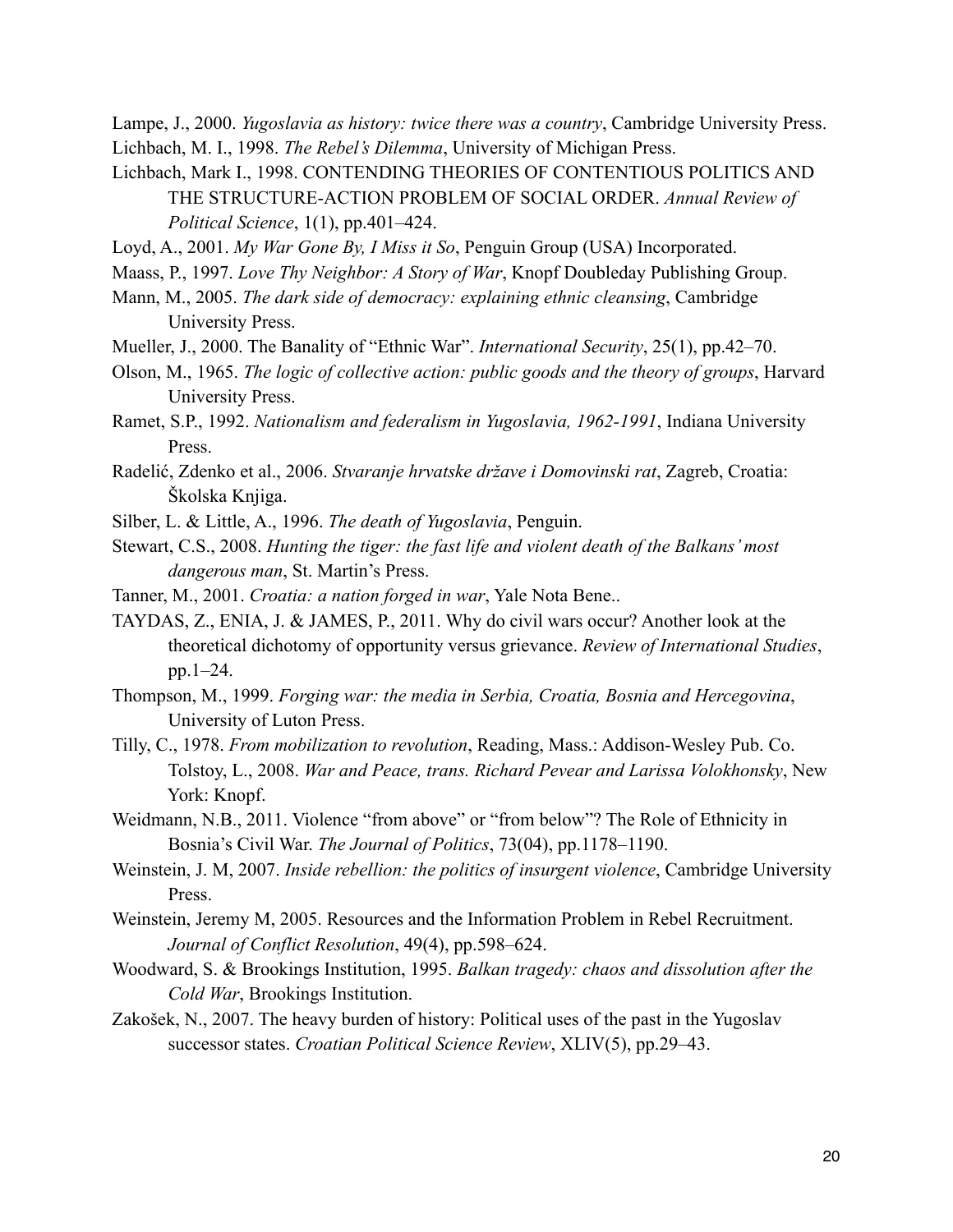# <span id="page-26-0"></span>**Chapter 2: Violence and Participation in the War in Croatia Introduction**

Why did people participate in the War in Croatia? Twenty years after the breakup of Yugoslavia, there remain several competing explanations for the War in Croatia. Some of the recent scholarship suggests a small group of elites with extreme ideological beliefs engineered the violence in Yugoslavia (Hockenos 2003; Klanjsek and Flere 2011). Other work downplays the importance of leaders' ideology, arguing instead that elites instigated the violence in order to distract and demobilize opposition groups opposed to the privatization process (Gagnon 2006). A similar view offers that violence was the result of elite-organized bands of thugs, motivated by the spoils of war rather than nationalist antipathy (Mueller 2000). What is missing from each of these perspectives is an explanation for individuals' participation. Ideological or strategically calculating elites may have wanted a war, but this does not explain why people chose to take part in it. This is especially the case when we consider that the majority of the war's entrants were not criminals or raving nationalists. In order to have a better understanding of the conflict in Croatia, and conflict more generally, it is necessary to systematically explore the participation in the conflict through theories of collective action. Orientating participation in the War in Croatia around the puzzle of collective action, allows us to understand that individual participation is a phenomenon dependent on solutions to the collective action problem. Adopting such an approach will provide a more robust explanation for individual involvement in the War in Croatia.

In the following chapter I challenge much of literature on the Croatian War. I identify three shortcomings: First, while the literature wants to focus on elite backed thugs or nationalist zealots, the number of participants in the data, exceeds the number of individuals assumed to be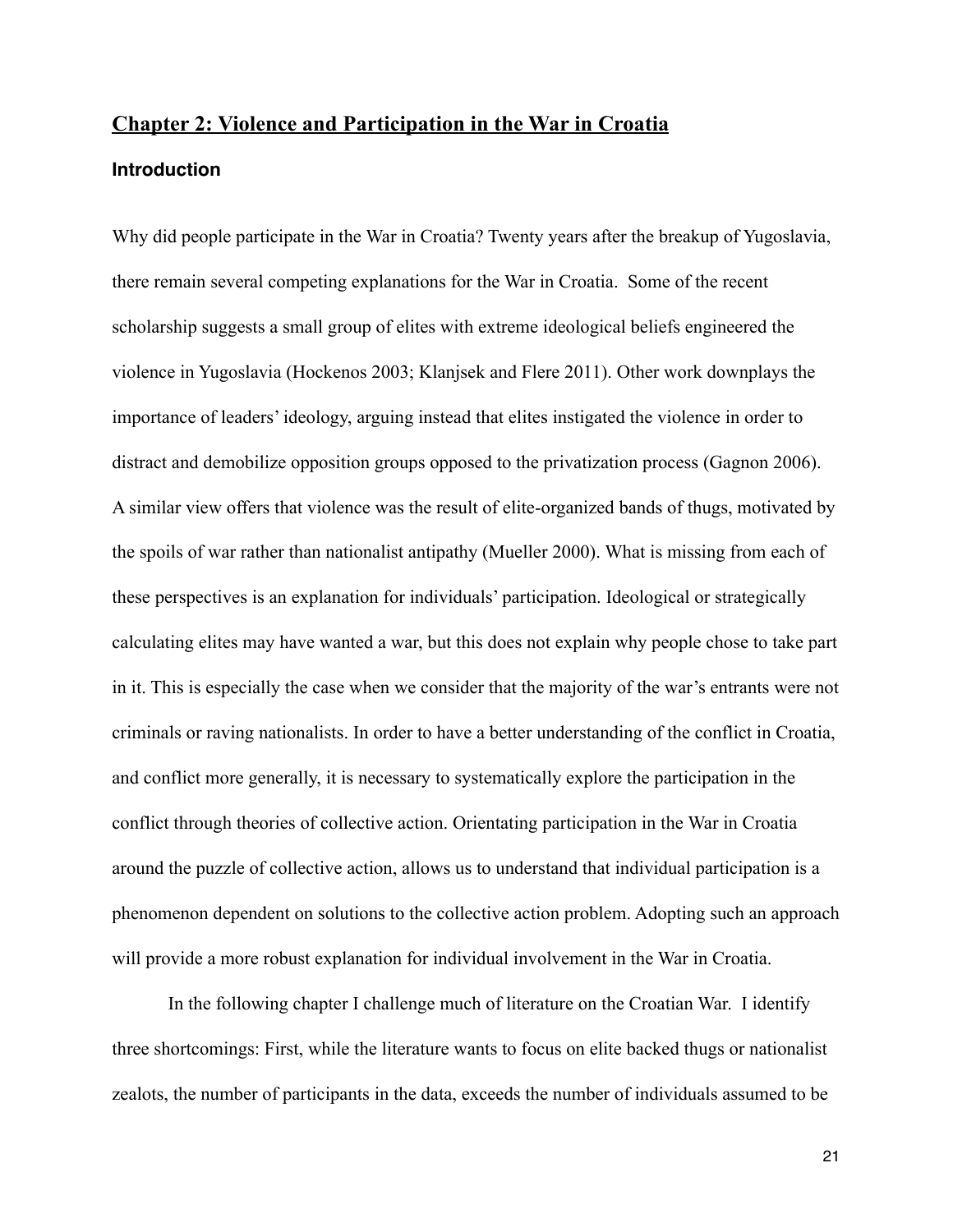involved in these explanations. Secondly, interviews with Croatian war veterans indicate that participants were not simply criminals or nationalist zealots. Many of the interview subjects were satisfied with life in Yugoslavia prior to the war, were employed at the beginning of the war, and relatively amicable to Serbs living in Croatia. Thirdly, the dynamics of the conflict underscore an increase in escalation and participation, something that is also not properly accounted for in the current literature. What remains to be explained, is how individuals were mobilized into participating in the war. To answer this question I look at the relationship between violent events and increases in participation. I argue that the increase in local, violent events motivated individuals to take part in the war. I development this argument through theories of collective action. I then test the relationship in a generalized linear model.

The current literature on the Croatian war neglects the broader research on civil wars.<sup>2</sup> This is a great oversight since much of the literature on domestic conflict focuses on the question of participation through theories of collective action (Lichbach 1998; Collier and Hoeffler 2004; Weinstein 2005, 2007; Ross 2002; Gates 2001; Kalyvas 2003, 2007; Francisco 2009, 2010). The collective action problem occurs when individuals prefer to free-ride rather than participate in the acquisition of a public good. To overcome the free-rider problem, participants must receive an incentive or pursue an interest that is available only to those who participate (Olson 1965; Lichbach 1998). Much of the recent research on conflict has focused on material selective incentives as solutions to the collective action problem (Ross 2002; Collier and Hoeffler 2004; Hoeffler 2011). As I discuss at length in this chapter, the reliance on material incentives is

<span id="page-27-0"></span><sup>&</sup>lt;sup>2</sup> It can also be said that research on civil wars has overlooked the case of Croatia. Most of the focus on the Balkans has been on the War in Bosnia (Kalyvas and Sambanis 2005; Weidman 2011).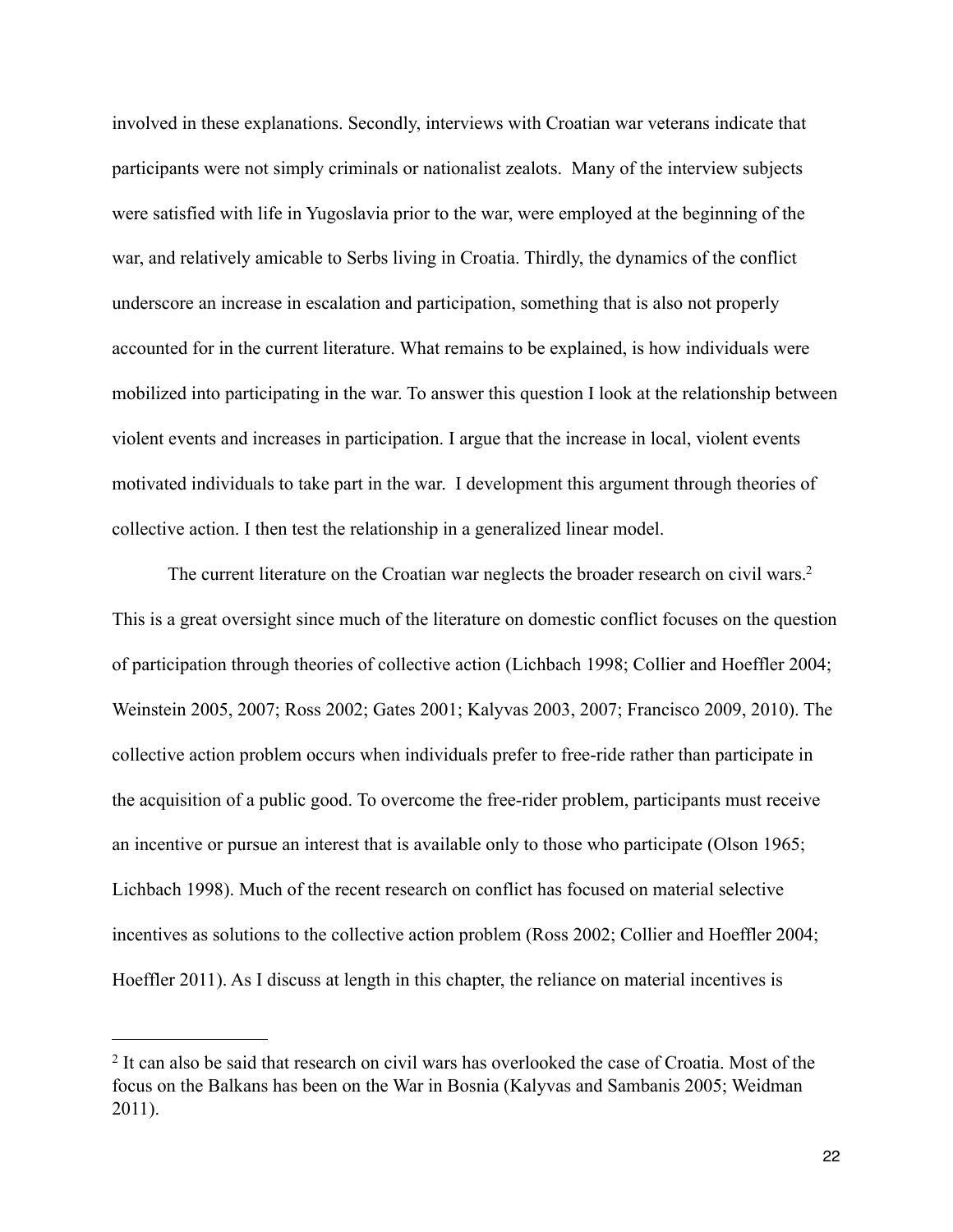problematic to theories of collective action and conflict (Lichbach 1998). Therefore, my examination of the relationship between violent events and participation helps overcome the recent, and problematic emphasis on material incentives as the primary means of mobilization (Kalyvas 2003; Collier and Hoeffler 2004; Kocher and Kalyvas 2007). A look at the case of Croatia through collective action theories of conflict not only improves our understanding of the war in Croatia, it also helps overcome some of the deficiencies in the current theories of domestic conflict.

 The rest of the chapter proceeds with an examination of the limitations of both the Croatian and the civil war literature. I overcome this limitations by exploring the relationship between violence and participation. I then engage in a brief presentation of historical cases in which violence seems to have been a motivating force behind for individuals' participation in the conflict. I introduce the theoretical arguments of why violence can spur mobilization, rather than deter it. Afterwards I test the relationship between violence and participation. I then discuss the results.

#### **Explaining civil wars and the war in Croatia**

.

Research on civil wars has largely come to explain participation as a consequence of either greed or grievances (Sambanis 2001; Collier et al., 2003; Kalyvas 2003; Collier and Hoeffler 2004; Taydas et al., 2011; Hoeffler 2011). This dichotomy has gone on to develop an additional delineation over the concept of violence as a force emanating a from conflict's center or from its periphery (Kalyvas 2003; Weidman 2011). By center I mean a "master cleavage," where as the term periphery refers to local interests "on the ground" (Kalyvas 2003: 475-476). Both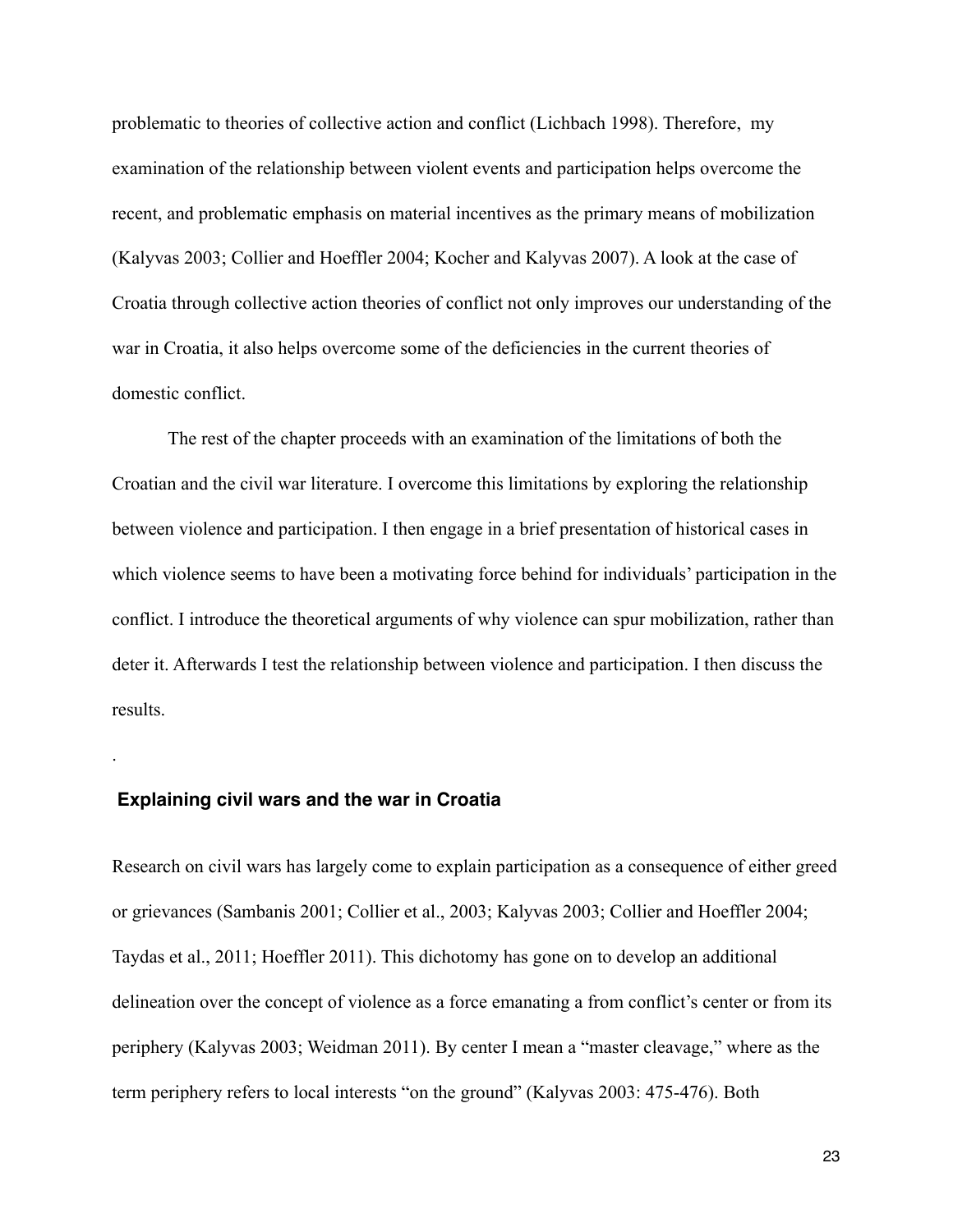perspectives hold that insurgents face a collective action problem. Solutions to this problem are largely thought to depend on the resources available to insurgent leaders (Weinstein 2005). In non-ethnic wars, insurgent organizations overcome the free-riding problem by providing material incentives via the looting mechanism to attract members with the prospect of profits from the battlefield (Collier and Hoeffler 2004; Weinstein 2005, 2007; Taydas et al., 2011; Hoeffler 2011). In ethnic wars, it is assumed that ethnic ties and a shared identity can overcome the collective action problem without necessitating the use of material incentives (Weinstein 2005; Sambanis 2001; Kaufman 1996; Hardin 1997). The argument here is that widely held conceptions of ethnicity help coordinate insurgency and overcome free riding by fostering a sense of collective identity in which the group's loss is also the individual's loss (Hardin 1995; Sambanis 2001). Violence in ethnic conflicts is considered to be more center driven and occur in the pursuit of a collective good or master cleavage; violence in non-ethnic conflicts emerges out insurgents' pursuit of local, material interests.

 What's interesting is that much of the research surrounding the war in Yugoslavia, one of the most infamous cases of ethnic conflict, shows a strong resistance to ethnic explanations of the war (Mueller 2000; Hockenos 2003; Gagnon 2006; Klanjsek and Flere 2011). While the broader literature has assigned certain motivating characteristics to the Yugoslav wars, scholarship dealing specifically with these cases opts for a greed based explanation of the conflict. In his work, Gagnon challenges the entire concept of ethnic war, arguing that the wars in Bosnia and Croatia were the result of elites attempting to demobilize opposition groups (Gagnon 2006). Survey data taken just prior to the war in 1990 supports his contention that Yugoslavia was ethnically harmonious and tolerant. When asked if they felt perceived threats to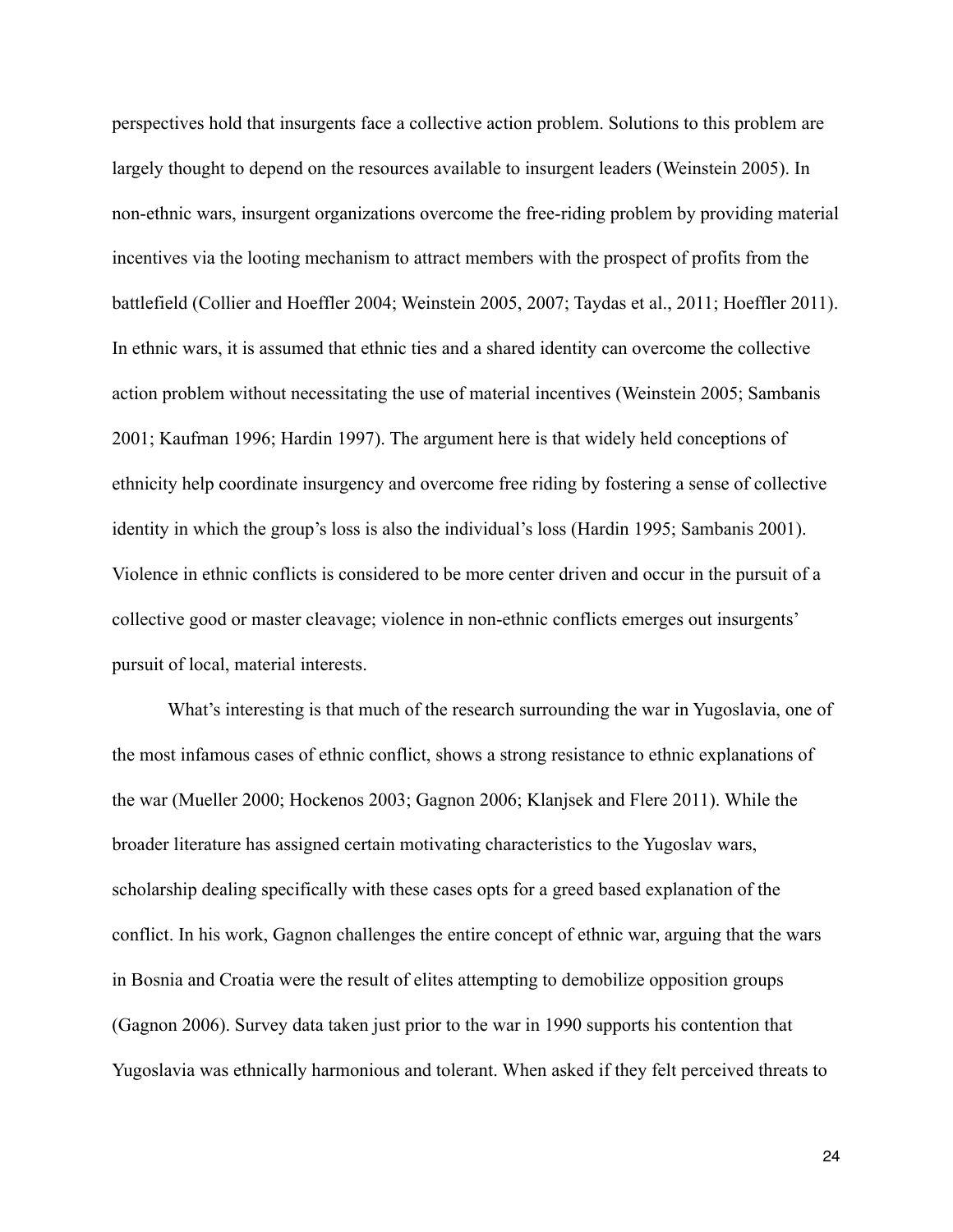the national rights of their own group, 82.7 percent of Croats and 87.3 percent of Serbs said "no" (Gagnon 2006: 36). Similarly Klanjsek and Flere (2011) show that there was no significant level of "longing" for an ethnic homeland among Serbs and Croats in Croatia. Rather than using violence to mobilize the masses under a nationalist cause, Gagnon argues violence was used by elites to demobilize groups opposed to their policies of privatization. These elites then organized and imported violence into areas with the greatest ethnic integration.

 Mueller (2000) directly addresses the role of paramilitary violence and also uses it as a means of explaining the conflict. He argues that the violence in Yugoslavia was "not derived from a frenzy of nationalism--but from the action of recently empowered and unpoliced thugs" (2000: 47). In both Croatia and Bosnia, paramilitaries were involved in some of the worst incidents of the wars. According to Mueller, many of the individuals in these groups were criminals released from prison for the purpose of participating in the conflict. Stewart writes that one of the Wars' most notorious paramilitary leaders, Arkan, toured prisons and handpicked inmates to join his Serbian Volunteer Guard (Stewart 2008: 129). As a reward for their participation the paramilitary organizations and their members were compensated with loot taken from the battlefields of Croatia and Bosnia. One document from the Serbian security services reveals that out of the spoils of Vukovar, Arkan, was to keep 2.5 million German Marks and 15 kilograms of gold, while sending 3.8 million dollars, 430 thousand Swiss francs, and 38 kilograms of gold to Belgrade (Stewart 2008: 163). Mueller argues that the incentive for nonmembers to participate in such violence was also material: "If the property of a local Muslim is going to be looted and set afire, it may seem sensible to some-- even rational --to join the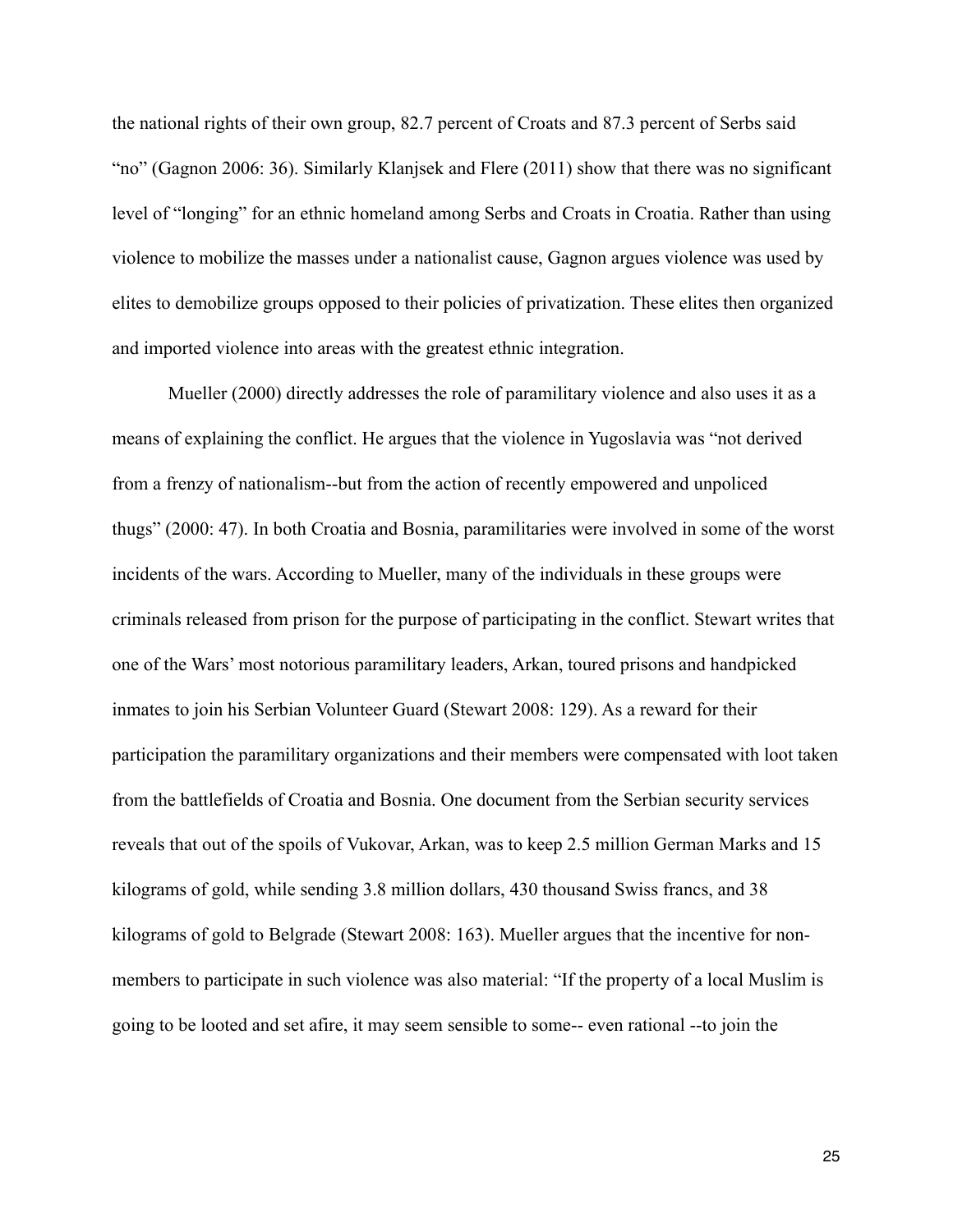thieves"(Mueller 2000: 55). According to Mueller, the wars in Croatia and Bosnia were more the result of a criminal enterprise than nationalism or ethnic hatreds.

 This emphasis on material incentives is problematic for both the case of the Yugoslav wars and for more general theories of civil war. When material interests are involved it can be difficult to discern the differences between political and private, or criminal actions (Kalyvas 2003). The problem is that a reliance on material interests has the potential to move explanations of insurgent actions away from the realm of the political and into the criminal. The implications for collective action theory and understanding conflict are as follows: if rebels become rebels solely because they can profit materially from rebelling, then how do we know they are really rebels and not just criminals? If the motives underlying insurgent participation are criminal, than theories of collective action used to explain such participation do not apply (Lichbach 1998: 238). Without the pursuit of a public good the applicability of collective action theory to conflict is negligible.

 In the case of Mueller's work, maybe we do not need a theory of collective action. Paramilitary groups were in the pay of elites and paid to carryout horrible acts of violence. Its not altogether that difficult to accept; however, the problem with this statement is the fact that the number of paramilitaries was relatively small. Though there were 13 Croatian, 14 Bosniak, and 56 Serbian paramilitary organizations operating in Bosnia and Croatia during the course of the war, their membership numbers are not estimated to be that large. Arkan's group was believed to have between 500-1,000 members and only 200 core members (Mueller 2000). While a commander of the most notorious Croatian paramilitary group, The Croatian Defense Forces (HOS), estimated that they had around 1,000 members in Croatia (Interview in Slavonski Brod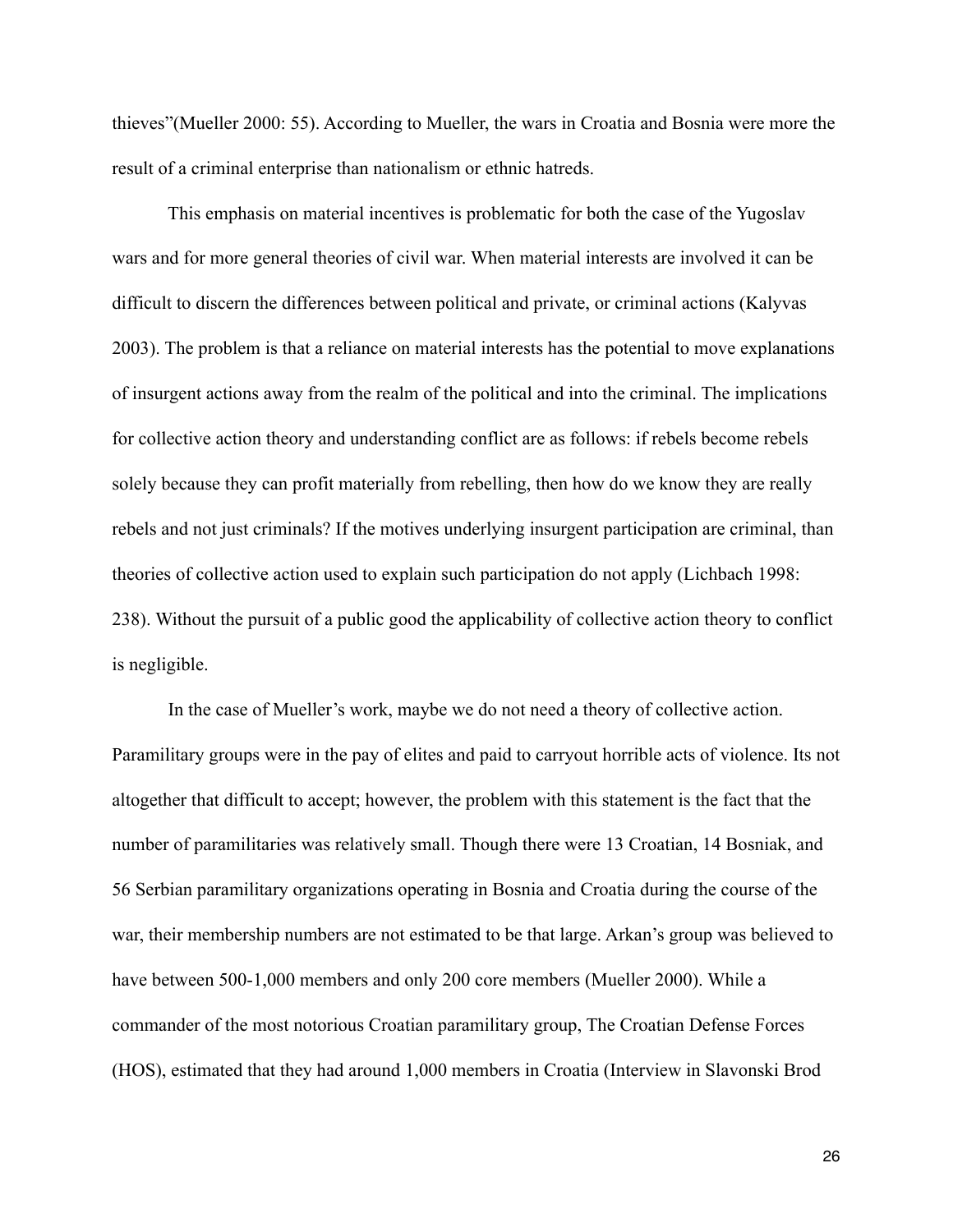on 09/27/2012). It is also important to remember that both the Yugoslav Army (JNA) and the Croatian military (HV) were in the field, making paramilitary groups ancillary to these official forces. If we use the estimations for the size of Croatian paramilitary groups as an estimate then we would see around 13,000 Croatian participants, and yet the data show that by October 4, 1991 (the day before conscription was announced in Croatia) the Croatian National Guard (ZNG), the official, state armed forces had 83, 738 members, all of them volunteer. Gagnon makes a similar argument, offering that violence in Croatia was,

 Imported from outside, that is, it was perpetrated largely by paramilitary groups who went in and slaughtered civilians, forced the rest of the civilians to divide themselves by ethnicity, and forced those on the 'wrong' side to leave. (Gagnon 2006:151).

Moreover he argues, "The violence was not an expression of ethnic hatreds. Nor was it a political strategy meant to mobilize the population" (148). Gagnon provides strong evidence for his argument that the wars in Croatia and Bosnia were not a sudden eruption of ancient ethnichatreds. As noted earlier, public opinion polls show Croat and Serbs in Croatia had good relations with one another just prior to the conflict. Where I find Gagnon's work problematic concerns his explanation for the war in Croatia. He asserts that the war: 1) was the work of elite backed extremist groups; 2) was not designed to mobilize segments of the population; 3) was designed to demobilize opposition groups.

 Political elites certainly played a role in organizing the war; however, to limit the fighting to the actions of only elite-backed paramilitaries ignores the larger mobilization that went on in the spring and summer of 1991. It does not account for the increase in participants as the violence progressed. Secondly, it is not clear how we know that the regime was not seeking to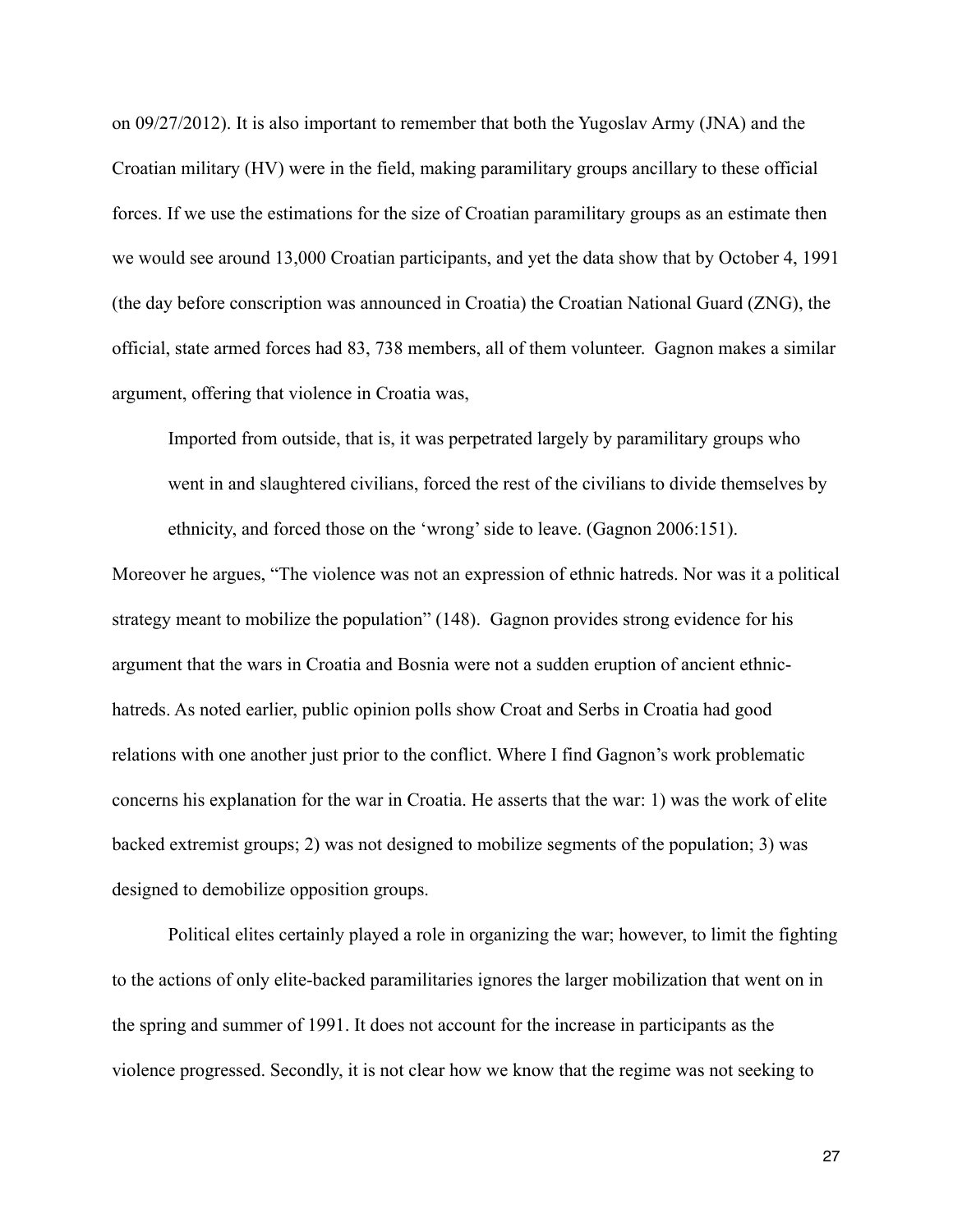mobilize segments of the population. It is quite clear that Tuđman wanted an independent Croatia, and that Milošević and areas with a strong Serb population did not consent to the borders of a Croatian republic (Hockenos 2003; Cohen 2002; Silber and Little 1996). That the regime resorted to violence in order to obtain or defend the goal of a Croatian state is not that puzzling. Especially in light of the fact that Serbia and Croatian Serbs used violence as a means either keeping Croatia in Yugoslavia or changing the borders with which it would exit the Federation (Kadijevic 1993: 135). In light of this narrative, it also easy to assume that the Croatian regime would want to mobilize as many people as possible to achieve its goals. Finally, while Serbia witnessed mass protests against Milošević and the war in 1991, Croatia did not. It is difficult to accept that the HDZ Government embarked on a violent conflict in order to demobilize an opposition that hardly seemed to have mobilized. What is puzzling is that a large number of individuals voluntarily took part in the war, despite the evidence of concord between Serbs and Croats before the conflict.

 We are left then in a situation where the literature addressing the Croatian War specifically has provided incomplete explanations of the conflict. Additionally, the application of the dominant theories of conflict also appear insufficient. The greed perspective (Collier and Hoeffler 2004; Ross 2002; Hoeffler 2011), while clearly appropriate to paramilitary groups is not necessarily relevant to the majority of the war's participants. Where as the concepts of ethnic cohesion and solidarity are challenged by the opinion polls just prior to the war. To overcome this problem I look at the role violence plays in inducing increased participation in conflict. This approach enables us to support those scholars whose work argues that a minority is responsible for the violence in Croatia, while also offering a better explanation as to why that violence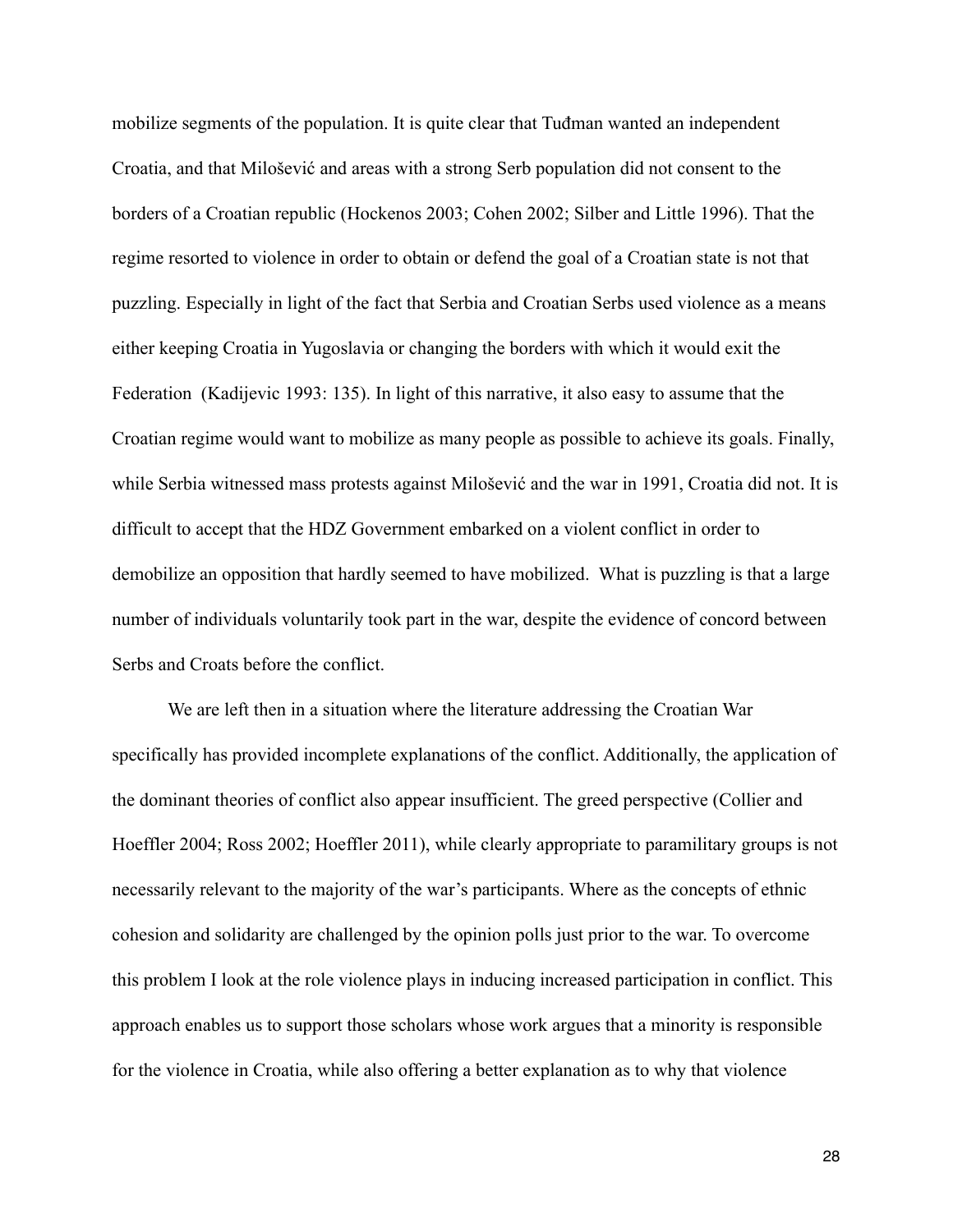escalated into a long and protracted war. Secondly, this approach helps overcome the problem of material incentives and criminal motives identified in the literature by Lichbach (1998) and Kalyvas (2003).

#### **Violence**

A positive relationship between a rise in violence and a rise in participation is at first counterintuitive. Instinctively one would think that increased violence should deter would-be participants from taking part in the conflict; however, the link between the effectiveness of violent repression as a means of limiting collective dissent is not empirically supported (Lichbach 1987; Francisco 1995, 1996). Several notable cases of insurgency also demonstrate that violence is capable of motivating individuals into participating in conflict, albeit anecdotally.

 During the beginning days of the Troubles in Northern Ireland, support for the Irish Republican Army (IRA) was galvanized by riotous events in Belfast and Derry in August 1969. Rioting bands of Protestants attacked people and property in Catholic dominated neighborhoods. Realizing that it was futile to call the police since many of the rioting Protestants *were* the police, Irish Catholics turned their support to the IRA as a means of obtaining some level of security, leading to an increase in IRA support and membership (Coogan 2002: 91-95, 104-106). According to Coogan, the incidents of 1969 revived an old formula for Catholics living in Ulster: "fear + distrust = IRA" (Coogan 2002: 95).

 The case of Yugoslavia during the Second World War is also a well known example of the motivating effects of indiscriminate violence. The strength of the Communist Partisans and Serb Chetniks has been attributed to the Wermacht's harsh counter insurgency tactics and Croatian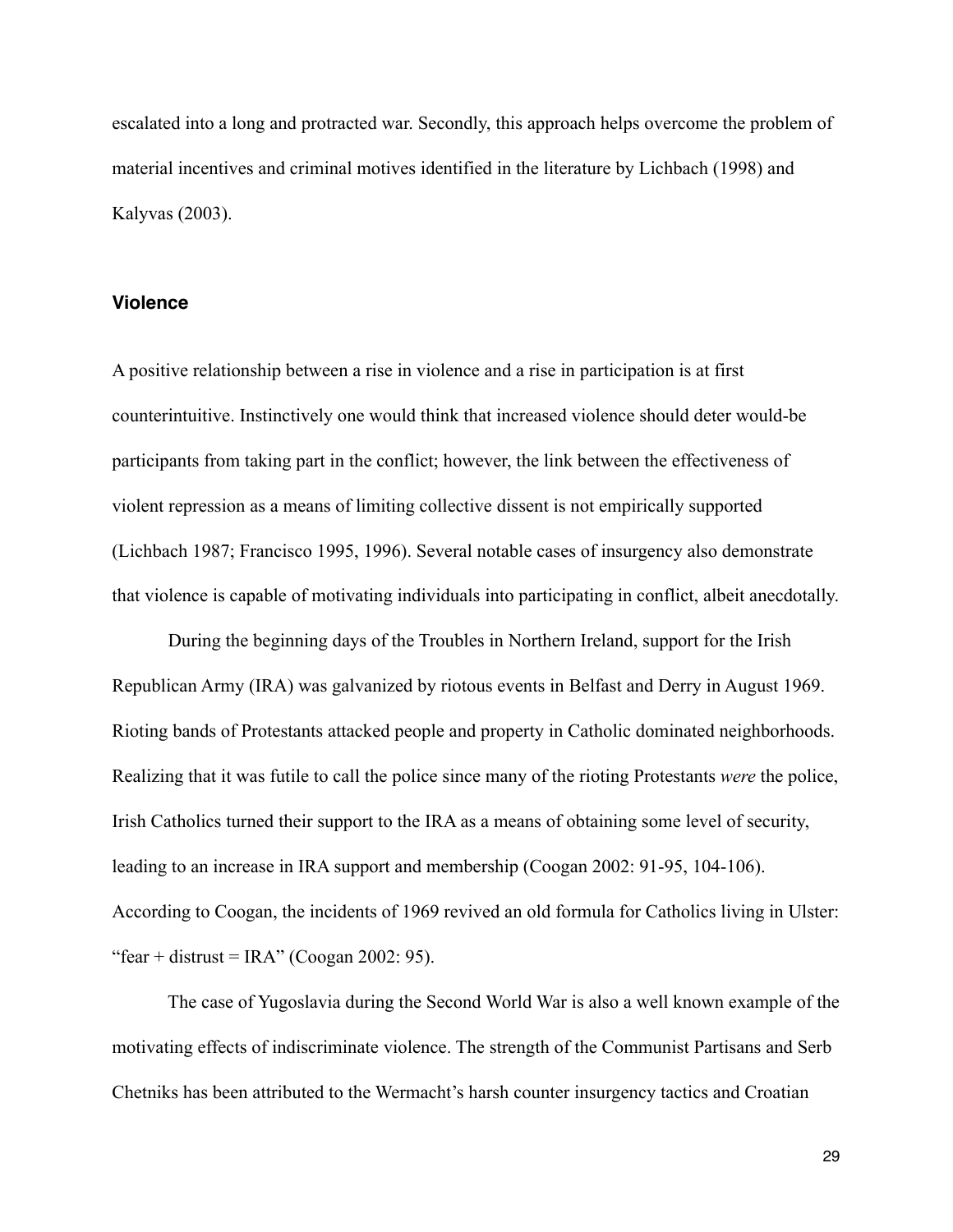Ustashe terror against Serbs (Mazower 2009; Schmider 2011; Trifkovic 2011). The German policy for every dead German was the random killing of 100 Yugoslavs. The Ustasha policy was to kill one-third of Serbs living in the Croatian Fascist state, convert another third, and expel the remaining third (Lampe 2000: 209). When facing these policies Serbs, and later Croats and other Yugoslav nationalities, sought safety by joining the armed resistance movements.

 Another example from the Second World War is seen in the affects of the allied bombing campaign. Rather than incapacitate German cities and the German war effort, the bombing just produced homelessness and death.

 In Vietnam, the United States' aerial bombing campaign did not decrease support for the Viet Cong. In fact it had the opposite effect. Instead of moving areas out from under VC control, the bombing worked to strength the VC's position in the targeted communities (Kocher et al., 2011).

 An example from the recent war in Croatia also illustrates the relationship between violence and participation. While conducting fieldwork in Croatia, many of the war veterans I interviewed kept referring to events that occurred in their town, suggesting that their decision to participate in the war was dependent on such events. As one respondent recalled, a single event in the eastern town of Osijek was "the day the war began" (Interview in Osijek on 04/10/2012), despite the fact that, other, well-known incidents had already occurred elsewhere in the country. Several other interviewees in Osijek made similar statements. I therefore decided to look at this incident in more detail. On June 27, 1991, several tanks from the Yugoslav People's Army (JNA) raced through the streets of Osijek, crushing several cars. This was one of the first violent incidents in Osijek, which later became the frontline of the war. Prior to that day, only 22 people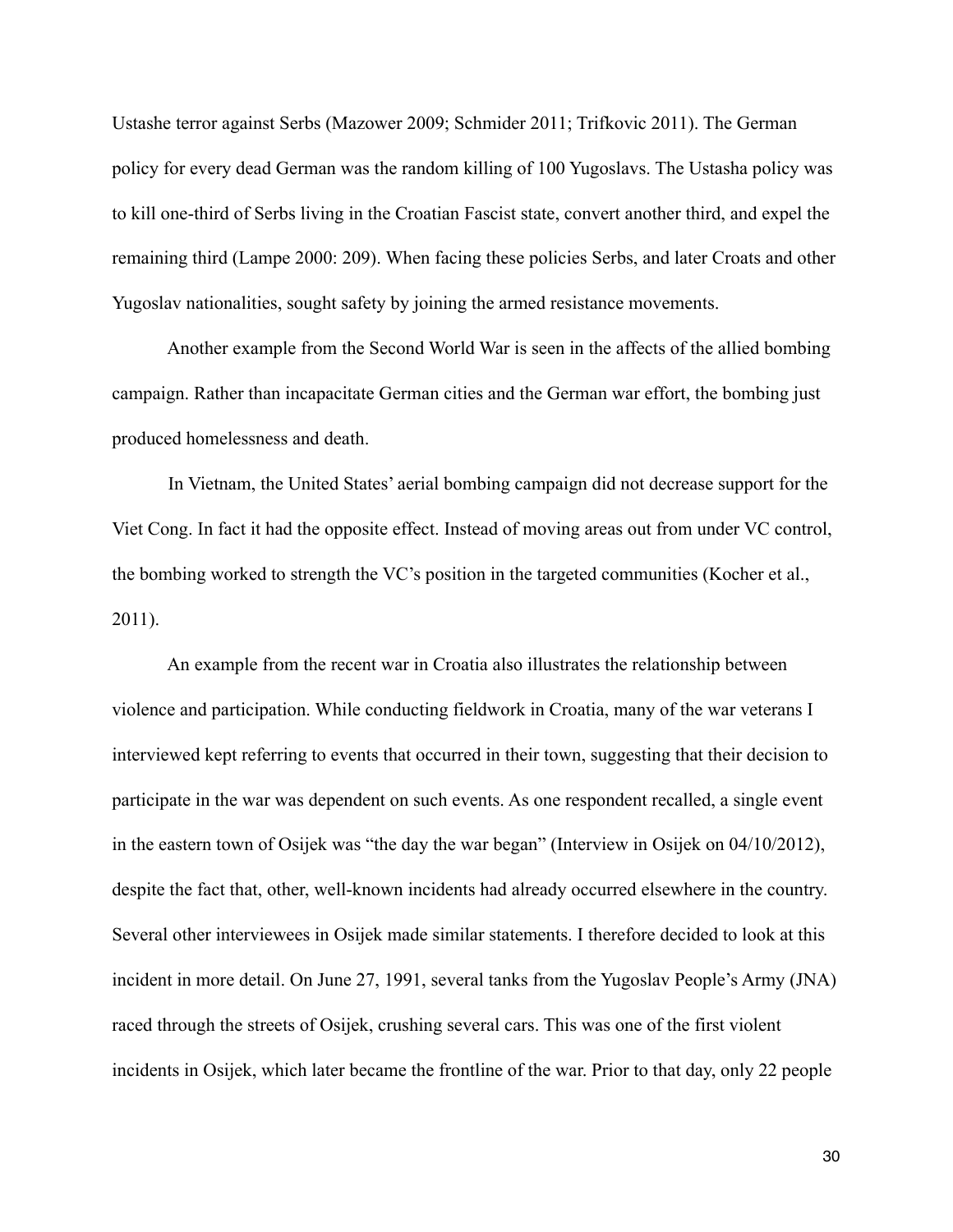had joined the town's national guard (ZNG), the 106th Brigade. The following day, 384 people enlisted. This suggests that violent events can and do have a positive influence on participation.

 Instead of deterring membership in an insurgency, violence can facilitate greater participation. Just as the few cases discussed above indicate some evidence for this relationship, so too have scholars theorized about its link. Lichbach offers that the decision to use violence by insurgents may be undertaken as a way of provoking state reprisals which can result in increased insurgent support. Such a strategy that seeks to deepen the conflict, "shows neutrals that their position is untenable. It frightens nonvictims into thinking that they may one day become victims and that they therefore must choose sides" (1998: 58). From this perspective the use of violence can itself help solve insurgents' collective action problem.

 Kalyvas and Kocher follow Lichbach by empirically showing that amid indiscriminate violence the cost of free riding is more costly than participation. Using data from the Phoenix program in the Vietnam War, the authors show that the risk for non-combatants was greater than for combatants. For every one VC agent targeted by South Vietnamese authorities, 38 innocents were victimized (Kalyvas and Kocher 2007: 201). According to Kalyvas and Kocher's research (2007), civilians who join an insurgency have more to gain in terms of protection and resources than those who remain on the conflict's sidelines. This relationship implies that amid the indiscriminate violence in civil wars, the insurgent collective action problem may not be as daunting as the literature assumes. The necessity of material incentives to recruit participants is minimized as the violence itself does most of the heavy lifting. Moreover, the mobilizing role of violence can overcome that problem of criminality as one's sole survival is itself a selective incentive, and yet, by joining others in an organization one is collectively fighting for the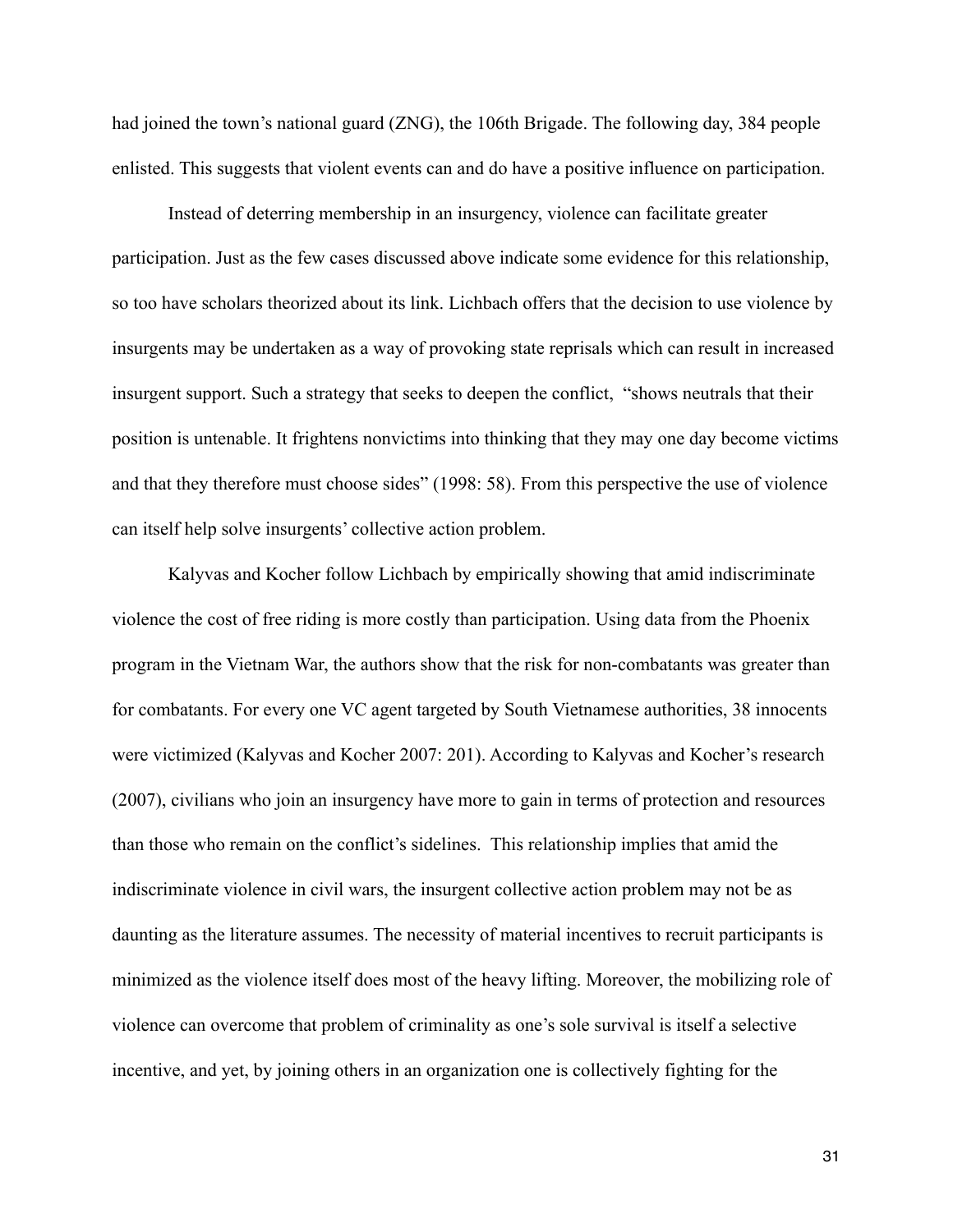survival of the group. That is dissidents know and understand that they are working towards a common end (Lichbach 1998: 238).

# **An empirical test**

Given the incidents in Northern Ireland, German occupied Yugoslavia, the Vietnam War, and the events in Osijek, along with Lichbach's formal argument about the relationship between violence and participation, and Kalyvas and Kocher's confirmation that free riding can be more costly than participation, I test the relationship between violent incidents and increases in participation with the following hypothesis:

 H: As more violence occurs in a given area, insurgent participation from that area will increase.

This hypothesis will delineate the specific relationship between violence and participation. Since the data used to test my hypothesis is aggregated at the municipal level this test can also help clarify how we regard violence as a locally or centrally driven phenomenon.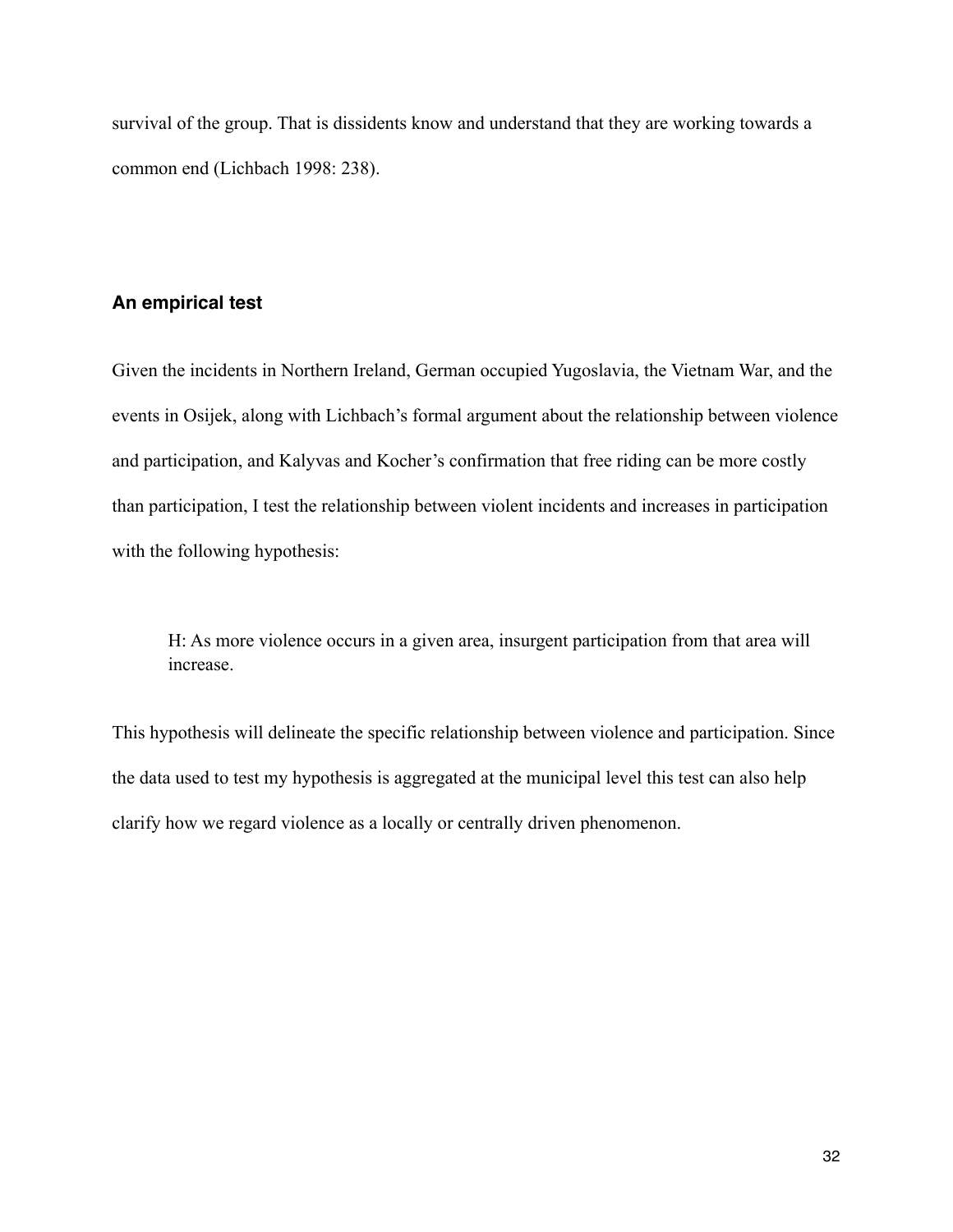

# **Figure 1: Number of violent events in Croatia**

## **Croats, the JNA and paramilitaries**

Before proceeding it is important that I address the reasons for only focusing on participation in the Croatian forces and not participation in Serb paramilitary organizations or the JNA. The biggest limitation to this study is that I only examine the relationship between violence and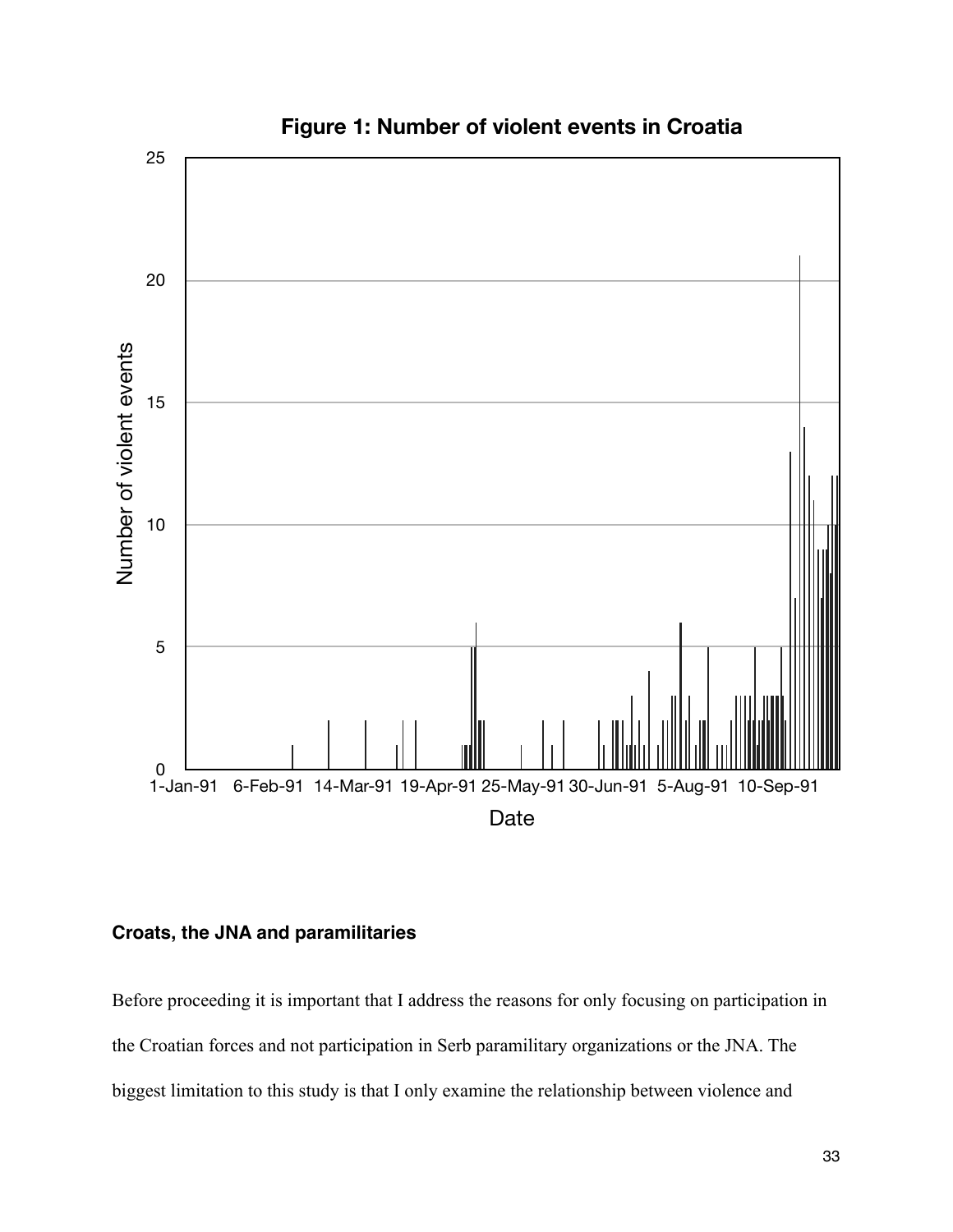participation among Croat forces. A better study would also look at the relationship between violence and Serb participants from Croatia. Due to data limitations this is presently not possible. By discussing the differences between the JNA, Croat forces and Serb paramilitaries I can mollify this study's apparent bias and limitations.

 The biggest difference between Croat forces and the JNA is that one was voluntary, and the other was conscripted. Croatia did not announce an official mobilization until October 5, 1991. Therefore I only look at individuals' involvement between January 1, 1991 and October 4, 1991. All of the Croat participants during this period can be considered volunteer. As Figure 1 shows, fighting did not become that frequent until March 1991. By including January and February I control for who joined before the fighting really intensified.

 The JNA, alternatively, was a standing military and did not face the same problems of participation as the Croatian forces. Though there was a large amount of Serbs who refused to answer their mobilization orders, unlike their Croatian counterparts, draft dodging and deserting soldiers faced penalties. The minimum sentence was six months in prison, while the maximum sentence could be death (Immigration 1993). Even though most sentences followed the minimum or less, the point remains that given the coercive capacity of the state, the JNA could compel people to join its ranks. Though records show that only 50 percent of those mobilized reported, it is important to remember that this was still 50 percent (Meuller 2000: 48). Without the authority to mobilize we would potentially see a participation rate lower than 5 percent (Lichbach 1998; Ainsworth 2002). Since I am looking at the question of voluntary participation, the research question does not apply to the JNA. The JNA did not face a collective action problem to the extent of that face by the Croatian forces.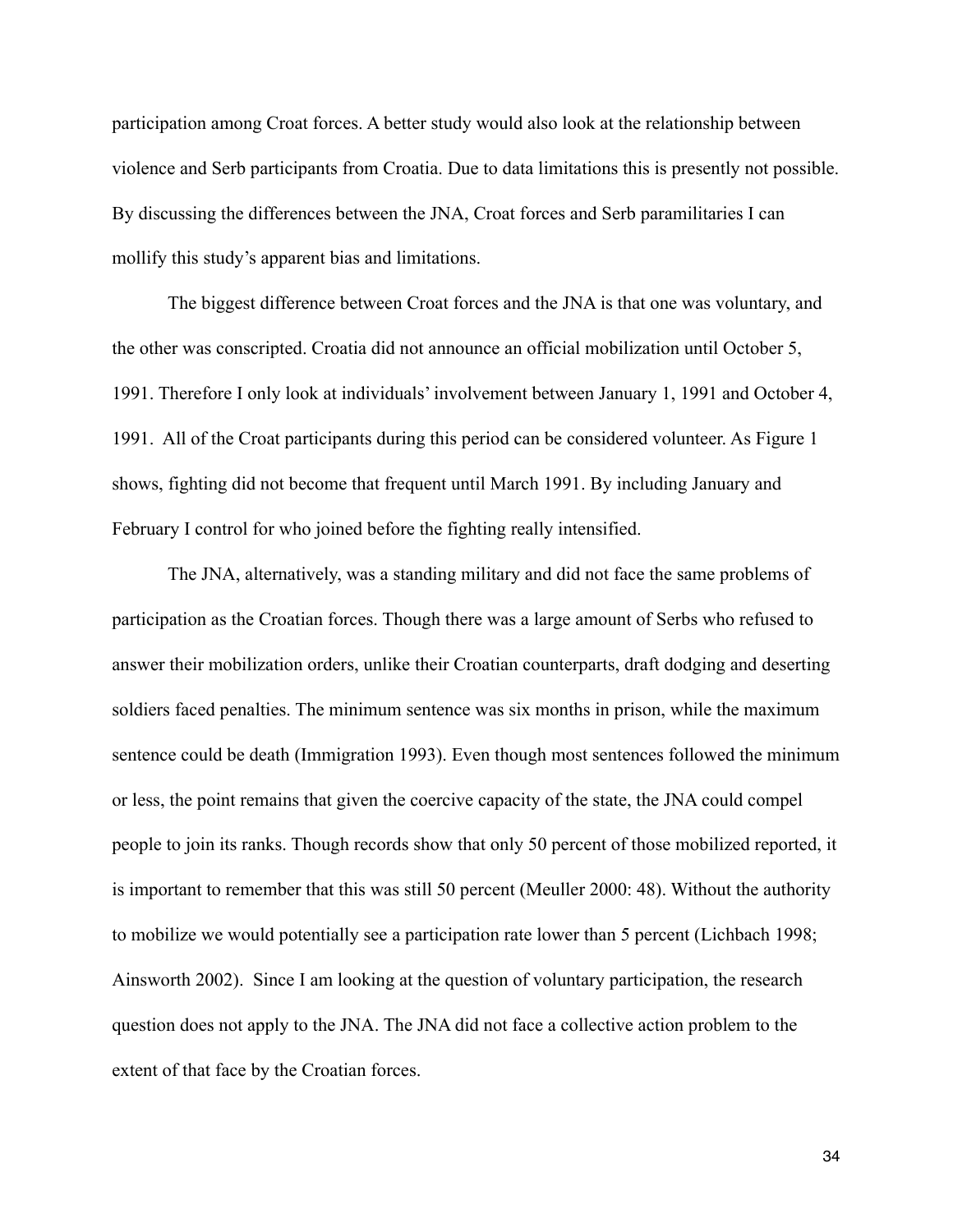As already discussed, paramilitary groups were important actors in the Yugoslav wars. The research concerning such groups reveals that their formation and organization is not all that puzzling. If, as Mueller and Stewart suggest, many of the paramilitary members were released from jail in order to participate in the war, then the question of participation is quite different for them than it is for non-convicts. For Convicts, participation provides them with a specific selective incentive, freedom, and does not require that their actions have a political motive. Secondly, if they are paid by looting, then again their actions may be criminal, rather than political, and then, collective action theory does not apply; however, extrapolating the motives of paramilitary members to other participants in the war reduces the entire conflict to a criminal enterprise and unnecessarily invalidates the application of collective action theory to our understanding of the conflict. A more appropriate picture, and the one adopted here, sees paramilitary groups as instigators of the violence that motivated other individuals into participating in the conflict. The question of participation in paramilitaries may be answered by greed and criminality; however, the question of why other individuals participated remains unresolved.

### **Using the label insurgent**

Finally, I discuss the use of the term insurgent. Figure 1 indicates the war began with a few isolated events that escalated into a larger conflict. The first events included bombings of kiosks and restaurants. The next level involved fighting between Croatian police and Serb forces (paramilitary and JNA) in the areas of Pakrac, Plitvice Lakes, Kijevo and Borovo Selo. Eventually, fighting occurred all over Croatia from the eastern city of Vukovar, to more centrally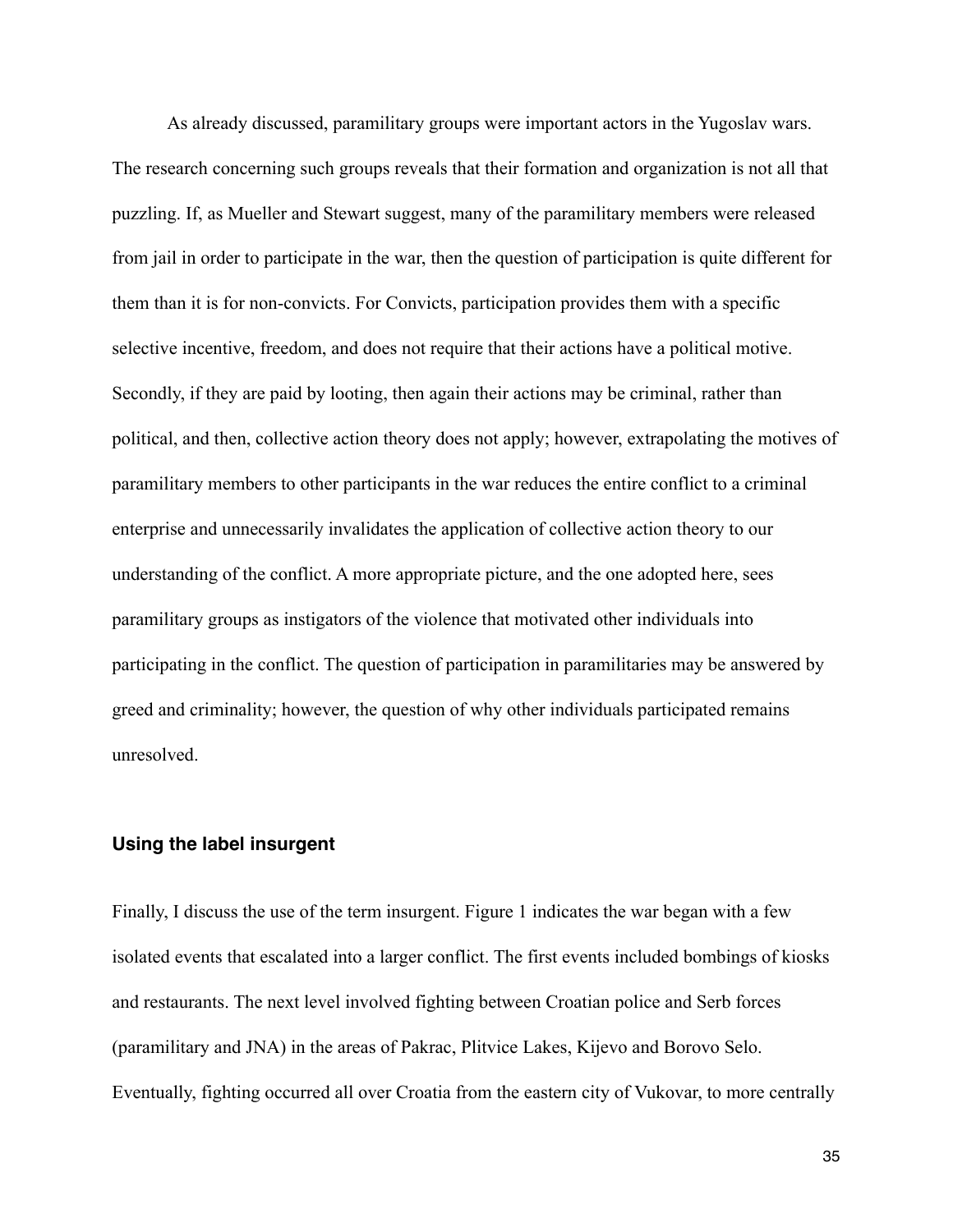located Karlovac, and all the way to Dubrovnik in the southwestern part of the country. On June 25, 1991, Croatia declared its independence from Yugoslavia, and then postponed its declaration until October 8, 1991. Given that Croatia was fighting a war of secession against a Federal army, and had not received international recognition, I think it is appropriate to view Croat fighters as insurgents.

### **Data**

The data for violent events were taken from a data set of daily interval even data coded from news wire service stories in Lexis-Nexis Academic. Only events of Serb actions or attacks, or those involving both Croats and Serbs fighting were included. This was done in order to avoid a tautological argument in the model. Namely, the independent variable of events is likely to be influenced by the dependent variable if the events include Croat actions. There is a greater potential for more Croat events to be caused by more Croat participants, rather than the increase in Croat participants to be a result of more events. By only including Serb actions or actions involving both Serbs and Croats, such as battles and gunfights, I minimize this problem. An event is considered any public display of force. Gunfights, shelling, and bombings are of course events. So too are blockades and barricades. Blockades forcibly prevented individuals from leaving towns like Vukovar, Pakrac, Kijevo, and Dubrovnik. Barricades forcibly prevented citizens from traveling between neighborhoods. While the action of blockading a town did not necessarily result in the loss of life or injuries in that town, interviews with Croatian war veterans reveal that they considered blockades to be threatening (Interview in Omiš on 07/05/2012; Interview in Štobreč on 08/05/2012; Interview in Zagreb on 03/27/2012 , see next chapter). The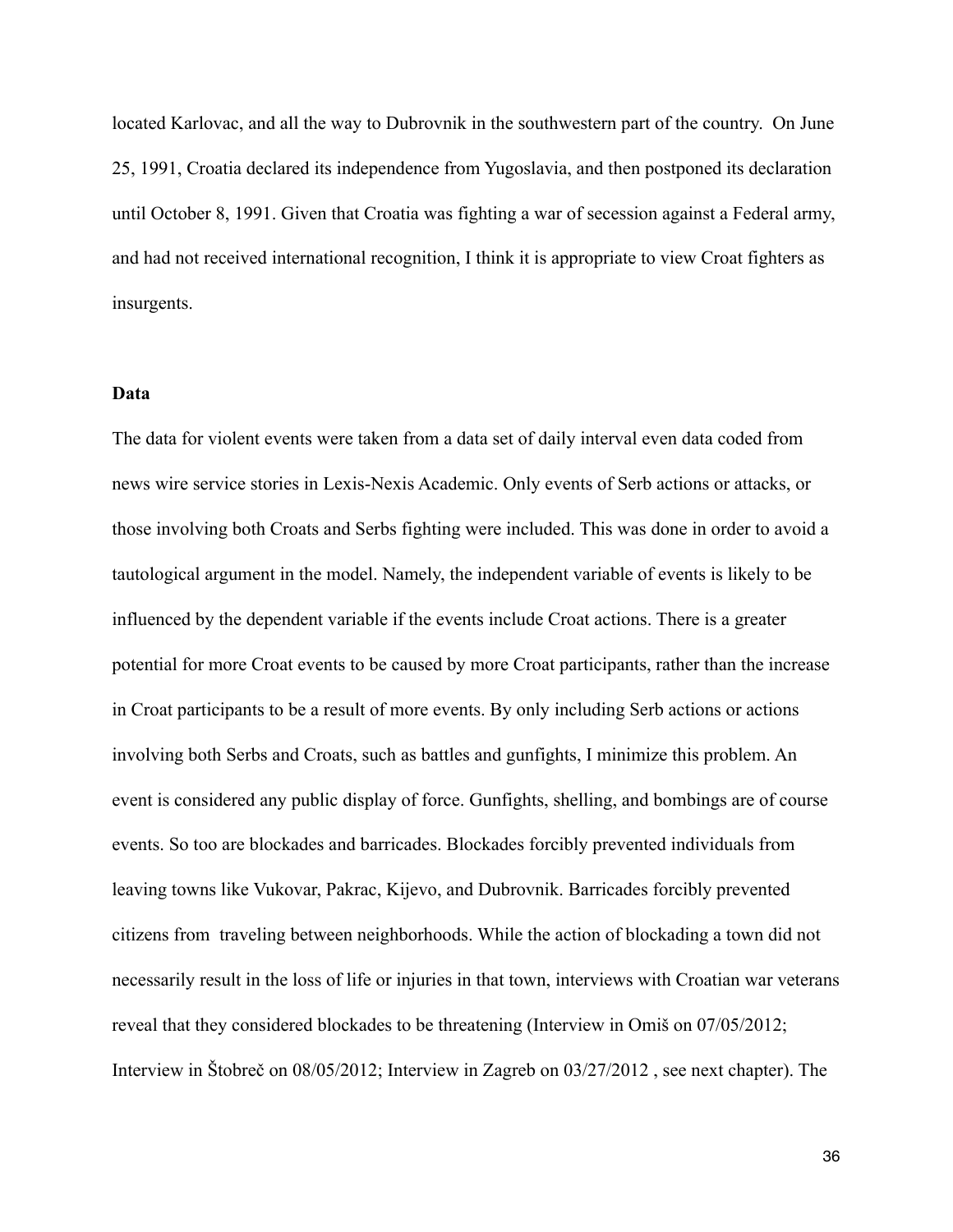number of soldiers in each municipality was taken from registarbranitelja.com, a website containing the names and dates of enlistment for Croatian soldiers. Multiple units for a single municipality were added together. Other data were taken from census data for 1991 in the Republic of Croatia Statistical Yearbook for 1992. Data on the ethnic makeup of each municipality were taken from the 1991 Croatia census provided to me by the Croatian Bureau of Statistic

### **Methodology**

While the best way to test the relationship between violence and participation would be to conduct a time-series analysis, this is not possible given data limitations. The data I have on the number of participants is only the sum total of individuals in each military unit for each 120 municipalities up to October 4, 1991. That said, the model is still a viable test as it is able to compare the number of individuals serving in each municipality, controlling for population, and the number of Serb attacks in each municipality. This allows us to observe whether or not a significant difference exists between the number of participants in those municipalities with a higher number of Serb attacks than those in municipalities with fewer Serb attacks.

 I test my hypothesis by comparing the number of individuals enlisted in the armed forces of each municipality in Croatia with the number of violent events in each municipality between January 1, and October 5, 1991. Since the data are positively skewed I use a generalized linear model (Fox 2008: 421). The dependent variable is the percentage of enlisted individuals given each municipality's population.<sup>3</sup> I add several controls taken from the civil war literature. Here I list them and later discuss their anticipated relationship. These include the rate of employment in

<span id="page-42-0"></span><sup>3</sup> I originally included each municipality's population as a control variable in the model; however, it was highly collinear. I therefore removed it and made the dependent variable a percentage of insurgents given each municipality's population.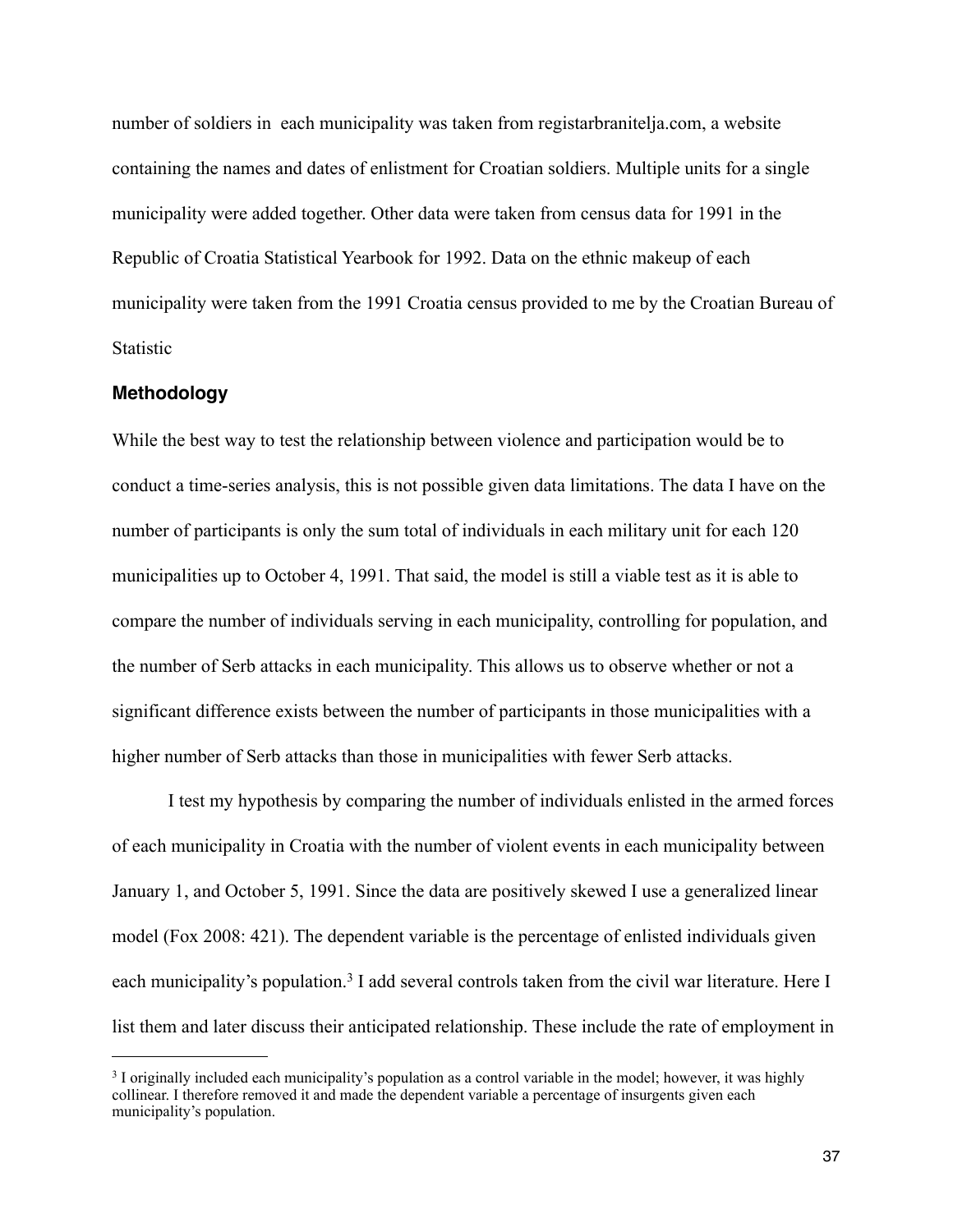each municipality, the percentage of the population in each municipality that is Croat, and the extent to which the population is ethnically mixed among Serbs and Croats.

 The Collier-Hoeffler model leads me to anticipate a negative relationship between employment and participation. The more people employed in a given municipality should result in fewer enlistments, as individuals with employment are less attracted to income earned through participation (Collier and Hoeffler 2004). I use the percentage of Croats in the population as a means of testing the grievance hypothesis (Collier and Hoeffler 2004). I anticipate that as the number of Croats in an area decreases, feelings of resentment of Serbs should increase, leading to increased enlistment. Finally, it has also been hypothesized that more diverse municipalities were less prone to conflict (Gagnon 2006). I anticipate that as diversity increases, enlistment should decrease.

 The results in Table 1 confirm my hypothesis. The variable for violent events reports a tvalue of 3.058, showing that it is significant. Municipalities that experienced a larger number of events had a larger number of enlisted individuals. None of the other variables report significant values. This is especially surprising with employment, since much of the literature has emphasized a relationship between unemployment and insurgent recruitment. The poor performance of the other variables helps demonstrate the importance between violence and participation.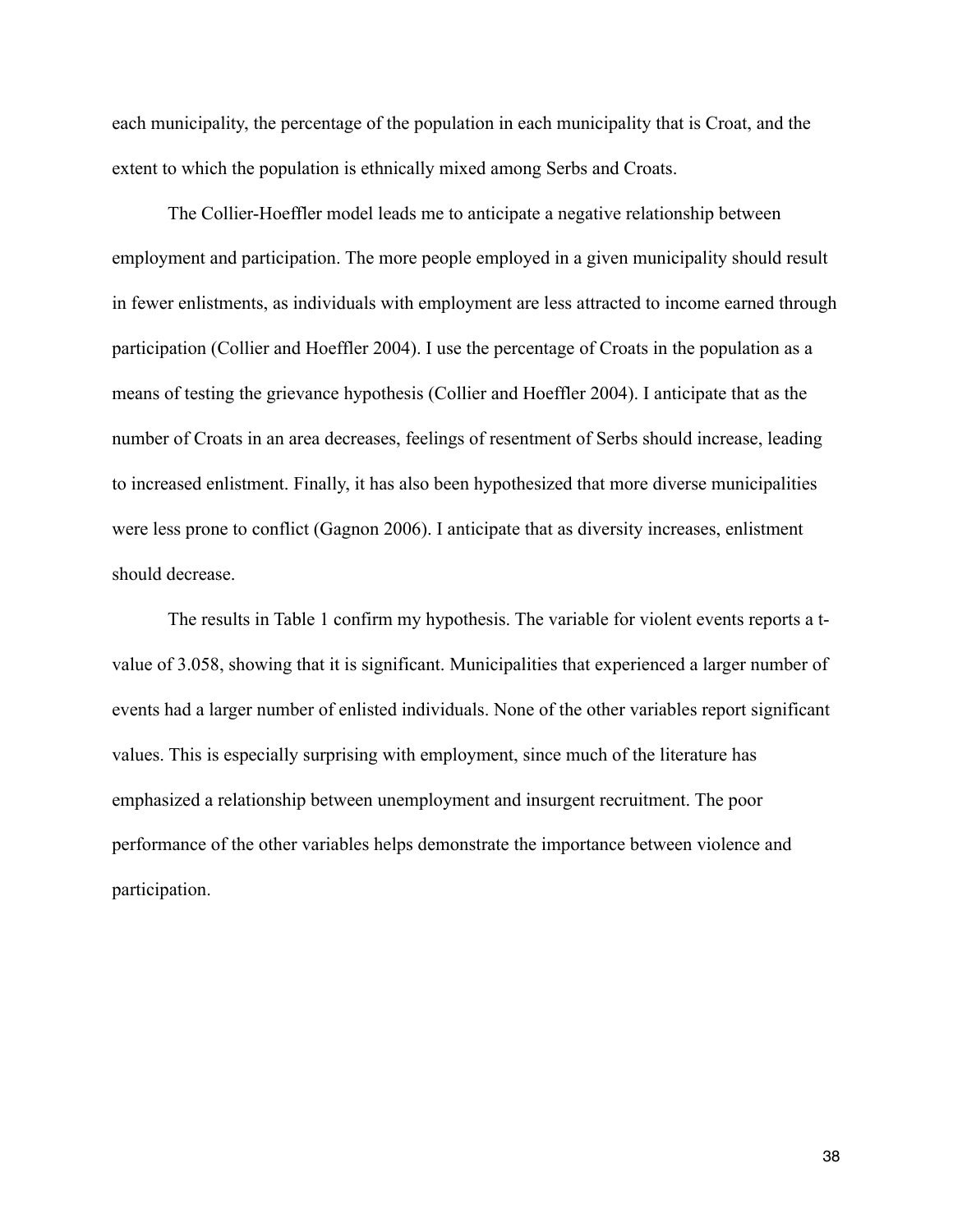| Variable         | Estimate | Std. Error t-value |          |
|------------------|----------|--------------------|----------|
| Intercept        | $-0.064$ | 1.654              | $-0.389$ |
| Violent events   | 0.052    | 0.017              | $*3.058$ |
| Employment       | $-0.000$ | 0.000              | $-0.406$ |
| Diversity        | $-0.013$ | 0.019              | $-0.703$ |
| Croat percentage | 0.036    | 0.036              | 0.995    |
| N                |          |                    |          |

**Table 1: Violent events and participation in 120 municipalities**

**Table 2: Summary Table of Early Joiners** mixed among Serbs and Croats. The dependent variable is taken from registarbranitelja.com. The variable violent 1991 census, which was completed by September 1991. The percentage of Croatian population is from the Croatian Note: The dependent variable is the percentage of the sum of enlisted individuals serving up to 10/05/1991 given each municipality's population. Violent events are the total number of Serb attacks or instances of Croat Serb fighting in each municipality up to 10/05/1991. Employment is the rate of employment in each municipality, the percentage of the population in each municipality that is Croat, and the extent to which the population is ethnically events is taken from my own data set of daily interval event data. Employment and diversity are taken from the Bureau of Statistics.

#### **Discussion**

by the minority of elites and extremists who *were* first committed to a nationalist program. What do these results say about the war in Croatia? Seeing violence as the explanatory variable for participation greatly challenges those perspectives that continue to view the violence as a Osijek No NDH Yes  $\alpha$  model's output is not completely at od  $D$  are  $M$  is no  $D$  and  $M$   $\rightarrow$   $M$ **Table 3: Summary Table of Later Joiners** of individuals decided to participate in the war. This approach helps our understanding of the conflict as it does not require the conflict's participants to be thugs, criminals, or committed nationalists. Rather, this approach allows us to understand how a country with relative dramatic North North North North North North North North North North North North North North North North North North North North North North North North North North North North North North North North North North North Nor ns between its ethnic inhabitants was torn anart by a horrende  $\sum_{i=1}^{n}$ Moreover, it invites us to see the initial incidents of violence as part of a possible strategy used result of enduring ethnic nationalism. The model's output is not completely at odds with Gagnon (2006), Hockenos (2003), Klanjsek and Flere (2011), or Mueller's (2000) central theses that the war in Croatia began at the elite level. I have improved on this viewpoint by demonstrating how, in the absence of strong ideological commitments or rampant ethnic nationalism, a large number harmonious relations between its ethnic inhabitants was torn apart by a horrendous war.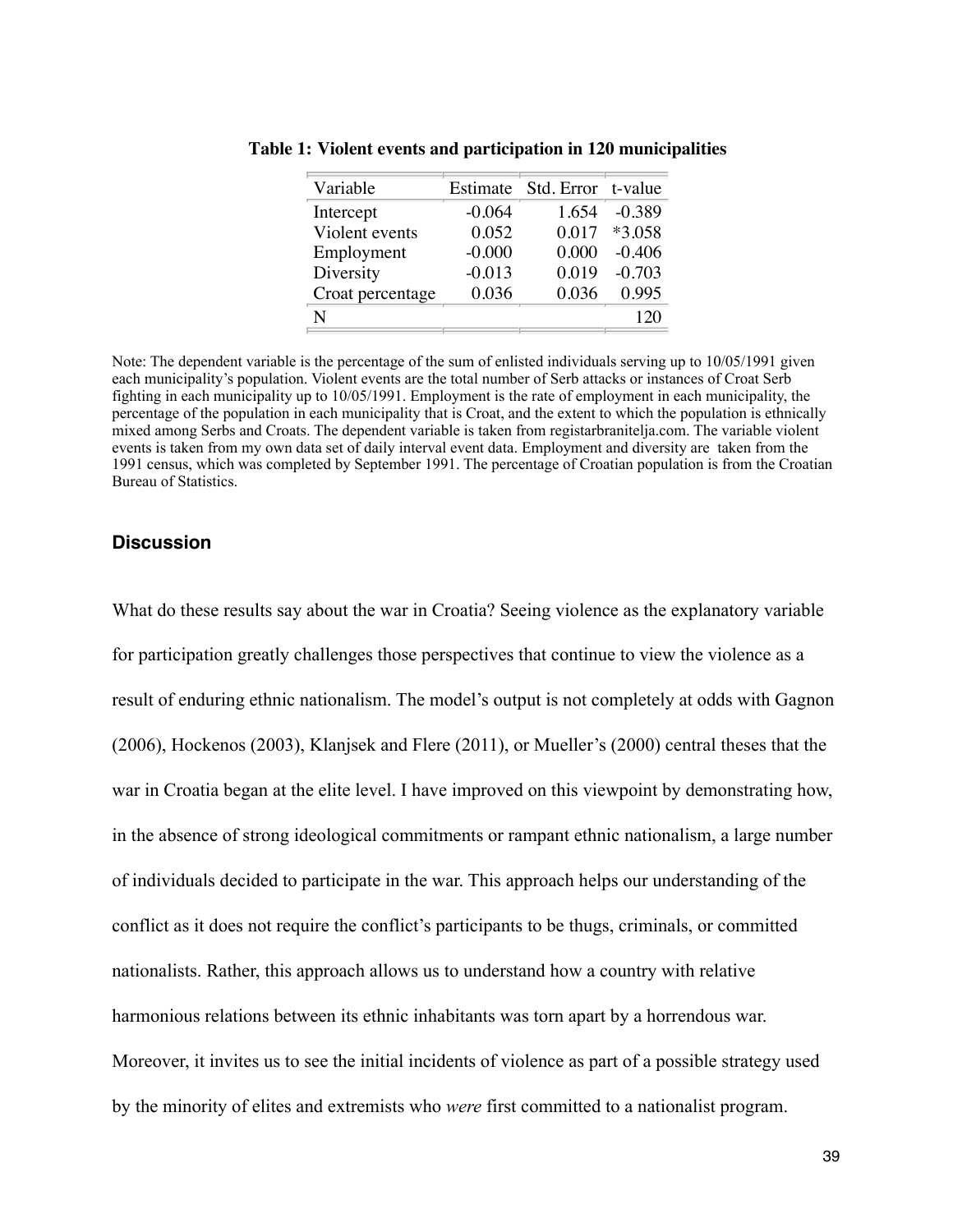As it relates to the broader topic of civil war and collective action, this chapter supports the theorized relationship between violence and participation in Lichbach (1998), and Kalyvas and Kocher (2007). By showing that collective action in civil war is not dependent on material incentives we are able to overcome the problem of individual's pursuing criminal interests rather than collective goals. In cases where violence is the main motivating factor, individuals may become involved for the sake of self-preservation, something that is inherently self-interested; however, individuals join a group, and fight for the goals of that group, thereby pursuing a collective good while also benefiting their own self-interested survival. The fact that participation in civil wars like the those in the Balkans, breaks down on ethnic lines reminds us that ethnic identity, while solely not the cause of conflict, plays an important role in the conflict. In a situation where material incentives are the main motivation for participation, ethnic identity should not be as salient. Once acts of violence between ethnic groups become significant enough to spur participation, individuals begin to regard their survival as one link to the good of the group (Hardin 1997). This pattern of behavior relies on Lichbach's community solution category (1998). The already existing differences between members of differing ethnic communities become divisive once violence is introduced.

 The most important contribution of this chapter is its contribution to the debate concerning the central or peripheral origins of violence. The violence measured in the model was at the municipal level, giving it a distinctively local character. We see then, that local events spurred participation. Though this provides support for the role of local interests in conflict, it rivals those explanations that see local violence as a consequence of individuals pursuing material goods. Insurgents may be motivated more by local events, but their motivation does not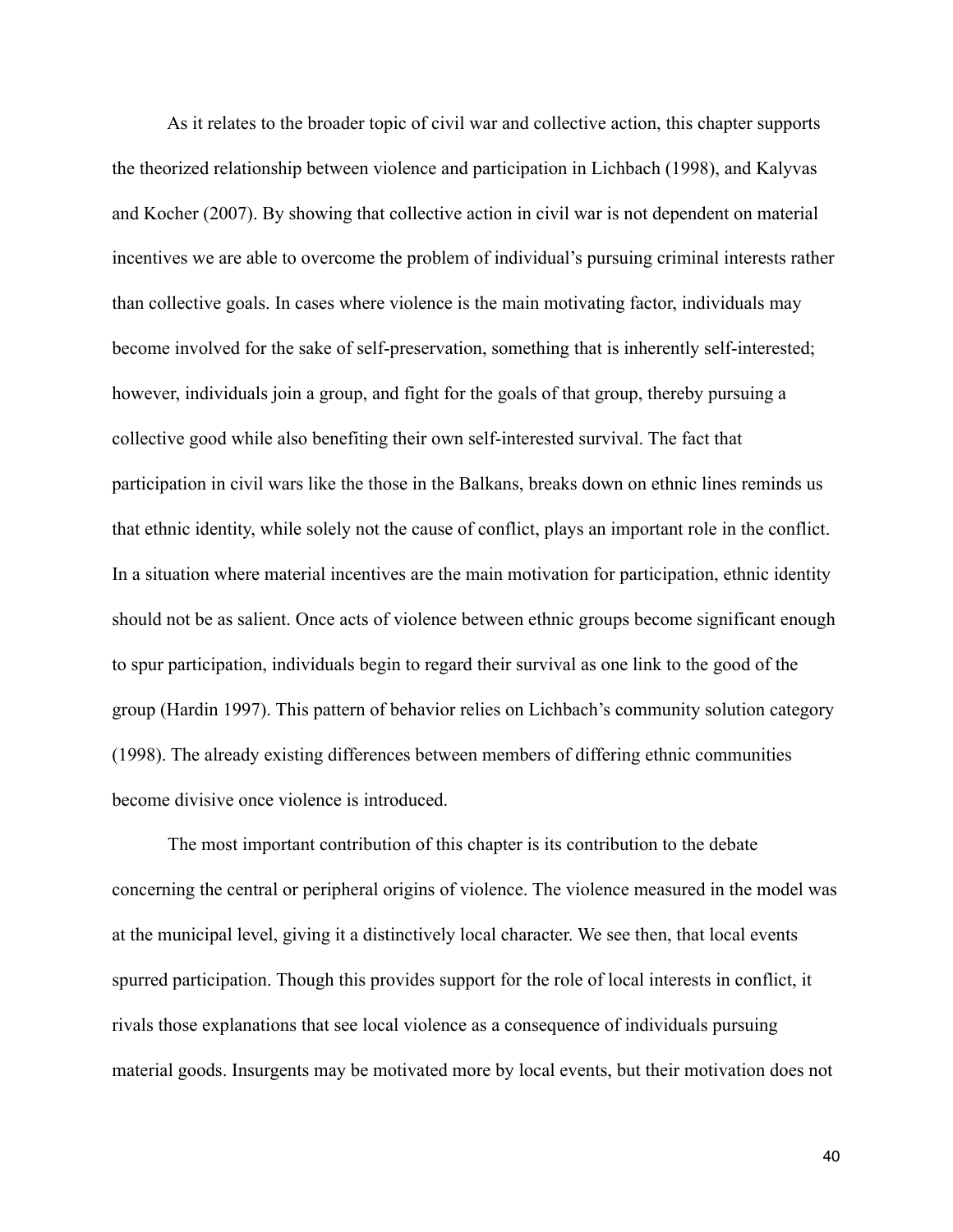depend on material incentives. Moreover, the center may play an even more important role in facilitating the participation of individuals at the local level. Actors' interests may be local, but those seeking power at the center provide them with the resources and organization to act. After all, there are limits to what violence can explain. It may explain increases in participation, but it cannot explain how participants acquire the weapons and resources necessary to participate. While violence can help solve the insurgent collective action problem on a mass scale, Lichbach reminds us that collective dissent requires at least two solutions from his four solution groups (Market, Community, Heirarchy, Contract) (1998). Alone, violence is a choice. The most likely assistance to come to willing insurgents does so from a pre-existing organization. Such an organization will have leaders and goals all of its own. The question then becomes whether or not the goals of the organization stem from a central cleavage or a peripheral concern. Is the organization organized to pursue local interests, or does it use local interests to motivate participants in the pursuit of larger, centralized collective goods?

 In order to answer these questions further research should focus on the early participants in organizations that precede the violence. After all, how can we say violence causes participation if we cannot explain where the initial violence comes from in the first place? Are early participants more zealous than latter joiners? If so, does this mean that they are more likely to be pursuing a collective good, or are material selective-incentives needed to overcome their collective action problem?

 I address these questions directly in the next chapter. I look at the influence and concept of local interests more closely, relying on interviews with war veterans and their perceptions of the conflict as something local, rather than national. I also explore how they joined the fighting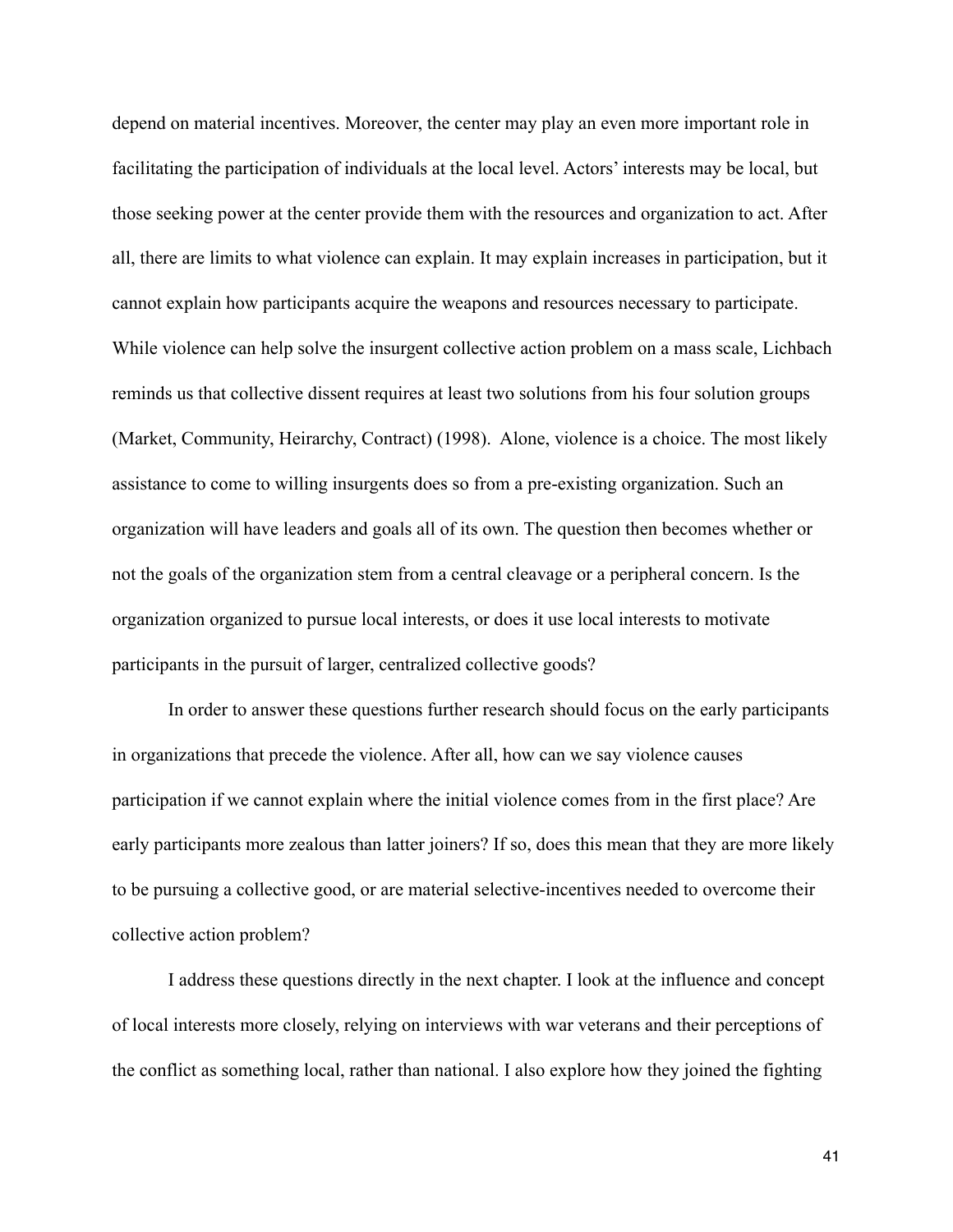after committing to participating. By exploring the process of participation I answer some of the questions stated above.

## **Conclusion**

In this chapter, I have argued that the main reason more and more individuals joined the Croatian forces in the Croatian Homeland during the summer and fall of 1991 was in response to violent incidents. This viewpoint both challenges and supports the existent literature. While it presents a theory and evidence that challenges the notion that the war was executed by paid thugs or nationalist extremists, it compliments the idea that the war was initially perpetrated by a minority whose violent actions mobilized more and more individuals into conflict. The research here contributes to collective action theories of conflict by using micro level data to argue that mobilization does occur without material incentives. It contributes in other ways by observing that local incidents of violence motivate individuals into participating in the conflict, thereby providing support for the viewpoint that regards violence as a phenomenon that emerges from locally.

### **References**

- Bank, W. & Publications, W.B., 2003. *Breaking the Conflict Trap: Civil War and Development Policy*, World Bank Publications.
- Collier, P. & Sambanis, N., 2005. *Understanding civil war: evidence and analysis*, World Bank.
- Collier, Paul & Hoeffler, A., 2004. Greed and grievance in civil war. *Oxford Economic Papers*, 56(4), pp.563 $-595$ .
- Coogan, T.P., 2002. *The Troubles: Ireland's Ordeal and the Search for Peace*, Palgrave Macmillan.
- Crkvenčić-Bojić, Jasna, ed., 1993. *Statistički ljetopis 1992*, Državni Zavod za Statistiku.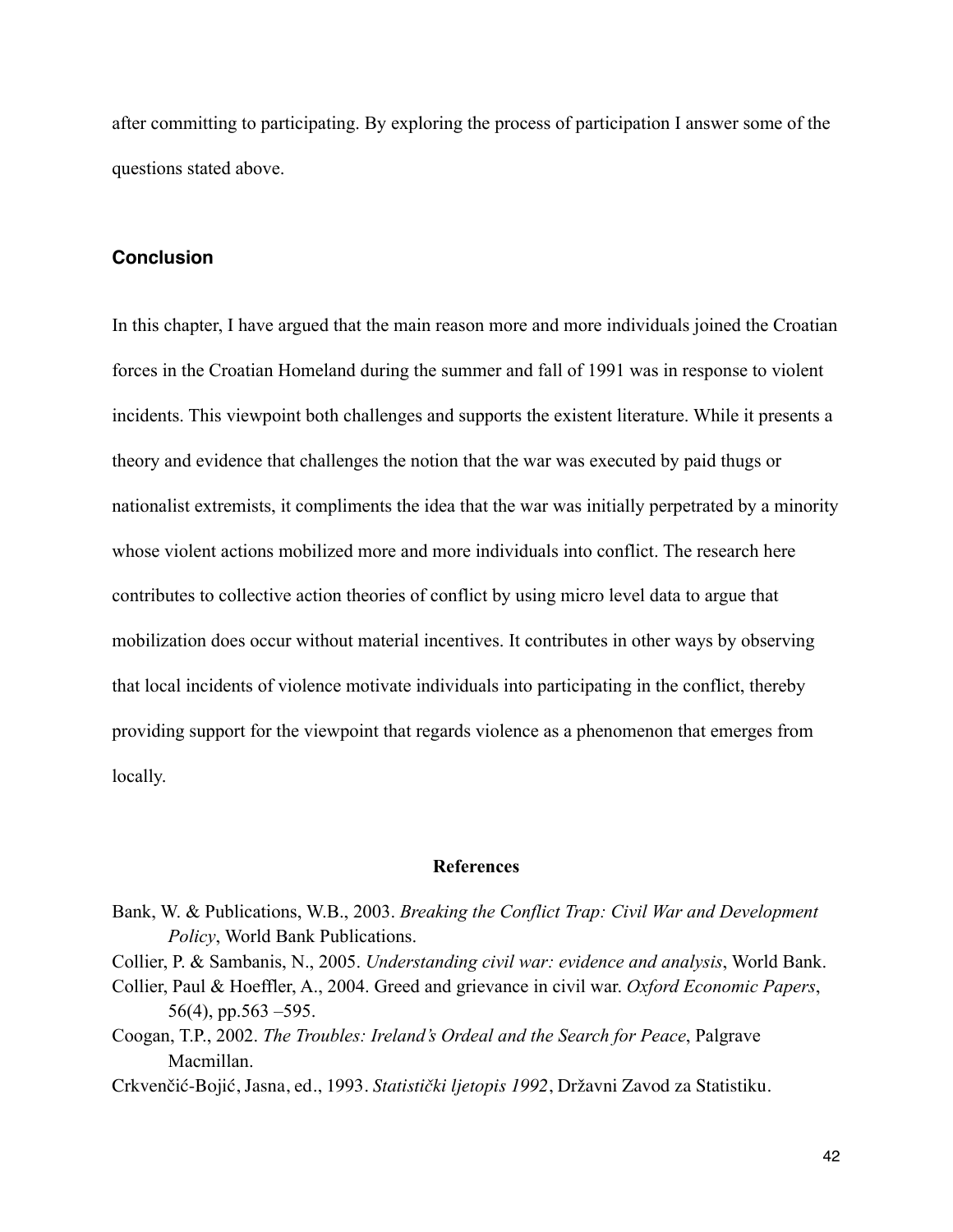Fox, J., 2008. *Applied Regression Analysis and Generalized Linear Models*, SAGE Publications.

Francisco, R. A., 2010. *Collective Action Theory and Empirical Evidence*, Springer.

Francisco, R. A., 2009. *Dynamics of Conflict*, Springer..

Francisco, Ronald A., 1996. Coercion and Protest: An Empirical Test in Two Democratic States. *American Journal of Political Science*, 40(4), pp.1179–1204.

Francisco, Ronald A., 1995. The Relationship between Coercion and Protest: An Empirical Evaluation in Three Coercive States. *The Journal of Conflict Resolution*, 39 (2) 263–282.

Gagnon, V.P., 2004. *The myth of ethnic war: Serbia and Croatia in the 1990s*, Cornell University.

Hardin, R., 1997. *One for all: the logic of group conflict*, Princeton University Press.

- Hockenos, P., 2003. *Homeland Calling: Exile Patriotism & the Balkan Wars*, Cornell University Press.
- Hoeffler, A., 2011. "Greed" versus "Grievance": A Useful Conceptual Distinction in the Study of Civil War? *Studies in Ethnicity and Nationalism*, 11(2), pp.274–284.
- Immigration and Refugee Board of Canada, *Croatia and the Federal Republic of Yugoslavia (FRY): Military Service*, 1 September 1993, available at: <http://www.unhcr.org/refworld/docid/3ae6a80c4.html>[accessed 8 November 2012]
- Isaac, J.C., 2012. New Approaches to the Study of Violence. *Perspectives on Politics*, 10(02), pp.235–241.
- Kadijević, V., 1993. *Moje viđenje raspada: vojska bez države*, Politika: Belgrade.
- Kalyvas, S.N., 2003. The Ontology of "Political Violence": Action and Identity in Civil Wars. *Perspectives on Politics*, 1(3), pp.475–494.
- Kalyvas, S.N. & Kocher, M.A., 2007. How "Free" Is Free Riding in Civil Wars?: Violence, Insurgency, and the Collective Action Problem. *World Politics*, 59(2), pp.177–216.
- Kaufman, S.J., 1996. Spiraling to Ethnic War: Elites, Masses, and Moscow in Moldova's Civil War. *International Security*, 21(2), pp.108–138.
- Klanjšek, R. & Flere, S., 2011. Exit Yugoslavia: longing for mononational states or entrepreneurial manipulation? *Nationalities Papers*, 39(5), pp.791–810.
- Lichbach, M. I., 1998. *The Rebel's Dilemma*, University of Michigan Press.
- Lichbach, Mark Irving, 1987. Deterrence or Escalation? The Puzzle of Aggregate Studies of Repression and Dissent. *The Journal of Conflict Resolution*, 31(2), pp.266–297.
- Mazower, M., 2008. *Hitler's Empire: Nazi rule in occupied Europe*, Allen Lane.
- Mueller, J., 2000. The Banality of "Ethnic War." *International Security*, 25(1), pp.42–70.
- Sambanis, Nicholas, 2001. Do Ethnic and Nonethnic Civil Wars Have the Same Causes?: A Theoretical and Empirical Inquiry (Part 1). *The Journal of Conflict Resolution*, 45(3), pp. 259–282.
- Schmider, K., 2011. Failed Counterinsurgency in Wartime Yugoslavia: A Comment. *The Journal of Slavic Military Studies*, 24(4), pp.718–721.
- Stewart, C.S., 2008. *Hunting the tiger: the fast life and violent death of the Balkans' most dangerous man*, St. Martin's Press.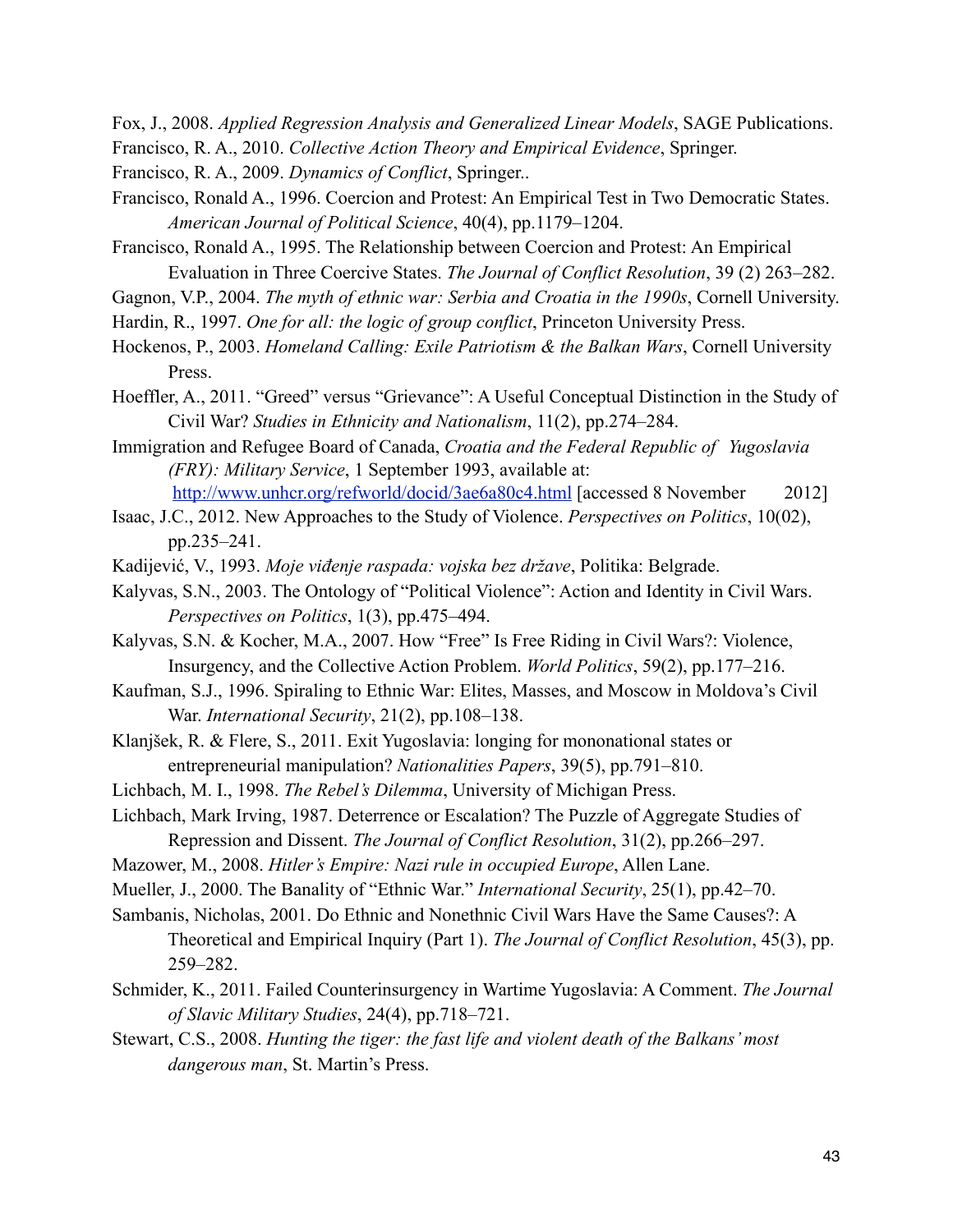- TAYDAS, Z., ENIA, J. & JAMES, P., 2011. Why do civil wars occur? Another look at the theoretical dichotomy of opportunity versus grievance. *Review of International Studies*, pp.1–24.
- Trifkovic, G., 2011. A Case of Failed Counter-Insurgency: Anti-Partisan Operations in Yugoslavia 1943. *The Journal of Slavic Military Studies*, 24(2), pp.314–336.
- Weidmann, N.B., 2011. Violence "from above" or "from below"? The Role of Ethnicity in Bosnia's Civil War. *The Journal of Politics*, 73(04), pp.1178–1190.
- Weinstein, J.M., 2005. Resources and the Information Problem in Rebel Recruitment. *Journal of Conflict Resolution*, 49(4), pp.598–624.
- Weinstein, J.M., 2007. *Inside rebellion: the politics of insurgent violence*, Cambridge University Press.

# **Interviews**

Former HOS Commander, interviewed in Slavonski Brod on 09/27/2012.

Former member of the 156th Brigade, interviewed in Omiš on 05/07/2012.

Former member of the ??? Brigade , interviewed in Štobreč on 05/08/2012.

Former member working for Krizni Štab in Sisak, interviewed in Zagreb on 03/27/2012.

Former member of the 106th Brigade, interview 2, interviewed in Osijek on 04/10/2012.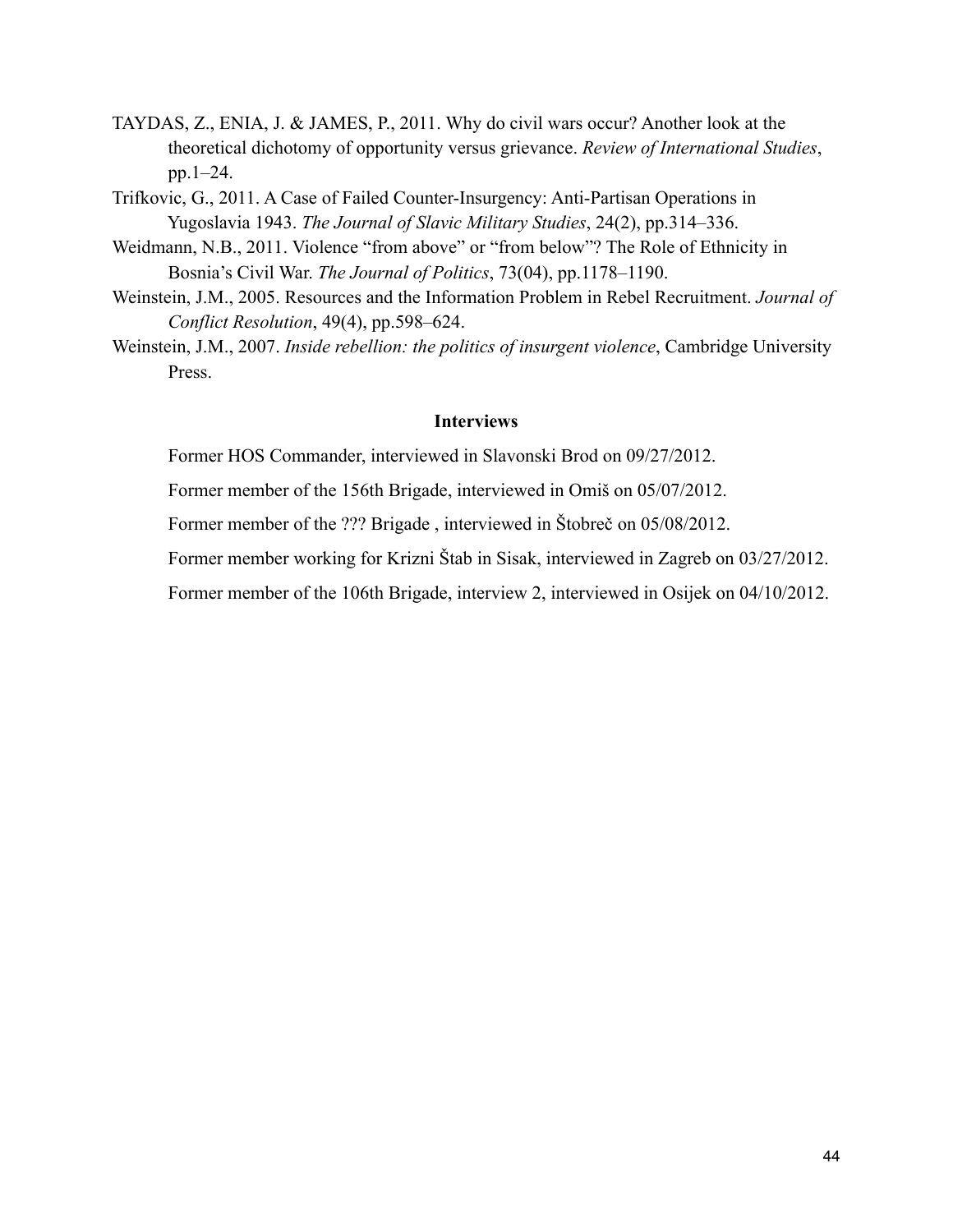# **Chapter 3: Fighting first: Early participation in the War in Croatia**

## **Introduction**

It is understood that indiscriminate violence in a conflict can work to motivate individuals to participate in that conflict (Lichbach 1998; Kalyvas and Kocher 2007; Kocher et al., 2011). Amid widespread violence individuals may feel that participating is actually less costly than not participating (Kalyvas and Kocher 2007). In such cases escalating a conflict can be a strategy among insurgents (Lichbach 1998). While the relationship between increased violence and increased participation may work to explain why more and more individuals join the fight once the fighting begins, it does not explain who fights first. That is who joins and prepares to fight before the fighting has even begun?

 Appreciating the importance of the first participants is necessary in understanding the dynamics of conflict as these individuals are ultimately responsible for developing the strategies that induce greater mobilization over the course of the conflict. For these reasons I focus on the conflict's earliest entrants. Using interviews with war veterans from the War in Croatia (1991-1995) I look at who fought first, comparing the initial differences between early and later participants. I argue that early joiners belonged to a bounded community of those disaffected with Yugoslavia and Communism; however, these grievances alone, do not explain their participation, rather it is an individual's inclusion in the dissident community and the social relationships within that community that explain who fought first. I offer that individuals were socially mobilized in to participating in the earliest days of the conflict. This perspective challenges those views that place an emphasis on local interests and material incentives (Collier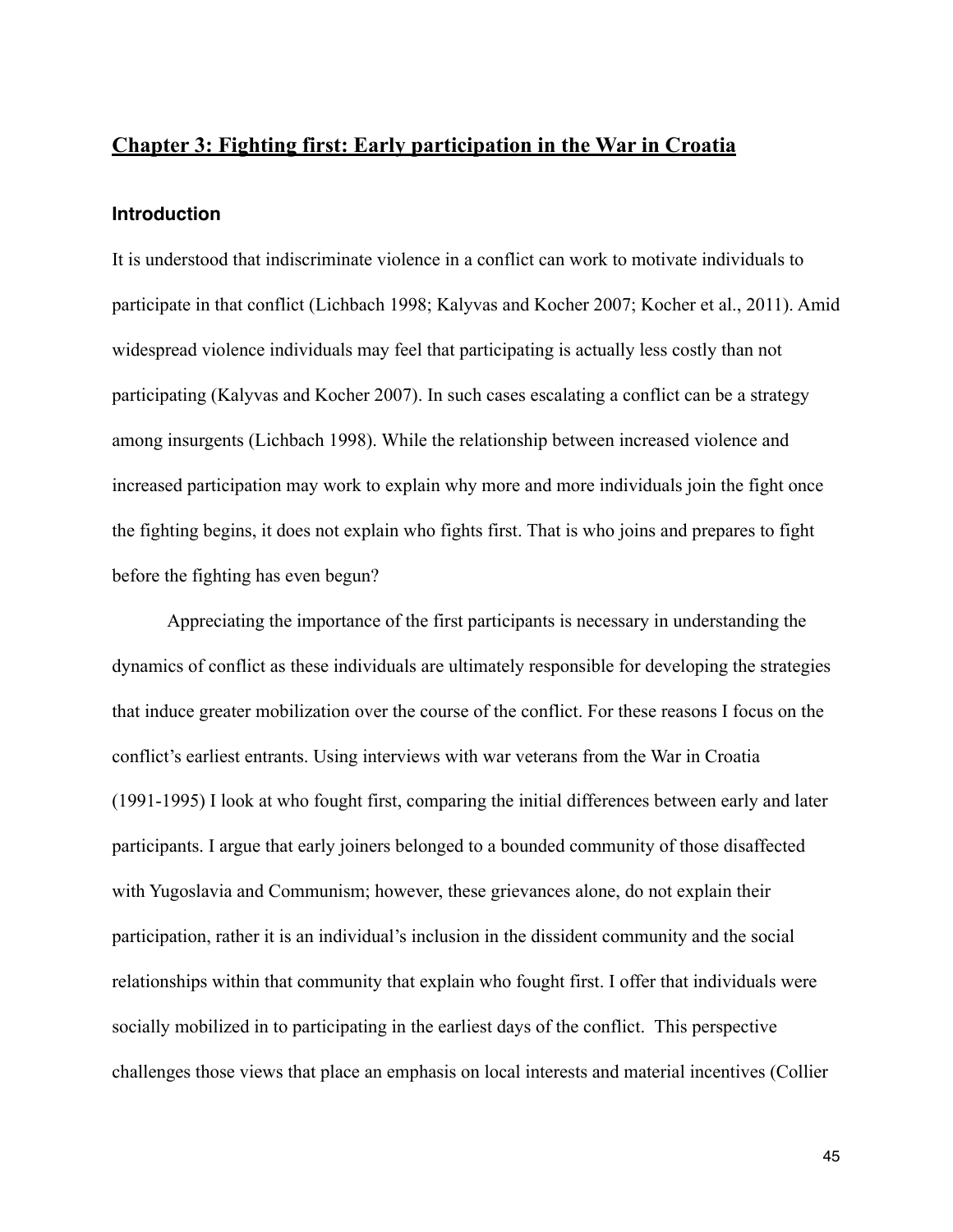and Hoeffler 2004; Hoeffler 2011). I make two additional contributions. First, by exploring the discontent of early joiners I am able to show that grievances can have an influence on the onset of insurgency; secondly, by demonstrating that these grievances were largely contained to a specific community within the broader society I am able to explain why there fails to be a strong relationship between grievances and the onset of conflict at the aggregate level (Collier and Hoeffler 2004; Taydas et al., 2011).

 I begin by discussing non-material solutions to the collective action problem, paying particular attention to the importance of community solutions (Lichbach 1998). I then outline the boundaries and membership of the Croat dissident community in Yugoslavia. I explain the role of the central cleavage in early joining, explaining that among first fighters we should see a stronger attachment to the conflict's central cleavage than to local interests. Afterwards, I present the interview methodology and the initial differences between early and later joiners. I then engage in an analysis of the early joiners, using evidence from interviews, showing that early joiners knew someone involved in the preparation and organization for conflict and were recruited by those individuals..

### **Beyond Material Incentives**

Although much of the conflict literature is dominated by an emphasis on the relationship between participation and material incentives (Ross 2002; Collier et al., 2003; Collier and Hoeffler 2004; Hoeffler 2011; Taydas et al., 2011), other research on domestic conflict acknowledges that social factors can also help induce participation (Lichbach 1998; Kalyvas 2003; Wood 2003; Sageman 2004; Weinstein 2005, 2007). Lichbach refers to such solutions (i.e.,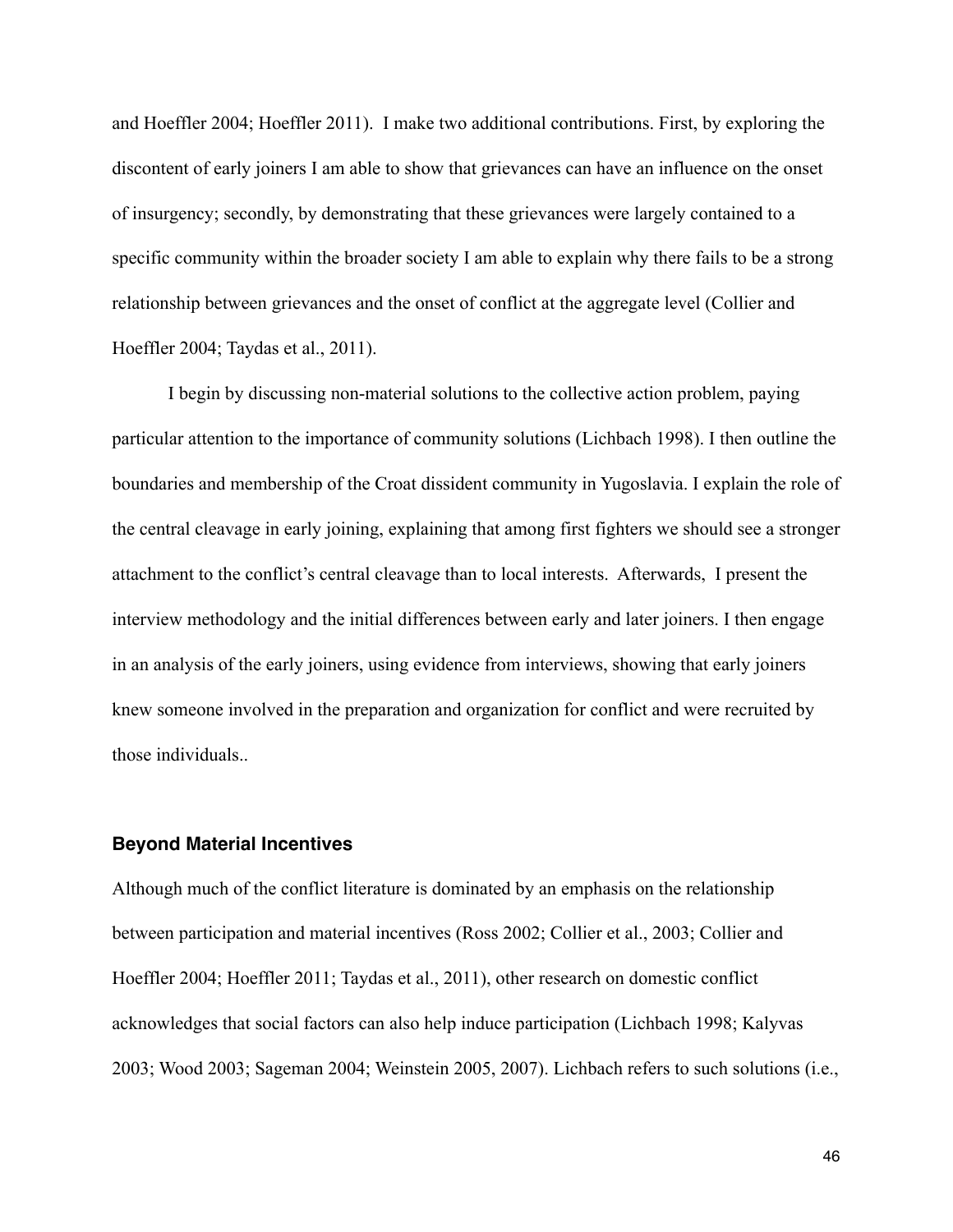community) as those that are capable of overcoming "pecuniary self-interest" (Lichbach 1998: 111). In the place of material rewards, normative values and shared identities within preexisting organizations, networks, or communities are capable of producing solutions to the collective action problem (Lichbach 1998; Wood 2003; Sageman 2004; Weinstein 2007). A key piece of the solution is reciprocity within a bounded community. As Weinstein explains:

The fact that participants have been and believe they will continue to be engaged in repeated interaction with others from the groups makes it important for them to cooperate today in order that others will cooperate with them in the future.

(Weinstein 2007: 99)

 Members of a community or group will assist each other in the present in order to ensure that they continue to be assisted in the future.

 In her work on collective action during the civil war in El Salvador, Wood (2003) observes that participation can result from the pleasure of engaging in effective action. Acquiring agency can motivate individuals to act, especially in circumstances and among groups that have developed common values that support and endorse such action (Wood 2003; Lichbach 1998). Sageman extends this perspective by offering that cliques within a larger network operate as,

 The social mechanism that puts pressure on prospective participants to join, defines a certain social reality for the ever more intimate friends, and facilitates the development of a shared collective social identity and strong emotional feelings for the in-group. (2004: 154)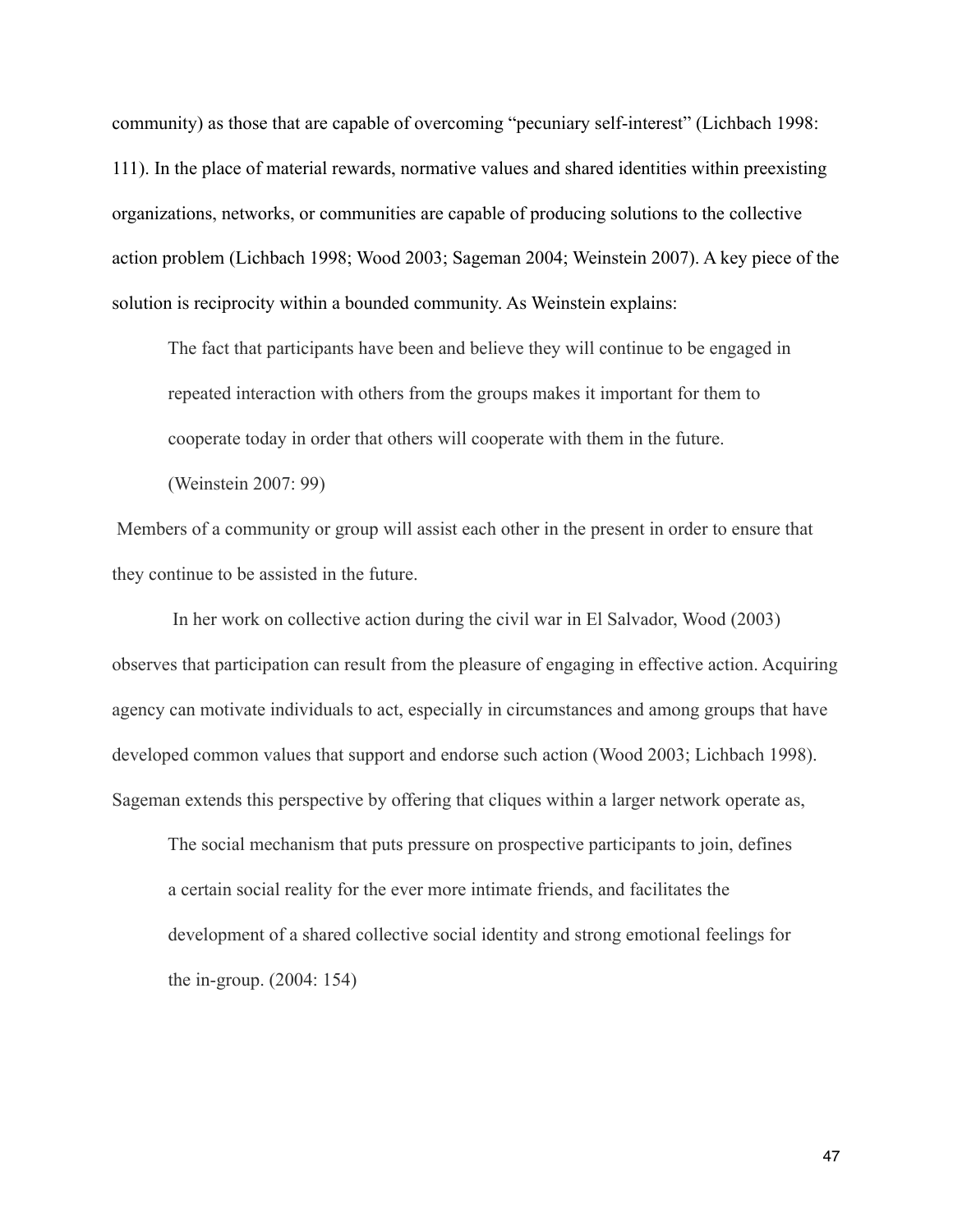Groups alone can foster an in-group specific view of the world which is transmitted to new members as a means of their desire to belong to the group.

 Another advantage of a pre-existing community is that such groups and networks commonly engage in a great deal of communication concerning their intentions and goals prior to engaging in collective dissent. Such steady forms of communication are more likely to induce members to join in collective action. As Weinstein (2007), Lichbach (1998), Wood (2003) and Sageman (2004) all mention the importance communication can have in establishing values for action and dissent within a particular community, endowing members with a mutual understanding that one's participation is dependent on another's, and vice versa (Lichbach 1998: 113). Mancur Olson (1965) stressed that small groups can exert interpersonal pressure to force members to act. In a small group an actor who knows that others' participation is dependent on hers, and that participation is expected among all members of the group creates efficacious feelings and establishes norms of reciprocity.

 It should be said that operating in tandem with community solutions in the War in Croatia were two crucial elements. The first was a pre-existing organization, in this case the Croatian political party HDZ. The second was the hierarchical structure of the party. I mention this in order to show that the dissident community in Croatia did not suddenly and spontaneously decide to form its members into a fighting force, rather it was the HDZ leadership that made the initial steps towards mobilization; however, it was among the dissident community and through its norms and relationships that HDZ was able to locate recruits and mobilize them. I anticipate that the earliest joiners were social joiners, meaning they joined through a relationship with a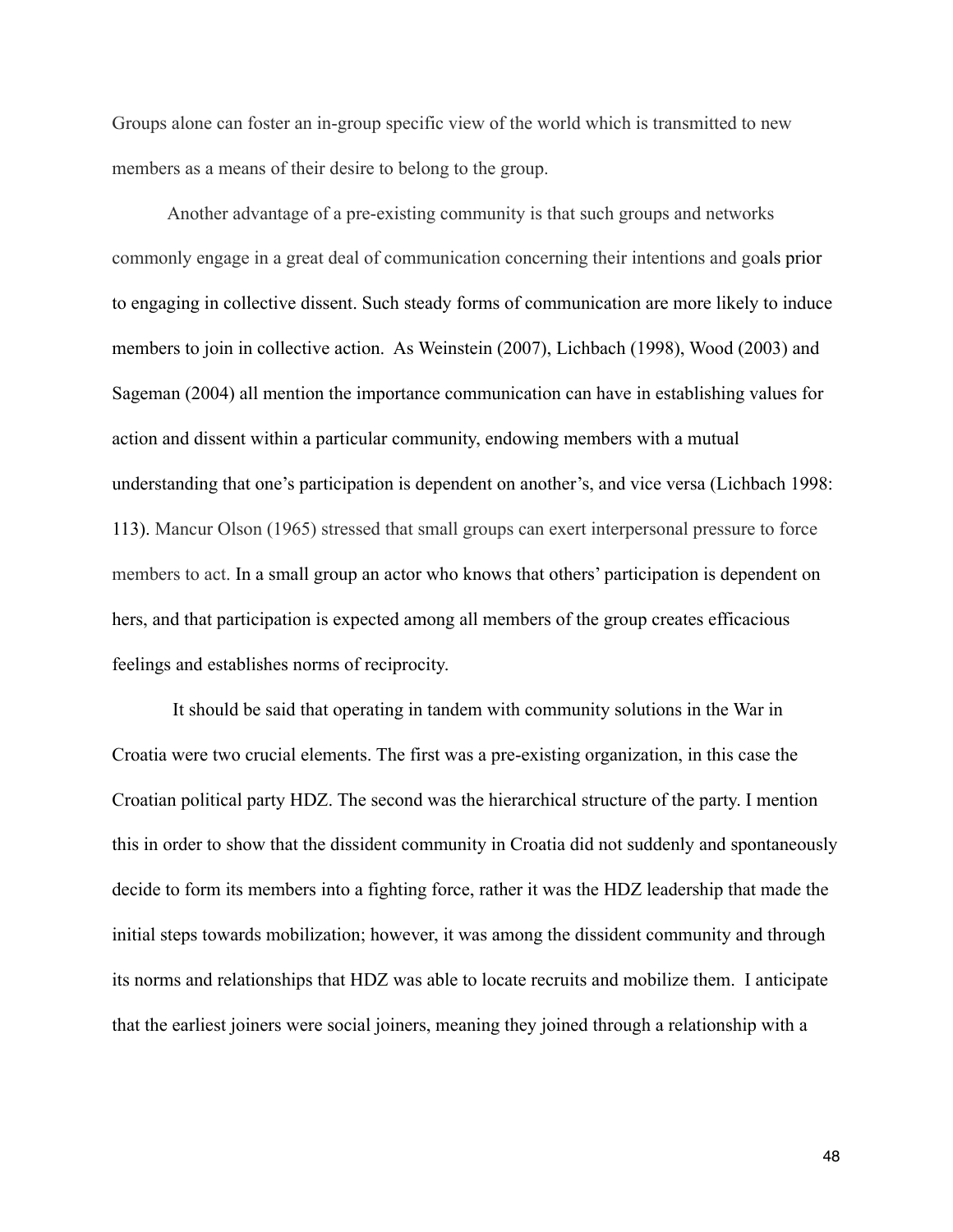member of the same community, while the later joiners were mobilized, not by relationships and shared values, but by the prevalence of indiscriminate violence (see Brown 2013).

### **Community**

In order to accurately observe the role of community solutions in overcoming the collective action problem it is necessary to identify the community in question. I do not assume that the boundaries of this community included all Croats and excluded all non-Croats. Croatian national and ethnic identity was certainly not that monolithic nor did Croatians all share the same goals. For instance we see that the majority of Croats did not favor full independence. As Gagnon (2006) shows only 15% of Croatians wanted full independence for Croatia in 1990, while 64% favored a confederation with Yugoslavia (Gagnon 2003: 135). Klanjsek and Flere (2011) too show that there was not an overwhelming longing for a independent homeland among the majority of Croats in 1990. Even among HDZ supporters, only 30% favored independence over a confederation (Gagnon 2006: 135). Therefore the community from which the first fighters began to participate in the preparation and organization of the conflict was relatively small. It is necessary then to identify its boundaries and the criteria for membership.

 Charles Tilly offers that broader societies often have contiguous zones within them that serve as boundaries among members of a wider community (2005: 134). For our purposes I regard what interview subjects referred to as the *hrvatska stvar* (the Croatian Thing or Cause), to be the contiguous zone around which social boundaries were delineated in Croatia and Yugoslavia. The central issues of the Croatian Cause can be understood as the issues of Croat goals for an independent state, the rights of Croats in Yugoslavia, Croatia's position in the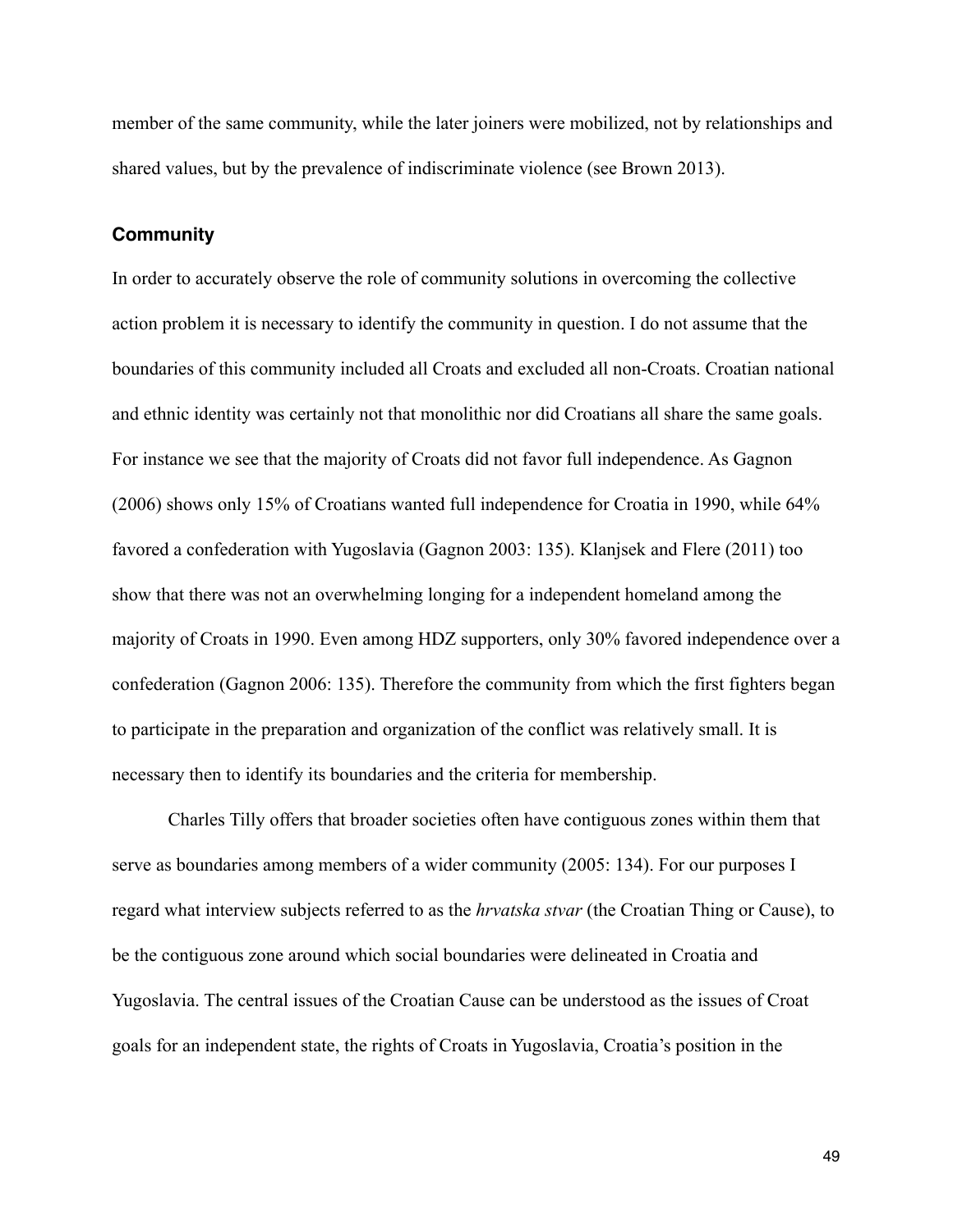socialist federation, and interpretations regarding Croatia's past, especially during the Second World War.

 The clarity of this boundary was intensified by the Communist's prohibition on unofficial public discussions of the past and by suppressing outward displays of Croatian nationalism or even patriotism. Croatian national aspirations go at least as far back as the 19th Century; however, during the Second World War the Croatian Independent State (*Nezavisna Država Hrvatska,* NDH) was aligned with Axis Powers and led by a Fascist regime, the Ustaša. In the post-war period Croatian support for independence or patriotism became associated with the Fascist regime and its crimes. What is more is that in the aftermath of the war, Croats who had (or were suspected of having) supported the NDH were discriminated against by the Communist regime. Associates of the NDH were denied employment and educational opportunities (Hockenos 2003). Members of this community, those on the losing side of WWII in Croatia, were not allowed to openly mourn their loses, nor were they aloud to publicly air their dissatisfaction with Yugoslavia.

 While discussions of the past and the Croatian Cause were interdicted publicly, they continued privately. The memory of the war and the goal of an independent Croatia endured among certain members of the public. Many of these individuals migrated to Western Europe, North America and Australia, where they formed organizations aimed at overthrowing the Communist regime and liberating Croatia (Hockenos 2003). Many of those who remained in Yugoslavia continued to be concerned with the Croatian Cause. For example, in an interview in Drniš my interlocutor explained that his family frequently discussed the Second World War and what they saw as limitations on Croat rights in Yugoslavia. The subject went on to explain that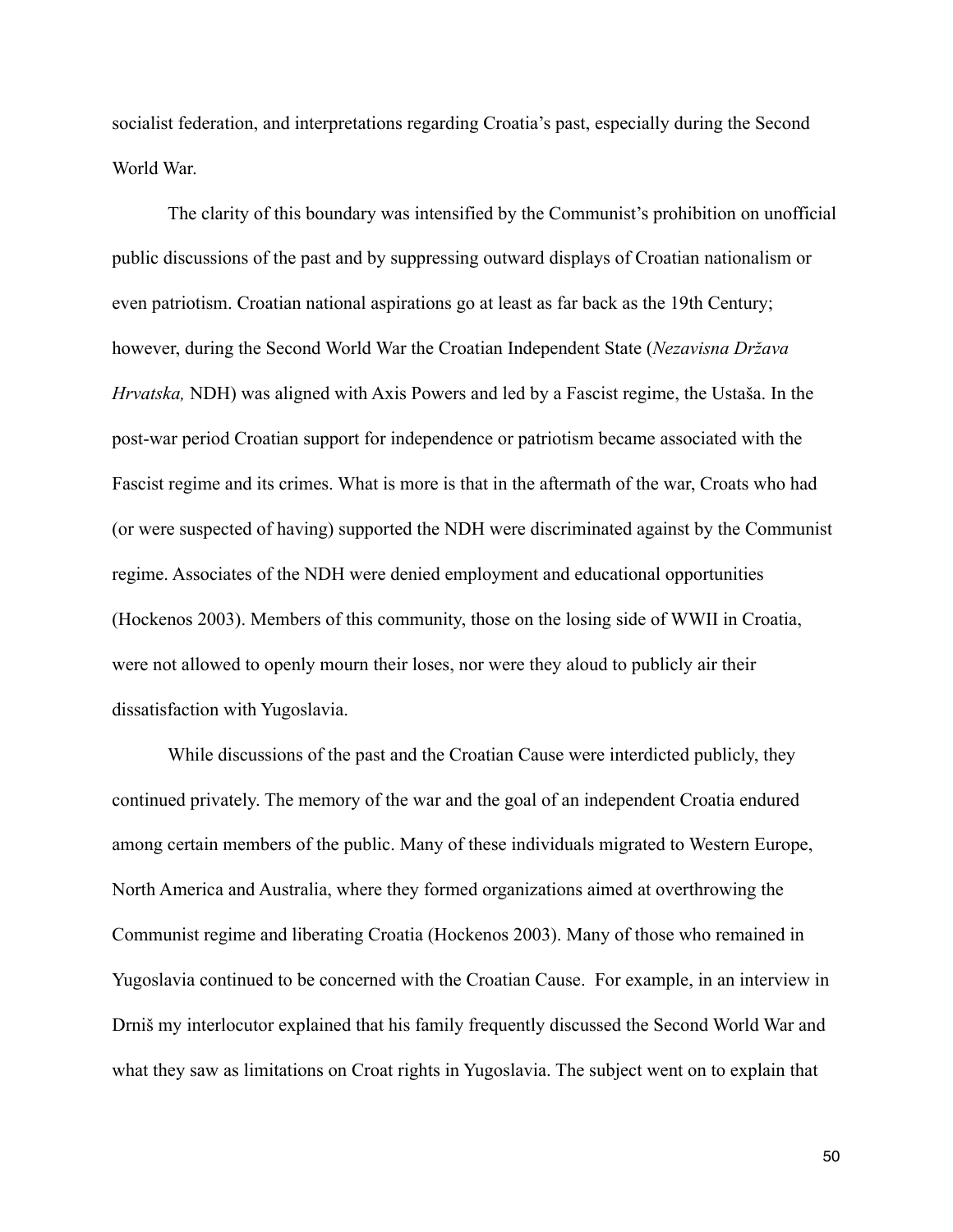everyone in the area remembered whose side each family had been on, but that you only discussed such things with those who had been on the same side. He added that this was the reason they (meaning his family) hated Communist Partisans. Saying, they hated Partisans more than Četniks (Serb royalist, nationalist paramilitaries in WWII), since at least with a Četnik you knew where he stood. Partisans, on the other hand, were traitors since they were Croat, but potentially traitors of Croatia (Drniš 02/24/2012).

 Other interview subjects related similar experiences, suggesting that precluded discussions of the past in the public helped create a discreet community in which the cost of membership could be further discrimination or even jail. Some interviewees went to jail or had relatives jailed for dissident activities involving the Croatian Cause, such as singing patriotic songs, having contact with the nationalist diaspora, or writing patriotic graffiti in public view. Belonging to the community itself was an act of dissent, which helped foster the values and norms that would later facilitate collective action. The boundaries of the community were how one regarded the Croatian Cause, while the level of belonging to this community was determined by one's stance, and the strength of that stance, on the Croatian Cause.

## **Local and Central Motivations**

Examining the differences between the early and later joiners can also help clarify where violence originates. The literature has developed a dichotomy between the origins of violence as a consequence of local or central interests (Kalyvas 2003). Centrally interested actors are thought to be motivated by the grievances concerning the conflict's central cleavage; locally interested actors are believed to be motivated by local, often material interests. I have challenged the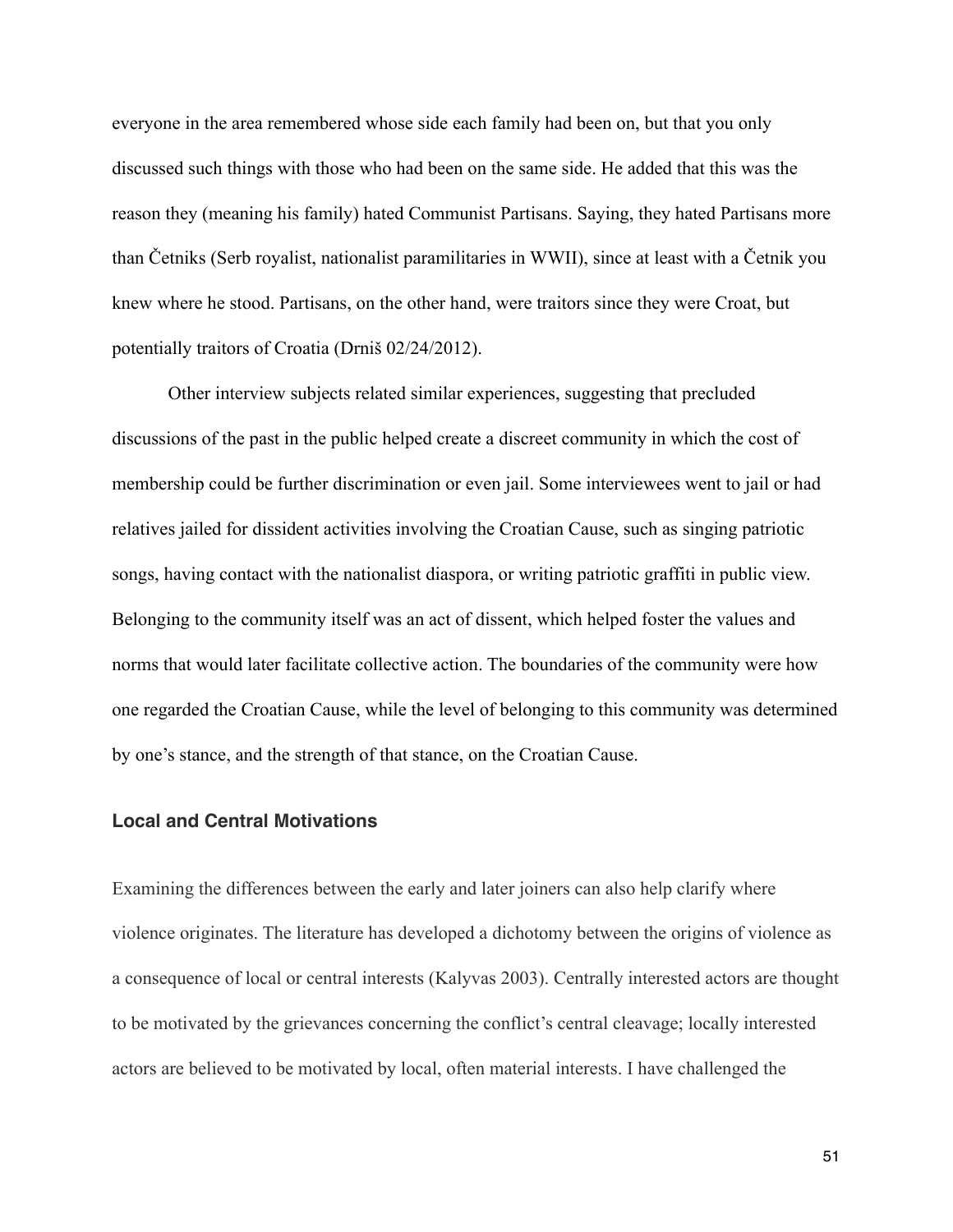reliance on material incentives and demonstrated statistically that local, violent incidents induced individuals into joining the Croat forces (see Brown 2013). In this chapter I go further by arguing that the earliest participants joined socially from a pre-existing community whose boundaries were defined by one's stance on the conflict's central cleavage, the Croatian Cause ( i.e., the goal of an independent Croatia), demonstrating that the earliest violence has origins at the center of the conflict. Early joiners should all exhibit a stronger orientation around the central cleavage of the conflict, while later joiners should demonstrate a greater ideological and social distance from the central cleavage, which explains why they were mobilized later, by localized violence.

 The fact that the group's identity was bounded by individuals' dissatisfaction with the status quo in Yugoslavia exemplifies that these individuals held strong grievances against the state and the Communist authorities. We see then that the central cleavage in this case is also a shared grievance. At the same time, the fact that the community's grievances were largely related to past events and further intensified by the interactions within the group itself (Sageman 2004) is a good indication as to why any statistical significance between the central cleavage and the onset of the conflict would not be observed at the aggregate level. The measure of grievance is not necessarily evident in the present. As this chapter will show, the participation of these individuals very much depended on their dissatisfaction with Croatia's lot in Yugoslavia, and that the early actions of these individuals played a crucial role in the opening days of the conflict.

### **Research Methodology**

I use interviews with former participants in the Croatian War in order to show the differences between early and later joiners. From February 2012 to September 2012, I conducted 32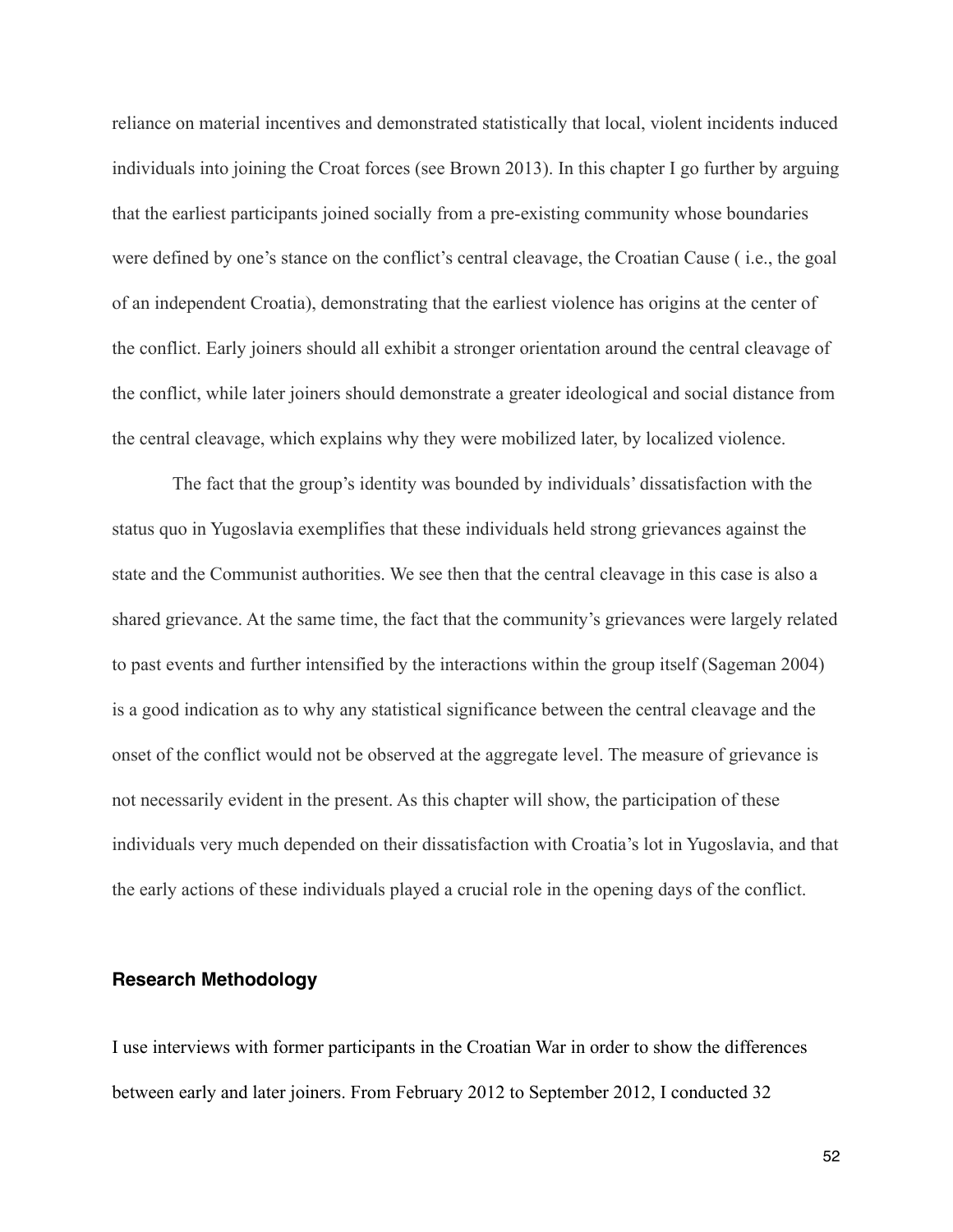interviews with Croatian war veterans in Dalmatia (Southern Croatia), Central Croatia and Slavonija (Eastern Croatia). The interviews usually lasted between one to three hours and were conducted in subjects' place of business, homes, or cafes. The topic of the War in Croatia remains a very sensitive issue in Croatia and the surrounding countries. As a result I usually had to use someone to personally request the interview with the subject. This required us to find family members and friends of war veterans to introduce us and ask for an interview. Even still, many of the individuals we requested interviews with declined. This was especially the case with former members of paramilitary groups. Given the sensitive nature of the War in Croatia today, it was necessary to offer anonymity or confidentiality to each subject. Even though the interviews were confidential or anonymous, most subjects refused to let us record the conversation. Therefore, my research assistant and I took rigorous notes during each interview and afterward combined them in detailed summaries. Anywhere that I use quoted text is a translation of a quote that was written down verbatim. Everywhere else, what the subject reported is paraphrased in a way that tries to closely capture what the subject said and how it was said.

 I asked each subject several open ended questions concerning their involvement in the War, life in Yugoslavia, and their family's role in the Second World War (See Appendix for a full description of the questions). For the purposes of this chapter I focus on when and how each individual began serving the Homeland, asked as *Kad ste se i kako stavili u službu domvine*? I also look at which side their family supported during the Second World War, labeled as SFRJ for Partisan or Yugoslavia supporters and NDH for supporters of the Croatian Fascist regime; the presence of personal connections to someone involved in the early stages of the conflict prior to joining; and whether or not the subject experienced violence before joining. Out of the 32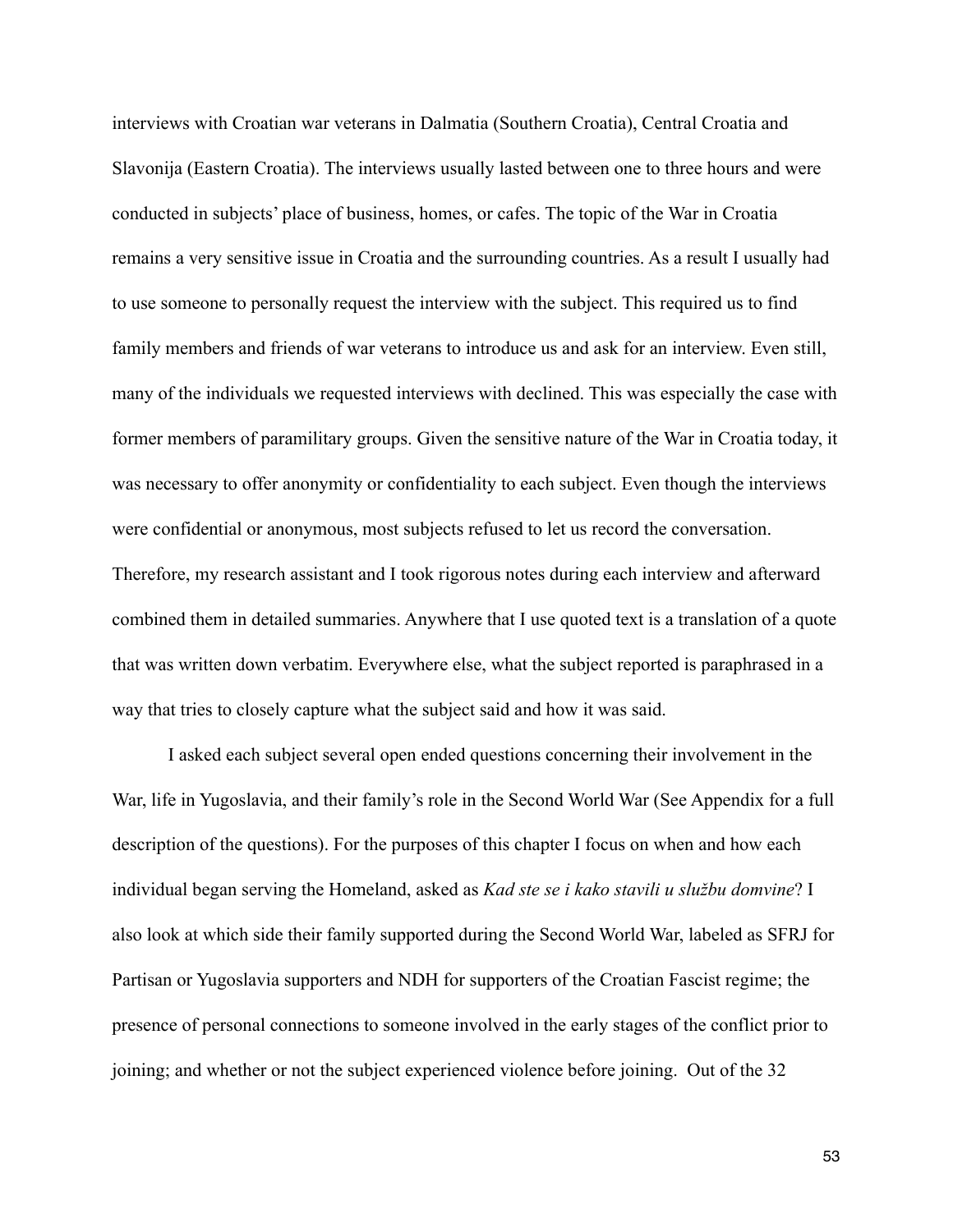interviews only 28 are considered viable. Some subjects refused to answer questions in a way that could support this research. Those interviews have been subsequently removed from the analysis. Two interviews were conducted with individuals who were too young to enlist in 1991, and have also been removed from the analysis in this chapter. Additionally, the 5 interviews with members of the paramilitary group the Croatian Defense Forces (*Hrvatske obrambene snage,*  HOS) are not included. In the remainder of this chapter I look at interviews with war veterans and explore the motives of early joiners.

## **The Pattern of Participation**

I define an early joiner as someone who joined in the preparation, organization, and fighting in Croatia before June 25, 1991, the day Croatia first declared its independence from Yugoslavia. Later joiners are those who joined after this date, but before the introduction of conscription. The period of focus here is from 1990 to October 4, 1991, the day before President Tuđman announced conscription. The contending explanations for early and later involvement are the social relationships individuals shared with other participants or an individual's experience with violence. As stated earlier, I expect that early joiners should exhibit stronger social ties within a specific dissident community than later joiners, while later joiners should have witnessed greater levels of indiscriminate violence.

 Tables 1 and 2 show that my expectations are, for the most part correct. In Table 1, only three out of 12 early joiners did not have a connection or relationship with either the nationalist community or individuals already involved in the conflict. Two of the three with no relationship discussed a violent incident as factoring in on their decision to join, the 11 other individuals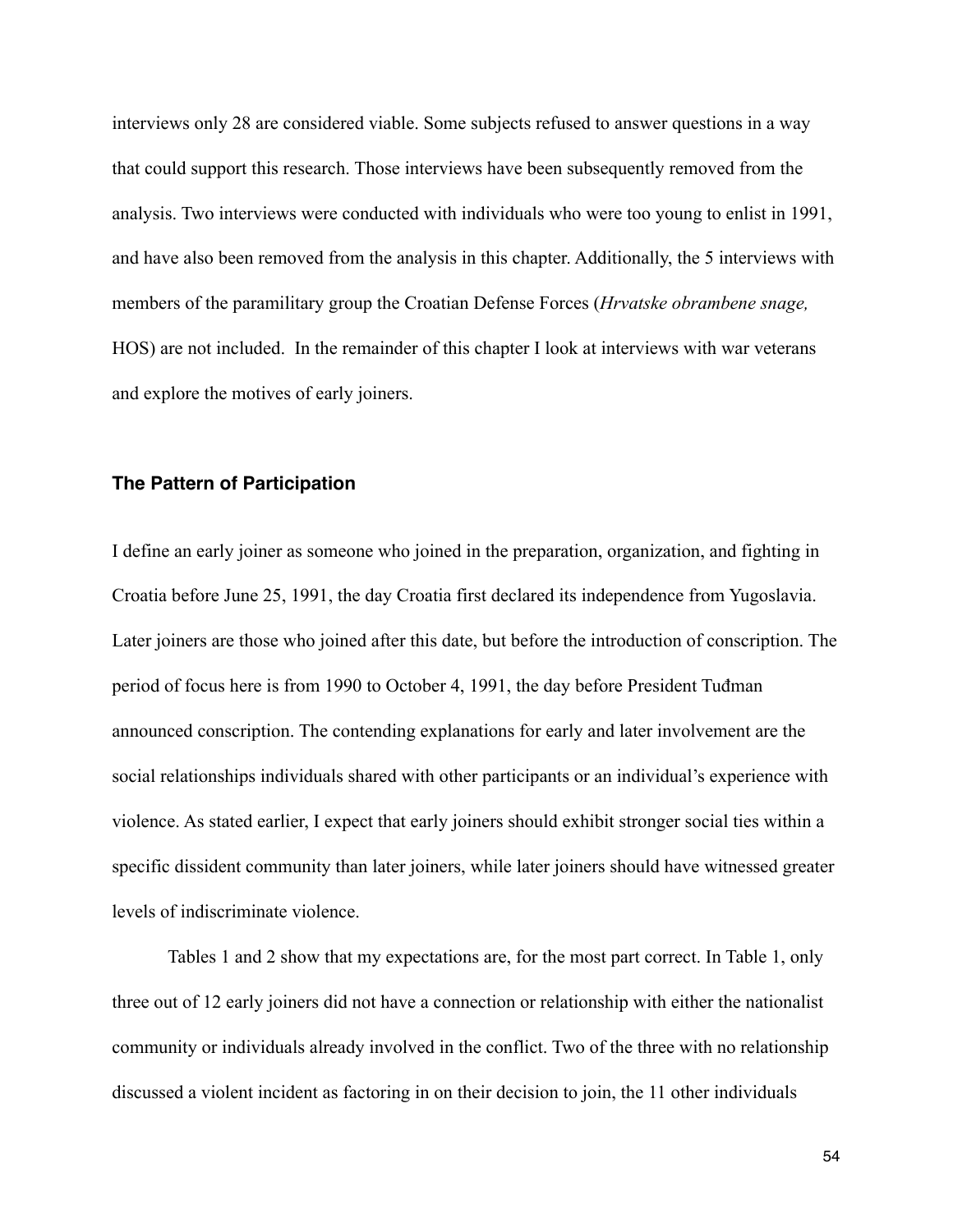foined through someone, leaving only one participant who does not fit either expectation. Table 2 shows that six of nine later joiners joined without a connection and after experiencing some level of violence, while the other three joined without experiencing violence, but through a social relationship. In the remainder of this chapter I provide further evidence in support of the social aspects of early joining by exploring the process through which early participants joined in the conflict via respondents' interviews. vince three joined wholet experiencing violence, or  $n_{\text{a}}$  or this chapter I provide further evidence in s cy expression process inough which carry part

|                  | Location  | Violence       | Family          | Relationship   |
|------------------|-----------|----------------|-----------------|----------------|
|                  | Zagreb    | Yes            | <b>NDH-SFRJ</b> | Yes            |
| With Violence    | Stobrec   | Yes            | <b>SFRJ</b>     | No             |
|                  | Podstrana | Yes            | <b>NDH</b>      | Yes            |
|                  | Ernest.   | Yes            | <b>NDH</b>      | No             |
|                  | Zagreb    | N <sub>o</sub> | <b>NDH</b>      | Yes            |
| Without Violence | Zagreb    | No             | <b>NDH</b>      | Yes            |
|                  | Zagreb    | No             | N/A             | N <sub>o</sub> |
|                  | Solin     | N <sub>o</sub> | <b>SFRJ</b>     | Yes            |
|                  | S. Brod   | No             | <b>NDH</b>      | Yes            |
|                  | Osijek    | N <sub>0</sub> | <b>NDH</b>      | Yes            |
|                  | Drnis     | No             | <b>NDH</b>      | Yes            |
|                  | Drnis     | No             | NDH             | Yes            |

**Table 2: Summary Table of Early Joiners**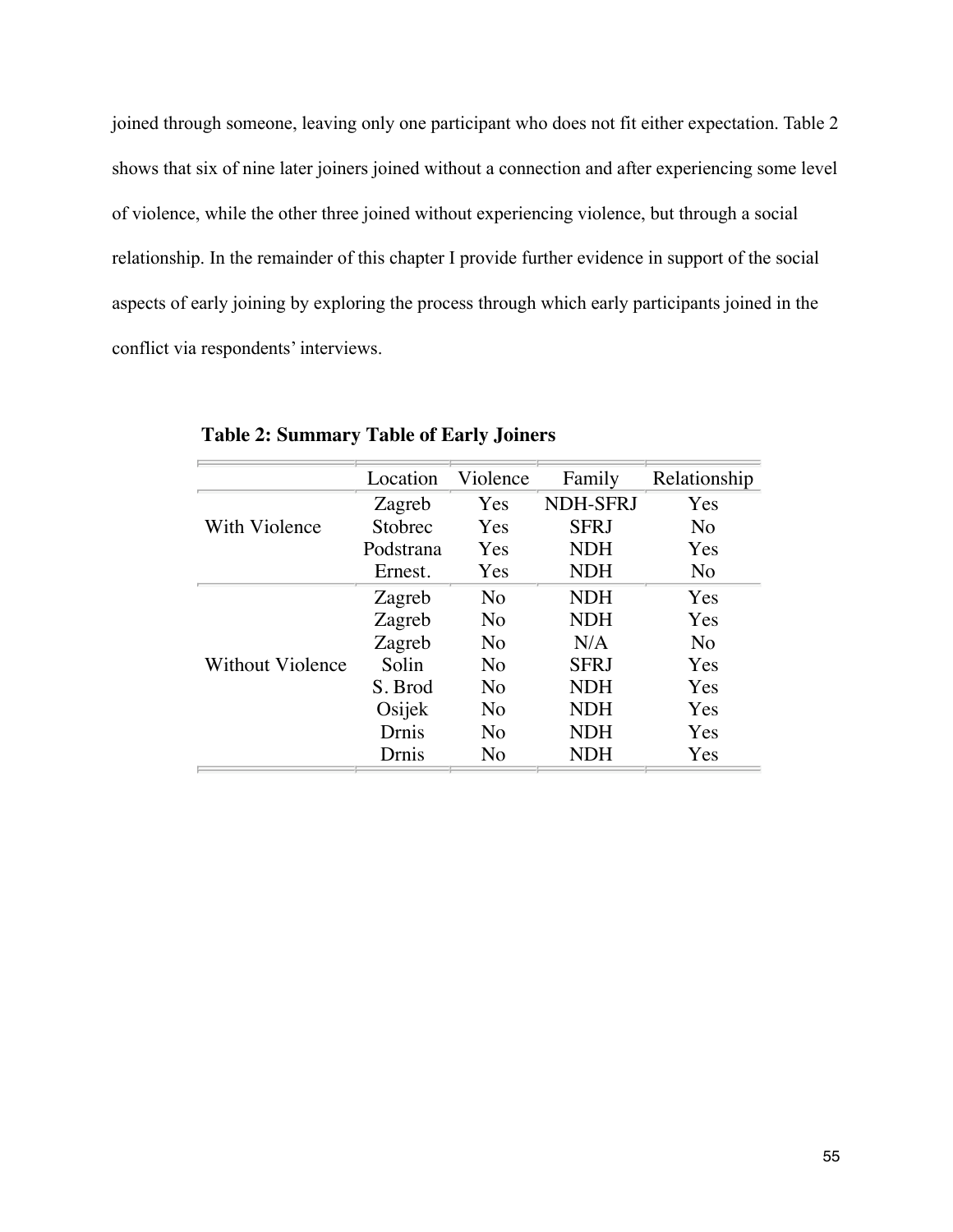| Location     |     | Family          | Relationship   |
|--------------|-----|-----------------|----------------|
| Split        | Yes | <b>NDH-SFRJ</b> | N <sub>o</sub> |
| <b>Sisak</b> | Yes | <b>SFRJ</b>     | N <sub>o</sub> |
| Osijek       | Yes | <b>SFRJ</b>     | N <sub>o</sub> |
| Omis         | Yes | <b>NDH</b>      | N <sub>o</sub> |
| Drnis        | Yes | <b>NDH</b>      | N <sub>o</sub> |
| Drnis        | Yes | <b>NDH</b>      | N <sub>o</sub> |
| Drnis        | No  | <b>NDH</b>      | Yes            |
| Zagreb       | No  | <b>NDH</b>      | Yes            |
| Split        | No  | N/A             | Yes            |
|              |     | Violence        |                |

**Table 3: Summary Table of Later Joiners**

### file:///private/var/folders/sP/sPp-Eu6fHAeeKJNxZdURGk+++TI/-Tmp-/lyx\_tmpdir.L26586/lyx\_tmpbuf1/Chapter2table1\_rev.html Page 1 of 3 **Explaining early joiners**

The first subject from Zagreb was in the Reserve Police (RP). During Yugoslavia the RP existed in the event that if the city or republic needed more police officers than those it had on hand, it could mobilize these reservists. According to the subject, beginning in 1990 the RP began acting as a parallel police force, designed to monitor what other police and the Yugoslav Peoples Army were doing. At this point the certainty to which the newly elected HDZ Government controlled the power structures in Croatia was in question. For example, during a riot between Dinamo (Zagreb) and Red Star (Belgrade) football fans in Zagreb, there was the impression that the police acted more aggressively towards Croats than to Serbs (Tanner 1997: 228). A look at the Table 3 shows that nearly 30% of all sections of the Ministry of the Interior (MUP) in Croatia were populated by Serbs. The loyalty of the Serb policemen to Croatia was in question by President Tuđman's newly elected government. It was feared that if the Serb policemen left Croatia or refused to follow orders the police force would be considerably weakened. Therefore, according to the interview subject, it was necessary to create a parallel police structure, one that could monitor the activities of police and the Serb dominated JNA while also waiting in the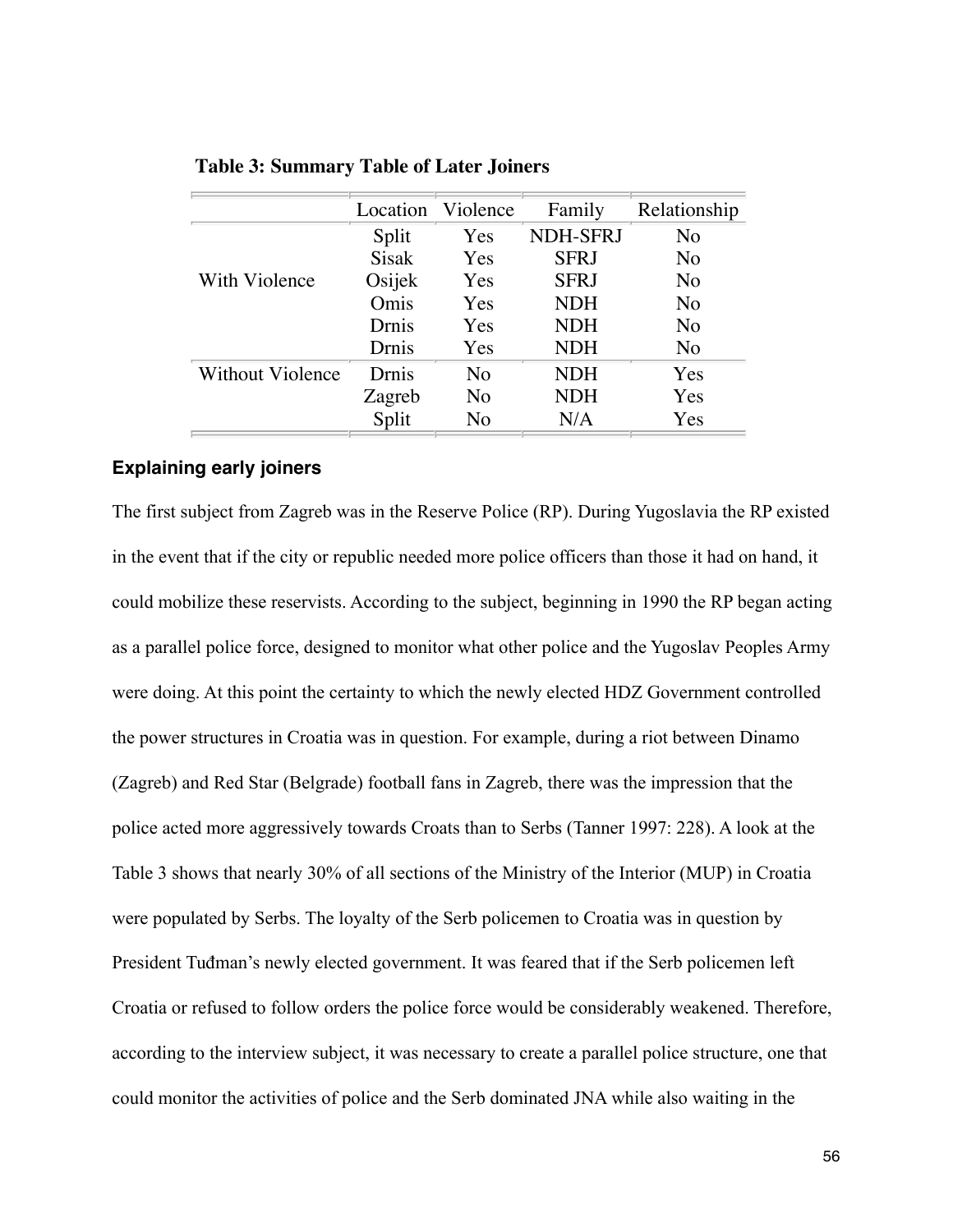wings to fill any vacancies left by the defections of Serb police officers. In order to assure that the RP would be loyal to the new regime, only selected individuals were called to participate. Sometime in 1990 the subject was contacted by his *kum* who worked in MUP (*Ministarstvo unutarnjih poslova,* MUP), (the word *Kum* can refer to one's Godfather or best man in Southeastern Europe). The subject was then told to recruit two other individuals that he knew and trusted. The subject told me that in this way loyal RP cells were set up all over Zagreb.

| Ethnicity |      |      |      | Police Inspectors Managers Remaining | Total |
|-----------|------|------|------|--------------------------------------|-------|
| Croat     | 45.8 | 46.1 | 66.3 | 59.3                                 | 50.3  |
| Serb      | 32.8 | 34.5 | 29.2 | 23.3                                 | 30.1  |
| Yugoslav  | 16.6 | 15.9 | 2.6  | 14.2                                 | 15.6  |
| Other     | 4.8  | 3.5  | 1.8  | 3.2                                  | 4.0   |
| Total     | 100  | 100  | 100  | 100                                  | 100   |

**Table 4: Ethnic Makeup of the Croatian Interior Ministry 1990**

Note: Table taken from Radelic et al., 2006: 82.

The subject and other dissidents, would use vehicles from MUP to drive onto a JNA base with Recieved pay Podstrana the purpose of taking a relative or friend out to lunch. This person would have already packed a  $\frac{1}{2}$  = = = =  $\frac{1}{2}$ few of his belongings in advance and would then leave in the MUP vehicle. He would be driven  $\begin{array}{cc} \n\cdot & \n\cdot & \n\cdot & \n\end{array}$ to his family's residence for an hour or so, and then he would be taken somewhere where he  $\overline{z}$ could join the fledgling (*Zbor narodne garde*, ZNG). According to the subject, the strategy here  $\overline{1}$   $\overline{1}$   $\overline{1}$   $\overline{1}$ was three fold: 1) it was a way to find able bodied men to join the ZNG; 2) it denied such a person to the JNA; 3) it made the Croats remaining in the JNA nervous about being the only The subject also related that in addition to his involvement with the RP, he also helped Croat conscripts defect from the JNA. Again, these actions involved family members or family friends.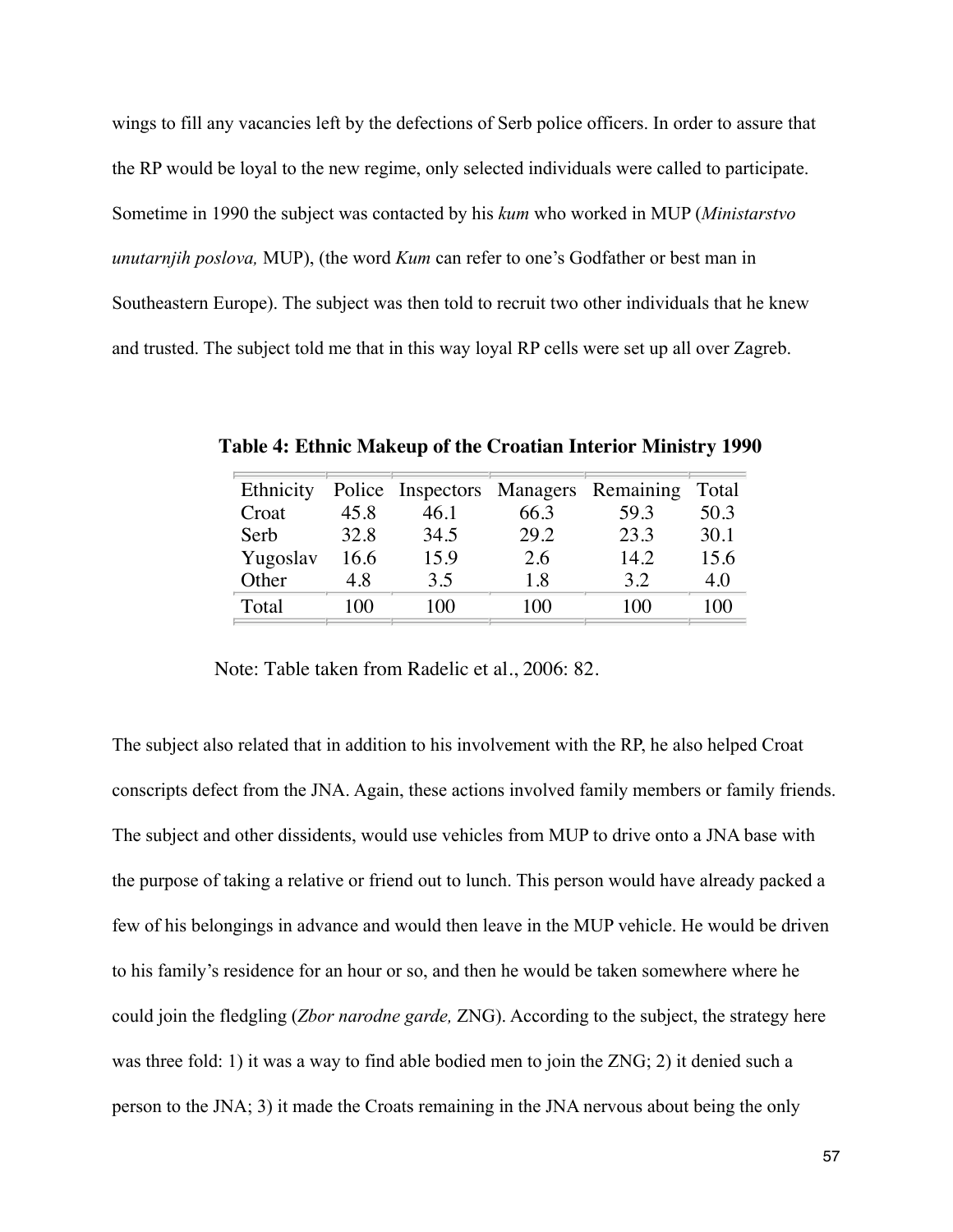Croats remaining in the JNA. Therefore it was hoped that they too would consider defecting. While this strategy is interesting in itself, what is most important is that the early defections relied on trust and familiarity between the recruits and the recruiters. According to the subject, the initial orders for recruitment came from HDZ.

 The next subject, also from Zagreb, worked for the railroads during Yugoslavia. His family's past involvement with the NDH (his uncle was an Ustaša) made it difficult for his father to find work. He therefore immigrated to Germany. Through his father and traveling around the continent on the railroads the subject had strong ties with the radical elements in the Croatian diaspora residing in Western Europe. According to the subject, in order to maintain his job and as a result of his connection with the nationalist diaspora he was forced to work for Yugoslavia's secret police, the State Security Administration (*Uprava državne bezbednosti,* UDBA), informing on individuals in the diaspora. The subject relates that the leaders of the diaspora knew he was an informant and coached him on providing just enough correct information for his UDBA handlers to keep them interested and to keep him employed. Eventually the subject became a reserve officer in the JNA. Sometime in 1990, the subject relates that he and other like minded officers held secret meetings organized by HDZ, in which they discussed how to establish an army for Croatia in the event of a war. According to the subject, the individuals at this meeting were those each member trusted, meaning someone with known greater sympathies to Croatia than to Yugoslavia. After establishing an army structure for Croatia the officers would recruit individuals to participate. A relationship and knowledge of one's position on the issue of Croatia was a necessary precondition for recruitment. When asked how they would identify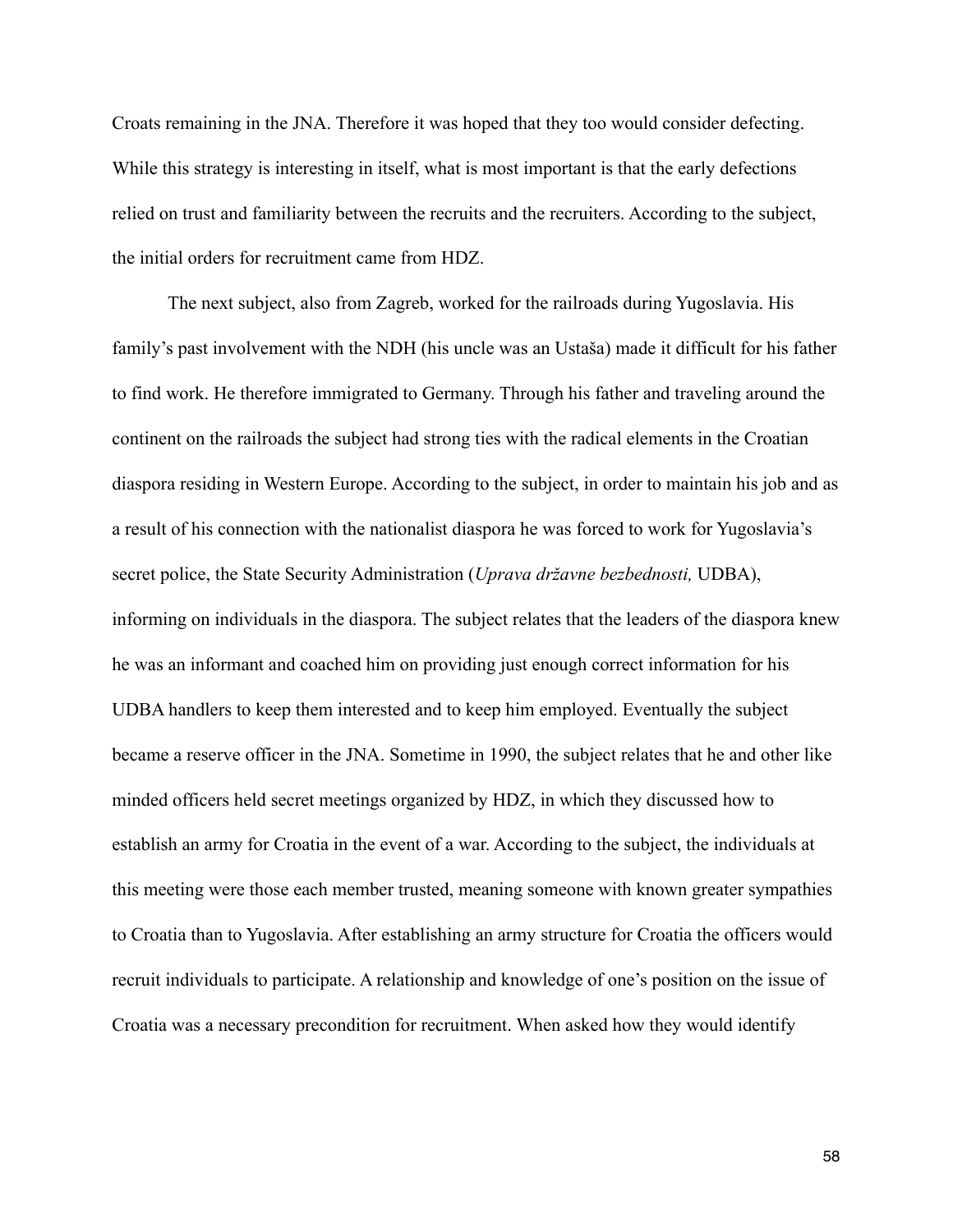recruits, the subject simply replied that they knew "who would and who wouldn't" participate (Zagreb 03/28/2012).

 This idea is supported by evidence from other parts of Croatia as well. A subject from Slavonski Brod, who was a member on the city council and involved in the preparation for the conflict, relates a similar situation with recruits. The subject hailed from a family with strong NDH ties. His father had been in the Wermacht, most likely the 369th Croatian Reinforced Infantry, as he fought at and *survived* at Stalingrad. After also narrowly surviving execution by Yugoslav Partisans in 1947, his father continued to be frequently harassed by the Communist authorities and eventually immigrated to Germany. In 1971, the subject himself was briefly detained for singing patriotic songs in a cafe. According to the subject, when the leaders recruited individuals to join the ZNG in Slavonski Brod in 1991, they only dealt with those individuals whom they knew and who stood on the "right" side of the Croatian Cause. Moreover, he explicitly stated that by contacting those individuals whom they knew and who knew each other it would be difficult for the recruited to refuse and say no (Slavonski Brod 04/10/2012).

 A subject from Osijek relates that he was also "instructed" to join the Civilian Defense (*Narodna zaštita,* NZ) by his *kum.* The subject mentions that at the time the other joiners all knew each other. They were all "friends with whom they had talked with already," (Osijek 04/10/2012) meaning they knew where each other stood on the issue of the Croatian Cause. Prior to being recruited the subject had contact with the nationalist diaspora through his brother, who lived in Germany and his father had been a soldier in the NDH.

 Other early participants were contacted directly by HDZ and told to began forming an organization for defense. Two participants in Drniš related that they were both contacted by HDZ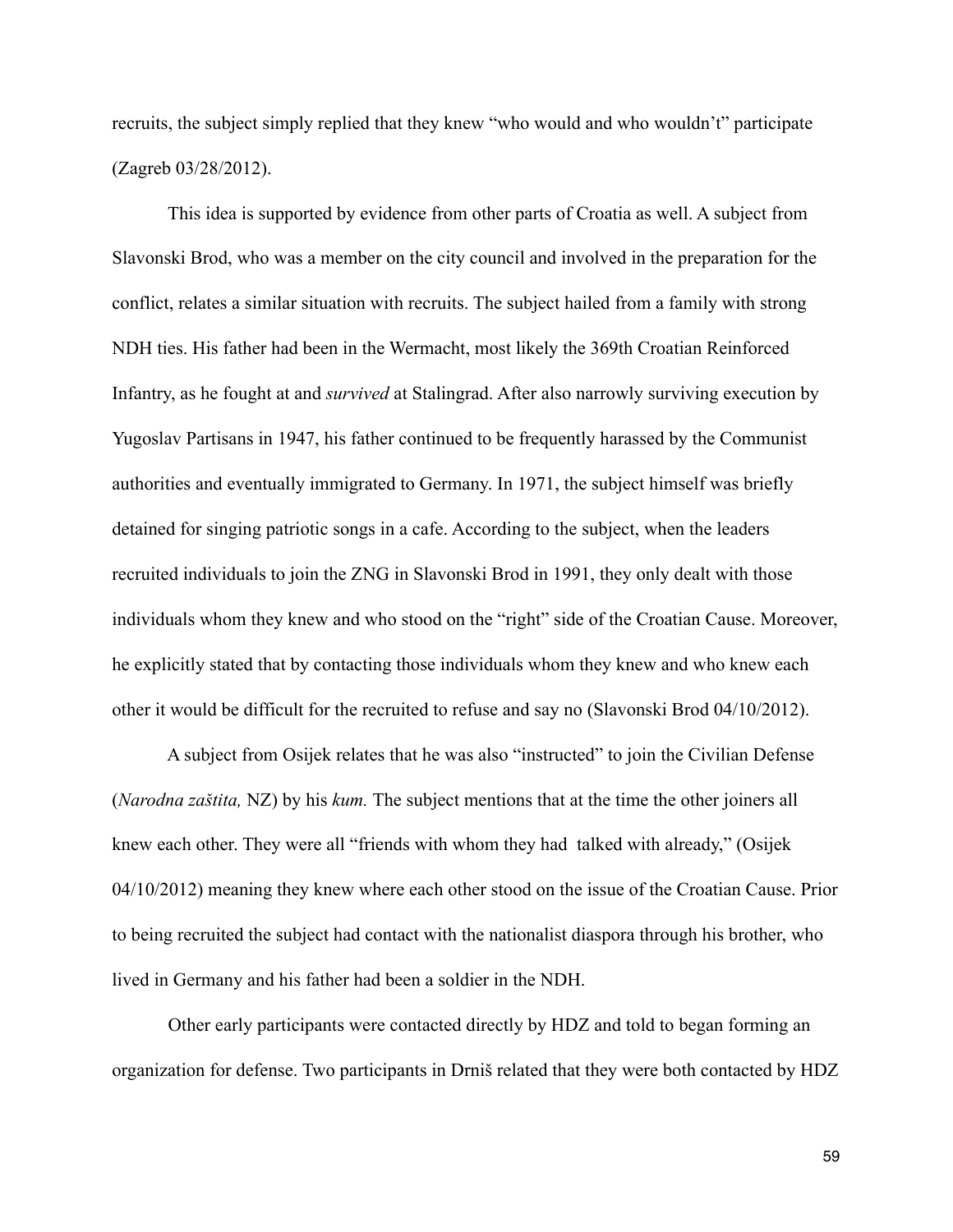members in the government and told to prepare for war. The last subject from Zagreb did not indicate that he was contacted by anyone in particular. Rather he explained he was simply mobilized into the RP sometime during 1990, but that it was boring and not worth talking about. Later he joined the 1st Brigade, the Croatian Special Forces. Despite the subject's lack of a stated interpersonal relationship he still fits the profile of the other interviewees. According to the subject it was easier for Serbs to live in Yugoslavia than for "regular" Croats. The subject mentioned that his family went to church, though quietly, and that he could never marry someone who was not a Catholic. The subject had a Serb neighbor, but according to the interview this neighbor did not seem "like a Serb." Even though this individual did not explain his family's history or who recruited him to join the RP, it is clear that his position on the Croatian Cause was similar to those recruited elsewhere. Given the other examples we can speculate that his views were known to those who mobilized him into the RP.

 The final early joiner does not exhibit the same characteristics as the those in the previous interviews. Though not a party member the subject was somewhat satisfied with the stability of the Communist system and feels that all the negative aspects of the system intensified after Tito died in 1980. After the Log Revolution, when Serbs in Krajina felled trees blocking roads and declared the area independent from Croatia, the subject became concerned with what was going on and phoned a friend who worked in the police. When asked what to do, his friend told him to join the NZ, which he did with some other friends. Even though the subject seems to have been neutral on the Croatian Cause, I have included him since he joined through a connection in the police department.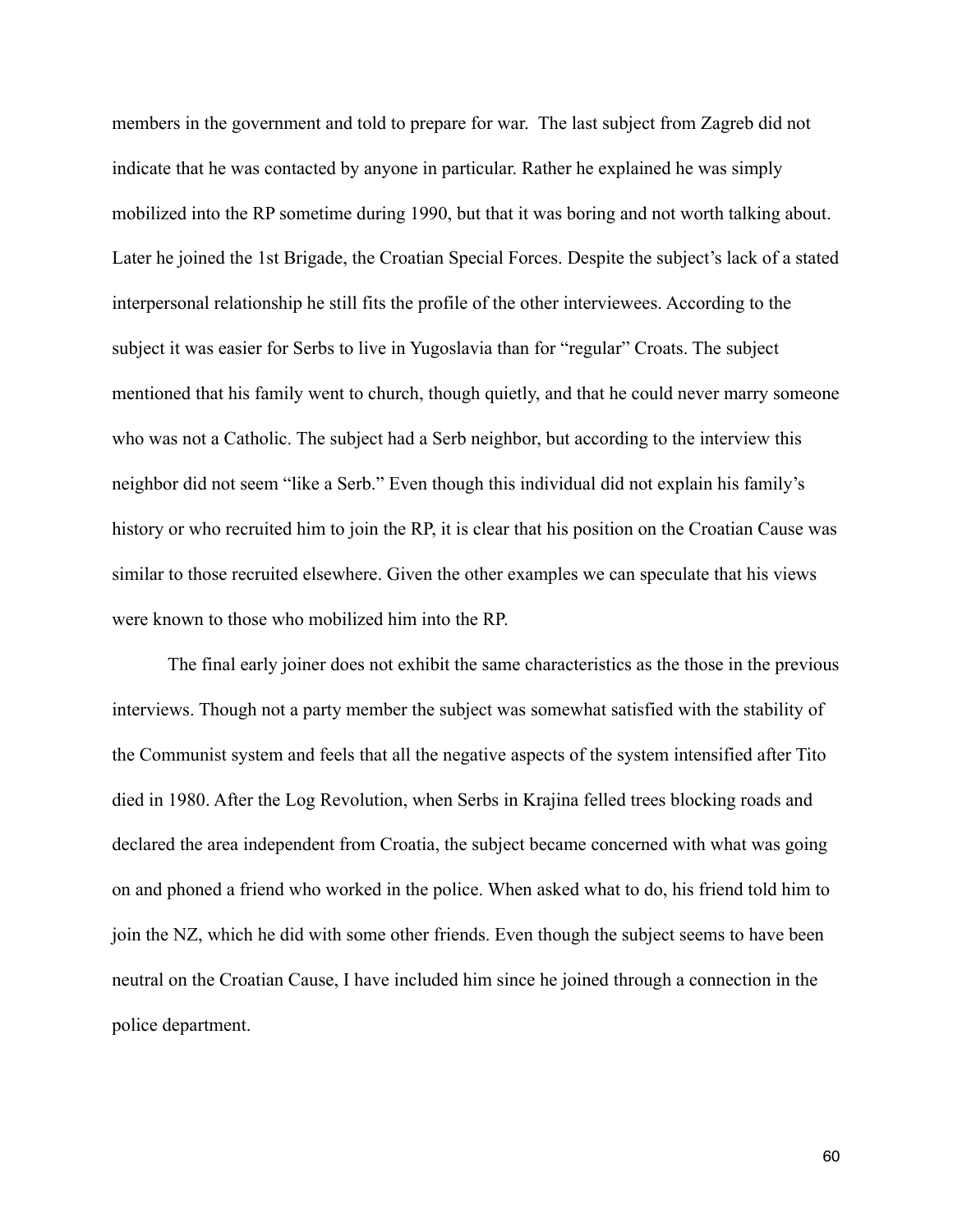# **Discussion**

What we see from these interviews is that joining early involved several community solutions to the collective action problem. Based on the interviews it is apparent that early joiners belonged to a pre-existing community. The boundaries of this community were delineated by an individual's position on the Croatian Cause. Those who shared the position that Croatia and Croats were victims in Yugoslavia, disadvantaged and suppressed, were considered members of the same community and therefore trustworthy. The establishment of such a community helped lay the ground for the knowledge and reciprocity that helped facilitate participation. The level of one's integration into this community through interpersonal relationships strengthened the likelihood that he would be recruited and become involved. This last point is largely due to the importance of interpersonal connections, known as *veze*, in Southeastern Europe. As Allock (2000) notes, despite the lack of scientific inquiry into the importance of connections in the former-Yugoslavia, "anybody who has worked in Yugoslavia for any length of time will have encountered them" (2000: 363). Connections in the former Yugoslavia are a necessary way of life. Who you know and how you know them is important in overcoming bureaucratic hurdles, receiving expedited healthcare, and finding employment. While such relationships, particularly between families are thought to be a legacy of a pre-modern phenomenon in the Balkans, Allock (2000) offers that actually, in the face of Communism's hold over civil society, the tradition of connections helped individuals overcome the limits of the state's capacity and the restraints on other forms of social interaction. Post-Communist problems, like the lack of an established rule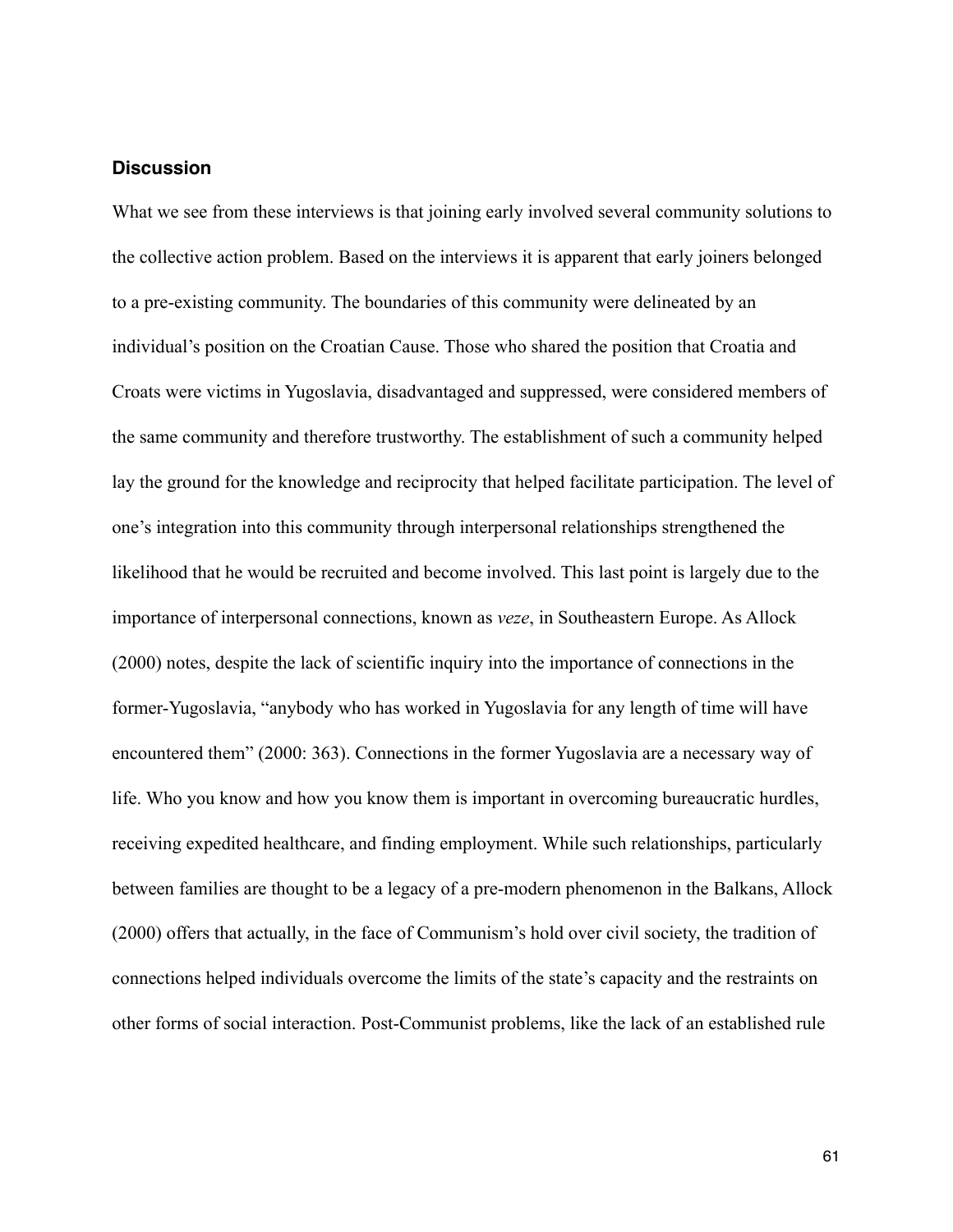of law, coupled with economic uncertainty have ensured that the importance of connections endures in Balkan society.

 The best example of the long history and importance of interpersonal relationships in the Balkans is the concept of *kumstvo,* which when translated into English can refer to godparenthood or even a form of familial sponsorship*.* In the interviews several individuals mentioned being instructed by their *kum* during the recruitment process. While conducting this research we were granted several interviews as a result of the person requesting the interview for us being the research subject's *kum*. *Kumstvo* is a complex Southeastern European social custom. A *kum* is either a godfather or a bridegroom; however, *kum* can also be referred to as the whole family of the godfather or bridegroom. For example, a man who was the best man at another man's wedding is *kum,* while his wife is also *kuma* and any subsequent children from the marriage may also be *kum* (Hammel 1968)*.* At its core *kumstvo* establishes a strong sense of social reciprocity between the acting parties. An example of its importance as a form of reciprocity can been seen in how it was once traditionally used to end blood feuds or make amends for a grievous wrong. Righting the wrong of an accidental death involved the person responsible for the death offering the victim's family *kumstvo.* Saving another's life could also be rewarded with *kumstvo* (Hammel 1968)*.* Though *kumstvo* is no longer used as a form of restitution for murder, it remains an important social institution. *Kumstvo* usually possesses asymmetric power relationships, meaning one party is often more obligated than the other party; however, there are shared obligations on both sides (Hammel 1968). While it is not wholly correct to say that someone cannot refuse a *kum's* request, to refuse a request would create serious and negative social ramifications, especially in a situation where a *kum* is someone with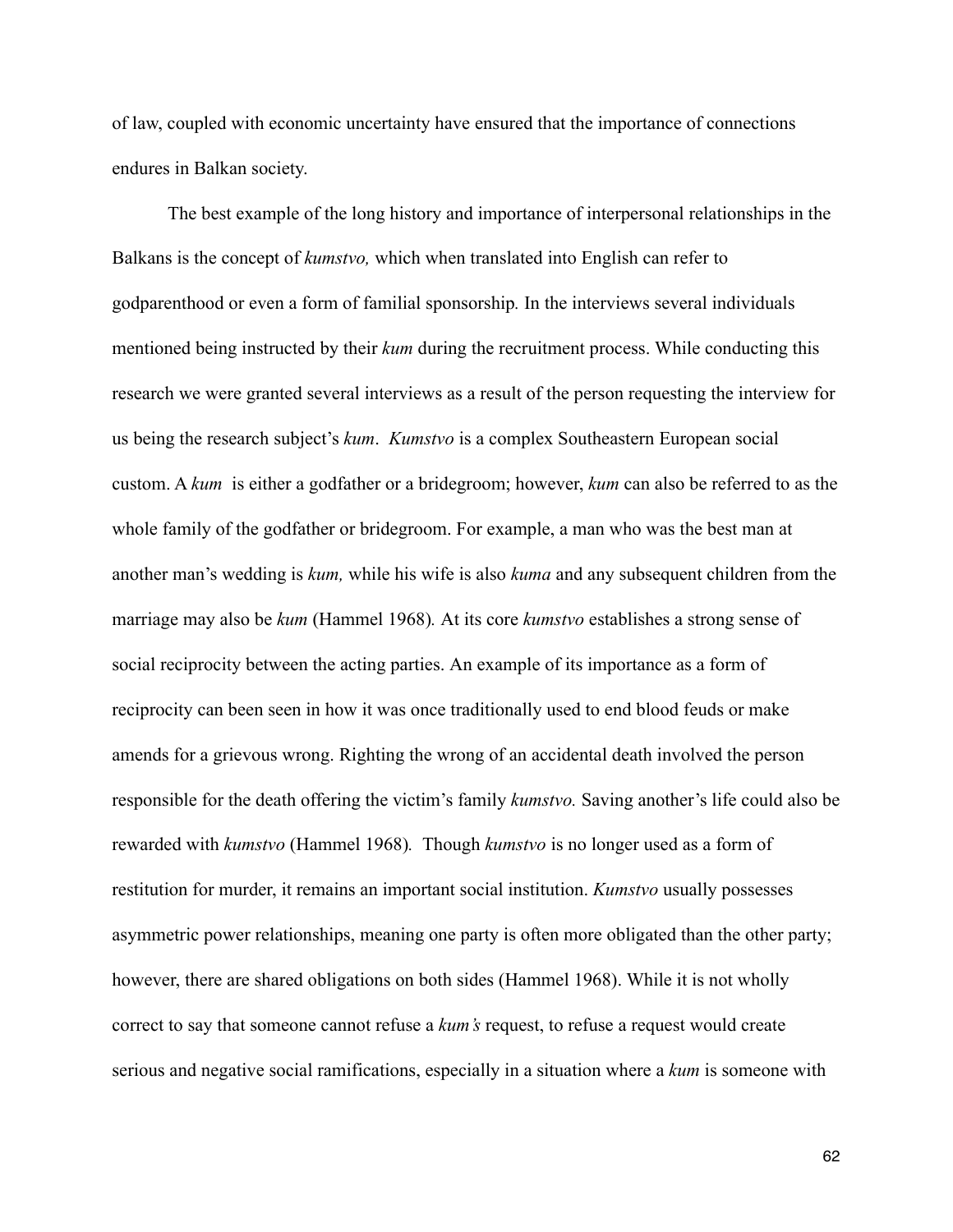more social importance or greater connections than the person being requested to do the favor. This is not to say that an individual participated in the conflict simply because his *kum* told him to, rather it was the recruit's position on the Croatian Cause, the awareness of that position by those seeking recruits, coupled with the recruit's relationships in the community and with his *kum* that operated together to induce participation in the earliest days of the conflict. The interviews evince that the values of the community and the recruits' desire to maintain a good standing as members in that community propelled individuals into participation. The request of one's *kum* created a situation in which a refusal would easily diminish one's position within his own social environment. The interviews and relationships among the early joiners show that norms of reciprocity and forward thinking about one's future social standing were factors in the first fighters' decisions to participate.

So far I have presented evidence that supports the role of interpersonal relationships and community solutions in order to explain early joiners. To further strengthen this argument I look at the marginal role played by material incentives in mobilizing this group of participants. Table 5 shows that only three of the 12 subjects were paid for their participation in the early days of the War. These three were paid for their service through their place of employment before the conflict. This was standard practice in Yugoslavia. Firms would pay those employees who were in the military when they went on short exercises. The firms were then reimbursed by the Ministry of Defense. This is interesting as it indicates that for those employed and enlisted in the ZNG, participation was materially neutral; however, some subjects did say that when in the field their pay was raised to what it was when they had to travel for work. Many of the other participants were employed at the time of their involvement, but participated in the conflict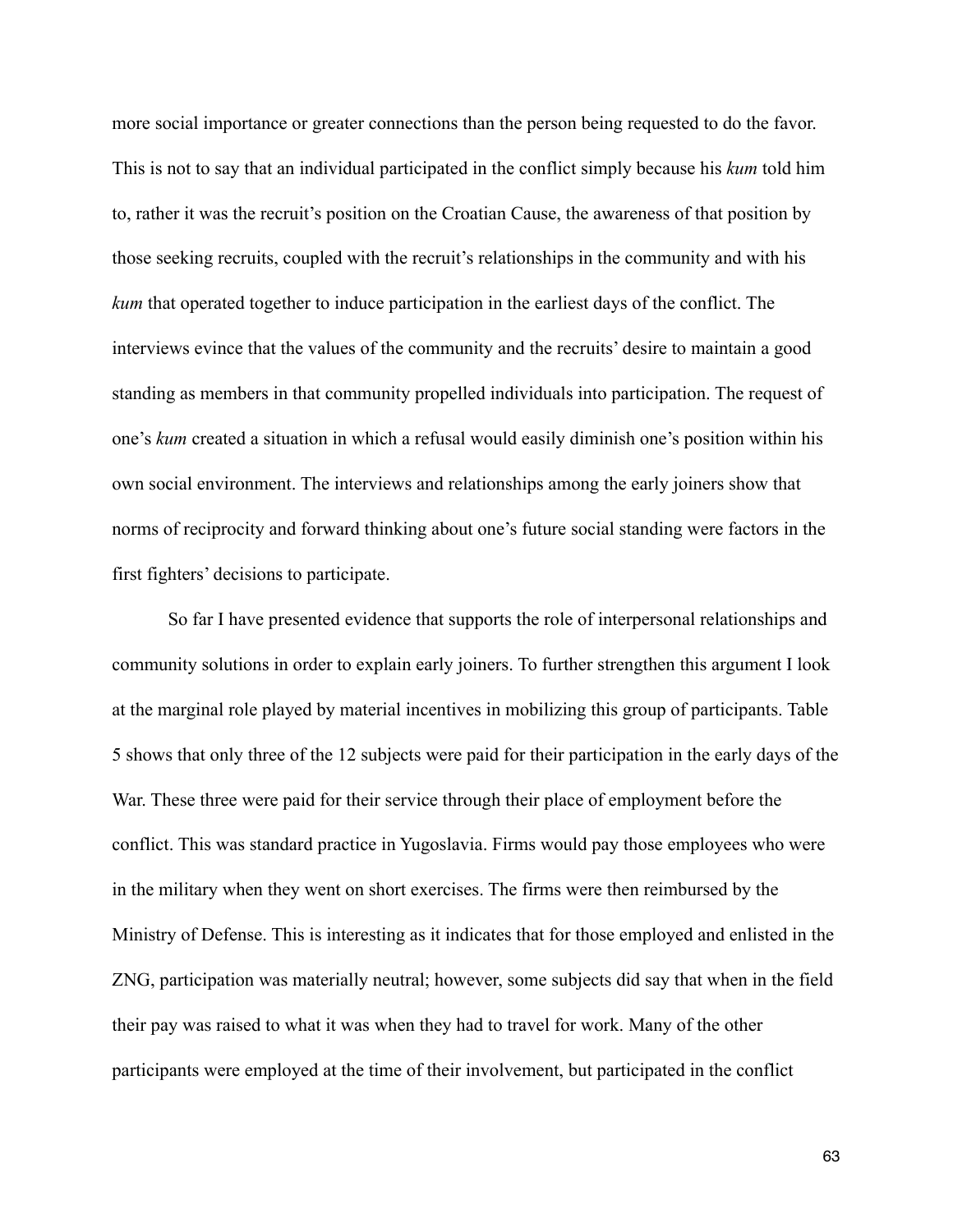through organizations that were seen as voluntary, such as the NZ or the organized defense in Drniš. Since the first actions of the Reserve Police were clandestine, none of those participants were paid until they joined the ZNG after or right before the conflict escalated into a sustained war.

|                 | Location  |
|-----------------|-----------|
|                 | S. Brod   |
| Recieved pay    | Podstrana |
|                 | Zagreb    |
|                 | Stobrec   |
|                 | Ernest.   |
| Recieved no pay | Zagreb    |
|                 | Zagreb    |
|                 | Zagreb    |
|                 | Solin     |
|                 | Osijek    |
|                 | Drnis     |
|                 | Drnis     |

|  |  | Table 5: Early Joiners' Pay |  |
|--|--|-----------------------------|--|
|--|--|-----------------------------|--|

shows that even the strongest of communities continue to face difficulties in overcoming the involved the center in many different ways. While those that who joined early clearly show a strong orientation around the conflict's central cleavage, this alone is not enough to explain their a 1.036721.036721.036721.03672.03672.03672.03672.03672.03672.03672.03672.03672.03672.03672.03672.03672.03672.0 involvement. Nowhere in the interviews did any of the subject's mention that they g 0.0001 and 0.0001 and 0.0001 and 0.0001 and 0.0001 and 0.0001 and 0.0001 and 0.0001 and 0.0001 and 0.0001 an<br>The contract of the contract of the contract of the contract of the contract of the contract of the contract o spontaneously decided to fight for Croatian independence. The fact that this community existed in Yugoslavia since the Second World War and did little in the way of challenging the regime, As it relates to the center-periphery dichotomy we see that the early efforts of mobilization collective action problem. We see that the mobilization process was not a peripheral affair; it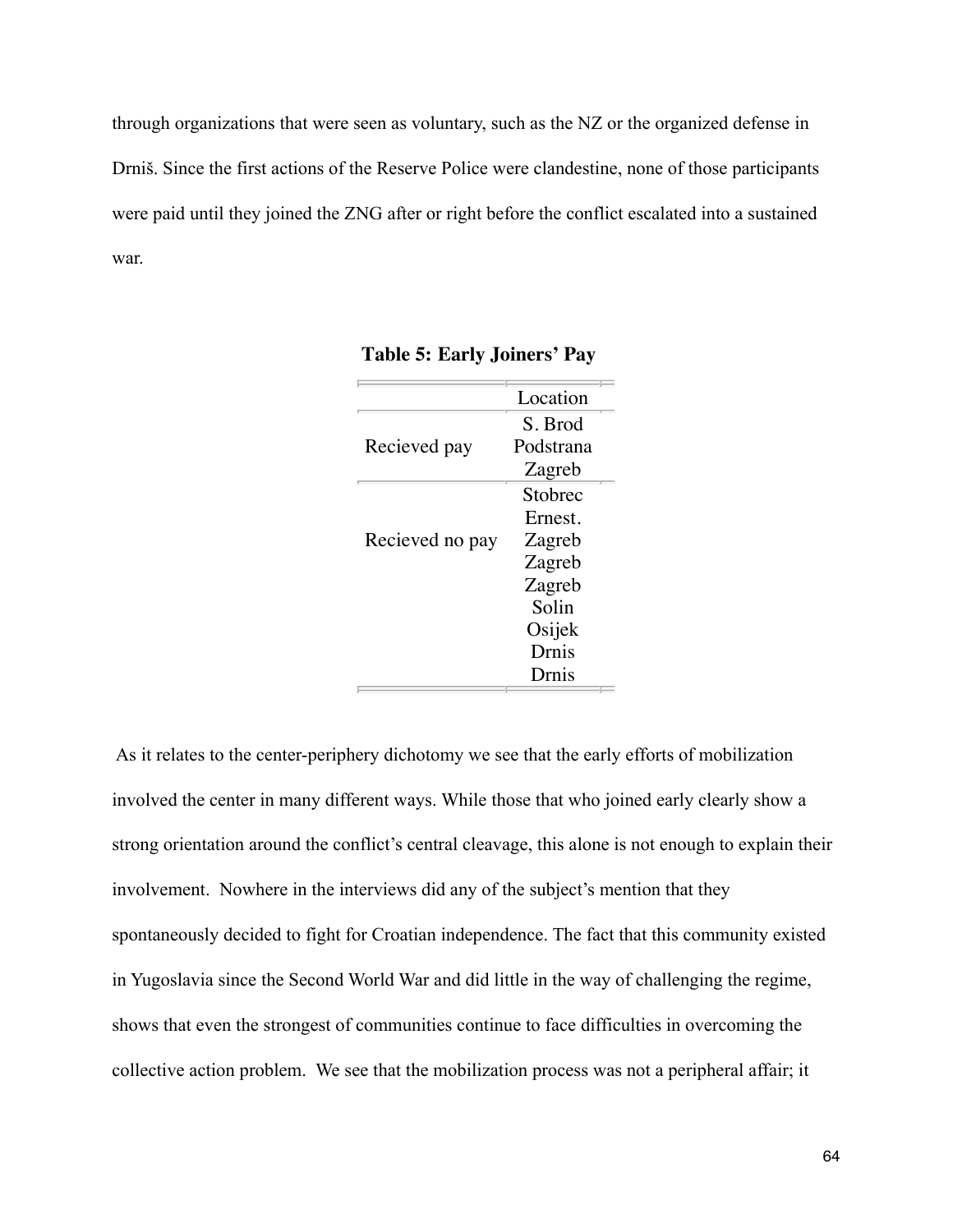was initiated from the center of power by the leadership of HDZ, and it utilized individuals' orientations to the central cleavage as a way of selecting the most reliable and likely recruits. It took the mobilization efforts of HDZ to provide collective action solutions. That is, a preexisting organization with its own incentives and hierarchical structure took the first step in organizing the Croatian forces. At the same time, to say that it was only the efforts of the HDZ leadership is also incomplete. To have an accurate answer to the question of why the earliest joiners participated at all, we have understand that it was both the pre-existing organization, HDZ, and the pre-existing dissident community that made collective action possible.

 This is exemplified by a debate within the HDZ and military leadership between Croatia's second Defense Minister, Martin Špeglj and President Tuđman. Mobilizing through the party and its interpersonal relationships with individuals within the dissident community was a conscious decision by President Tuđman. Tuđman felt the need to go through the party, rather than the structures of the official organizations because he was uncertain of who could be trusted and who could not. In an interview with Špeglj, the Minister explained that while he wanted to mobilize the Croatian Territorial Defense forces (*Teritorijalna obrana,* TO), Tuđman was unsure that officers in the TO would support Croatia's independence at that time and preferred instead to recruit and mobilize through the party and the interpersonal relationships among recruiters and recruits. Špeglj explained the situation as,

 This was the problem: I was trying to organize HV, as a state, not a political organization... . This is what I wanted to accomplish with the organization of the Territorial Defense, that had been here 20, 30 years. The Territorial Defense was militarily trained and called territorial only because of the way a potential war would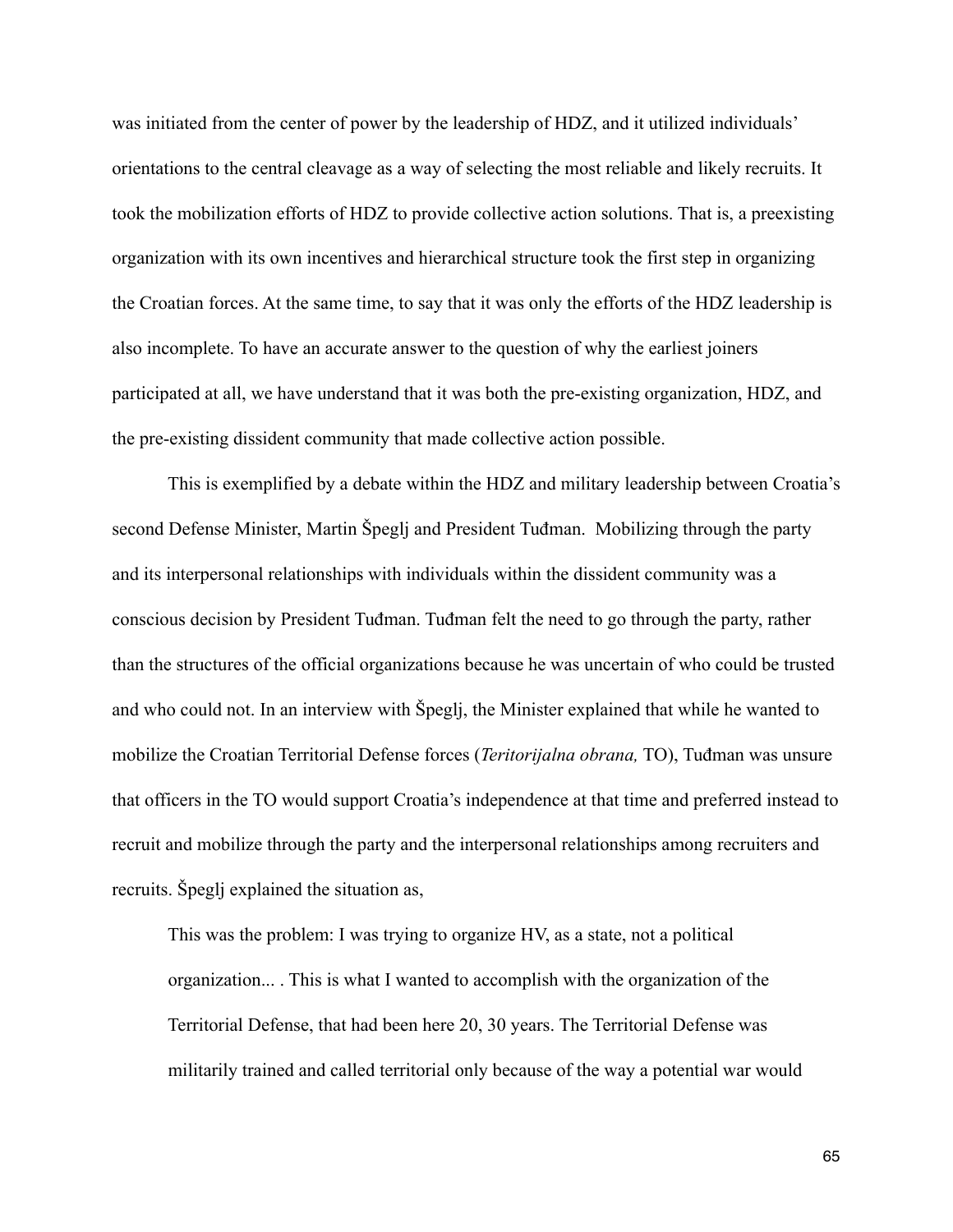have been fought. Otherwise, it is an army like any other army. I wanted to organize it so that in a relatively short period of time it could be mobilized, armed and have a good balance of power toward the opponent. But he [Tuđman] did not want that. He wanted mercenaries who will be under his political control. And there arose a problem. I could not control him and that's why in the fall of 1991 I resigned. (Zagreb 11/19/2012)

The disagreement between Špeglj and Tuđman appears to be one over the importance of individuals' attachment to the central cleavage and how assured the regime could be of such individuals' participation. Špeglj believed he could mobilize the TO based on his authority as Defense Minister and through his own personal relationships with the commanders in the JNA in Croatia[.4](#page-71-0) Špeglj had been a general in charge of the 5th Army of the JNA in the 1980s. As Špeglj said in the interview he had Serb commanders willing to defect to the Croatian side. We see then, with Špeglj's plan an individual's position on the Croatian Cause or a close orientation to the central cleavage was not seen as a necessary precondition for participation, rather it was his own personal relationship and the subsequent relationships shared with the commanding officers in Croatia. While there is no way to know if Špeglj's plan would have worked as well as he believes it would have, the contrast between him and Tuđman does reveal that from at least part of the Croatian leadership, community solutions involving the central cleavage were seen as important to the Republic's mobilization efforts. Špeglj explains that everything was organized through HDZ and not as he wanted it, through the Croatian state, in order for Tuđman to be assured of

<span id="page-71-0"></span><sup>4</sup> Here I do not quote Špeglj because during the interview his wife, Stanka Špeglj interjected and related all of this information. Špeglj just confirmed it. Here is the quote: "Martin was the commander of the Western District during Yugoslavia- Croatia, Slovenia and part of Bosnia. And he had control of all the barracks, warehouses, people he knew where everybody was. So the Serbs were terribly afraid of him... . And since he knew it all, he organized it to take their weapons. He went for example to Varazdin, met with a group of people who he organized to take control of the barracks. He got the commander of the barracks to go along, although he was a Serb." (Zagreb 11/19/2012)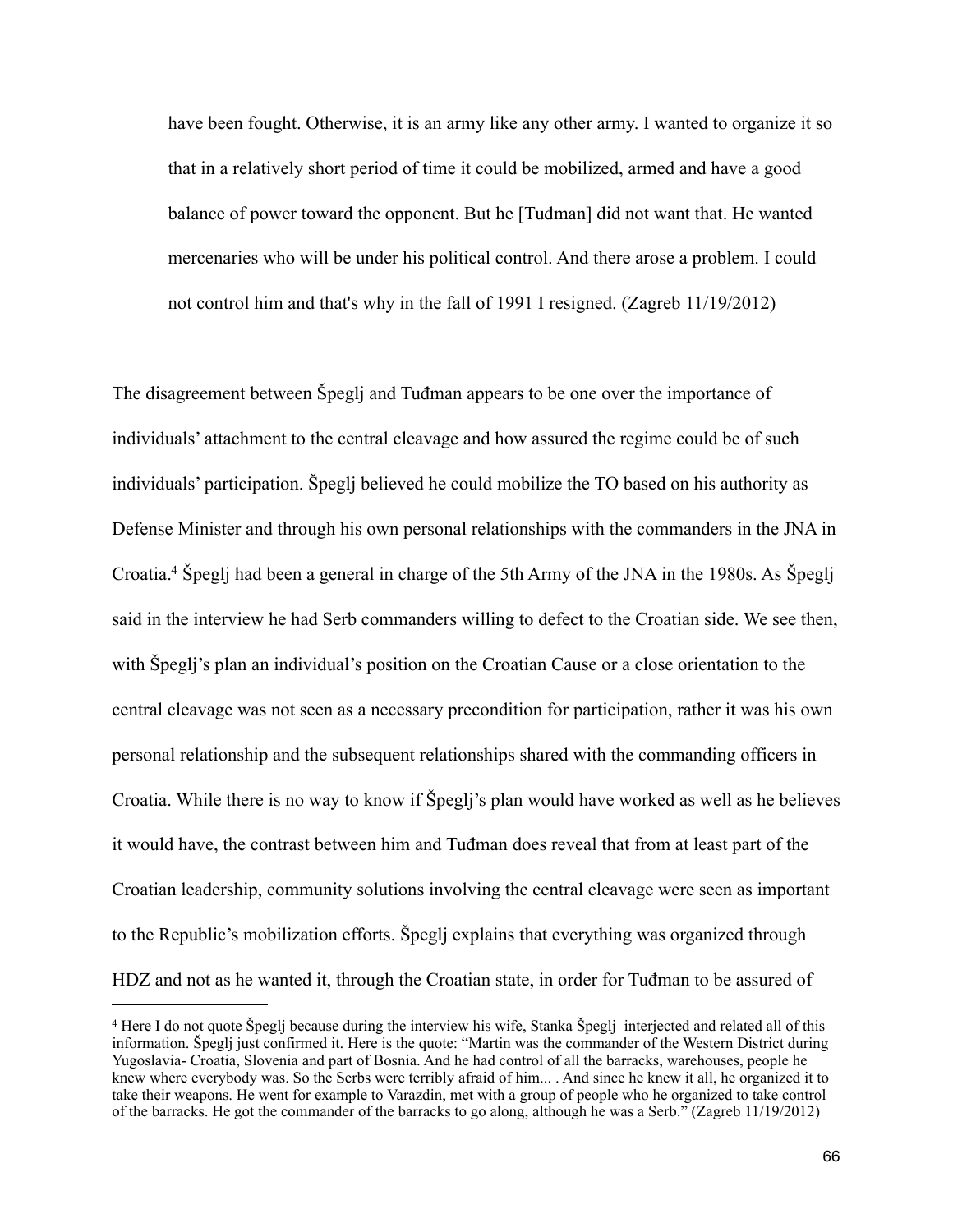individuals' "loyalty to the party" (Zagreb 11/19/2012). Tuđman appears to have understood that those individuals who were already disposed to the idea of Croatian independence, Croat grievances and connected to individuals in HDZ with the same disposition, would be more likely to participate if recruited. As most of the interviews with early joiners demonstrate, this was the strategy used by the earliest organizers.

While the central cleavage may not be important to most of a conflict's participants, in the early stages of the war, prior to the availability of vast resources to the weaker organization and before the escalation of violence to the point that it induces expanded participation, leaders will target their recruitment efforts on those who they know share a strong inclination to the conflict's central cleavage or grievance. This orientation is created by the norms of a particular community. The fact that it is confined to a community of a certain size may explain why at the aggregate level, the relevance of grievances often fails to show a significant relationship with the onset of conflict. While the boundaries of a community are a necessary precondition, it is the members' involvement with each other in that community via mechanisms for reciprocity and a shared understanding of mutual commitments that helps facilitate collective action.

### **Conclusion**

Indiscriminate violence is capable of inspiring increased participation in conflict; however, it is necessary to understand where this initial violence or actions provoking such violence first come from. By focusing on the first fighters we see that they came from a community whose boundaries were determined by members' orientations around the central cleavage, in this case Croatian independence from Yugoslavia. We also see that while the norms, values, and social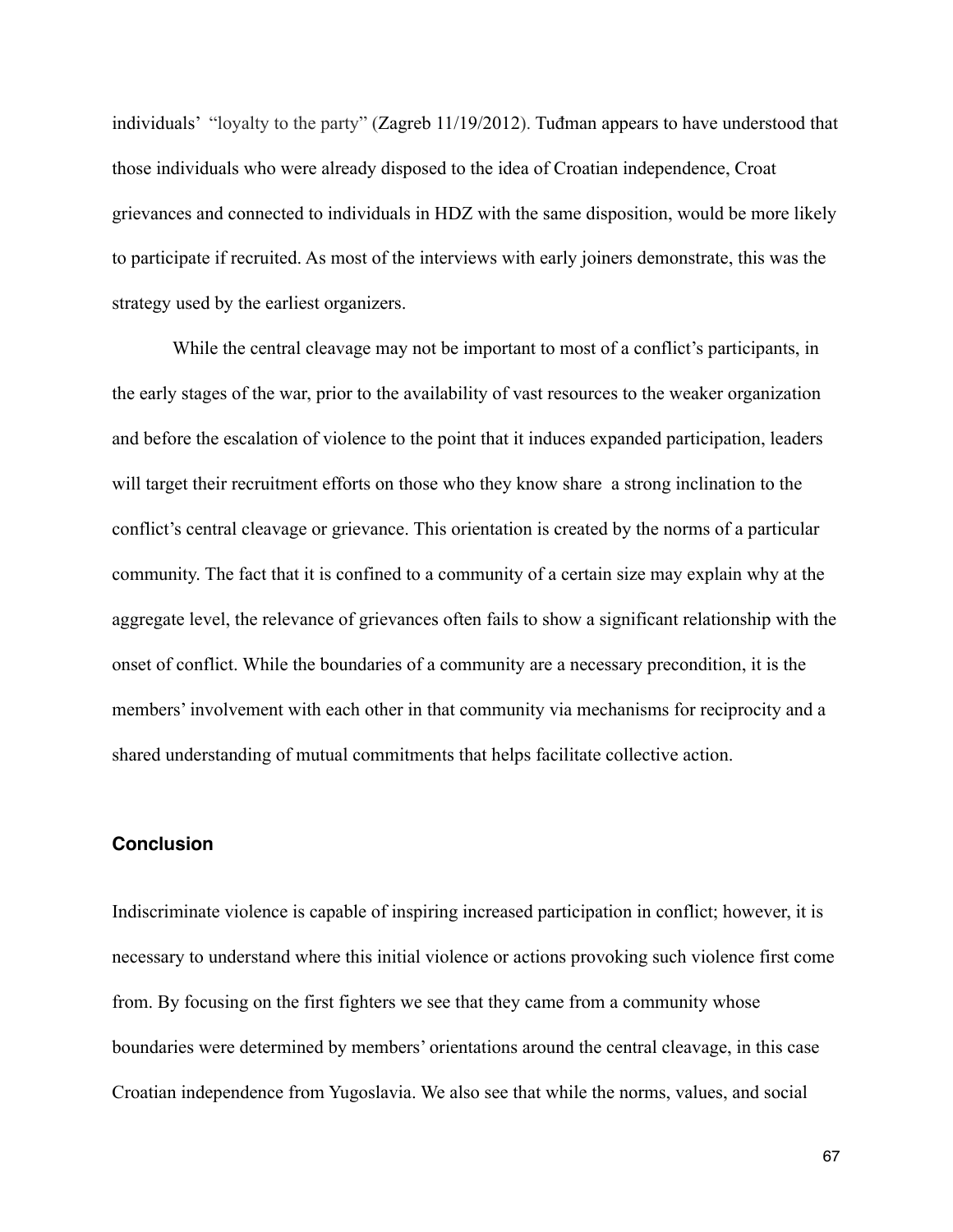standing of members in this community helped mobilize them into participating in the early days of the conflict, the central leadership of HDZ first initiated the organizing efforts. These findings reveal three insights into the dynamics of conflict: First, it shows us that grievances are relevant to understanding domestic conflict. Despite the fact that most aggregate studies fail to find significance between grievances and conflict, at the micro-level grievances belong to a potent minority. Secondly, we see that the initial combatants were not mobilized by their own or even local initiative, but were recruit by a national organization at the behest of its leadership, demonstrating that the central cleavage alone is insufficient for mobilizing participants. Thirdly, the process of recruitment reveals that the an individual's position on the central cleavage was essential to recruiting participants.

 Understanding who the earliest participants is useful to understanding conflict. From this chapter we see that the purported importance of material incentives, via the looting mechanism, played no role in the recruitment and mobilization of conflict's earliest entrants. When it comes to exploring conflict through macro economic models and variables it appears, at least in the Croatian case, that correlations at the aggregate level between economic circumstance and the onset of conflict can easily overlook the micro level processes that have little relation to macro level findings.

#### **References**

Allcock, J.B., 2000. *Explaining Yugoslavia: By John B. Allcock*, Columbia University Press. Bank, W. & Publications, W.B., 2003. *Breaking the Conflict Trap: Civil War and Development Policy*, World Bank Publications.

Collier, P. & Hoeffler, A., 2004. Greed and grievance in civil war. *Oxford Economic Papers*, 56(4), pp.563 –595.

Gagnon, V.P., 2006. *The myth of ethnic war: Serbia and Croatia in the 1990s*, Cornell University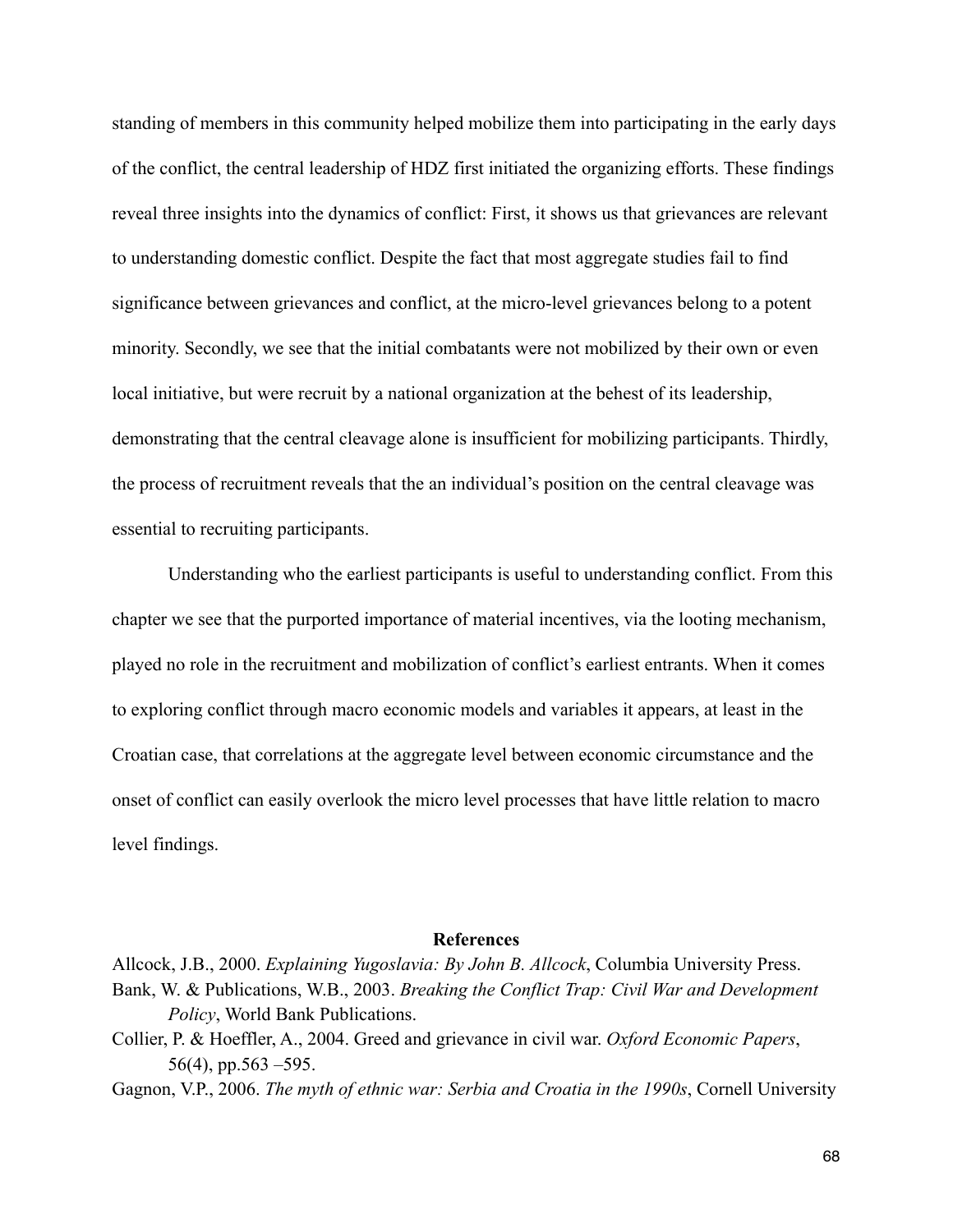- Hammel, E.A., 1968. *Alternative social structures and ritual relations in the Balkans*, Prentice-Hall.
- Hockenos, P., 2003. *Homeland Calling: Exile Patriotism & the Balkan Wars*, Cornell University Press.
- Hoeffler, A., 2011. "Greed" versus "Grievance": A Useful Conceptual Distinction in the Study of Civil War? *Studies in Ethnicity and Nationalism*, 11(2), pp.274–284.
- Kalyvas, S.N., 2003. The Ontology of "Political Violence": Action and Identity in Civil Wars. *Perspectives on Politics*, 1(3), pp.475–494.
- Kalyvas, S.N. & Kocher, Mathew Adam, 2007. How "Free" Is Free Riding in Civil Wars?:
- Violence, Insurgency, and the Collective Action Problem. *World Politics*, 59(2), pp.177–216.
- Klanjšek, R. & Flere, S., 2011. Exit Yugoslavia: longing for mononational states or entrepreneurial manipulation? *Nationalities Papers*, 39(5), pp.791–810.
- Kocher, Matthew Adam, Pepinsky, T.B. & Kalyvas, S.N., 2011. Aerial Bombing and Counterinsurgency in the Vietnam War. *American Journal of Political Science*, 55(2), pp.201–218.
- Lichbach, M.I., 1998. *The Rebel's Dilemma*, University of Michigan Press.
- Radelić, Zdenko et al., 2006. *Stvaranje hrvatske države i Domovinski rat*, Zagreb, Croatia: Školska Knjiga.
- Sageman, M., 2011. *Understanding Terror Networks*, University of Pennsylvania Press.
- Tanner, M., 2001. *Croatia: a nation forged in war*, Yale University Press.
- TAYDAS, Z., ENIA, J. & JAMES, P., 2011. Why do civil wars occur? Another look at the theoretical dichotomy of opportunity versus grievance. *Review of International Studies*, pp.1–24.
- Tilly, C., 2005. *Identities, boundaries, and social ties*, Boulder, CO [etc.]: Paradigm Publishers.
- Weinstein, J. M, 2007. *Inside rebellion: the politics of insurgent violence*, Cambridge University Press.
- Weinstein, Jeremy M, 2005. Resources and the Information Problem in Rebel Recruitment. *Journal of Conflict Resolution*, 49(4), pp.598–624.

### **Cited Interviews**

Former member of the 106th Brigade, interview 1, interviewed in Osijek on 04/10/2012.

Former member of the 101st Brigade, interviewed in Zagreb on 03/28/2012

Former member of the ZNG, interviewed in Zagreb on 03/07/2012

Former member of the 108 ZNG, interviewed in Slavonski Brod on 04/10/2012

Former member of the NZ, interview 1, interviewed in Drniš on 02/24/2012

Former member of the NZ interview 2, interviewed in Drniš on 02/24/2012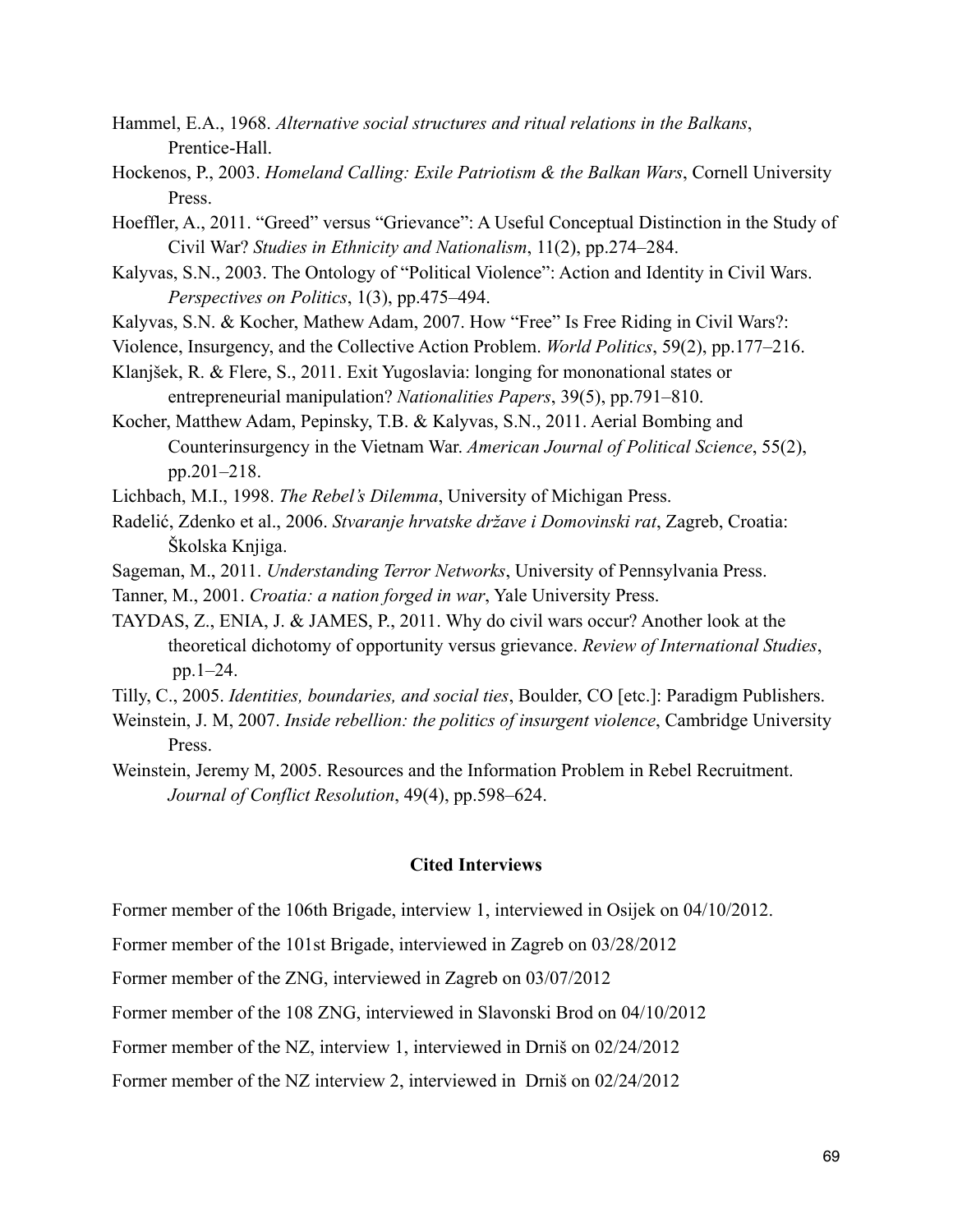Former member of the 116th Brigade, interviewed in Solin on 05/07/2012 Former member of the 1st Brigade, interviewed in Zagreb on 03/20/2012 Former Minister of Defense, Martin Špeglj, interviewed in Zagreb on 11/19/2012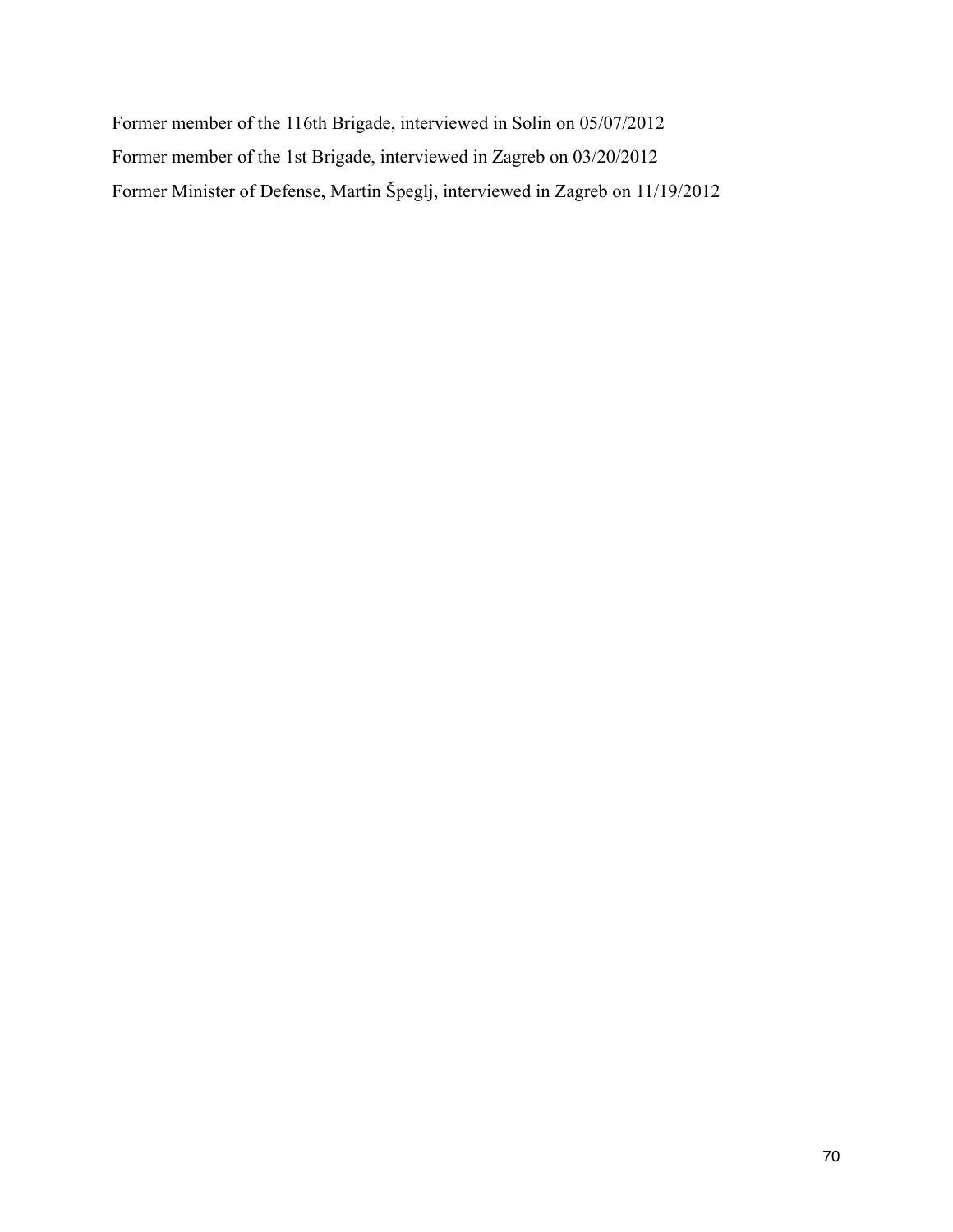## **Chapter 4: Stability and Self-interest in Ethnic Conflict**

### **Introduction**

Why are ethnic civil wars stable? Stability indicates that the conflict is in equilibrium, meaning that: 1) bursts of activity occur before falling quickly to zero; or 2) the activity, in this case violence, is almost constant (Francisco 2000; Francisco 2009). In ethnic civil wars it is the latter that keeps the conflict stable. At first glance, near constant ethnic violence seems to support nationalist and ideological explanations of the conflict. Once violence begins it is increasingly difficult to stop. Unstable ceasefires and an illusive compromise can appear to be the result of intransigent ethnic hatred. Yet, research on other civil wars show that non-ethnic civil wars are also stable (Francisco 2009). Furthermore collective action theory tells us that nationalist ideology alone is insufficient for mobilizing participants in domestic conflict (Lichbach 1998; Kalyvas 2003; Collier and Hoeffler 2004; Fearon and Laitin 2004; Francisco 2010). Therefore we have to ask if the same dynamics in civil wars are active in ethnic conflicts.

 In this chapter I test to see if the War in Croatia was stable. Then I explore why. Francisco tested seven dissimilar civil wars and found all of them to be in equilibrium. At the same time he acknowledged that, "The findings tell us that stability exists, but nothing about the reasons that caused it" (Francisco 2009: 81). The challenge is to understand why once started, violence remains steady. Using quantitative data from the War in Croatia and interviews with the War's veterans I find that the material self-interest of both national and local leaders depended on the conflict's persistence. Interviews with war veterans reveal that in order to participate in the conflict it was necessary for many individuals to purchase their weapons and ammunition from local leaders. At the same time a generalized linear model shows that increased violence resulted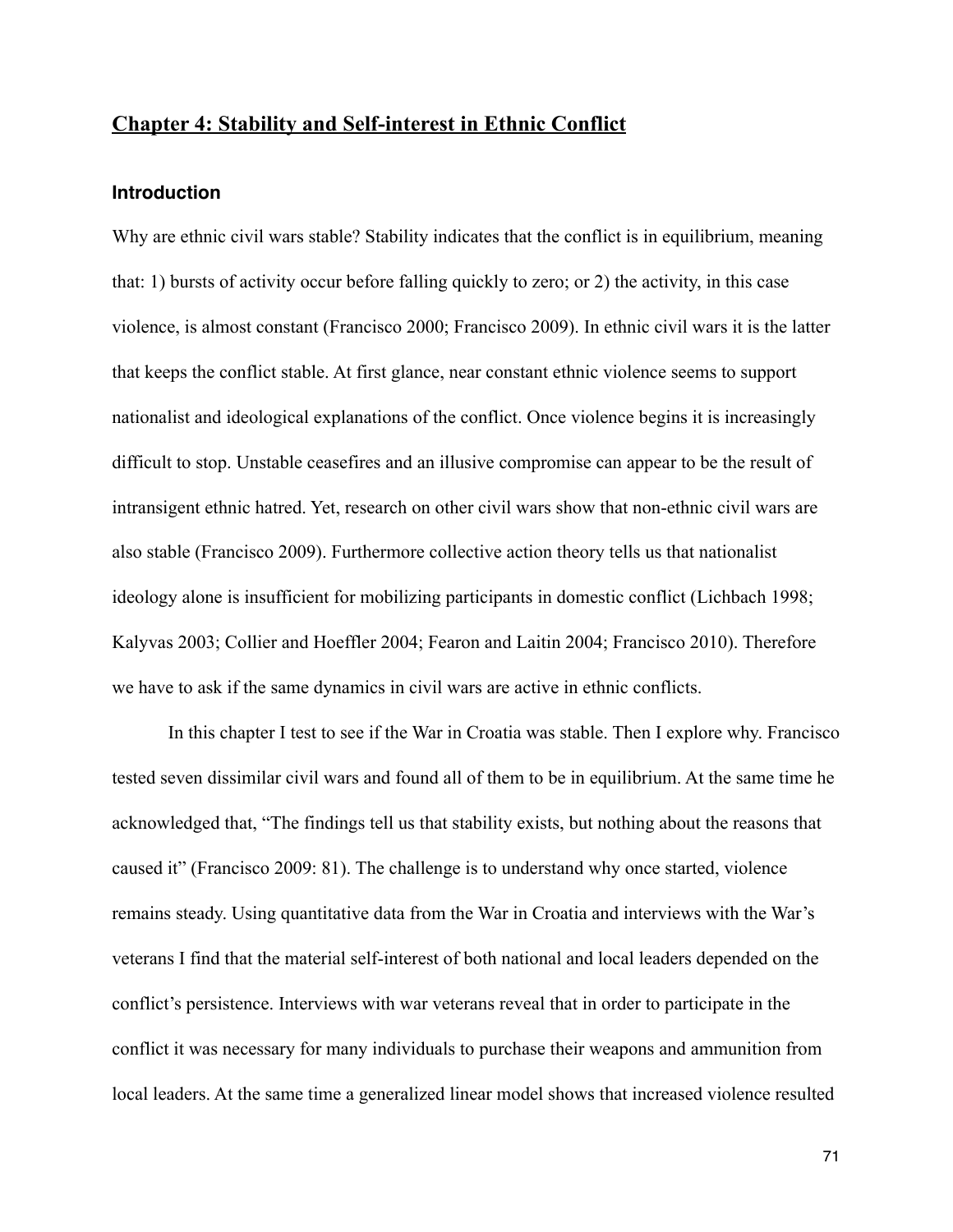in increased participation, indicating that as violence went up so did the number of individuals wanting to participate. Using the simple logic of supply and demand, I conclude that as more individuals wanted to participate the demand and sale of weapons rose as well. While the relationship between war-profiting and a conflict's duration is not new (Ross 2004; Fearon 2004) I add to this understanding by focusing on a conflict that did not involve natural resources. This contributes to our broader understanding of civil wars as it demonstrates that profit of any kind can give combatants cause to keep fighting. Second, my findings are more robust since I empirically confirm that the conflict was stable by using daily interval event data, rather than assuming the level of interaction from macro level data and models (Collier and Hoeffler 2004; Fearon and Laitin 2004).

#### **Ethnic Conflict**

The concept of ethnic conflict has a very large and diverse literature. From the primordialist view (Kaplan 1993) who see ethnicity as something innate, to constructivists who regard ethnic identity as something constructed by elites (Gagnon 2006), the concept of ethnic conflict alone is rife with controversy. For the purposes of this chapter I use Brubaker and Laitin's definition (1998) which regards ethnic conflict as:

 violence perpetrated across ethnic lines, in which at least one party is not a state (or representative of a state), and in which putative ethnic difference is coded-- by perpetrators, targets, influential third parties, or analysts--as having been integral rather than incidental to the violence, that is, in which the violence is coded as having been meaningfully oriented in some way to the different ethnicity of the target. (1998: 428)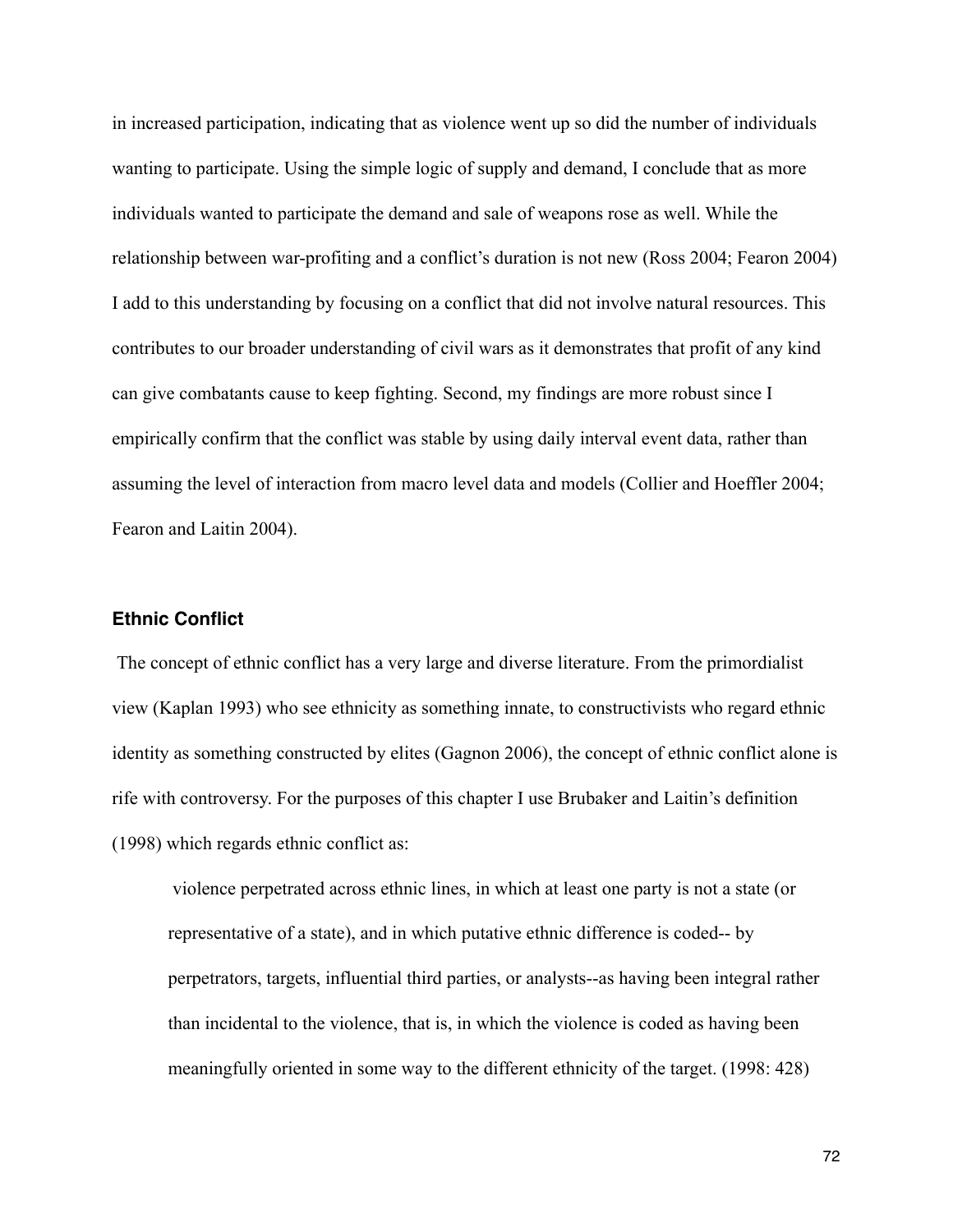The War in Croatia meets this definition for several reasons. First the fighting began when Croatia was still a part of Yugoslavia, thus the fighting was internal and did not involve the influence of an external state. Moreover, Serb forces in Krajina, while supported by Belgrade, were more than just surrogates of Serbian policy. This provides further evidence that the War in Croatia was a war between people in the same country and not one between two separate independent states. Finally, the nature of violence is indicative of its ethnic nature. The destruction of Serb and Croat cultural symbols, the forced eviction of Serbs by Croats (Tanner 1997; Drakulić 2004) and of Croats by Serbs (Nazor 2011) demonstrate the fighting was largely conducted along ethnic lines. A look at the wartime propaganda further reveals the importance of ethnic differences in the conflict. A famous Croatia poster from the War declaring that *"Osijek nikad neće biti Осек,"* translated as "Osijek will never be Osek" is one example. The name of the town Osijek is spelled in Latin characters and in the Croatian ikavian dialect, while Oсек is the Serbian name for the same town, spelled in Serbian Cyrillic and in the Serbian ekavian dialect. Similar statements and pieces of propaganda, highlighting the differences between Croat and Serb language and culture were common during the War (Thompson 1999).

 Based on the definition provided and the brief evidence given it is quite clear that the War in Croatia was an ethnic conflict. I now proceed to test and see if the conflict was stable.

### **Stability**

In the most extensive work on the dynamics of domestic conflict, Francisco contends that individual self-interest first brings individuals into action by overcoming their collective action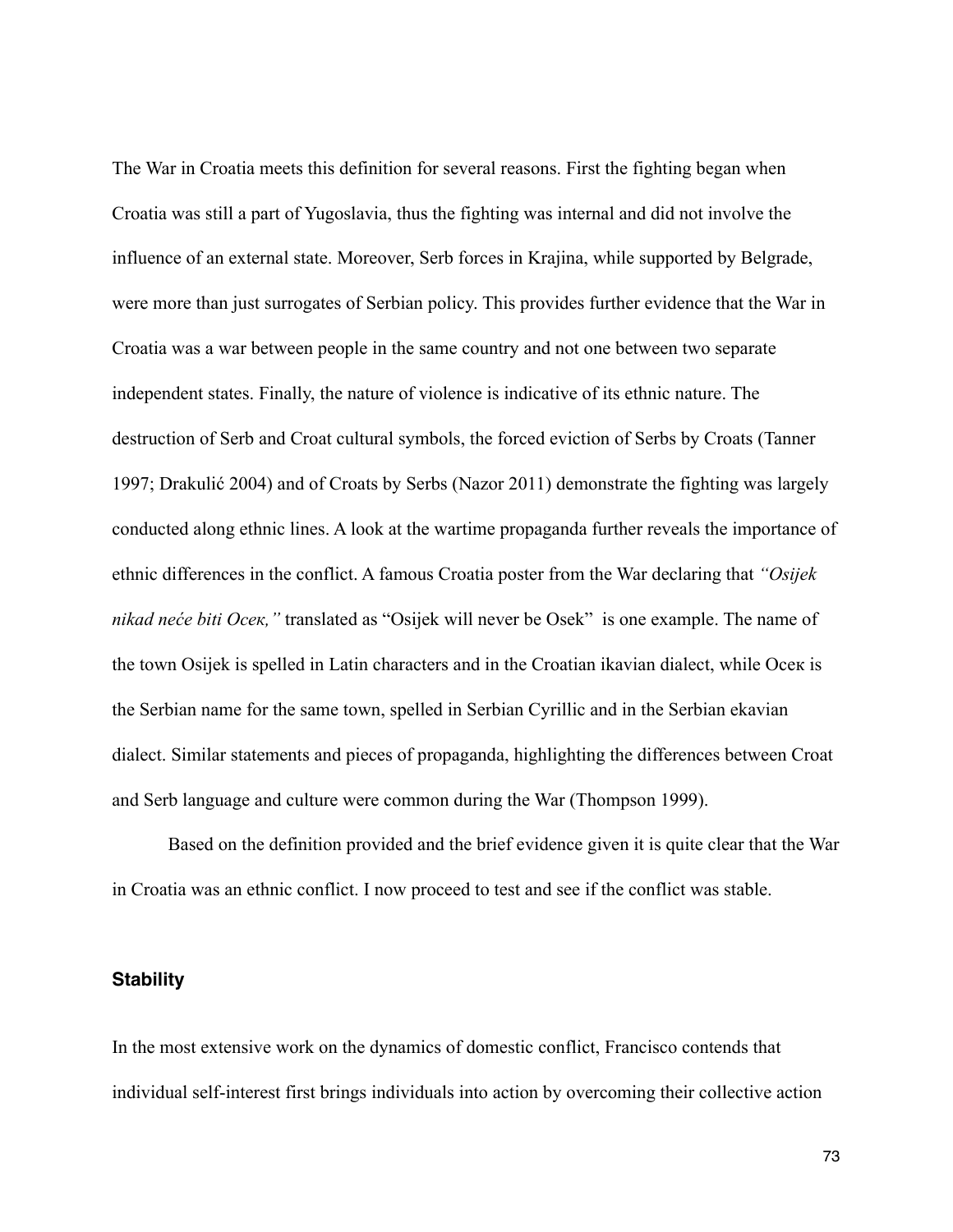problem (Lichbach 1998; Francisco 2010). It is then dissidents' ability to adapt that explains why mobilized dissidents can survive the state's efforts to defeat them. Adaptation can also explain the regime's ability to withstand insurgents' efforts to topple it (Lichbach 1987; Francisco 2010). Cases of two-sided adaptation contribute to the emergence of civil war (Francisco 2010: 37). What I am interested in here is detailing how actors' self-interest keeps the conflict going. Adaptation may be the key tactic to continue fighting, but the continued pursuit of self-interest underlies the reasons for the fighting and subsequent adaptation. Self-interest can also evolve during a conflict. As Ross (2004) found, material interests are rarely responsible for the first steps in fighting; however, they can result in a extending the duration of a conflict. Examining the details will help us understand the origins of violence and why it is maintained.

 I first proceed by seeing if the first months of the War in Croatia were stable. The reason I only focus on the early months of the conflict is due to the fact that Croatia had yet to announce mandatory military service. Therefore, the first months of fighting are a hard case which if stable, grant us cause to explore participants' motives in greater detail. Once the coercive forces of the state are introduced into the mobilization process, the calculus of interests and participation is altered from one in which non-participants chose between fines or prison and participation. In a period during which participation is voluntary, understanding how mobilization occurs becomes more central to understanding the motives and interests underlying the causes of the conflict.

When we read a conflict's history, it is common for authors not to dwell on the regular, strategically unimportant incidents. Instead, focus is placed on the significant battles that turned the tide. The skirmishing and indiscriminate fighting are considered aberrations from the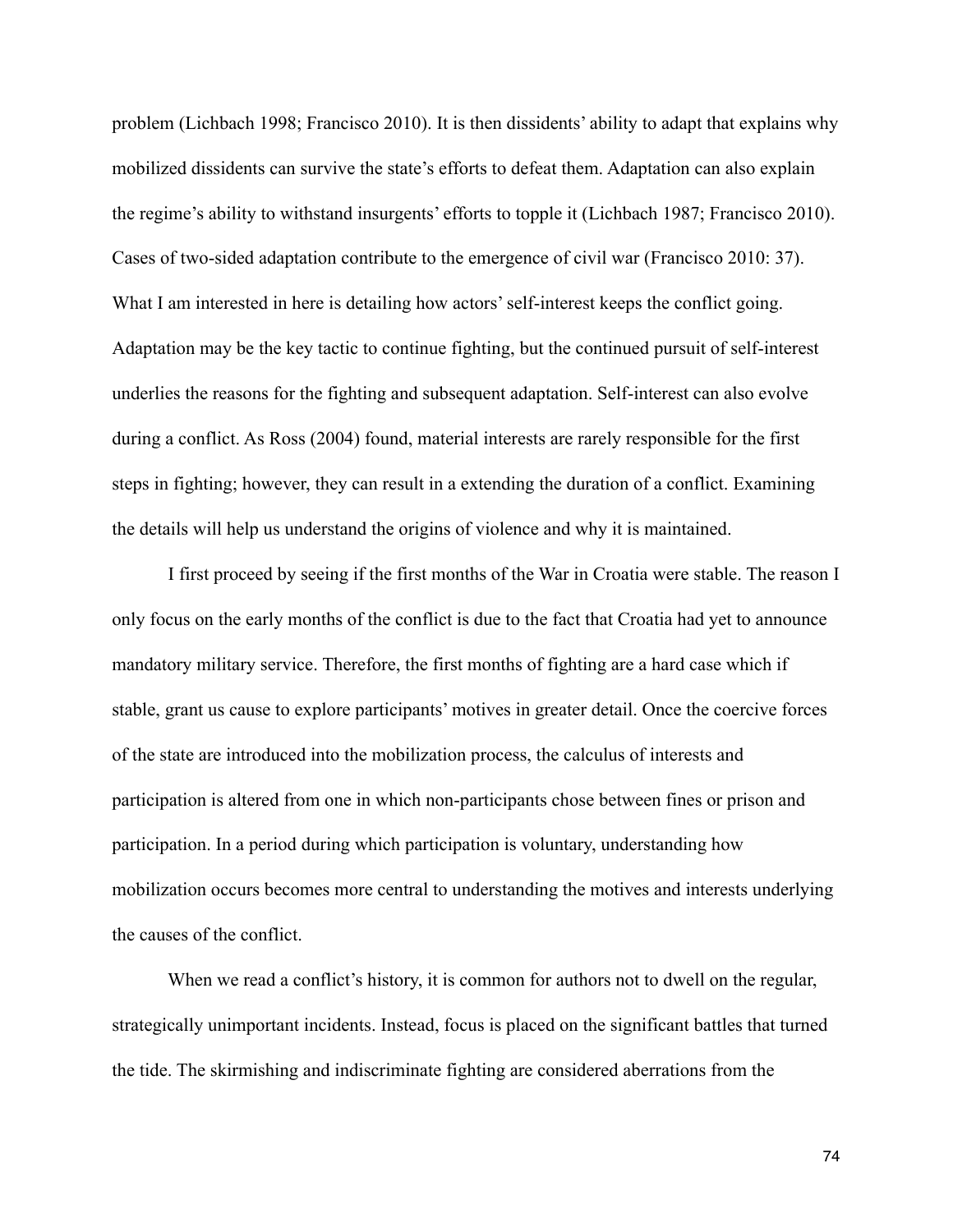mainstream fighting. In the Balkans, such incidents were considered examples of Serb and Croat savagery. Yet, instead of regarding such incidents as mere noise to the larger, more consequential, seemingly purposeful events in conflict, Kalyvas (2003) argues that we should acknowledge that such incidents are more than a sideshow; they are fundamental to the nature of civil war, and therefore one of its defining characteristics. The regularity of such violence is rarely captured in history books, but dense event data make note of them. Daily interval event data coded from newswire service stories show that during the War in Croatia from January 1, 1991, to October 4, 1991[5](#page-80-0) this 'noise' made up the bulk of the conflict. There were 110 attacks, 119 battles, 34 bombings, 38 shellings, 17 bombings, 63 firefights and 372 incidents of blockade. It is this noise that illustrates a conflict's dynamics.

 Given the density of the data, I expect that the first months of the War in Croatia were stable. Francisco tested seven civil wars and found all of them to be in equilibrium (2009), giving us good reasons to anticipate the same for the War in Croatia. Moreover, using similar data he tested the wars in Croatia and Bosnia from 1992-1993 and also found these years to be stable. Like Francisco (2009; 2010) I use the Lokta-Volterra, or predator-prey model. In the model, the predator is the remains of the Yugoslav state, including the Yugoslav People's Army and Serb paramilitary forces, and the prey are Croat forces. The reason I am confident in identifying rump Yugoslavia (Serbia, Montenegro, parts of Bosnia and parts of Croatia) as the predator is due to the fact that Yugoslavia had a standing army, the JNA, and all of the fighting took place in Croatia. The goals of the JNA and the Serb paramilitaries fighting in Croatia were to prevent Croatia from leaving Yugoslavia or to take as much territory as possible from Croatia in the

<span id="page-80-0"></span><sup>5</sup> I am using these dates because conscription in Croatia was announced on October 4, 1991.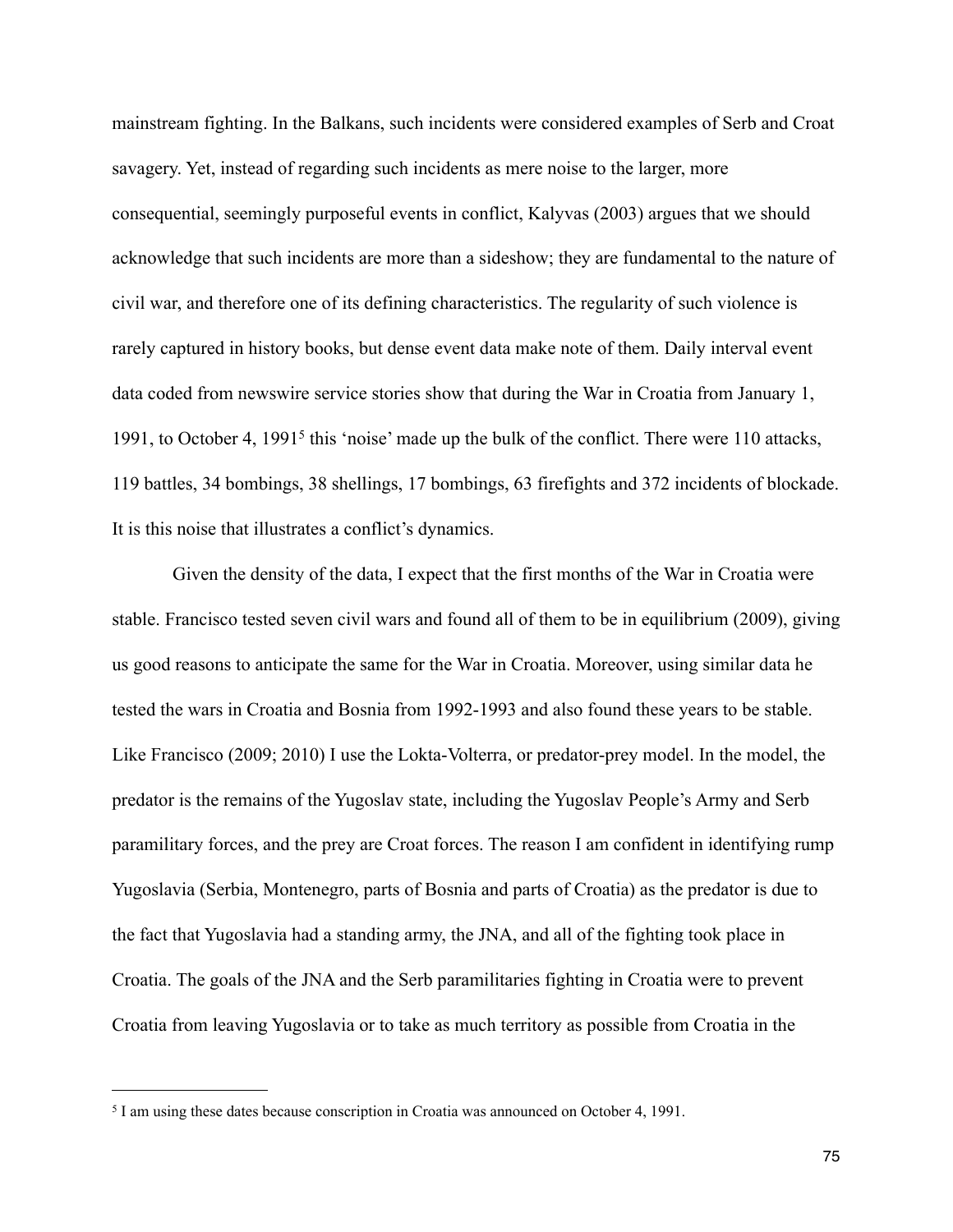event that the republic succeeded in seceding (Kadijević 1993; Silber and Little 1996). As Croatia was faced with maintaining an insurgency in the face of a large scale military assault, I am confident with identifying Croat forces as the prey in our model. The model consists of two simultaneous difference equations.

$$
\frac{dC}{dt} = aC_t - g(C_t * R_t)
$$

$$
\frac{dS}{dt} = bR + h(C_t * R_t)
$$

Here *C* is the number of Croat forces and *R* is the repression of the state (arrests, injuries, and deaths), *a* is the rate at which insurgent actions decline in the absence of repression, *b* is the rate at which repression declines in the absence of insurgent actions, *g* is the rate at which the interaction of insurgent actions and state coercion affects the decline of insurgent activity, and *h* is the rate at which the interaction of insurgents and state coercion increases coercion. The basics here have been adopted and modified from Francisco (2009: 5). I use difference equations since we cannot assume continuity, even insurgents do not fight 24 hours a day. I also test for autocorrelation and heteroscedicity.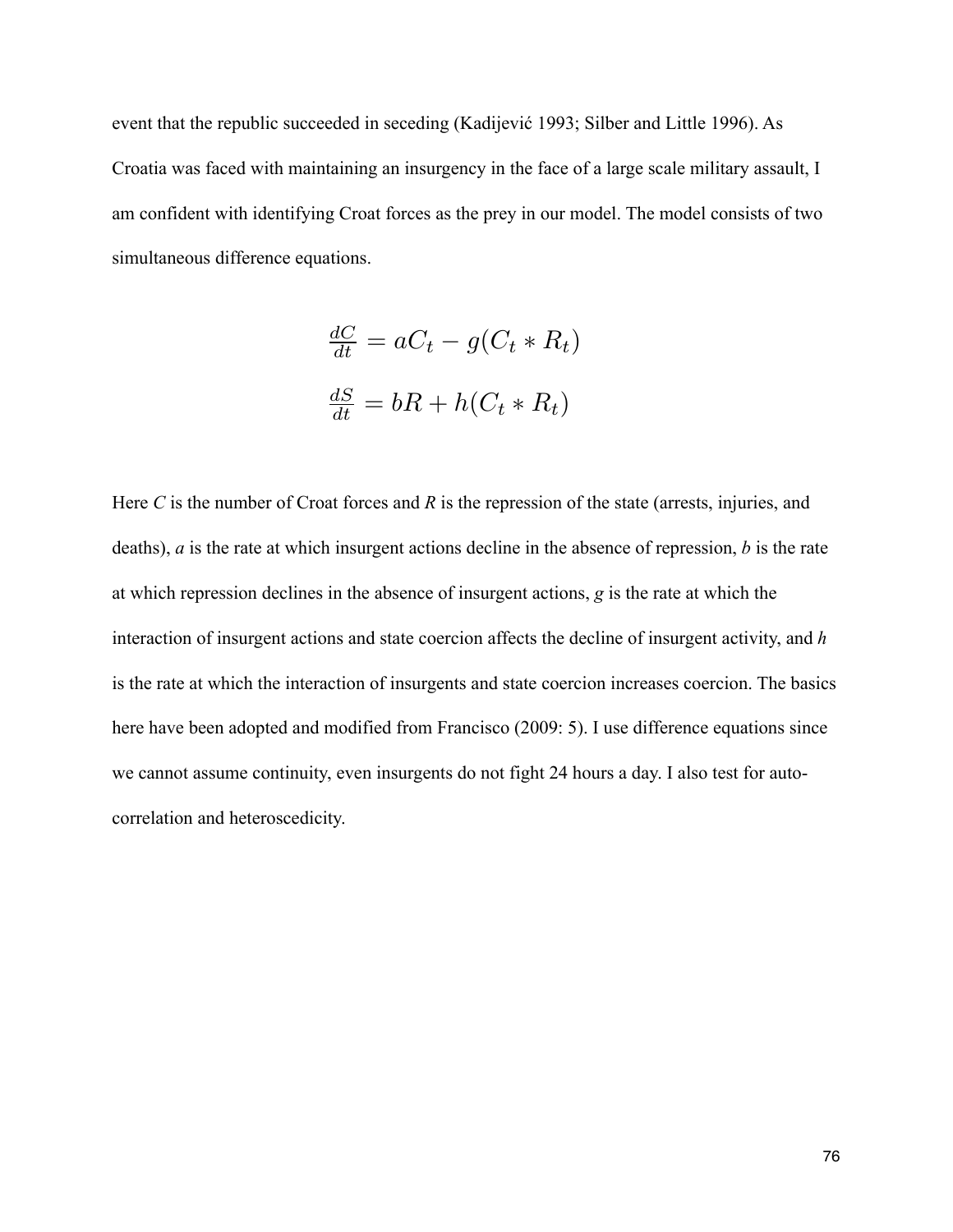| Variable  | Estimate     | t-value                                                     | p(t)   |
|-----------|--------------|-------------------------------------------------------------|--------|
| a         | $1.036721*$  | 10.53                                                       | 0.0001 |
| h         | 0.271449*    | 4.31                                                        | 0.0001 |
| g         | $0.0000492*$ | 9.05                                                        | 0.0001 |
| h         | $0.0000492*$ | 9.05                                                        | 0.0001 |
| $N = 278$ |              | Eigenvalues $\lambda_1 = 1.0367$ $\lambda_2 = 0.0000361731$ |        |

**Table 6: Lotka-Volterra Results for Croatia 01/01/1991-10/04/1991**

The results in Table 6 show that each variable is significant, indicating a large amount of interaction between Croat and Serb forces that was all nearly constant. Since the eigenvalues are all real numbers there is a strong indication that insurgent and state interactions were in equilibrium (Francisco 2009: 48).

#### **Explaining Stability**

As the results of the model show, there was a high, almost constant amount of interaction between Croat and Serb forces. In the remainder of the chapter I explore what facilitated this high rate of interaction by looking at the incentives available to actors involved in the fighting. These incentives extend well beyond the central goals or presumed reasons for the conflict. What I find is that many actors, both central and local leaders profited from the war itself, thereby conceivably curbing any ambition to stop the conflict. Before introducing the evidence to support this assertion I first review its theoretical basis.

 The public good alone is incapable of mobilizing most insurgents. Most of the research on civil war accepts this perspective (Lichbach 1998; Kalyvas 2003; Kalyvas and Kocher 2007;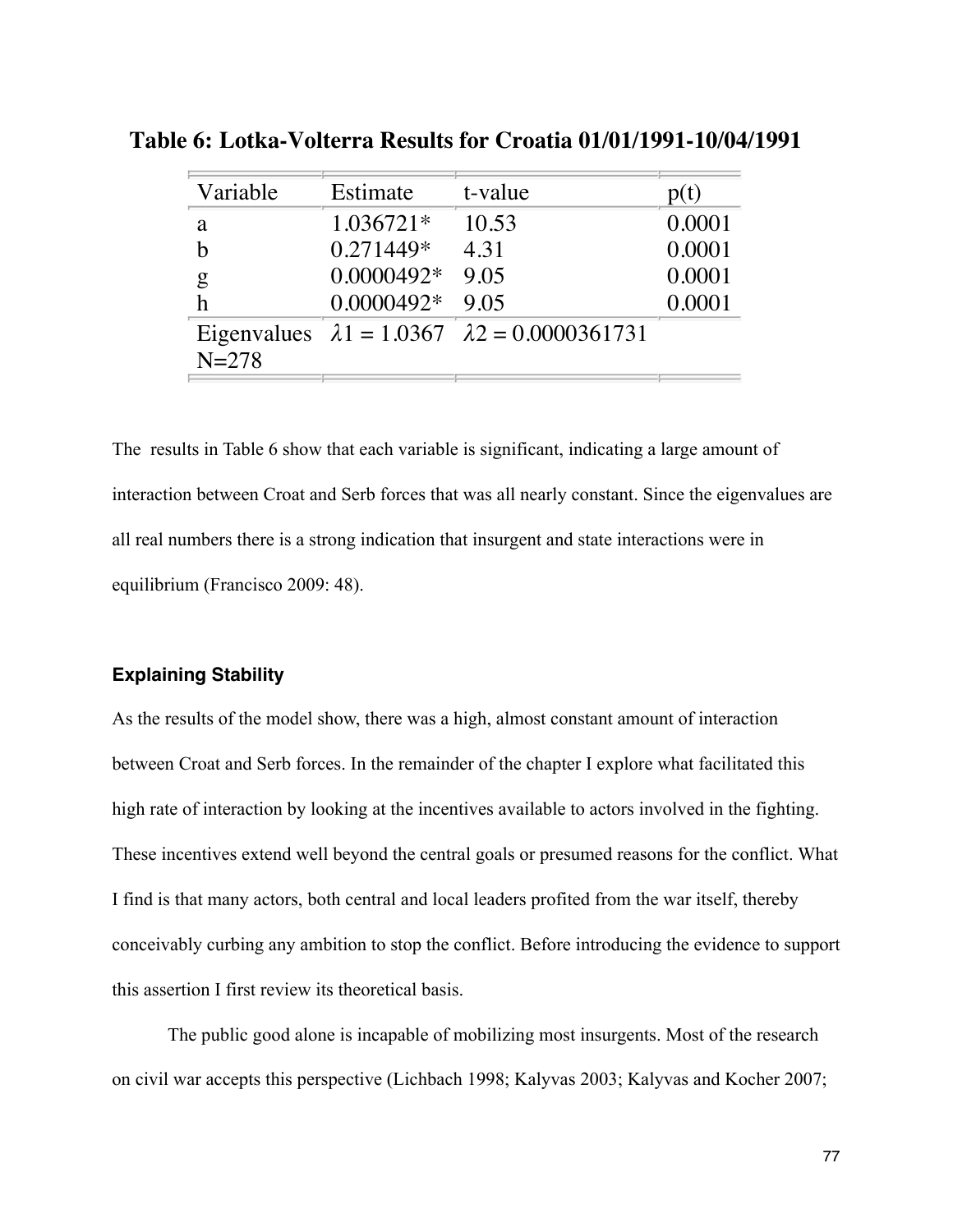Weinstein 2005, 2007; Fearon and Laitin 2004; Collier and Hoeffler 2004; Collier and Sambanis 2005; Taydas et al., 2011). The scholarship holds that insurgents are mobilized more by local interests, rather than public goods. There exists a debate within the literature as to whether or not these interests are largely material or non-material (Fearon and Laitin 2004; Collier and Hoeffler 2004; Kalyvas 2003; Taydas et al., 2011; Hoeffler 2011). For our purposes I adopt the approach taken by Kalyvas (2003) and Lichbach (1998). Both authors see local factors as more contingent and ambiguous than purveyors of macro level models. Local material incentives and local grievances are both capable of inducing greater participation. As Lichbach summarizes, "The [collective action] approach implies two related maxims: all grievances are local; all collective dissent is local. Dissident struggles are thus rooted in local quarrels or grievances rather than national struggles or issues" (1998: 231).

 Local concerns are used by national or central leaders to induce cooperation and participation from local actors. Kalyvas explains the relationship,

 Actors seeking power at the center use resources and symbols to ally with peripheral actors fighting local conflicts, thus making for the 'joint production' of action. This microfoundation is fully consistent with the observed disjunction between center and periphery, which can now be reconceptualized as an interaction between various central and local actors with distinct identities, motivations, and interests. (2003: 476)

Given that the combatants are not all centrally structured we should not attribute all of the violence in domestic conflict to the goals of the central leaders. Instead we should regard such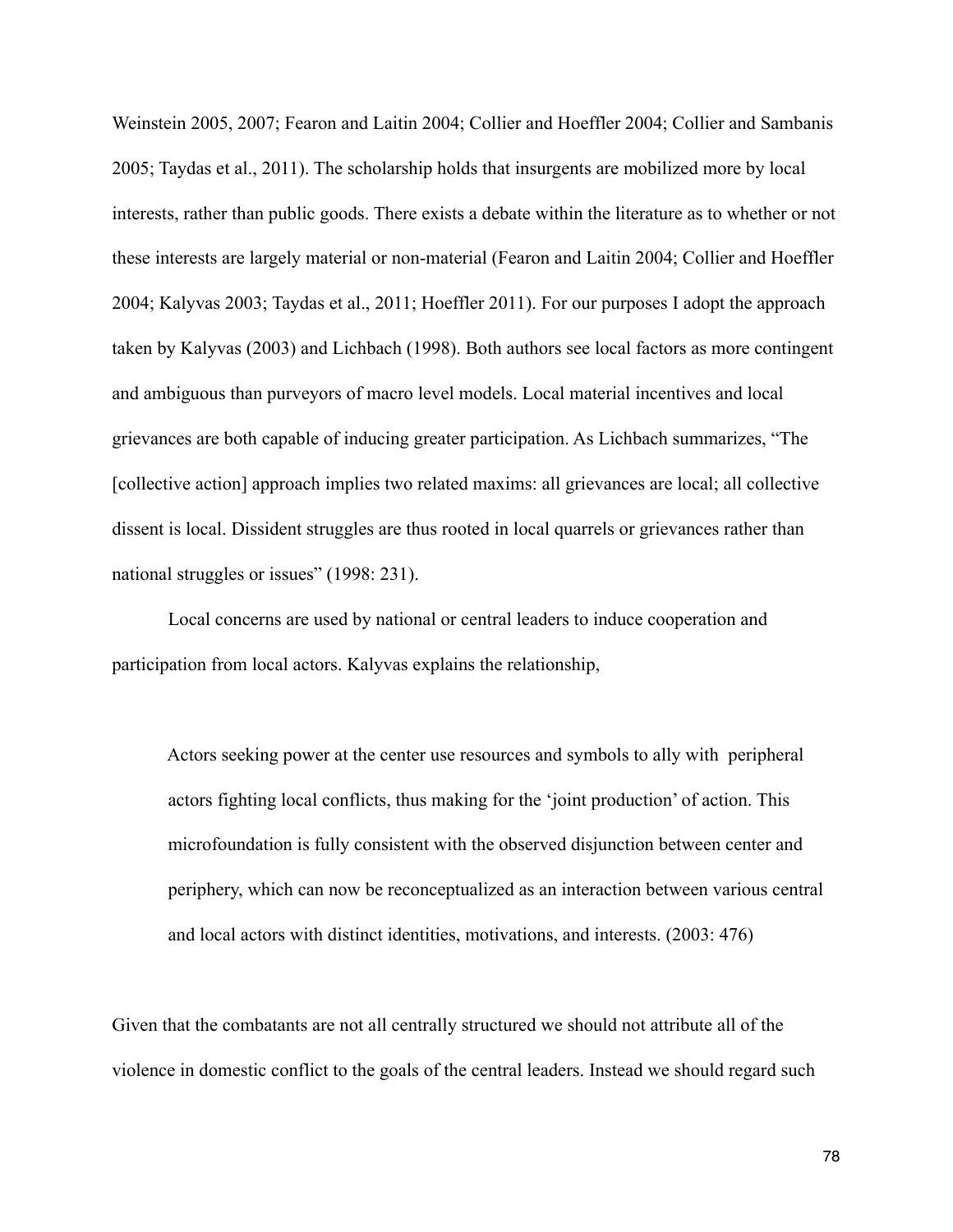violence as a largely local phenomenon, concerning local interests. At the same time, as Kalyvas' above quote details, the presence of alliance shows that there is a relationship between peripheral and central actors. The bearing alliances can have on the dynamics of the conflict is apparent in the fact that the more parties involved the more difficult it is to satisfy all of the actors with a peace agreement (Cunningham 2006). Since one of the characteristics of civil war is a diverse set of parties with a diverse set of interests in an alliance with each other (Kalyvas 2003; Cunngingham 2006) we can expect that once violence becomes an accepted means to an ends, the parties involved will pursue those ends by any means. This diversity helps contribute to the noise of war, the daily, near continuous fighting.

 During the wars in Croatia and Bosnia alliances existed between the Serb leaders in Belgrade and Serbs in the secessionist Serbian Krajina in Croatia and Republika Srpska in Bosnia. Additionally, alliances existed between the Croatian authorities in Zagreb and the fighters all over Croatia and in Herzegovina, including the paramilitary groups HOS and the HVO (Silber and Little 1996; Tanner 1997; Judah 1997; Holbrooke 1998). While some have argued that the central-peripheral relationship was largely top down (Maas 1997), evidence shows a more complicated relationship existed between the center and local events (Bax 2000; Andreas 2008; Weidman 2011). Attacks on citizens, ethnic cleansing and fighting were not always, or even necessarily coordinated from the center (Bax 2000). Actors at the center and periphery often had convergent sets of interests, not identical ones.

 While the above has established that civil wars contain numerous actors, pursuing numerous goals through violence this alone is not a satisfactory explanation for a conflict's stability. What we need is a more systematic understanding of what goals actors pursue. I do this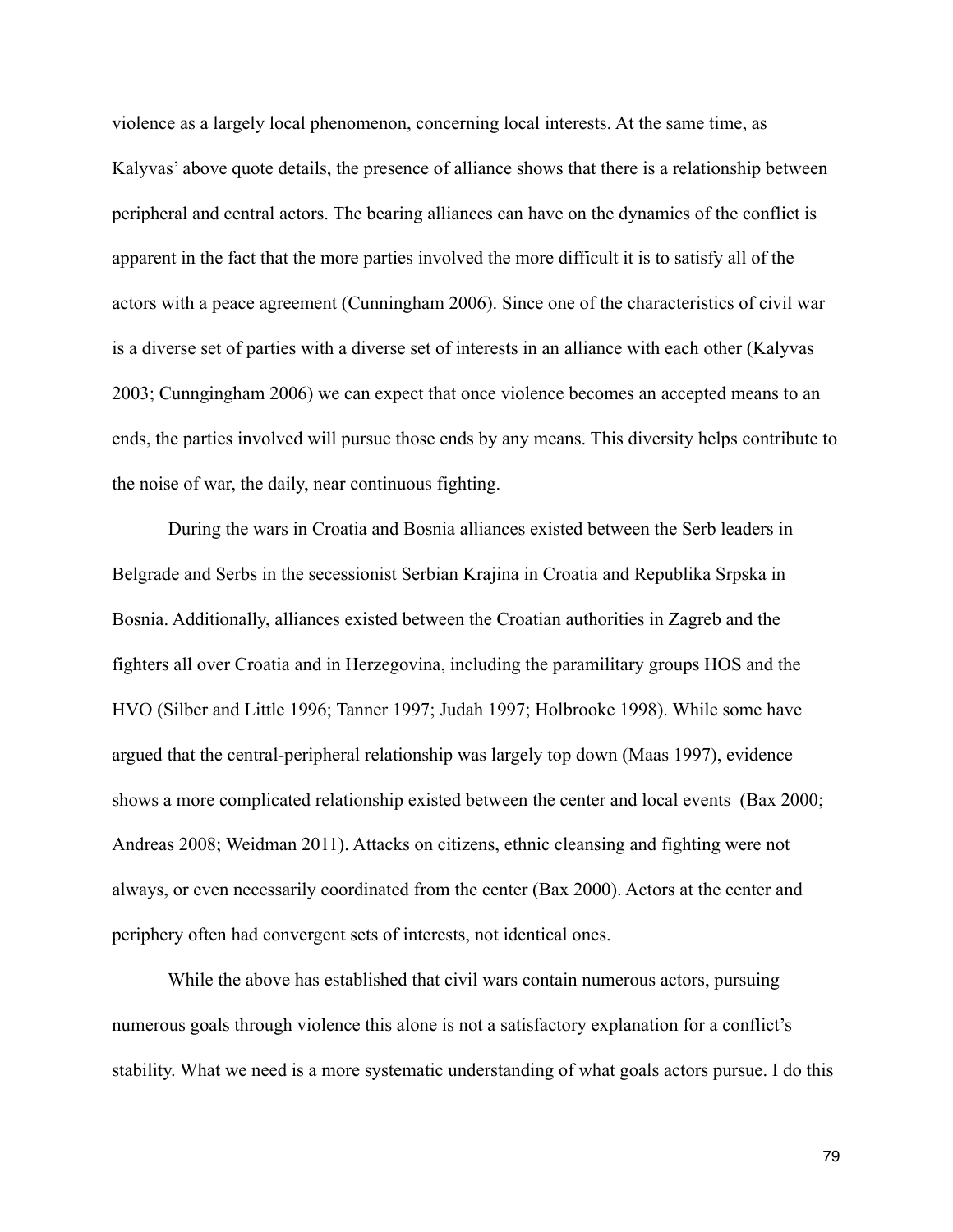in the following section by first looking at what motivated the first participants and the subsequent participants. I then look at how both the central and local leadership benefitted from the conflict. Finally, I show how leaders, specifically local leaders were able to profit from the conflict itself. I use this to explain both the conflict's escalation, duration and ultimately why it remained in equilibrium.

### **Self-interest and participation**

In the last chapter I showed that the earliest participants were mobilized through personal relationships and norms of reciprocity. While these individuals belonged to a nationalist and dissident community, their support for the nationalist cause alone remains an unsatisfactory explanation for their participation. Instead, I found that it was the level of one's integration into the dissident community, through interpersonal relationships that strengthened the likelihood of their participating in the conflict. Local leaders knew who would and who would not feel social pressure to join when asked. They targeted their recruitment accordingly. We see that even among first fighters that self-interest, while social rather than material pushed individuals into participating.

While the work in the last chapter help explained who fought first, it does not explain how and why mobilization was able to increase amid increased violence. In another chapter I empirically confirmed that increases in local violence share a statistically significant relationship with increases in participation. The results of the model are theoretically supported as well. Joining an insurgent organization may actually be less costly than not participating. Kalyvas and Kocher (2007) found members of the Viet Cong were safer from US counter-insurgency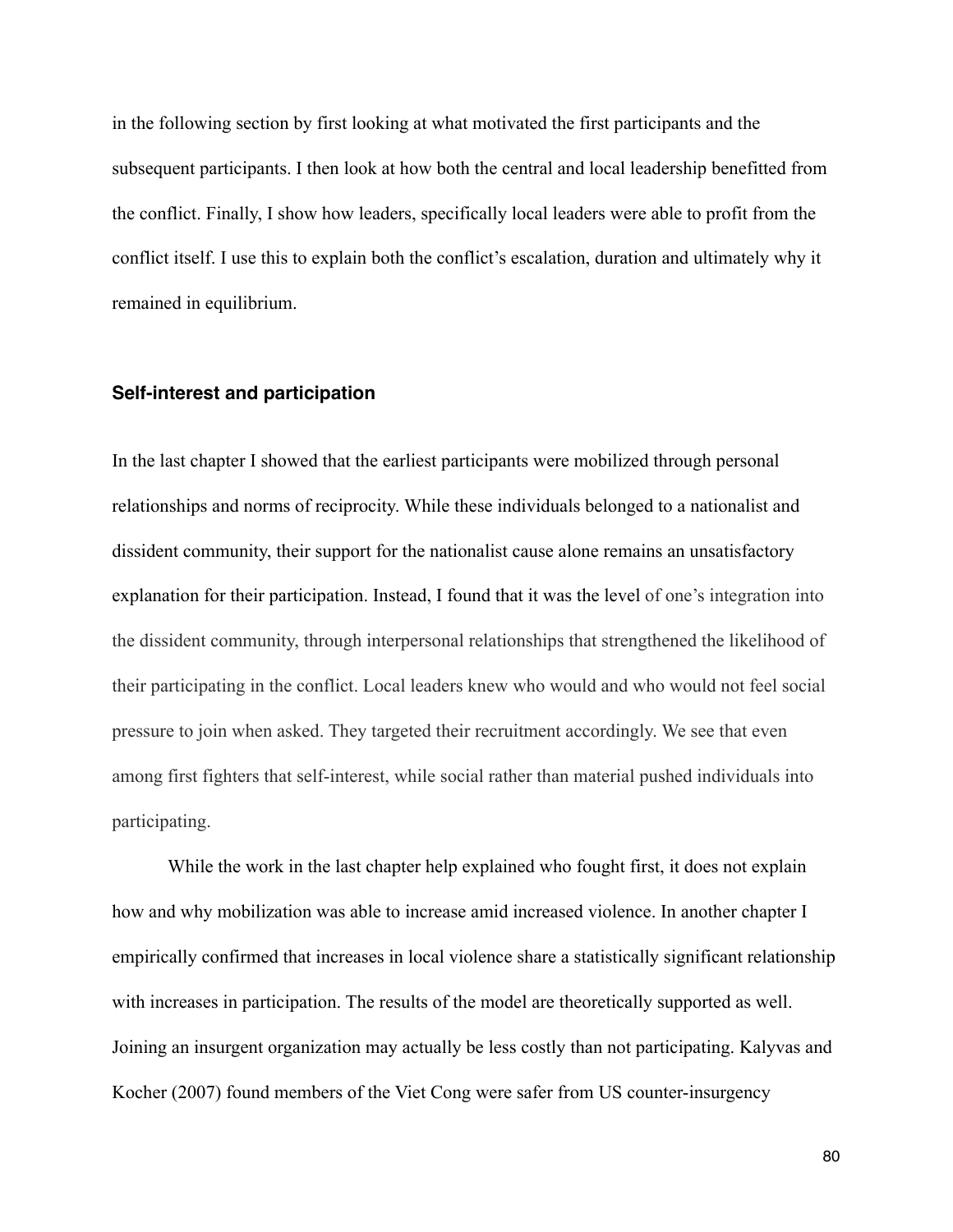operations than non-members. Insurgent organizations are often better able to protect individuals from indiscriminate violence. This relationship can help account for a conflict's stability: more violence breeds more participants, which breeds more violence.

 Along with its quantitative support, this relationship is supported in interviews with Croatian war veterans. In one interview a war veteran from Sisak explained his decision to join the Croat forces, saying: "I saw my neighbors and thought they would shoot me" (Zagreb 03/12/2012). He went on to recall his horror when he saw Yugoslav Army tanks approaching the town. The subject related that, while he knew the threat was really coming from Serbia and Milošević, he was more concerned with his Serb neighbors and the nearby Serb occupied towns.<sup>6</sup> Another subject from Osijek, explained that while he knew about the fighting in late March and early April at Plitvice lakes, and the deaths of 12 Croatian police officers in the village Borovo Selo, the war did not really begin until tanks raced through the streets of Osijek, destroying several cars on June 27, 1991 (Osijek 11/04/2012). Another veteran commented that the day the war began in his mind was when Serb forces occupied his village near Osijek (Osijek 04/10/2012). Other veterans on the coast explained how the arrival of JNA warships motivated them to participate in the local defense organization and later in the war (Omiš 07/05/2012; Štobreč 05/08/2012). From these interviews we see that it was individuals' instinct for their own personal well-being through the very tangible experience of local violence that brought them to participate. Whether or not insurgents are mobilized through personal relationships or acts of violence we see that their participation is certainly dependent on more than nationalist or

<span id="page-86-0"></span><sup>6</sup> See the previous chapter for a description of the interview methodology.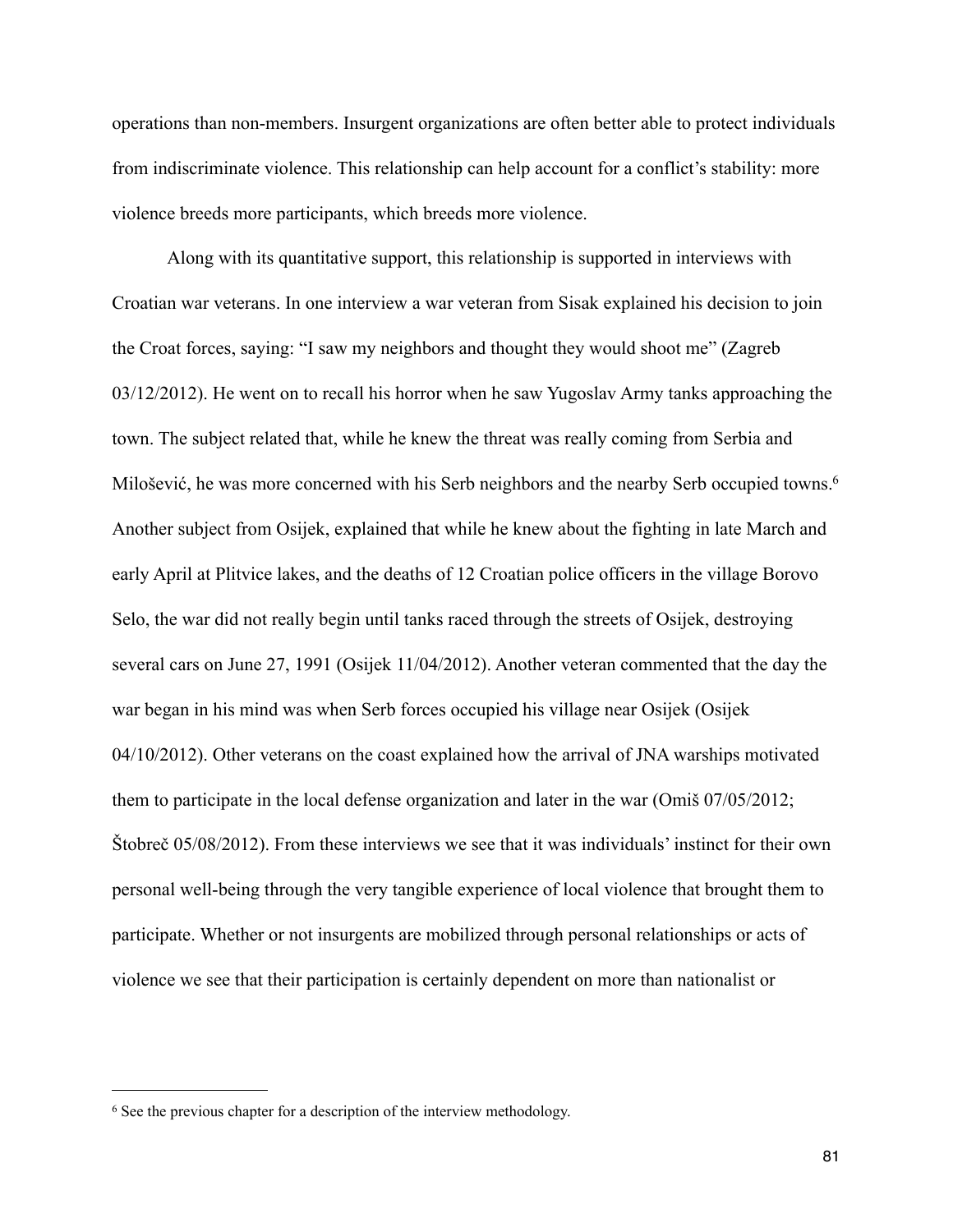ideological zeal. Additionally, we see that local events rather than national events are often the catalysts for their participation.

 Before participants can join an organization, one such organization must already exist. Leaders must foster resources and command pre-existing organizations in order to take advantage of catalytic, violent events, like tanks crushing cars or battleships moored off of the coast (Francisco 2009). Since the beginning of any domestic conflict is disruptive and its outcome unclear, central leaders must look to forge alliances with local leaders (Kalyvas 2003). During the Yugoslav Wars both Zagreb and Belgrade created alliances with the leaders of the remains of Communist Yugoslavia's various Territorial Defense organizations (TO) throughout Croatia and Bosnia. In Serb majority towns in Croatia, the Belgrade government sent arms to the leaders of the TO. In Croat majority areas the HDZ regime used members of its own party within the TO to recruit and arm participants. Without a local defense organization or paramilitary unit, would-be participants would not be able to participate. Here it is necessary to ask what motivated these leaders to recruit and organize both Croat and Serb paramilitary forces. What was in it for the leadership? In the conflict's aftermath the politicians and historians may claim that the process of mobilization through preexisting organizations was the result of the leadership's undying love for the homeland or the defense of the people (Kalyvas 2003). Yet, collective action theory illustrates that though leaders claim to organize their followers in order to obtain the public good, they too must have additional incentives for organizing the insurgency (Lichbach 1998). As Francisco offers, "Dissident entrepreneurs work for themselves as much (or more) as for their followers" (2010: 12).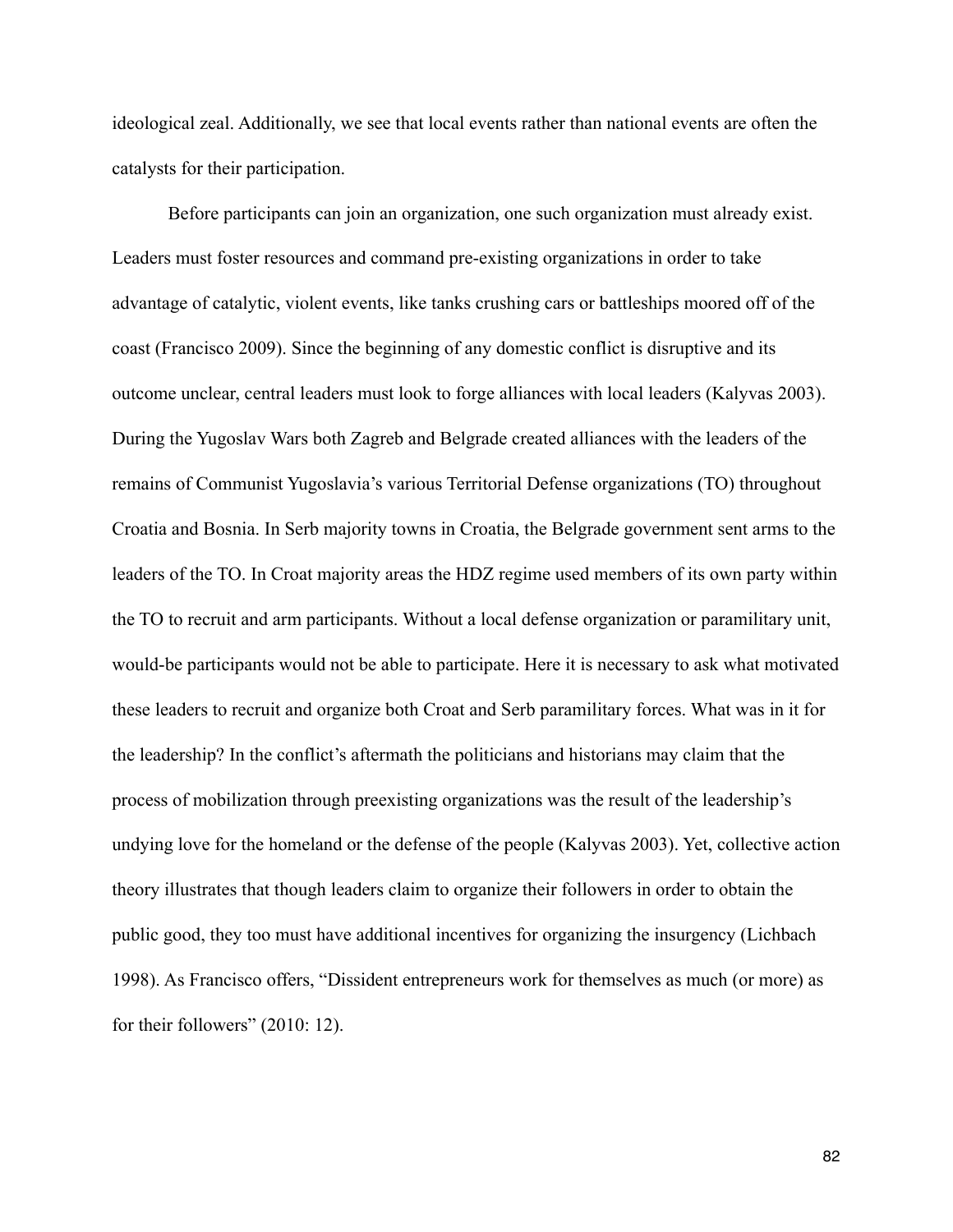A look at the benefits accrued to leaders during the War in Croatia supports Kalyvas (2003) and Lichbach's (1998) arguments that leader's most likely engage in dissent in order to receive the selective benefits that come with leadership both during and after the conflict. There are several examples of the benefits of leadership in the War in Croatia. Franjo Tuđman became the autocratic ruler of an independent country. Gojko Šušak went from being the owner of a pizzeria in Canada to becoming the Croatian Minister of Defense and a war hero. Branimir Glavaš went from lawyer to major-general in the Croatian military while becoming one of the most powerful people in Slavonia, eastern Croatia. Not too mention all of these men became rich. According to Hockenos, Šušak and Tuđman both, used an estimated 100 million dollars pooled from the Croatian diaspora for the war effort as their own personal expense account (Hockenos 2003: 87).

 On the Serb side, Goran Hadžić was a corrupt warehouse manager who became President of Serbian Krajina. The notorious paramilitary commander Arkan went from being a European bank robber to a mansion-owning warlord, paramilitary commander, politician, Serbian soccer club owner, and husband of a famous Serbian pop-star. Karadžić was a convicted embezzler before becoming the President of Republika Srpska. Least of all Milošević went from one of eight Communist Party leaders in Yugoslavia before becoming the undisputed dictator of Serbia and Serbian parts of Yugoslavia. We see then that for victors, leadership pays off in both the short term and the long term. For those on the losing side of the conflict being a leader still has its own rewards.

 Since resources and organization usually accrue from the center, local leaders are dependent on theses resources. At the same time, if increased mobilization stems from local,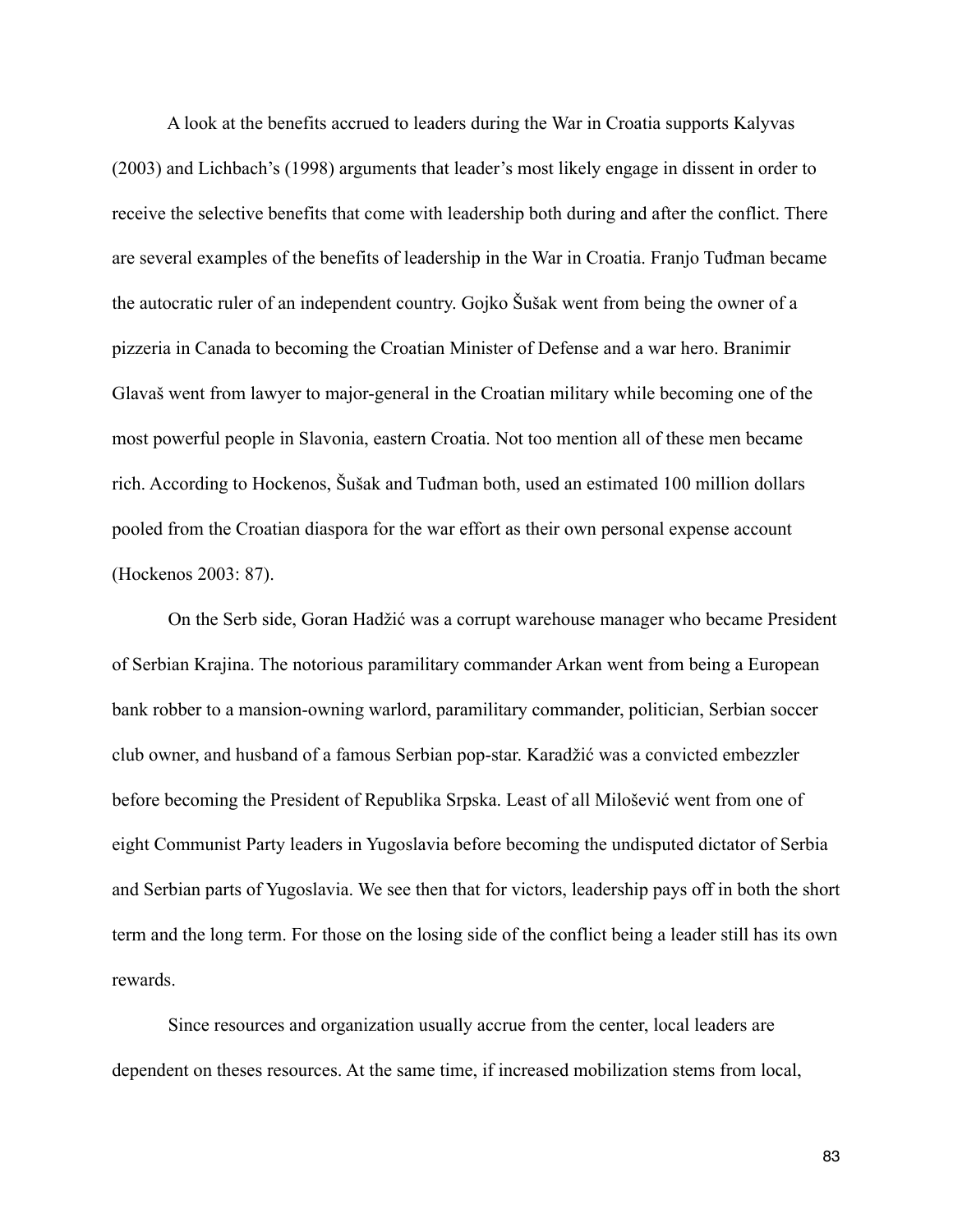catalytic events we see that the center is also dependent on the local leaders organizing and mobilizing local participants. During the beginning of the War, weapons and other resources smuggled from Eastern Europe were sent through the political party HDZ to local commanders. Without the motives of the central leadership there would be no, or few, resources for local leaders to use in organizing participants. At the same time, without local participants, the central leaders would have had fewer participants. The alliance between these two groups is essential for the insurgency to develop to the point where it becomes a civil war. However, once local leaders become involved in the fighting and mobilizing process, and once individuals become participants, their interests are capable of evolving beyond what originally inspired their involvement in the first place. Just as the state and dissidents adapt tactically to the other side's actions, participants adapt to the changing fortunes created by the conflict. In some cases their self-interest becomes dependent on the continuation of the conflict.

 Andreas' (2008) extensive research on the siege of Sarajevo demonstrates this last point. During the siege the city's defenders were able to profit immensely from the conflict, making their positions dependent on the siege's continuation. Actors intentionally engaged in violence to increase the prices of black market goods in the besieged city. At the behest of Bosnian gangsters, many of who were also the commanders in charge of defending the city, "one lowlevel Serb commander" would fire on planes landing or taking off from Sarajevo's airport, thereby limiting shipments of humanitarian aid and raising the price of such goods in the city (Andreas 2008: 45). Control of supply trucks carrying humanitarian aid and the routes they took involved Croatia's Secretary of Defense, the already mentioned and profiteering Šušak.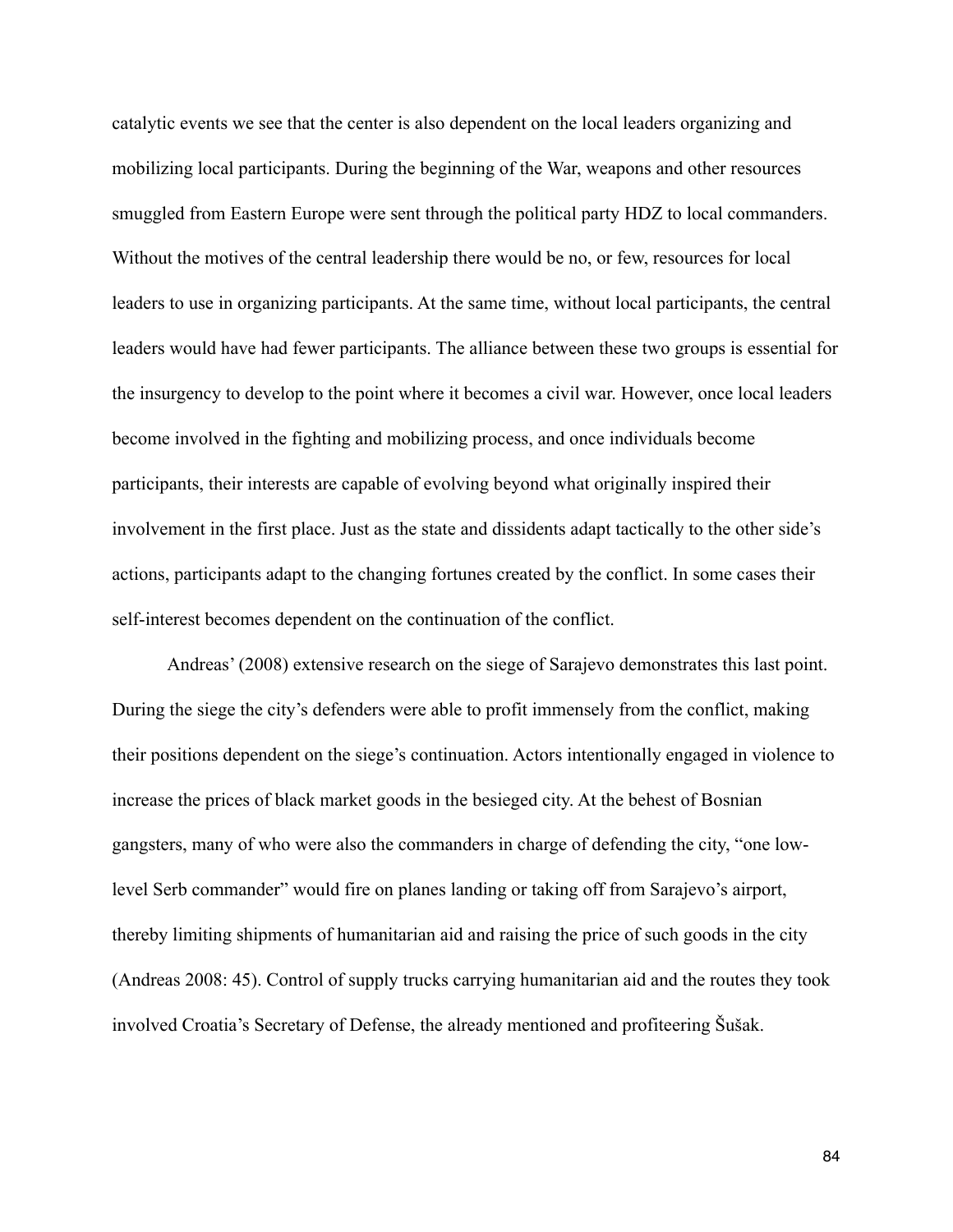Lichbach notes that both leaders *and* rank followers can be mendacious. Lurking behind the motives of national liberation are motives for profit and other forms of personal gain (Lichbach 1998: 265), or what Kalyvas refers to as the difference between public and private interests (Kalyvas 2003). Examples from the War in Croatia include loot taken from the battlefield. Less obvious, but perhaps more significant, was the selling of weapons to Croat volunteers. Interviews with participants revealed that even while Serb attacks were escalating on Croatian towns, local leaders were demanding that volunteers pay for their own weapons. In an interview with former Defense Minister Martin Špeglj, the Minister acknowledged that such incidents did happen, but that they occurred at the local level. Explaining that the central government provided weapons to local commanders and that these commanders then chose to sell the weapons (Špeglj 11/19/2012).

 According to one interviewee, his involvement in the War was initially precluded as he did not have the 300 German Marks (*DM*) needed to purchase an AK-47 from the military organizers in Osijek. It was not until the local leadership learned he had training with land mines that he was allowed to join. Even then he was not given an AK-47, but a cumbersome, bolt action M-48 (Osijek 04/11/2012). Another participant in Split discussed how after capturing a huge JNA weapons cache his unit was only allowed to use a few of the stockpiled arms (Split 05/08/2012). The rest, according to the interview subject were to be sold. Another interviewee in Omiš also mentioned that participating in the local defense was conditional on purchasing a weapon. The price of an AK-47 was between 300-500 *DM*, while bullets cost 1 *DM* (Omiš 05/07/2012). Even in the Croatian Parliament, PM's were selling weapons in the beginning days of the War (Zagreb 04/18/2012).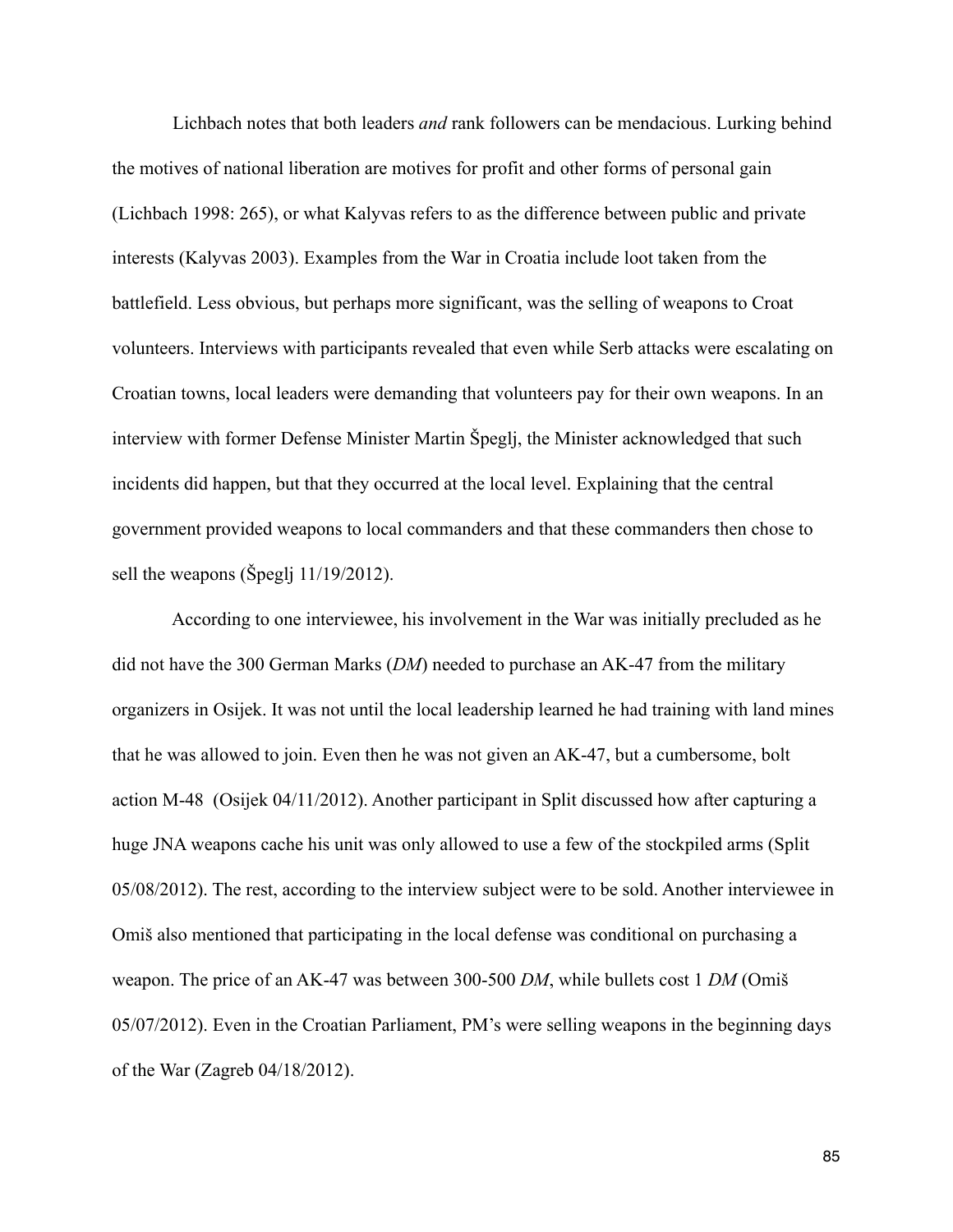The individual incentives created by a conflict are capable of accounting for its long and perpetual duration (Ross 2004; Fearon 2004). The profit motive, while insufficient to explain all of the violence and all of the conflict's participants does offer us an insight into why the fighting failed to stop in the early months of the War. Just as the besieged and besiegers made greater profit when there was ongoing violence in Sarajevo, in Croatia we see that the sale of arms could have operated with similar dynamics. The price of weapons was almost certainly dependent on the level of violence. As we have seen in other chapters, more violence resulted in larger demand for participation, allowing us to infer that with an increase in demand for participation there came an increase in demand for weapons, which subsequently increased the sale and possibly the price of weapons. Given this logic, it is likely that local commanders selling weapons to participants made more money when there was more violence. This form of profiting from the conflict may help explain why so many cease-fires failed to hold during the War's early months. With a ceasefire, the demand for participation and subsequently the price for guns would certainly fall, leaving those local commanders selling arms with few incentives to honor any such agreement. We see then that near continuous violence while not solely the outcome of private, material interests, is certainly influenced by individual self-interest.

 After a war's end the self-interest that motivated the fighting and the fact that alliances were often dependent on allowing individuals to pursue their own interests are often overlooked or conveniently forgotten. As Kalyvas explains, "Once a war has ended, the master narrative or cleavage provides a handy way to *ex post facto* simplify, streamline and cover up the war's ambiguities and contradictions" (Kalyvas 2003: 487).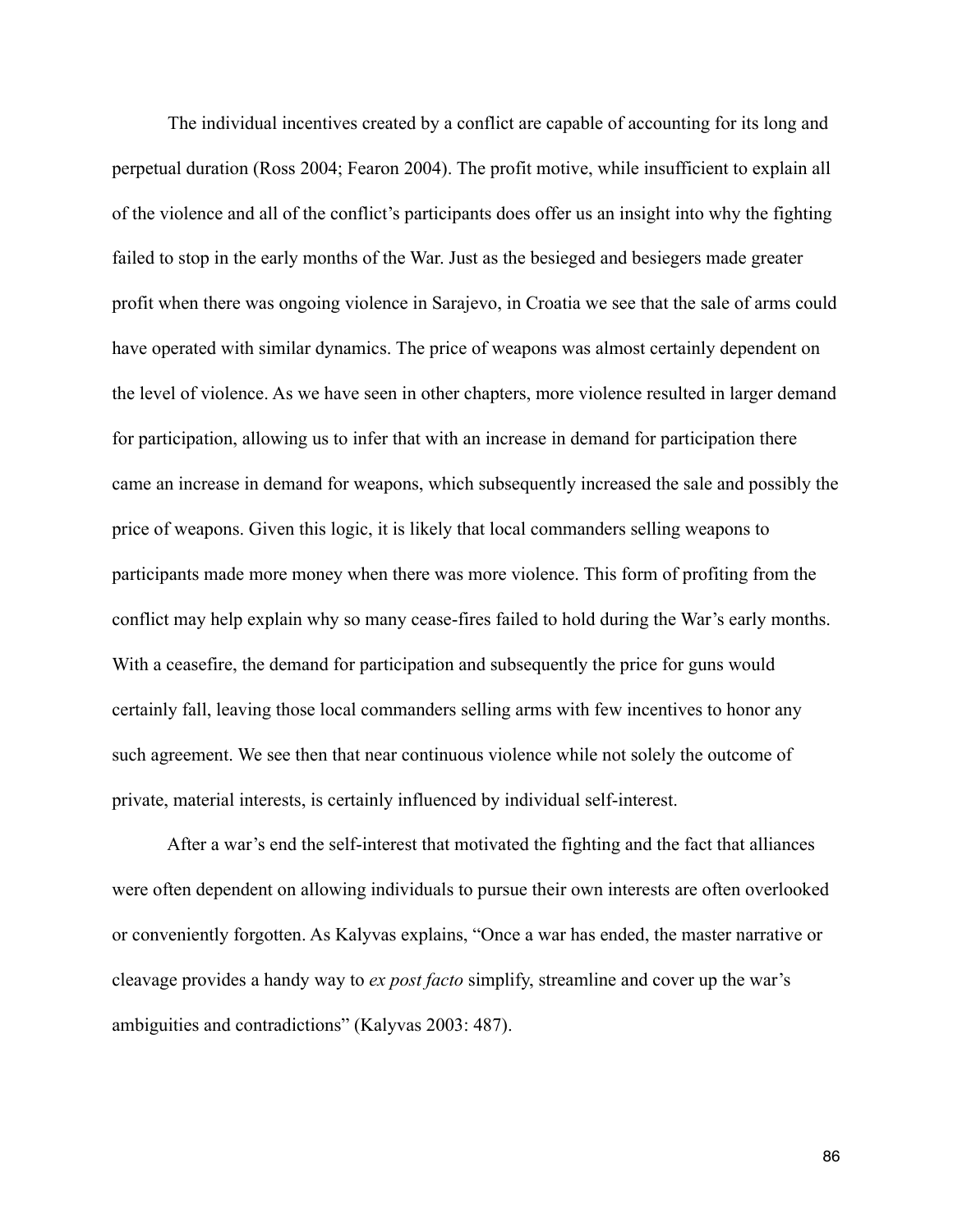### **Discussion**

Much of the macro level literature sees material incentives as one of the primary motives behind individuals' participation in conflict (Fearon and Laitin 2003; Collier and Hoeffler 2004; Collier and Sambanis 2005; Taydas et al., 2011); however, this chapter reveals that at the micro level the situation is much more complicated. At the same time we see that economic motives remain important and account for much of the conflict's violence, its intensity and duration.

 The difference between the macro level and micro level is apparent in how we explain the participation at the mass level. Evidence from the War in Croatia suggests that most participants were not materially motivated. The first fighters were social joiners, while the latter participants joined in the aftermath of some local violent event. Yet, these explanations for participation alone, are not sufficient to explain why the conflict was stable. If violence was the main instigator for participants, than a cessation in violence should result in less participation. This is where understanding the relationships between leaders and mass participants becomes crucial to understanding of the dynamics of the conflict.

 It is clear that central leaders stand to benefit from the outcome of a conflict in ways that extend beyond the sought after public good (Lichbach 1998; Francisco 2010). The winners become presidents and party chairmen, while the losers become exiled or dead. This does not necessarily explain why other, lesser leaders or even their followers continue to participate in the fighting. The common notion is that these individuals are dupes, and that they have been persuaded by their leader's great oratory and propaganda (Thompson 1999). Or, that while the leaders are mendacious and cynical, their followers are the true, though manipulated, believers (Brubaker 1996). My research provides a simpler explanation. National leaders profited during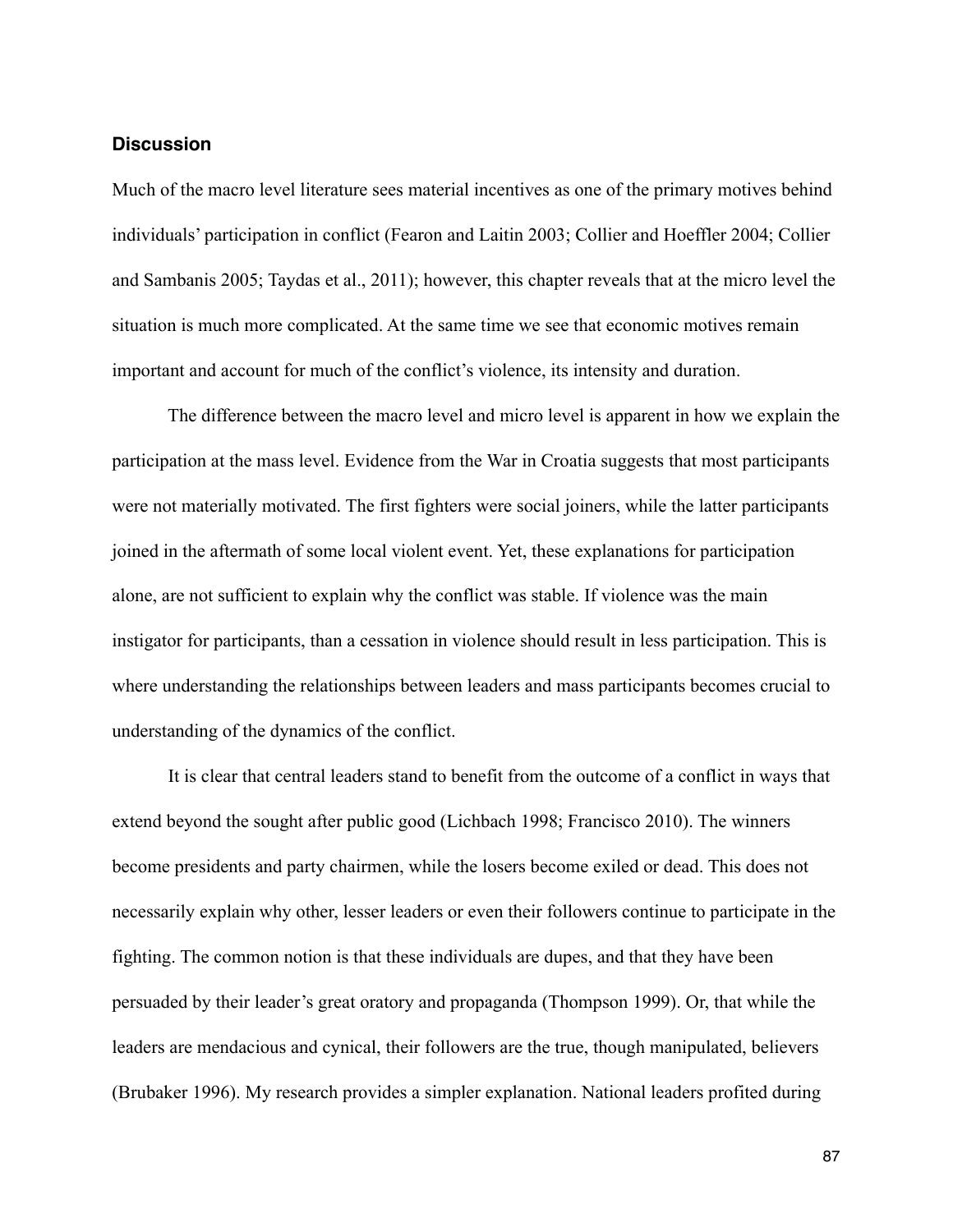the war and stood to profit after the war. Local leaders, while not in line to become president or secretary of defense obtained access to resources and power they would not have possessed in a time of peace. In an alliance with the central leadership they organized and mobilized members of the local population. The role violence itself played in this endeavor through fostering greater participation is of paramount importance. From this observation we can understand that it was in local leaders' interest to instigate such violence, and as the violence facilitated mobilization, they were able to profit from the sale of arms. That violence became necessary to both mobilizing and profiting from mobilization goes a long way in explaining why the violence was nearly constant.

 While I have provided evidence demonstrating the above relationship between violence, leadership and mobilization we must acknowledge that there are other circumstances involved. As Kalyvas reminds us civil wars involve complex and ambiguous processes (2003: 475). Violence emerges from many other facets of the conflict. For leaders in office, ending the war may be unpopular with their constituents. They may also be intent on obtaining both the public and private rewards of victory. Those mobilized by violent events may feel that they will not be safe until they win the war. Still more troubling is the fact that some enjoy fighting. As Chekov said, a gun shown on stage in the first act has to be fired by the third act, once weapons and violence are introduced some participants may feel compelled to use them, even for enjoyment. Tim Judah gives one such account: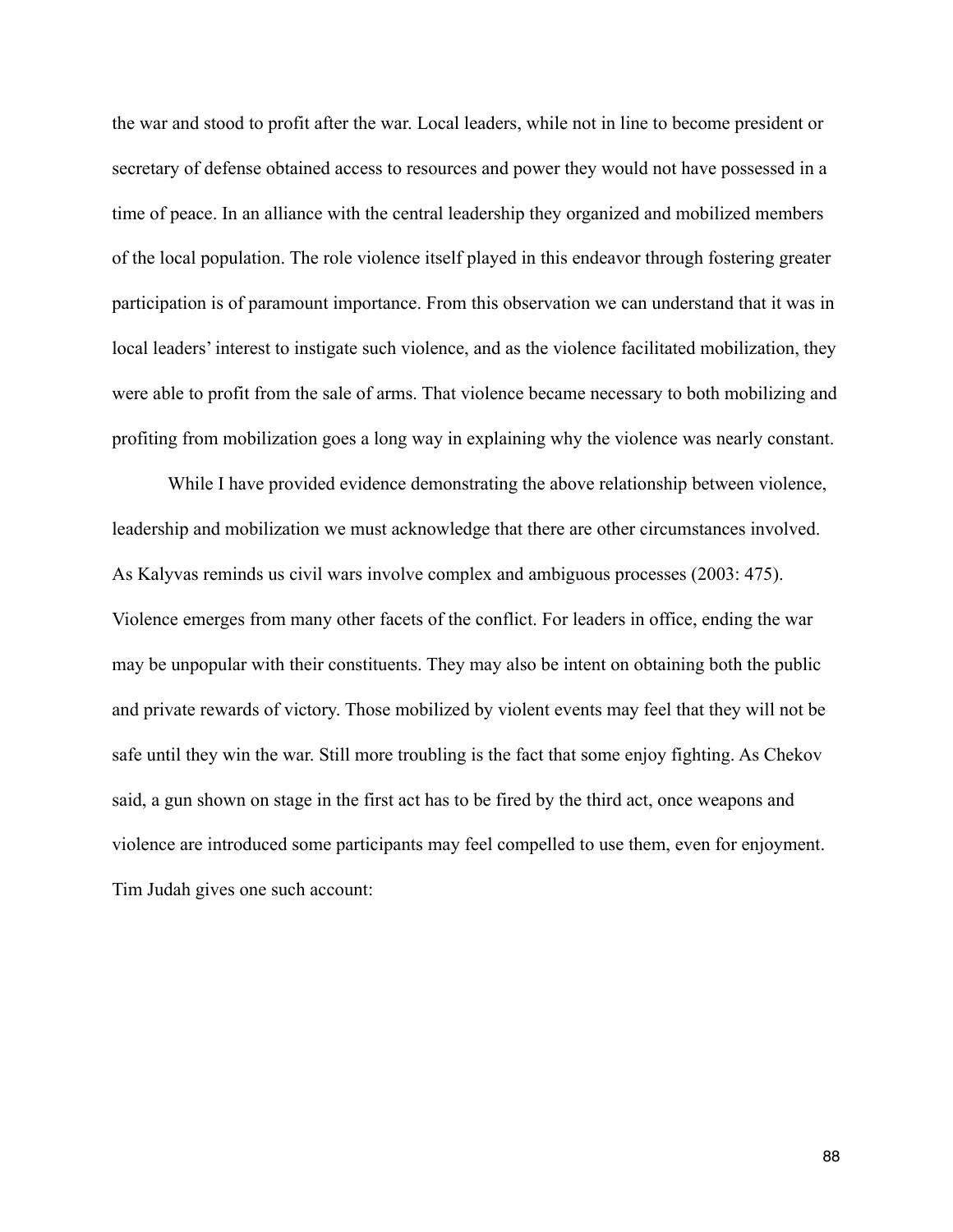In another scene from the beginning of the siege, a group of soldiers clustered around a rocket unit whooping with joy as houses exploded into dust. A soldier wiggled a joy-stick, pressed a button and the lethal 'wire-guided' rocket shot off, dancing down over the rocky hillside contours like a demented firework. They were aiming at houses on a bay just south of the ancient city. As each house exploded they would all point at different buildings yelling, "Hit that one!" or "Take that one out!" as if this was the greatest video game ever invented. (Judah 1997: 183)

Working out of the observations made here, we must ask if self-interest and war profiteering are able to keep the fighting constant, what brings conflicts to an end? While Croatia's Operation Storm routed Serb forces in Krajina, helping bring an end to the War, there was also considerable external pressure and intervention from the US and other European countries. Such pressure can shift leader's calculations. Sanctions and NATO military bombardment are some of the reasons attributed to Milošević withdrawing support and pressuring Bosnian Serbs to assent to peace talks (Holbrooke 1999). More research should be done at the micro level to see if a loss in war profiteering accelerates the cessation of the conflict.

 Clearly violence in a civil war has many sources; however, just as self-interest allows us to understand the problems and solutions of collective action, it too can provide us with a more systematic understanding of why violence endures. The observation that individuals in both central and local leadership positions were able to profit from the violence, and in many ways depend on that violence for their newly acquired power and position illuminates why such violence stayed almost constant.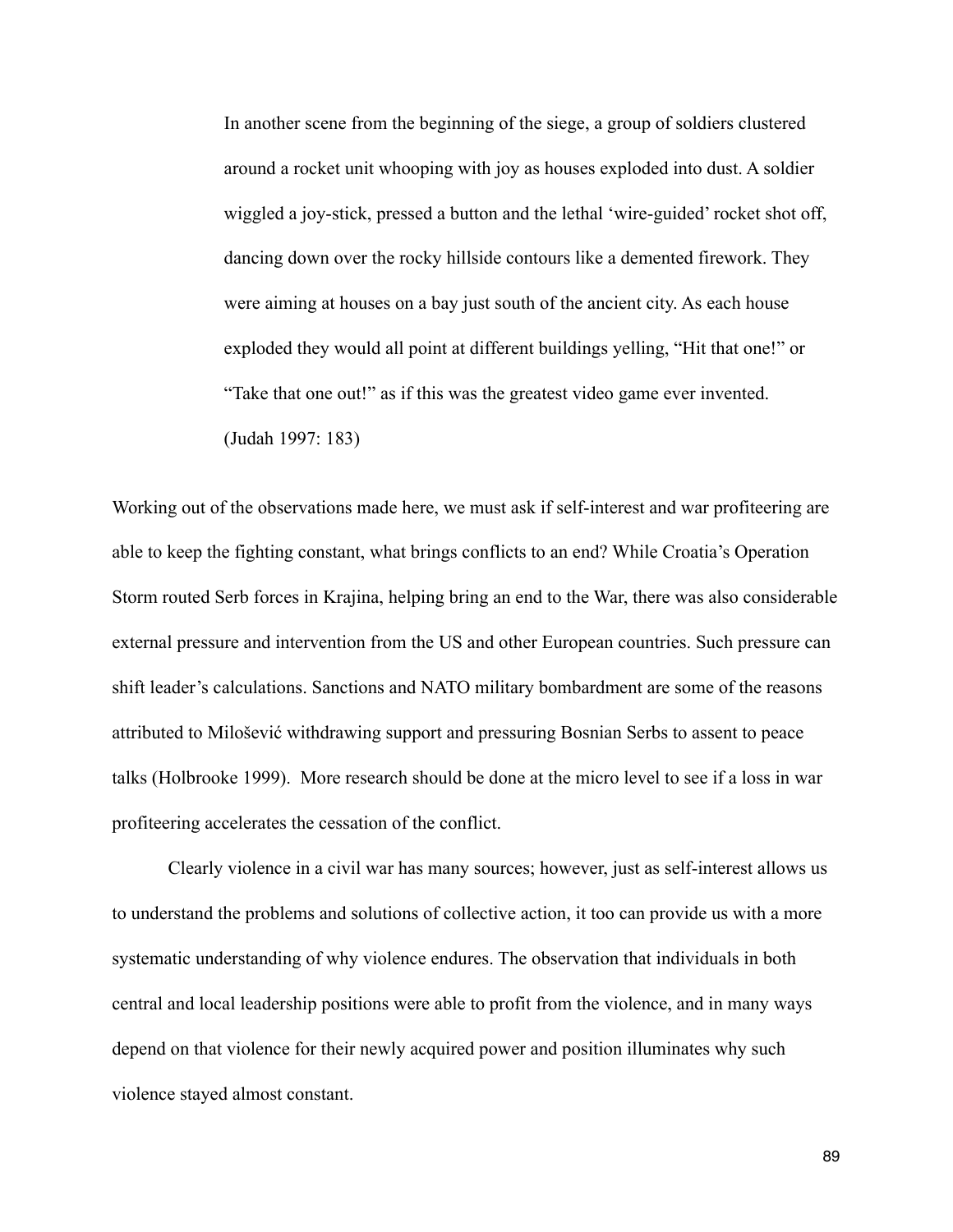## **Conclusion**

The first ten months of the War in Croatia were stable, meaning the fighting occurred at an almost constant level. Using the results of an earlier generalized linear model and interviews with participants I have argued that most of the early Croat combatants joined the fighting as a result of social pressure or violent events. While this explains participation at the mass level, an anecdotal review of the national leaders showed us that during the war many of them gained positions of power and wealth as a consequence of the conflict. As civil wars often necessitate alliances between the center and peripheral actors, to understand that dynamics of the conflict I have looked at the incentives that existed for local leaders as well. Interviews with veterans also revealed that local leaders were selling weapons to those who wanted to join the fighting. Given that increased violence created increased demand for participation, I argue that this resulted in greater demand for the weapons being sold by the local leadership. In the end I concluded that profiting from the violence discouraged local leaders from honoring ceasefires or having any ambition to end the hostilities. Dependence on the fighting itself goes a long way in explaining why the violence was nearly continuous and the conflict stable.

#### **References**

- Bax, M., 2000. Warlords, priests and the politics of ethnic cleansing: a case-study from rural Bosnia Hercegovina. *Ethnic and Racial Studies*, 23(1), pp.16–36.
- Brubaker, R., 1996. *Nationalism reframed: nationhood and the national question in the New Europe*, Cambridge University Press.
- Brubaker, R. & Laitin, D.D., 1998. Ethnic and Nationalist Violence. *Annual Review of Sociology*, 24, pp.423–452.

Andreas, P., 2008. *Blue helmets and black markets: The business of survival in the siege of Sarajevo*, Cornell University Press.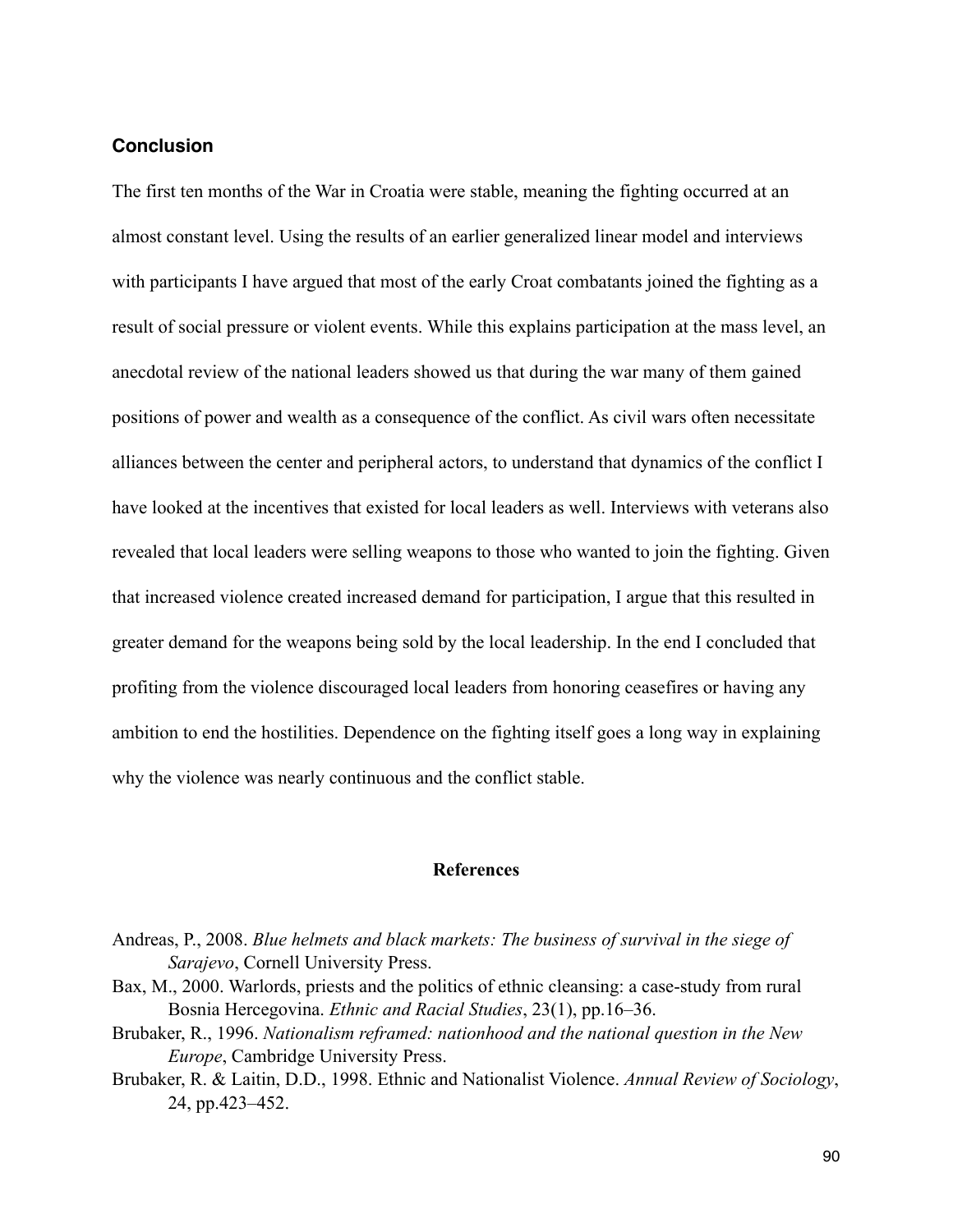Collier, P. & Sambanis, N., 2005. *Understanding civil war: evidence and analysis*, World Bank.

- Collier, Paul & Hoeffler, A., 2004. Greed and grievance in civil war. *Oxford Economic Papers*, 56(4), pp.563 –595.
- Drakulić, S., 2005. *They Would Never Hurt a Fly: War Criminals on Trial in The Hague*, Penguin Books.
- Fearon, J.D. & Laitin, D.D., 2003. Ethnicity, Insurgency, and Civil War. *The American Political Science Review*, 97(1), pp.75–90.
- Francisco, R.*,* 2000. *"*Chapter Five Why Are Collective Conflicts 'Stable'?" in *Paths to state repression: Human rights violations and contentious politics*, p.149-171 ed., C., Davenport: Rowman & Littlefield Publishers.
- Francisco, R.A., 2010. *Collective Action Theory and Empirical Evidence*, Springer.
- Francisco, R.A., 2009. *Dynamics of Conflict*, Springer.
- Gagnon, V.P., 2006. *The myth of ethnic war: Serbia and Croatia in the 1990s*, Cornell University Press.
- Hockenos, P., 2003. *Homeland Calling: Exile Patriotism & the Balkan Wars*, Cornell University Press.
- Hoeffler, A., 2011. "Greed" versus "Grievance": A Useful Conceptual Distinction in the Study of Civil War? *Studies in Ethnicity and Nationalism*, 11(2), pp.274–284.
- Holbrooke, R., 1999. *To end a war*, modern library.
- Judah, T., 2000. *The Serbs: history, myth and the destruction of Yugoslavia*, Yale University Press.
- Kalyvas, S.N., 2003. The Ontology of "Political Violence": Action and Identity in Civil Wars. *Perspectives on Politics*, 1(3), pp.475–494.
- Kalyvas, S.N. & Kocher, M.A., 2007. How "Free" Is Free Riding in Civil Wars?: Violence, Insurgency, and the Collective Action Problem. *World Politics*, 59(2), pp.177–216.
- Kaplan, R.D., 1993. *Balkan Ghosts: A Journey Through History*, Picador.
- Lichbach, M.I., 1998. *The Rebel's Dilemma*, University of Michigan Press.
- Ante Nazor, 2011. *Velikosrpska Agresija Na Hrvatsku 1990-ih*, Zagreb, Croatia: Hrvatski memorijalno-dokumentacijski cenar Domovinskog rata.
- Ross, M.L., 2004. How Do Natural Resources Influence Civil War? Evidence from Thirteen Cases. *International Organization*, 58(1), pp.35–67.
- Silber, L. & Little, A., 1996. *The death of Yugoslavia*, Penguin.
- Tanner, M., 2001. *Croatia: a nation forged in war*, Yale Nota Bene.
- TAYDAS, Z., ENIA, J. & JAMES, P., 2011. Why do civil wars occur? Another look at the theoretical dichotomy of opportunity versus grievance. *Review of International Studies*, (First view online), pp.1–24.
- Thompson, M., 1999. *Forging war: the media in Serbia, Croatia, Bosnia and Hercegovina*, University of Luton Press.
- Weidmann, N.B., 2011. Violence "from above" or "from below"? The Role of Ethnicity in Bosnia's Civil War. *The Journal of Politics*, 73(04), pp.1178–1190.
- Weinstein, J. M, 2007. *Inside rebellion: the politics of insurgent violence*, Cambridge University Press.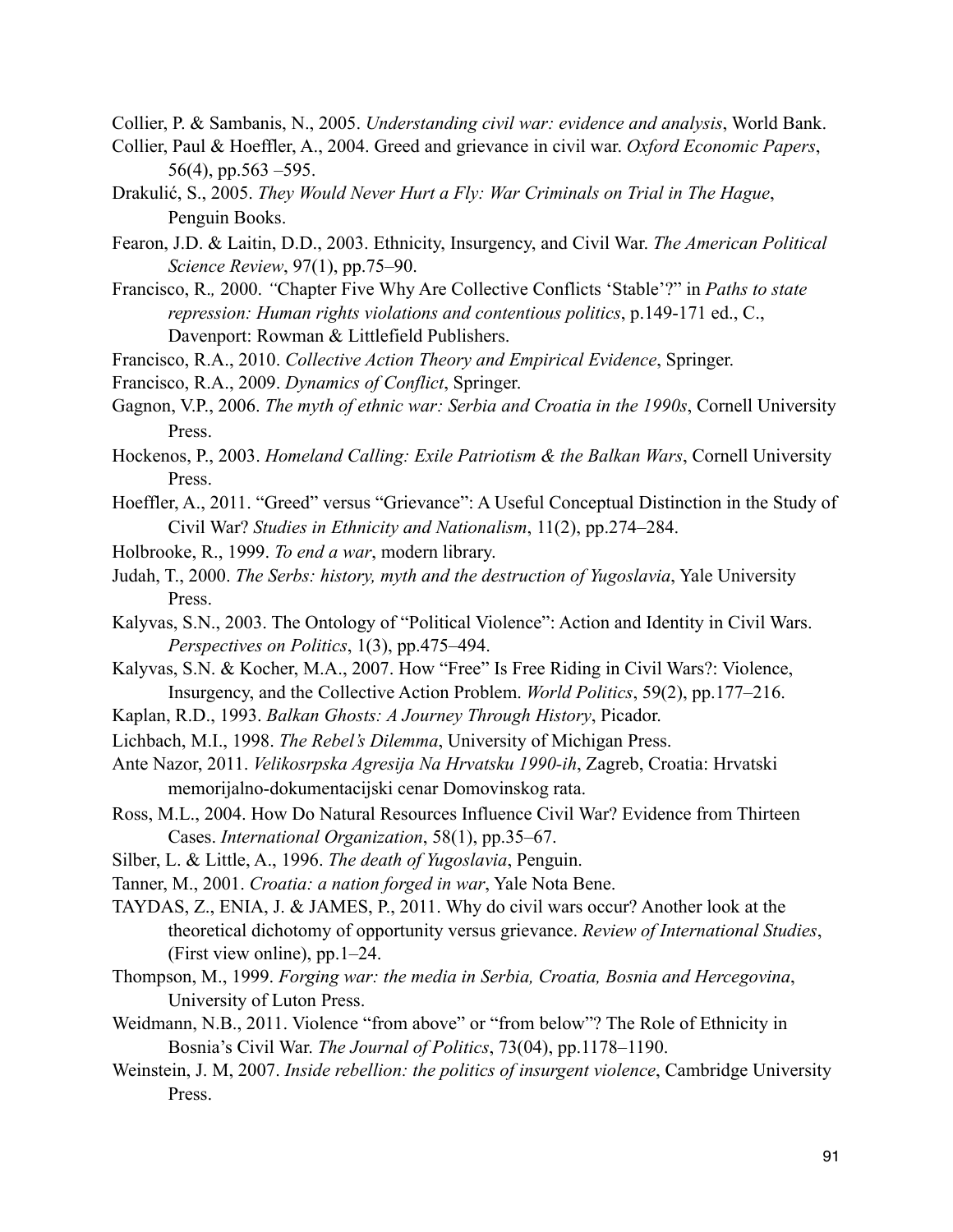Weinstein, Jeremy M, 2005. Resources and the Information Problem in Rebel Recruitment. *Journal of Conflict Resolution*, 49(4), pp.598–624.

# **Cited Interviews**

Former Minister of Defense, Martin Špeglj, interviewed in Zagreb on 11/19/2012. Former member of the 156th Brigade, interviewed in Omiš on 05/07/2012. Former member of the 6th Brigade, interviewed in Štobreč on 05/08/2012. Former member of the Special Police, interviewed in Split on 05/08/2012. Former member working for Krizni Štab in Sisak, interviewed in Zagreb on 03/27/2012. Former member of the 3rd Guard Brigade in Osijek on 04/11/2012. Former member of the 106th Brigade, interview 1, interviewed in Osijek on 04/10/2012. Former member of the ZNG, interviewed in Zagreb on 04/18/2012.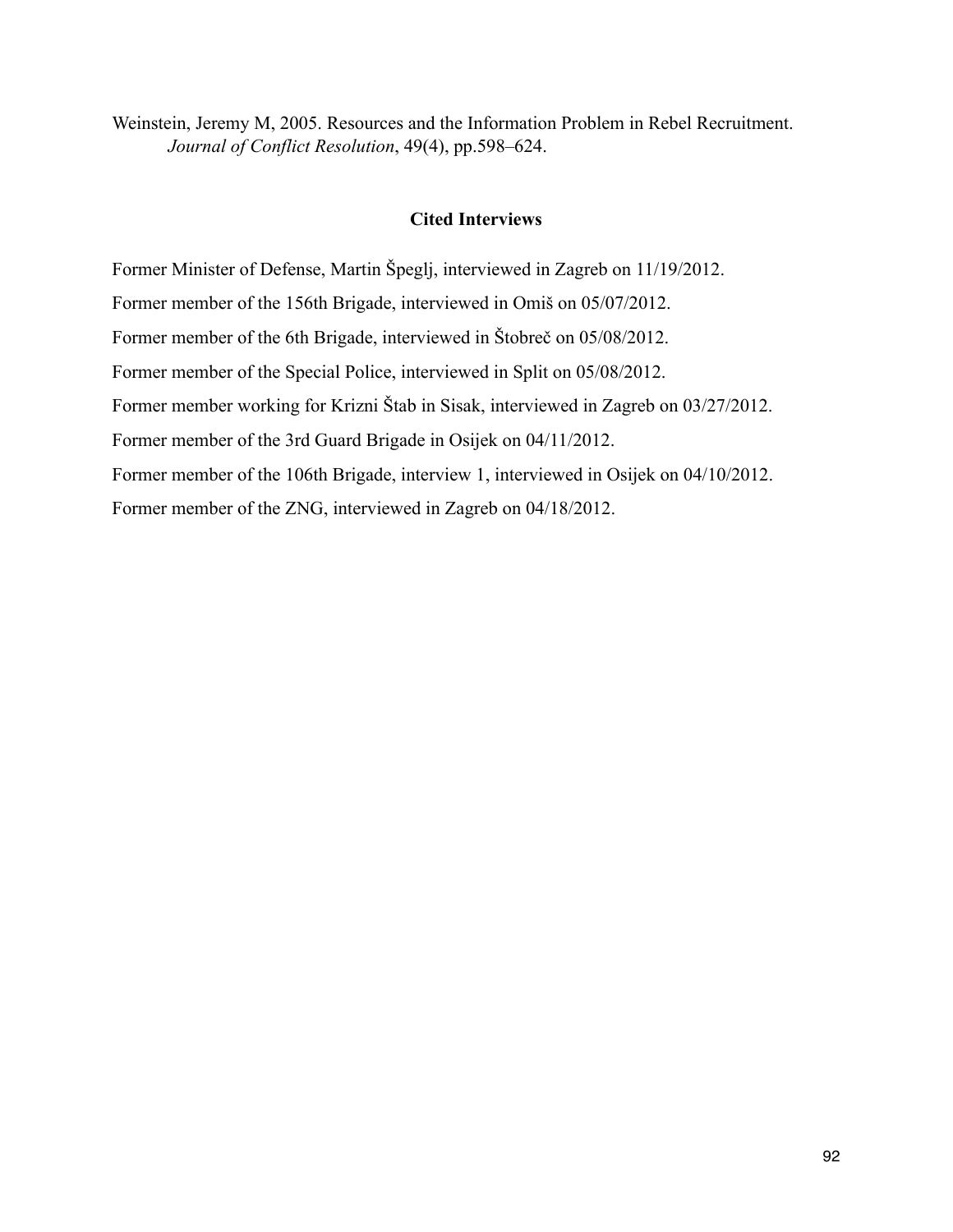## **Conclusion**

In the previous chapters I explored the relationship between violence and mass mobilization in the War in Croatia, the differences between first and later joiners, and sources of the conflict's stability. As they relate to much of the dominant theories of domestic conflict, the results for each investigation are informative and surprising. Material incentives appear to have played no role in the earliest entrants' decisions to participant, nor were they instrumental to the mobilization of later participants. At the elite level, however, war profiteering provide an important motive for national and local commanders to encourage the continuation of the conflict.

 As it relates to our understanding of the War in Croatia as a specific case, my research reveals that the prosecution of the war was not dependent on ethnic hatred or nationalist zeal. Rather, the sources of participation were more dependent on one's proximity to violence, one's social relationships, and elites' material gains. These findings support those who have refused to view the conflict as the product of ethnic antagonism (Gagnon 2006; Mueller 2000; Andreas 2008). At the same time my research demonstrates a conflict whose dynamics and mobilization processes were much more complicated than those who subscribe to the elite-thesis give it credit for. Based on the research presented here, it would be too much to say that the majority of Croatian participants were manipulated into fighting. The often emphasized importance of elite propaganda and nationalist ideology have been overplayed (Thompson 1999; Kurspahić 2003). Instead, my work shows that the earliest joiners, joined as a result of their belonging to a dissident community, which existed long before the nationalization campaign in the late 1980s and early 1990s. Secondly, it shows that the later joiners decided to participate after being confronted, not with nationalist media, but with violence.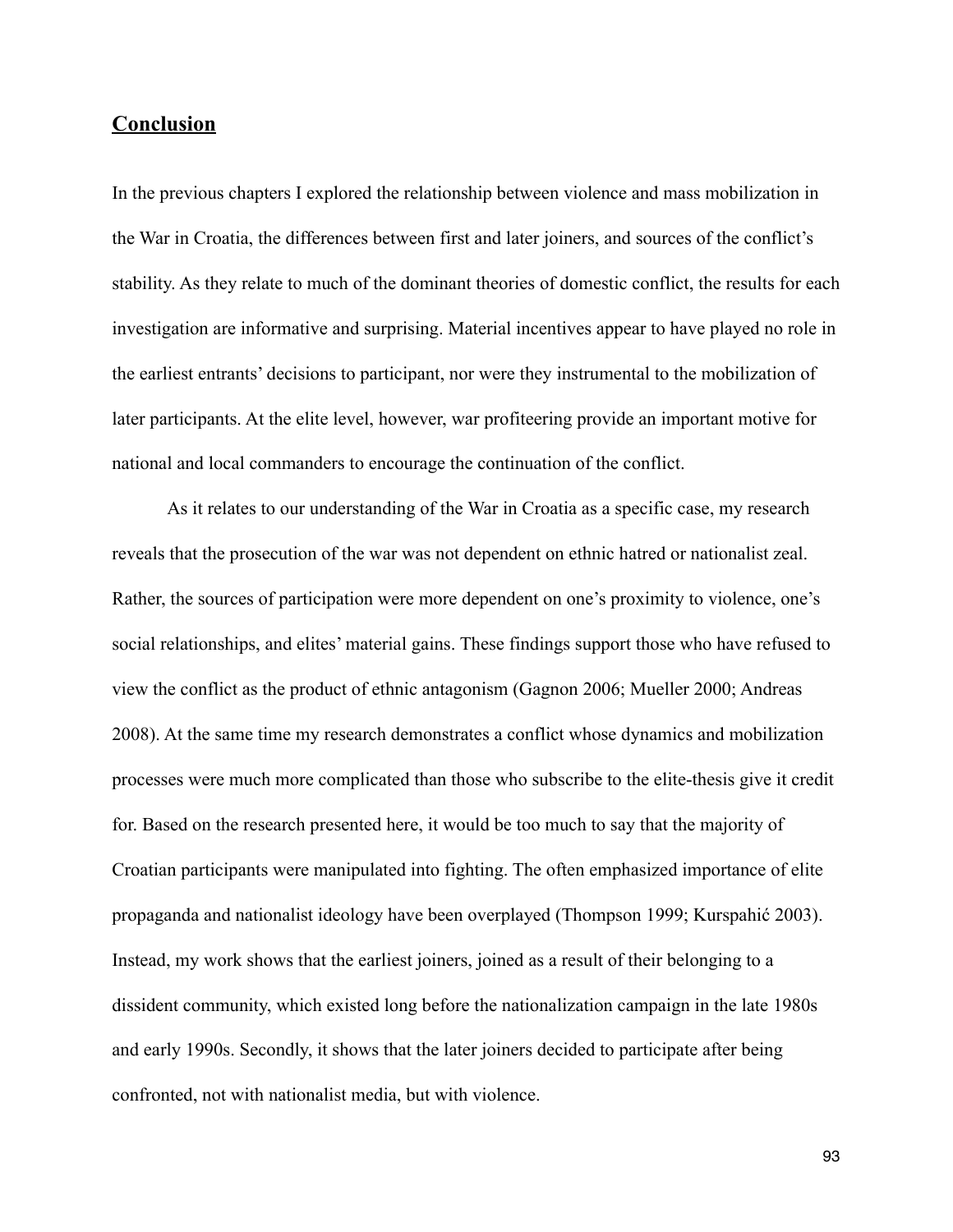In this concluding chapter I first discuss how my research contributes to our understanding and theories of participation in domestic conflict. I then discuss how the findings inform the literature on the War in Croatia.

### **The problem with macro level inferences**

Based on the research I have conducted on the War in Croatia it is clear that the greed/grievance dichotomy is not empirically supported. Though the Collier-Hoeffler model (1999; 2004) correlates civil war onset with low economic development, the research and findings presented here show that the sources and origins of the conflict are much more complex at the micro level. This calls into question the validity of inferences made at the micro level from macro level models and data. In the following section I review the findings of each chapter and demonstrate how they conflict with the assumptions and inferences made by the macro level oriented literature (Collier and Hoeffler 2004; Fearon and Laitin 2003; Taydas et al., 2011 Hoeffler 2011) about participants and participation in internal wars.

 According to much of the civil war literature, insurgent participation is dependent on the looting mechanism and the availability of material rewards taken from the battlefield (Collier and Hoeffler 2004; Weinstein 2005, 2007; Taydas et al., 2011; Hoeffler 2011). Given the collective action problem (Olson 1965) it is reasonable to assume that violent forms of collective action are often dependent on such material selective incentives (Lichbach 1998); however, the purported importance of loot in domestic conflict, as far as the literature is concerned, is predicated on the aggregate level of economic development (Collier and Hoeffler 2004; Weinstein 2007). Low economic development is believed to produce fertile ground for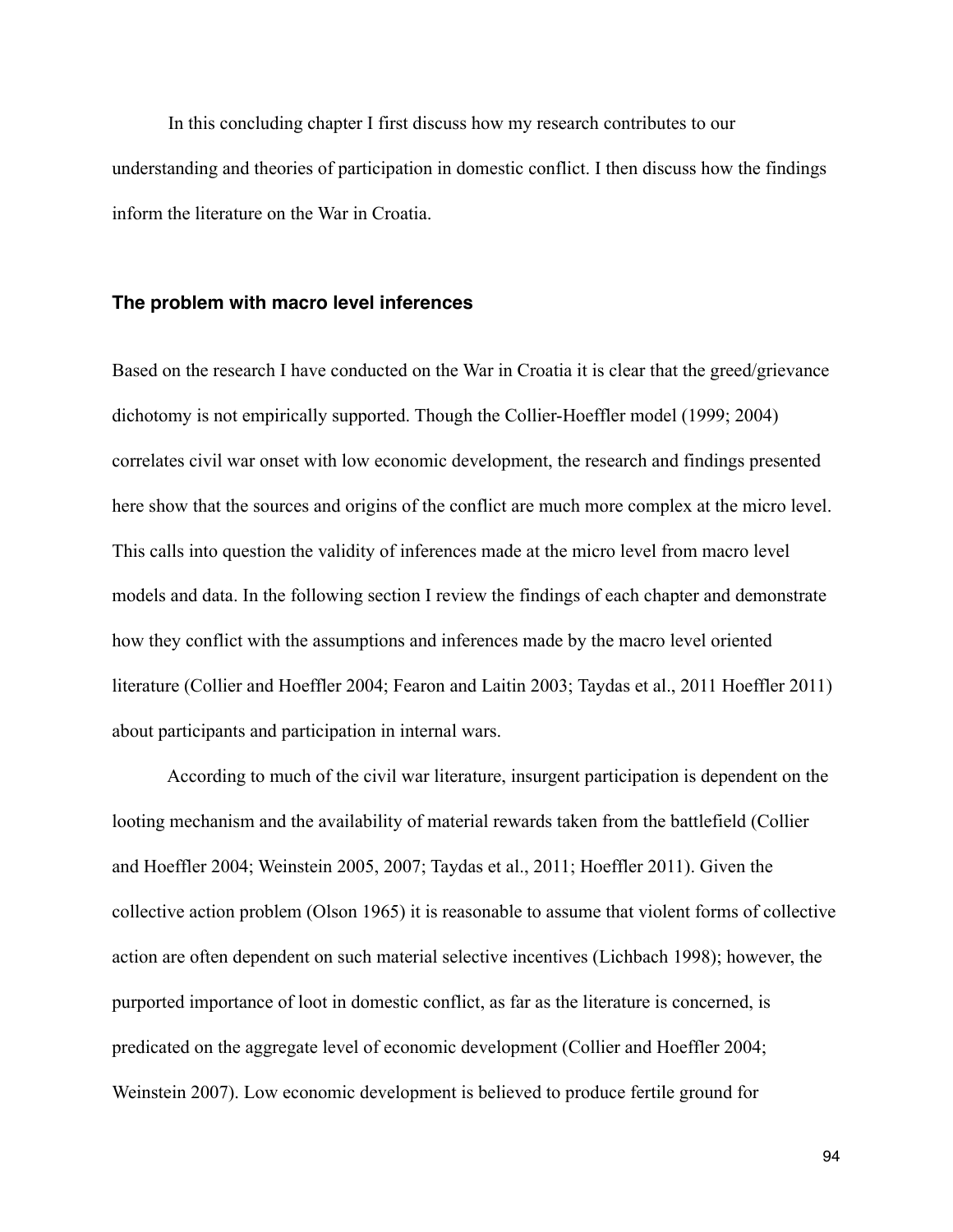individuals to loot. Yet, as we saw in the second chapter, the conditions of the local economy did not share a significant relationship with increased participation, showing that the assumed need for loot was not present. Moreover, interviews with the war veterans revealed that many of them were already employed at the time of their joining the Croatian forces.

 While these findings challenge the macro level literature they are not in themselves surprising. As it relates to the collective action problem there are alternatives to material solutions (Olson 1965; Lichbach 1998; Weinstein 2005, 2007; Ross 2002). In the case of the War in Croatia, as chapter three showed, social incentives were particularly important in motivating the War's earliest entrants. Another alternative explanation for mobilization is the use of force itself. As we saw in chapter two, incidents of violence led to increases in participation. Municipalities with a higher incident of Serb attacks had a higher number of Croatian participants. Kalyvas and Kocher (2007) offer that as violence increases, individuals may see non-participation as more costly than participation. Lichbach (1998) supports this idea by noting that provoking reprisals as a means of escalating the conflict is often a rebel strategy for increasing participation. Therefore, based on the evidence from the War in Croatia, the emphasis on the importance of material incentives and the looting mechanism as a means of motivating individuals, at the micro and mass level, has been overstated.

 From this perspective we see that participation may depend more on the presence of a pre-existing rebel organization for individuals to join than it does on the availability of material incentives; however, focusing on the insurgent organization moves us one step back from explaining mass mobilization and leads us to explain who joins and first forms the insurgent organization.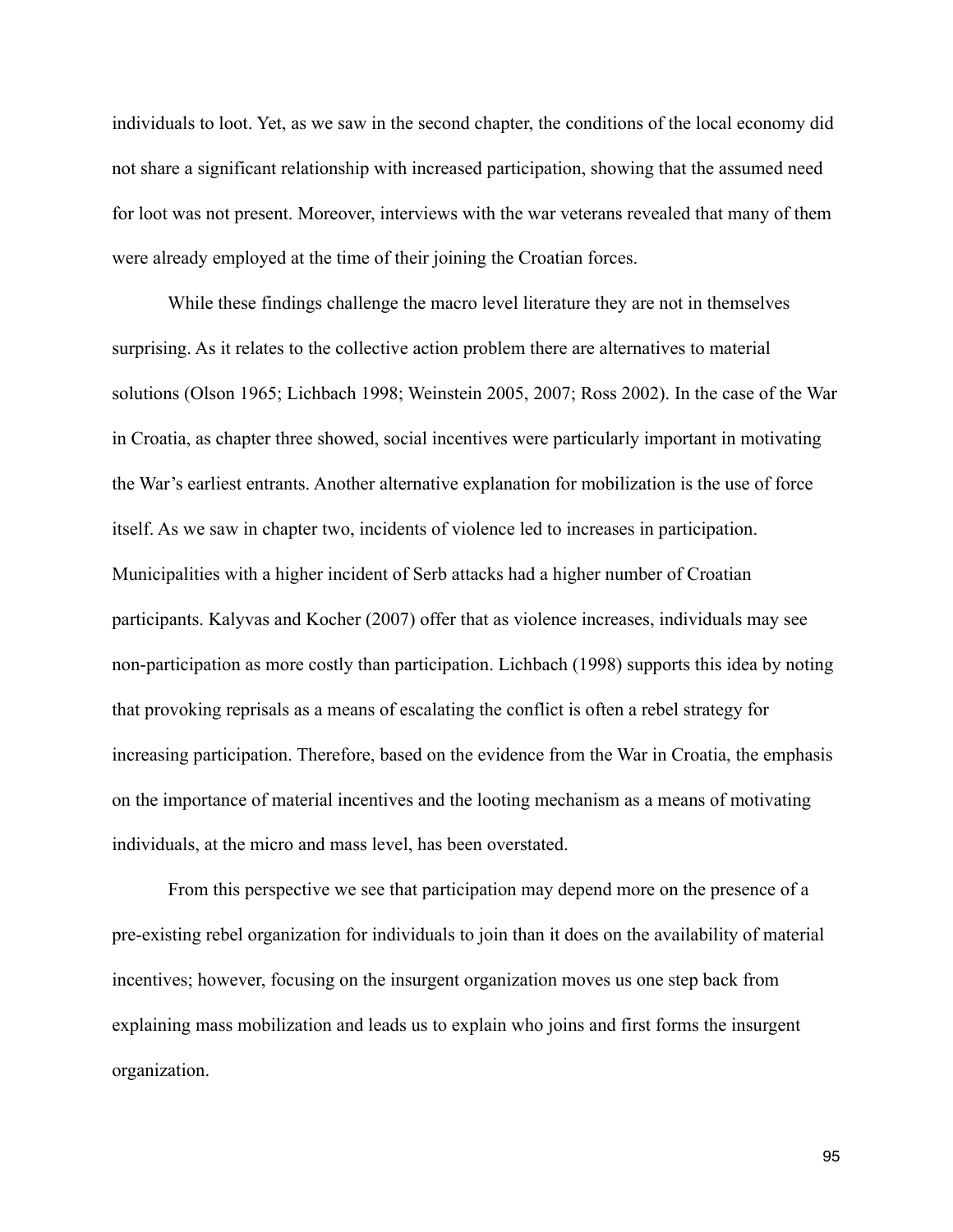In chapter three my research reveals that those who first joined and formed the Croatian forces belonged to a pre-existing community of dissidents. The boundaries of this community were delineated by members' position on the issue of Croatia's membership in Yugoslavia, the role of Croatia in the Second World War, and the Communists' prohibition of publicly expressing patriotic or nationalist Croatian sentiments. In other words, the first participants belonged to a group whose membership was based on members' grievances against Yugoslavia and Communist rule. What is interesting is that in researched based on macro level models and macro level data, the variables for grievances are often seen as having no significant relationship with the onset of civil war (Collier and Hoeffler 2004; Fearon and Laitin 2003; Taydas et al., 2011; Hoeffler 2011). As this community was a minority of the population it would be hard for their grievances to have significance in the aggregate. As chapter three revealed the members of this community did not all spontaneously decide to fight for Croatia's independence, rather they were recruited by members of, or those close to the ruling political party, HDZ. Their main reason for participating was to maintain the social relationships they had with each other and the more important members of the community. Again we see the presence of a community oriented around grievances alone, is insufficient in explaining conflict as this community existed for most of Socialist Yugoslavia's existence, but only became involved in the fighting in 1991.

 In order to to understand the onset of the conflict and individuals' participation in the fighting, we must look at the conflict's leaders. Leaders are an indispensable part of conflict (Tilly 1978; Francisco 2009). As Lichbach (1998) notes that the majority of collective action solutions involve leadership. By viewing conflict from the micro level we see that leaders are necessary as they are able to organize the first participants, provide resources for participants,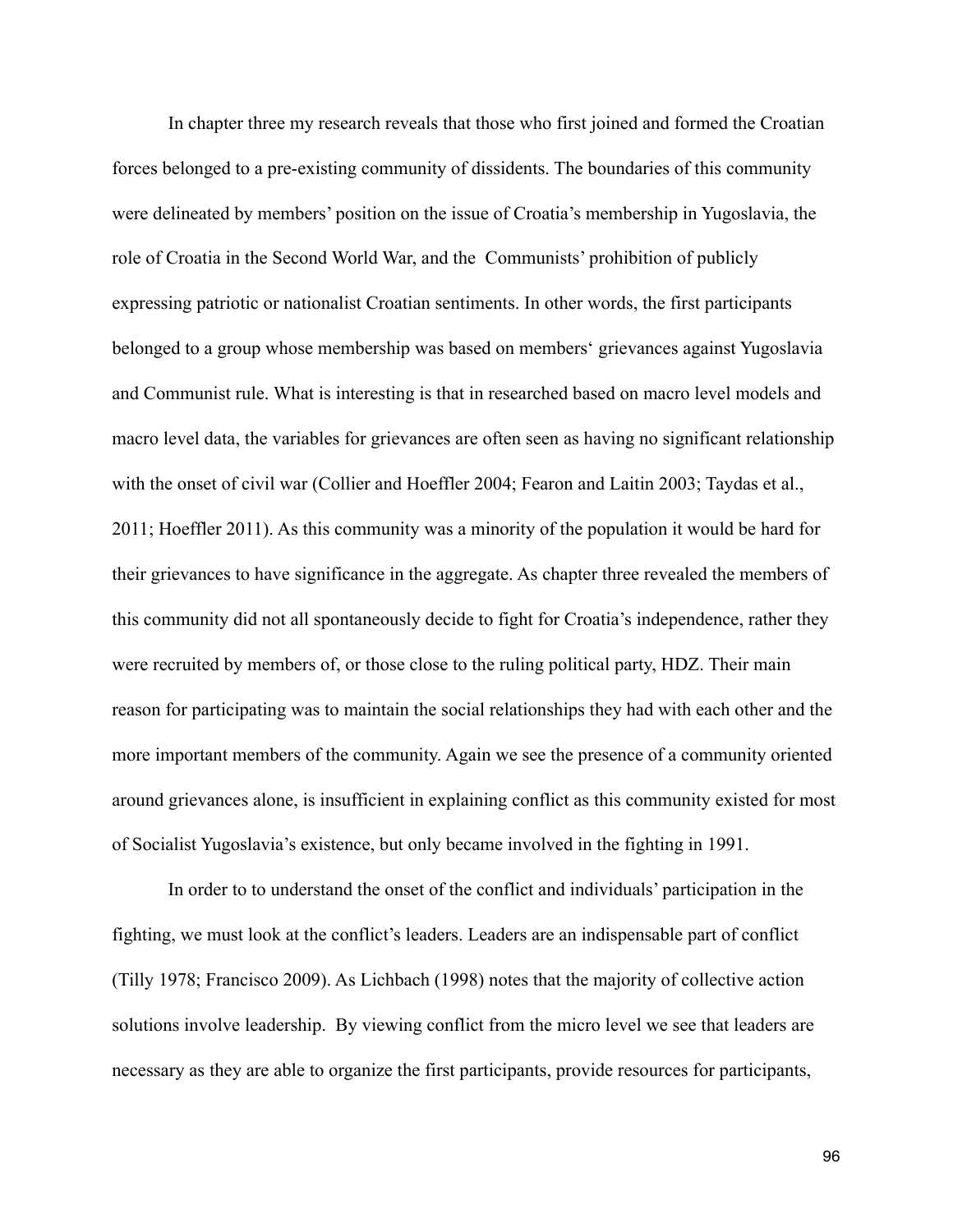and perhaps most importantly, exploit catalytic events. During the course of my field work participants related how after an attack or the deployment of Serb forces, they decided to join the Croatian forces. Though Croatian leaders were not directly involved in Serb attacks or the deployment of Serb forces, they were responsible for providing the resources and organization that allowed them to take advantage of such incidents in increasing the number of individuals willing to fight.

What's more is that while material incentives were not seen as significant at the mass level, they appear to be highly important at the elite level. This is quite contradictory to our understanding of conflict from macro level studies. It is indeed ironic that elites are the ones that profit from conflict, but also the ones least effected by low economic development. Thus the looting mechanism is certainly important at the elite level, Croatia and Serbia's leadership were able to loot Yugoslavia's public companies, sell the weapons taken from the battlefield and raise millions of dollars from each country's diaspora. Meanwhile the majority of participants joined the fighting because they felt they had to.

 Material rewards at the elite level also help explain why the conflict was stable. Once the fighting began it quickly reached the point where it was nearly continuous. This is an interesting finding as it seems counter intuitive given the collective action problem. We might assume that mobilization should continue to be a challenge throughout the conflict; however, understanding that violence itself can serve as a catalyst supports the finding that once the fighting started, there would be enough participants to continue fighting. The relationship between violence, mass participation, elite material rewards, and the continued fighting is also better understood in the context of the conflict's stability. Interviews with war veterans revealed that local and national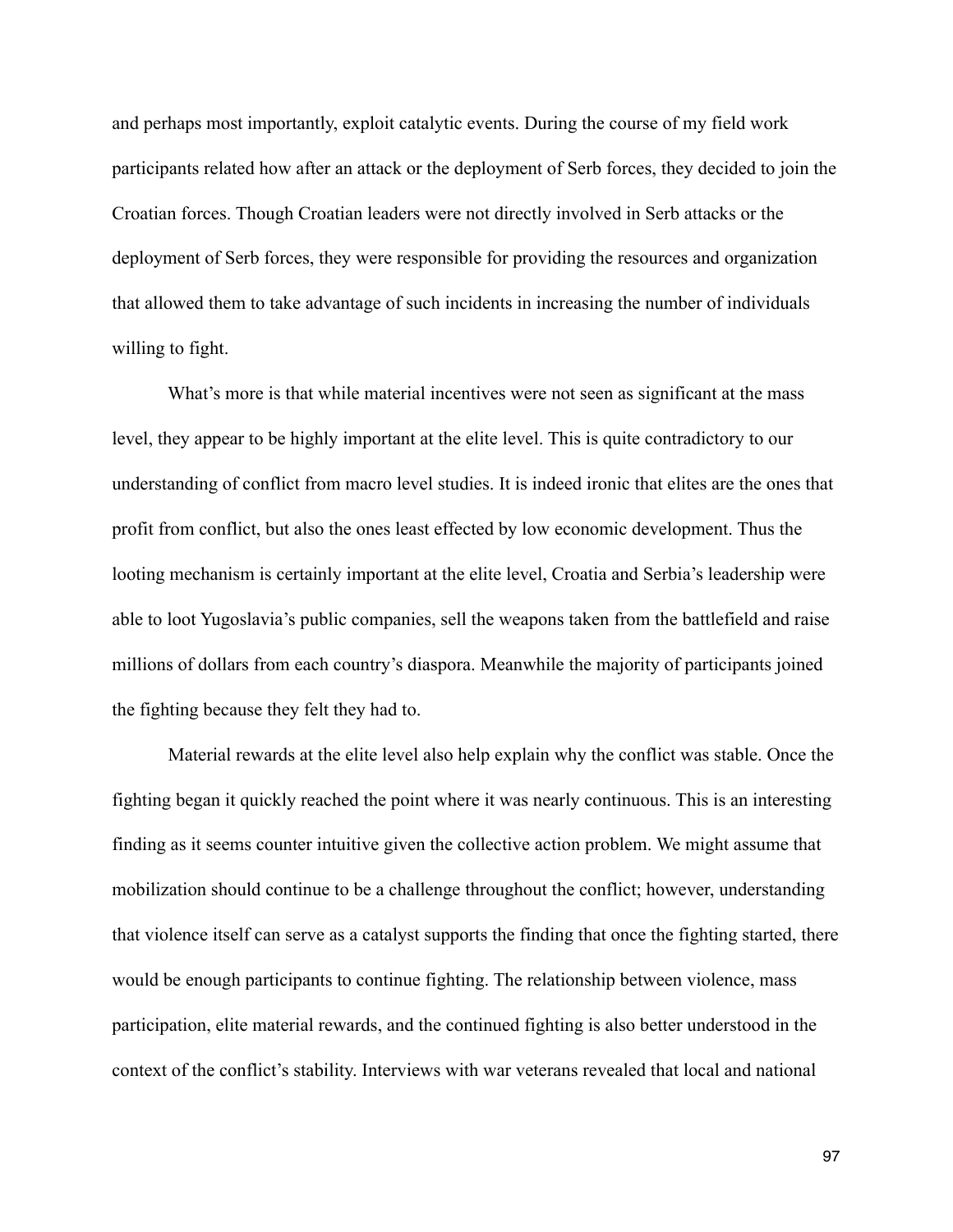commanders were selling weapons to participants. Based on the fact that violence served to motivate more people to participate and therefore buy weapons from the commanders responsible for much of the fighting, we see that there existed a strong disincentive among elites to end the fighting. When we consider how insignificant ideology or the public good have been in explaining individual participation in conflict, it follows that an internal war's initial stability is not the result of ideological goals or even the pursuit of the public good. Rather, it appears violence continues because once it begins it is easier to mobilize participants, there are few disincentives for elites to keep the peace, and many more material incentives to make sure the fighting continues. This is especially an important understanding for the beginning stages of a conflict before the conflict has evolved into a civil war. During this period it would first appear that a cessation in the fighting would be easier to attain; however, given the relationship between violence and individual profit, it is not really surprising that peace is so illusive.

 Macro level correlations of conflict gloss over the core micro processes involved in mobilizing individuals into war. The findings from this project show many of the observed processes directly contradict those inferences made at the macro level. Mass mobilization in Croatia was not achieved through the promise of material rewards (chapter two and chapter three), while the conflict's elites made windfall profits (chapter four). Instead, participation in the conflict was dependent on social incentives and the escalation of violence. More importantly, we see that each of these sources for participation were in turn dependent on the strategic decisions made by both local and national leaders, and their followers.

 Based on the case of the War in Croatia we can understand that conflict is dependent first on leaders with resources (Tilly 1978; Lichbach 1998; Francisco 2009). After that, everything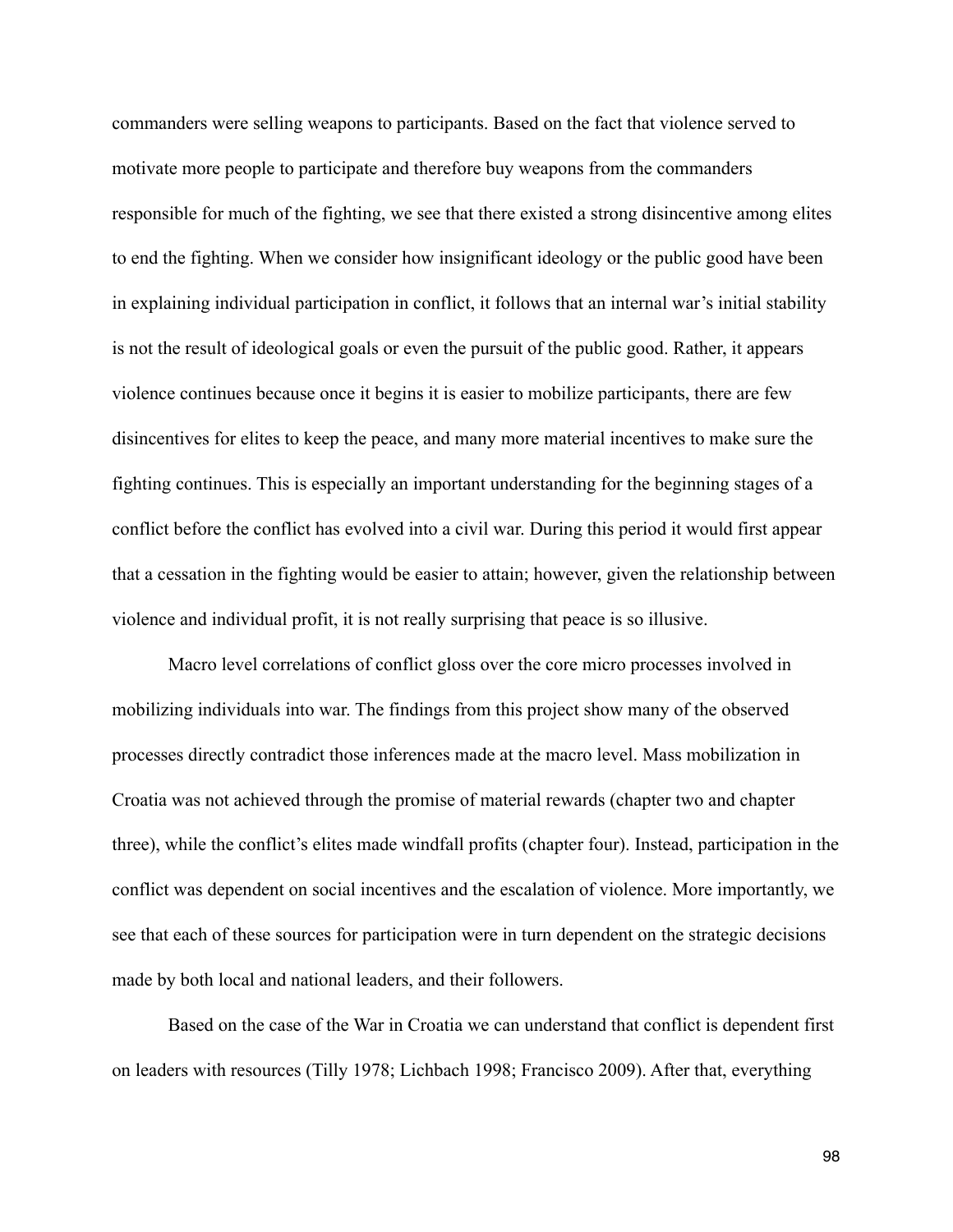else is a strategic choice. The relationship between economic conditions and structural grievances appears to provide little in the way of explaining why people participate in conflict or why it occurs. At the micro level, grievances matter, not as a dependent variable on their own, but by operating as a likely means for leaders to find individuals first willing to participate in the fighting. What is revealed by the case in Croatia, is that it was not grievances themselves that motivated individuals, rather it was the involvement of individuals in a community whose membership was based around grievances that lead them to participate in the War. As events unfold it is the leadership and the insurgent organization's ability to respond to events that increases mass mobilization. Even though violence may fuel individuals' inclination to participate, insurgents still face a collective action problem, it is the leadership and the organization that are able to provide its solution.

#### **What we know about the War in Croatia**

While it is common to view the Wars in Yugoslavia as the product of nationalist inspired propaganda produced by elites (Kurspahić 2003; Thompson 1999; Silber and Little 1996), my research shows that in fact the War, while elite driven was not produced by sensational media or the resurrection of ethnic animosities. By using the broader approach of collective action theory to understand the War in Croatia we see that the motives for individuals to participate involved much more than elite statements and propaganda. In the following section I sum up my findings as they relate to the existing literature on the War in Croatia.

 The puzzle that has surrounded the War in Croatia is the seemingly contradictory evidence of ethnic harmony during Yugoslavia and the unfolding of a violent ethnic war. There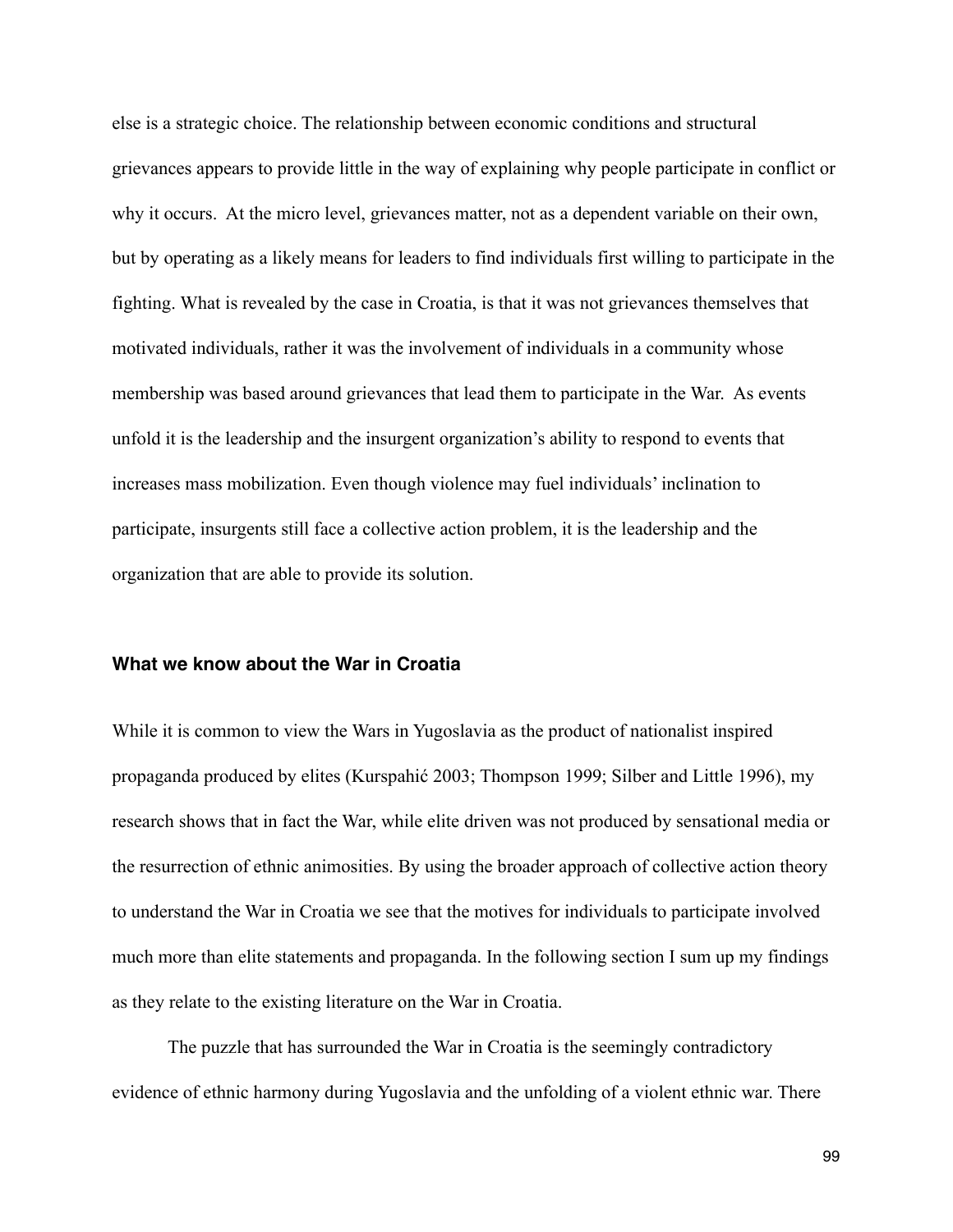exists a strong amount of evidence demonstrating that ethnic grievances were relatively small in Croatia and the other Yugoslav Republics up until the war began (Gagnon 2006; Jović 2009; Klanjšek and Flere 2010). Attempts to explain the peaceful relationships among Croats and Serbs in Croatia have frequently revolved around the nationalization policies of Tuđman and Milošević (Brubaker 1996; Thompson 1999; Kurspahić 2003). What's surprising is that in my research, participants appear not to have been motivated by nationalist sentiments. Though the earliest participants were quite nationalist, my fieldwork demonstrates that these feelings alone were insufficient to induce participation. As chapter three shows, these individuals first participated as a result of maintaining their social relationships within the dissident community. When asked by senior members of that community to join the Croatian forces, the recruits, fearing social reprisals agreed to participate. For later participants the choice to become involved revolved around the threat of violence rather than nationalist sentiment. Both of these findings explain the discrepancy between ethnic harmony and ethnic war. A minority of extremists hoping to keep their friends were organized into paramilitary organizations. The rest, fought after they were attacked.

 These processes are best explained through theories of collective action. Nationalist goals are a public good and therefore subject to the free rider problem. As a result, what we now know about the War in Croatia is that it took the HDZ leadership to first recruit participants, then respond to the increased attacks and aggression of Serb forces in Croatia. In this sense we see that the elite thesis is correct in that elites were important in planning, preparing and responding to the War's events; however, their role in mobilizing the masses through nationalist policies and sentiments has been overemphasized.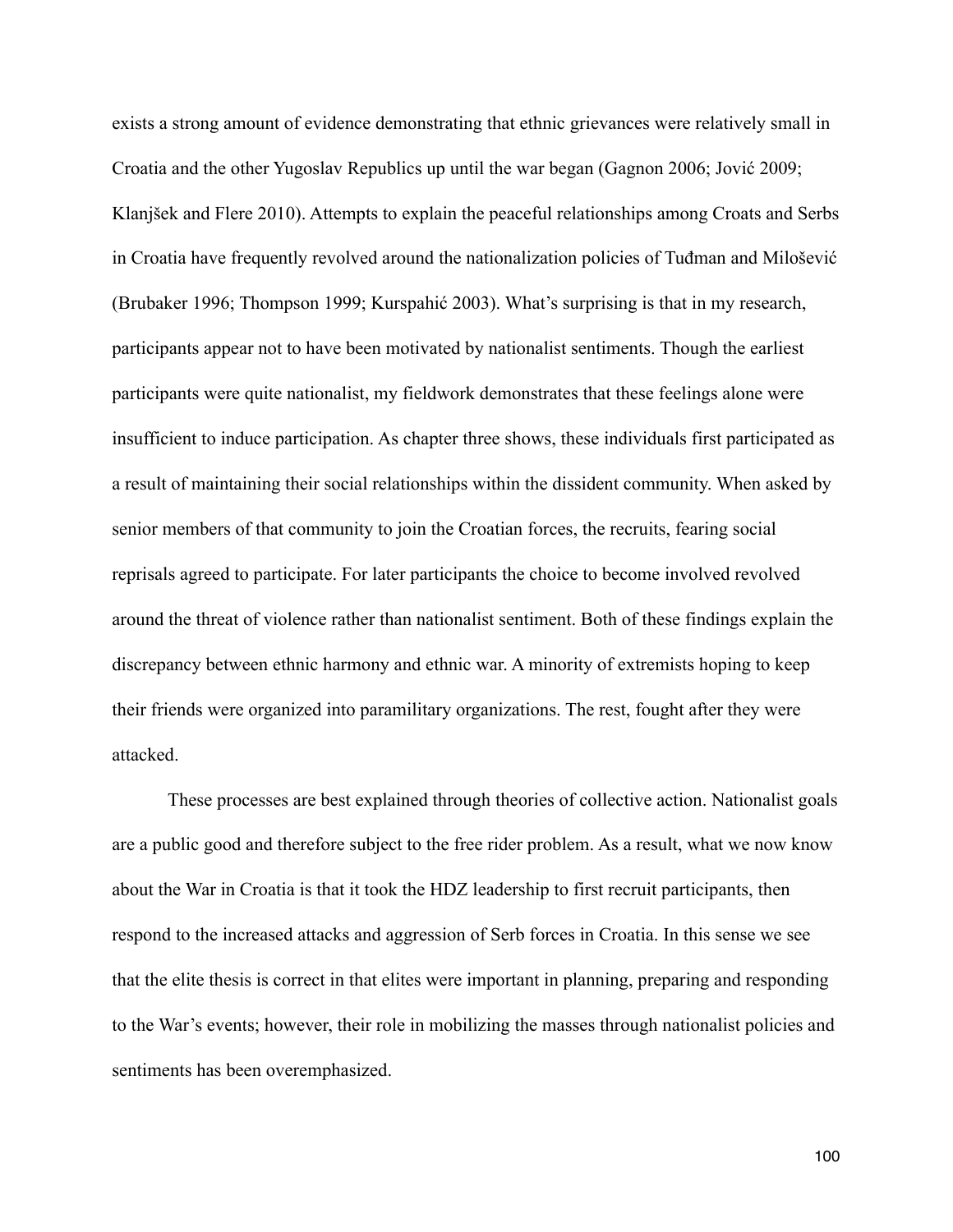### **Understanding domestic conflict**

This project approached the question of participation in the War in Croatia through collective action theories of domestic conflict. Based on the findings, it suggests that collective action theory remains a viable approach towards a better understanding of conflict. By orienting my research at the micro level, we were able to see the limitations macro level inferences have when it comes to understanding the processes involved in mobilizing individuals into war. We were also able to see the limits to the often over stated role of nationalist propaganda and mobilization. Instead we see that individual self-interest goes a long way in explaining why people choose to participate in what is the most violent form of domestic conflict. Most importantly, we can clearly see that participation in conflict is not dependent on structural or environmental circumstances. Instead, participation is fostered by the relationship between participants and their leaders, and both sets of actors' strategic responses to each other and events. Social incentives and self-preservation better explain mobilization in the War in Croatia than nationalist solidarity, declining economic development, and the allure of material incentives.

 The research and findings in this project confirm Kalyvas' assertion that civil wars involve complex and ambiguous processes (Kalyvas 2003), making it difficult to reduce their causes into a distinct dichotomy. While I have been able to reduce the sources of the conflict to friendship and violence, this was only possible by using a set of rich, daily, interval event data and extensive field work. Though it is difficult to always have access to a conflict's participants a large body of literature drawing on veterans of war is developing (Weinstein 2005, 2007; Wood 2003). More to the point is, and what I hope is conveyed by this research, is that we first must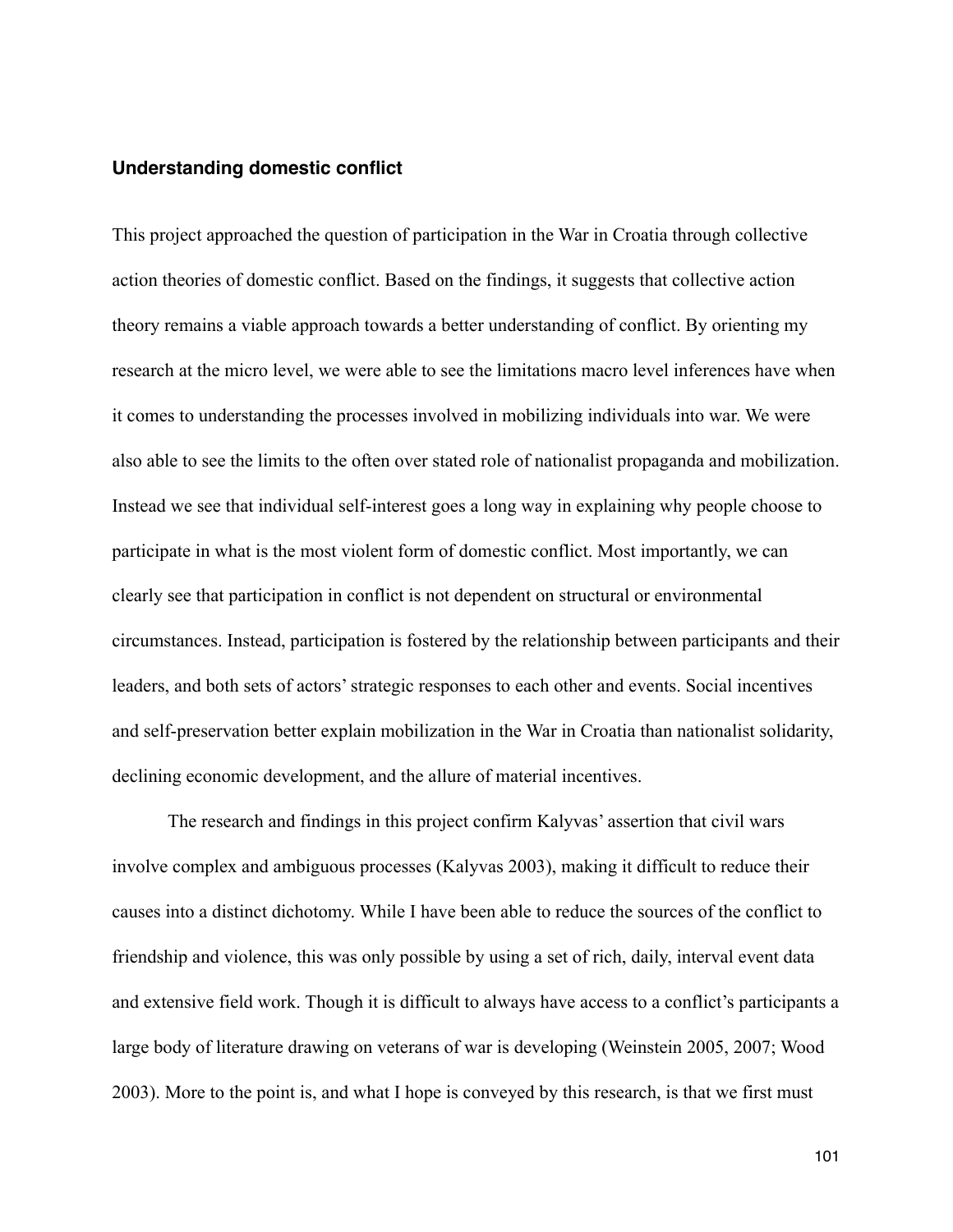orient the study of conflict away from macro level theories and utilize theories that operate at the micro level. Future research should accept that wars are complicated and ambiguous affairs.

After accepting this approach we can then engage in the kind of research necessary for making

systematic observations about domestic conflict's origins, participants and dynamics.

#### **References**

- Brubaker, R., 1996. *Nationalism reframed: nationhood and the national question in the New Europe*, Cambridge University Press.
- Collier, P. & Hoeffler, A., 2004. Greed and grievance in civil war. *Oxford Economic Papers*, 56(4), pp.563 –595.
- Fearon, J.D. & Laitin, D.D., 2003. Ethnicity, Insurgency, and Civil War. *The American Political Science Review*, 97(1), pp.75–90.
- Gagnon, V.P., 2006. *The myth of ethnic war: Serbia and Croatia in the 1990s*, Cornell University **Press**.
- Hockenos, P., 2003. *Homeland Calling: Exile Patriotism & the Balkan Wars*, Cornell University Press.
- Hoeffler, A., 2011. "Greed" versus "Grievance": A Useful Conceptual Distinction in the Study of Civil War? *Studies in Ethnicity and Nationalism*, 11(2), pp.274–284.
- Jović, D., 2009. *Yugoslavia: a state that withered away*, Purdue University Press.
- Kalyvas, S.N., 2003. The Ontology of "Political Violence": Action and Identity in Civil Wars. *Perspectives on Politics*, 1(3), pp.475–494.
- Kalyvas, S.N. & Kocher, M.A., 2007. How "Free" Is Free Riding in Civil Wars?: Violence, Insurgency, and the Collective Action Problem. *World Politics*, 59(2), pp.177–216.
- Klanjšek, R. & Flere, S., 2011. Exit Yugoslavia: longing for mononational states or entrepreneurial manipulation? *Nationalities Papers*, 39(5), pp.791–810.
- Kurspahić, K., 2003. *Prime Time Crime: Balkan Media in War and Peace*, United States Institute of Peace Press (USIP Press).
- Lichbach, M.I., 1998. *The Rebel's Dilemma*, University of Michigan Press.
- Silber, L. & Little, A., 1996. *The death of Yugoslavia*, Penguin.
- TAYDAS, Z., ENIA, J. & JAMES, P., 2011. Why do civil wars occur? Another look at the
- theoretical dichotomy of opportunity versus grievance. *Review of International Studies*, (First view online), pp.1–24.
- Thompson, M., 1999. *Forging war: the media in Serbia, Croatia, Bosnia and Hercegovina*, University of Luton Press.
- Tilly, C., 1978. *From mobilization to revolution*, Reading, Mass.: Addison-Wesley Pub. Co.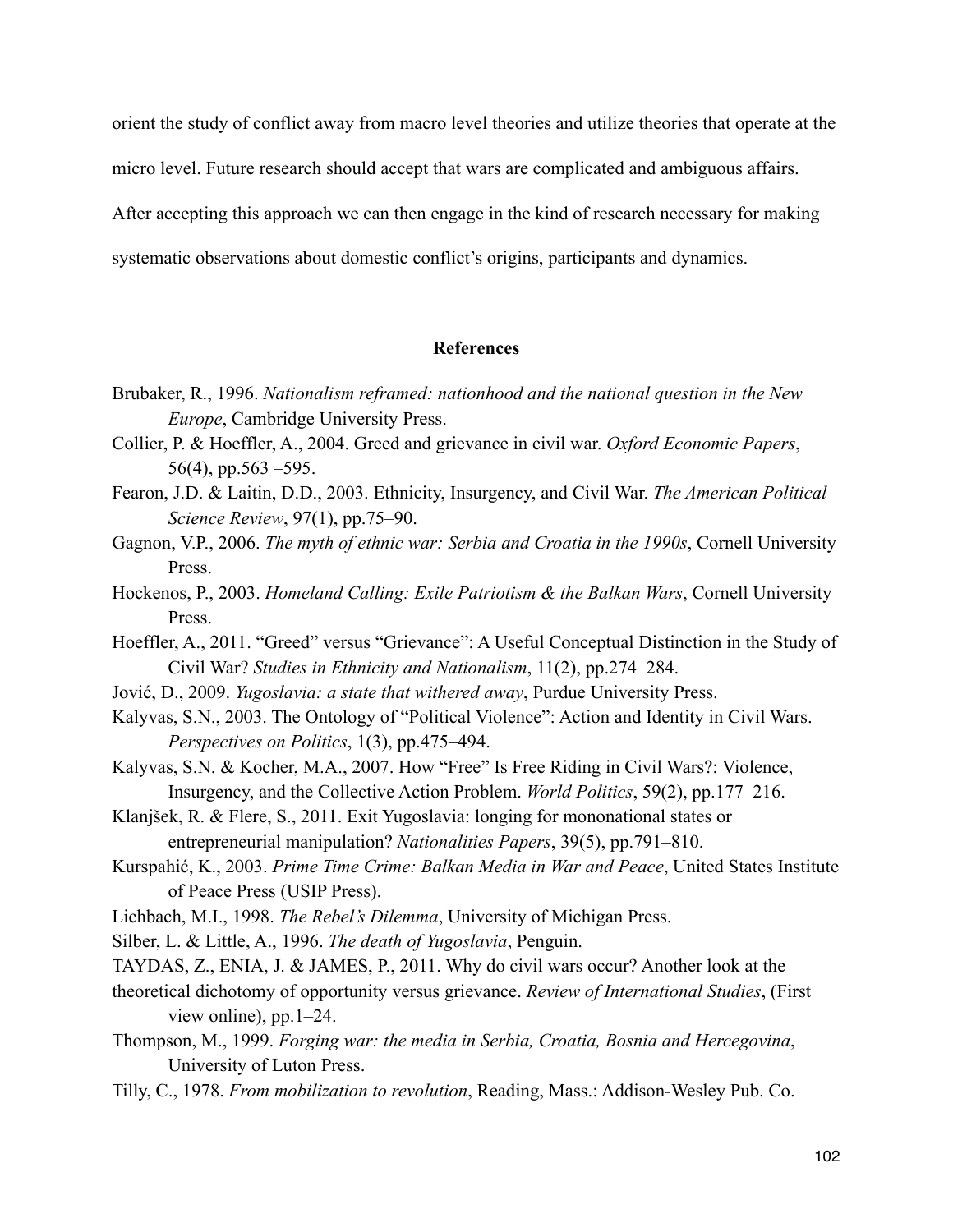- Weinstein, J.M., 2007. *Inside rebellion: the politics of insurgent violence*, Cambridge University Press.
- Weinstein, J.M., 2005. Resources and the Information Problem in Rebel Recruitment. *Journal of Conflict Resolution*, 49(4), pp.598–624.
- Wood, E., 2003. *Insurgent collective action and civil war in El Salvador*, Cambridge University Press.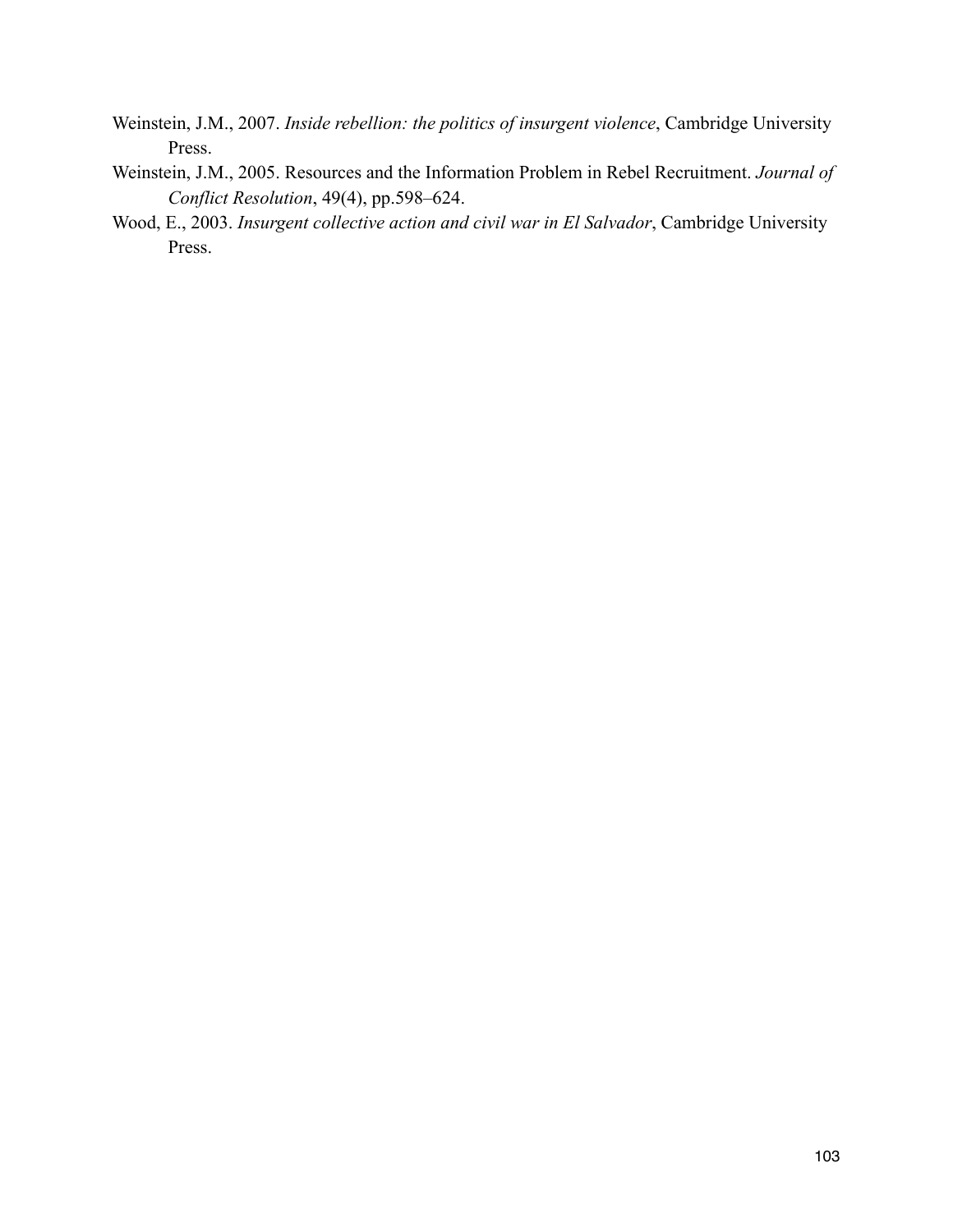## **Appendix A**

| <b>Information</b>                         | primary questions                                                                                                                                          | additional questions                                                                                                                                                     |
|--------------------------------------------|------------------------------------------------------------------------------------------------------------------------------------------------------------|--------------------------------------------------------------------------------------------------------------------------------------------------------------------------|
| Life long before the war                   | Could you tell us what life<br>was like a few years before<br>the war? What was your<br>job? How were things in<br>general?                                | How did you feel about the<br>Communists? Why?<br>(Family background)                                                                                                    |
| Life shortly before the war                | Had things changed much<br>just before the war? When<br>did they change?                                                                                   | In what way? What do you<br>think brought those<br>changes? Or why did they<br>change?                                                                                   |
| <b>Feelings toward Serbs</b>               | During Yugoslavia what<br>was life like between<br><b>Croats and Serbs? Were</b><br>there problems? If so what<br>kind of problems?                        | When did problems<br>appear? What do you think<br>were the causes of these<br>problems?                                                                                  |
| Participation in "struggle"<br>for Croatia | When did and how did you<br>begin serving for the<br>Homeland? Kad ste se i<br>kako stavili u službu<br>domovine?                                          | How did you understand<br>what was happening in the<br>country at the time?<br>How did you become<br>involved in that? What did<br>you think about doing such<br>things? |
| Risk and threat from<br>Serbian aggression | How did you understand<br>the threat facing Croats?<br>Kako ste doživljavali<br>prijetnju s kojom su se<br>suočavali Hrvati?                               | What do you think the<br>Serbs wanted in the war?                                                                                                                        |
| Joining HV or HOS                          | Could you describe how<br>you joined ZNG/HV/HOS?<br>How did you decide to<br>join? Where? How did you<br>feel once you joined? (If<br>HOS, ask why not HV) | What as happening in the<br>country at that time?                                                                                                                        |
| Life in HV or HOS                          | When did you begin to be<br>paid? What kind of<br>equipment did you<br>receive?                                                                            |                                                                                                                                                                          |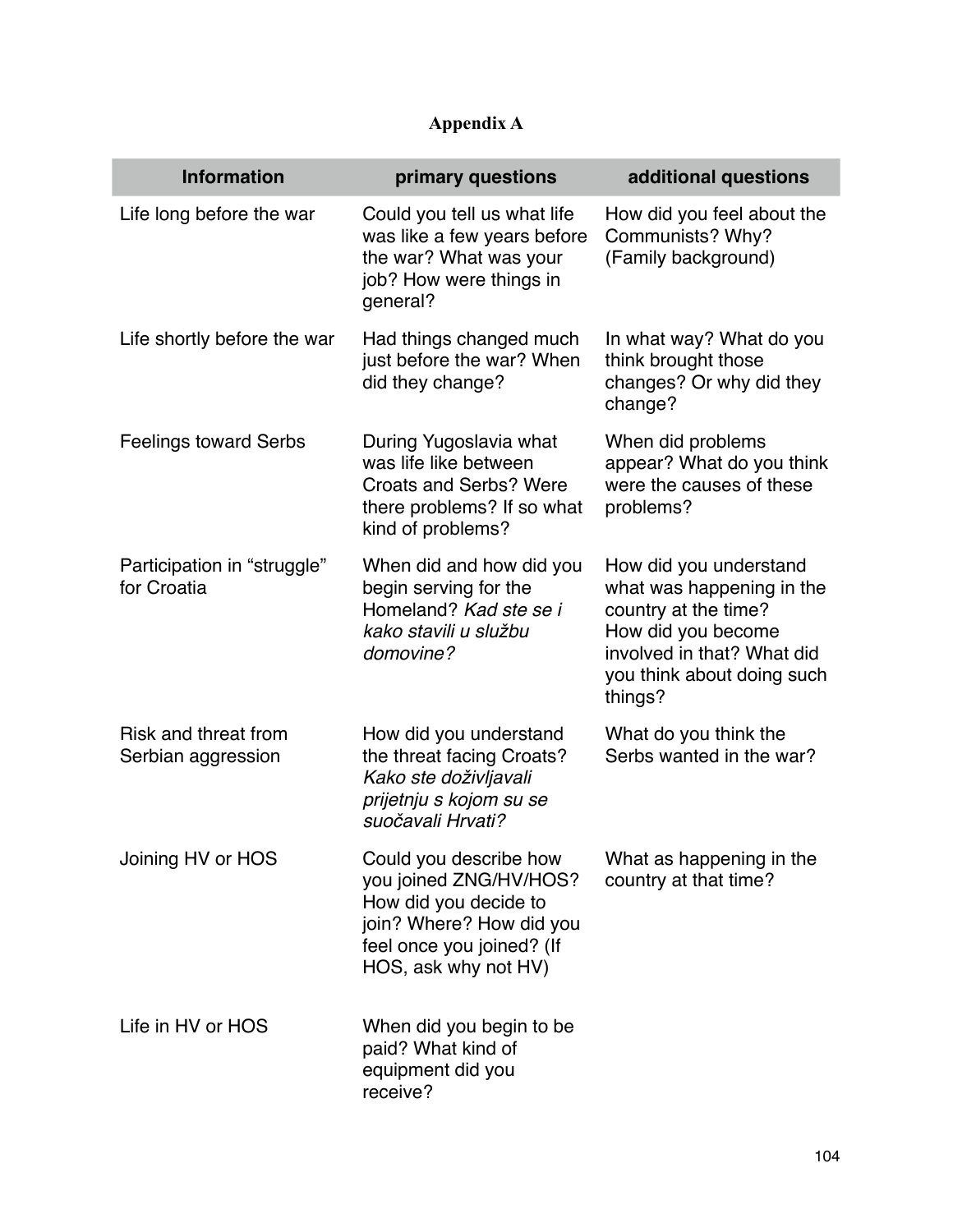| <b>Information</b>                        | primary questions                                                     | additional questions                                                         |
|-------------------------------------------|-----------------------------------------------------------------------|------------------------------------------------------------------------------|
| Goals                                     | What were your goals for<br>Croatia in the War in<br>Croatia?         |                                                                              |
| Political and ideological<br>organization | Which party did you<br>support in the 1991<br>election? Why that one? | What do you think were the<br>main differences between<br>HDZ, HSP, and SDP? |
| Perceptions                               | In your mind, when did the<br>war begin?                              |                                                                              |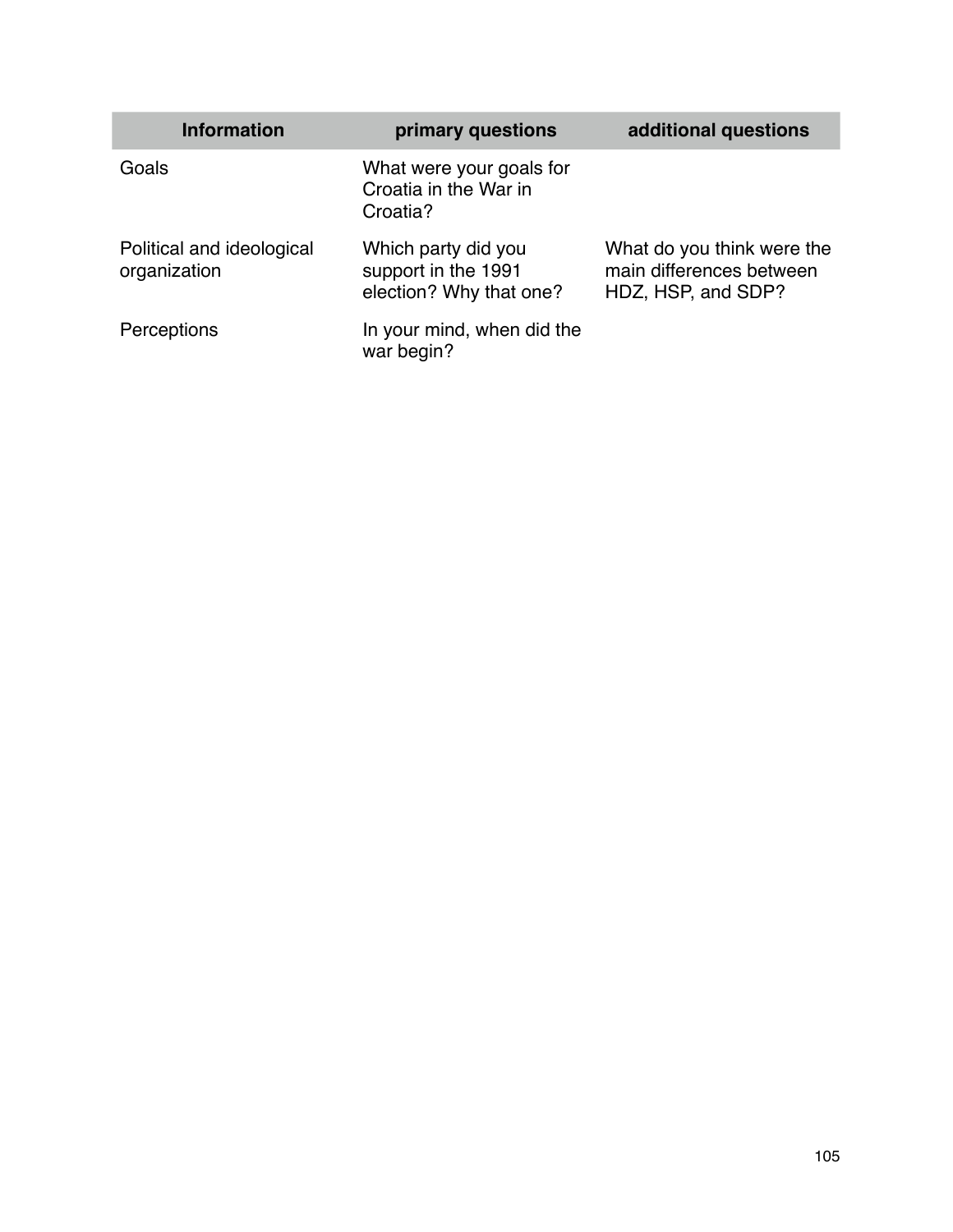## **Bibliography**

- Allcock, J.B., 2000. *Explaining Yugoslavia: By John B. Allcock*, Columbia University Press.
- Andreas, P., 2008. *Blue helmets and black markets: The business of survival in the siege of Sarajevo*, Cornell University Press.
- Bank, W. & Publications, W.B., 2003. *Breaking the Conflict Trap: Civil War and Development Policy*, World Bank Publications.
- Bax, M., 2000. Warlords, priests and the politics of ethnic cleansing: a case-study from rural Bosnia Hercegovina. *Ethnic and Racial Studies*, 23(1), pp.16–36.
- Bookman, M.Z., 1994. War and Peace: The Divergent Breakups of Yugoslavia and Czechoslovakia. *Journal of Peace Research*, 31(2), pp.175–187.
- Brubaker, R., 1996. *Nationalism reframed: nationhood and the national question in the New Europe*, Cambridge University Press.
- Bunce, V., 1999. *Subversive institutions: the design and the destruction of socialism and the state*, Cambridge University Press.
- Cohen, L.J., 2002. *Serpent in the bosom: the rise and fall of Slobodan Milošević*, Westview Press.
- Cohen, L.J. & Dragović-Soso, J., 2008. *State collapse in South-Eastern Europe: new perspectives on Yugoslavia's disintegration*, Atlasbooks Dist Serv.
- Collier, D., 1995. Review: Translating Quantitative Methods for Qualitative Researchers: The Case of Selection Bias. *The American Political Science Review*, 89(2), pp.461–466.
- Collier, D. & Mahoney, J., 1996. Insights and Pitfalls: Selection Bias in Qualitative Research. *World Politics*, 49(1), pp.56–91.
- Collier, P. & Sambanis, N., 2005. *Understanding civil war: evidence and analysis*, World Bank.
- Collier, Paul & Hoeffler, A., 2004. Greed and grievance in civil war. *Oxford Economic Papers*, 56(4), pp.563 –595.
- Collier, Paul & Hoeffler, A., 1998. On economic causes of civil war. *Oxford Economic Papers*,  $50(4)$ , pp.563  $-573$ .
- Collier, Paul, Hoeffler, A. & Söderbom, M., 2004. On the Duration of Civil War. *Journal of Peace Research*, 41(3), pp.253–273.
- Collier, Paul & Sambanis, Nicholas, 2002. Understanding Civil War: A New Agenda. *The Journal of Conflict Resolution*, 46(1), pp.3–12.
- Collier, Paul. & Sambanis, Nicholas, 2005. Understanding Civil War (Volume 2) cEvidence and Analysis.
- Collier, Paul. & World Bank., 2000. *Economic causes of civil conflict and their implications for policy*, Washington, D.C.: World Bank].
- Coogan, T.P., 2002. *The Troubles: Ireland's Ordeal and the Search for Peace*, Palgrave Macmillan.
- Davenport, C., 2000. *Paths to State Repression: Human Rights Violations and Contentious Politics*, Rowman & Littlefield Publishers.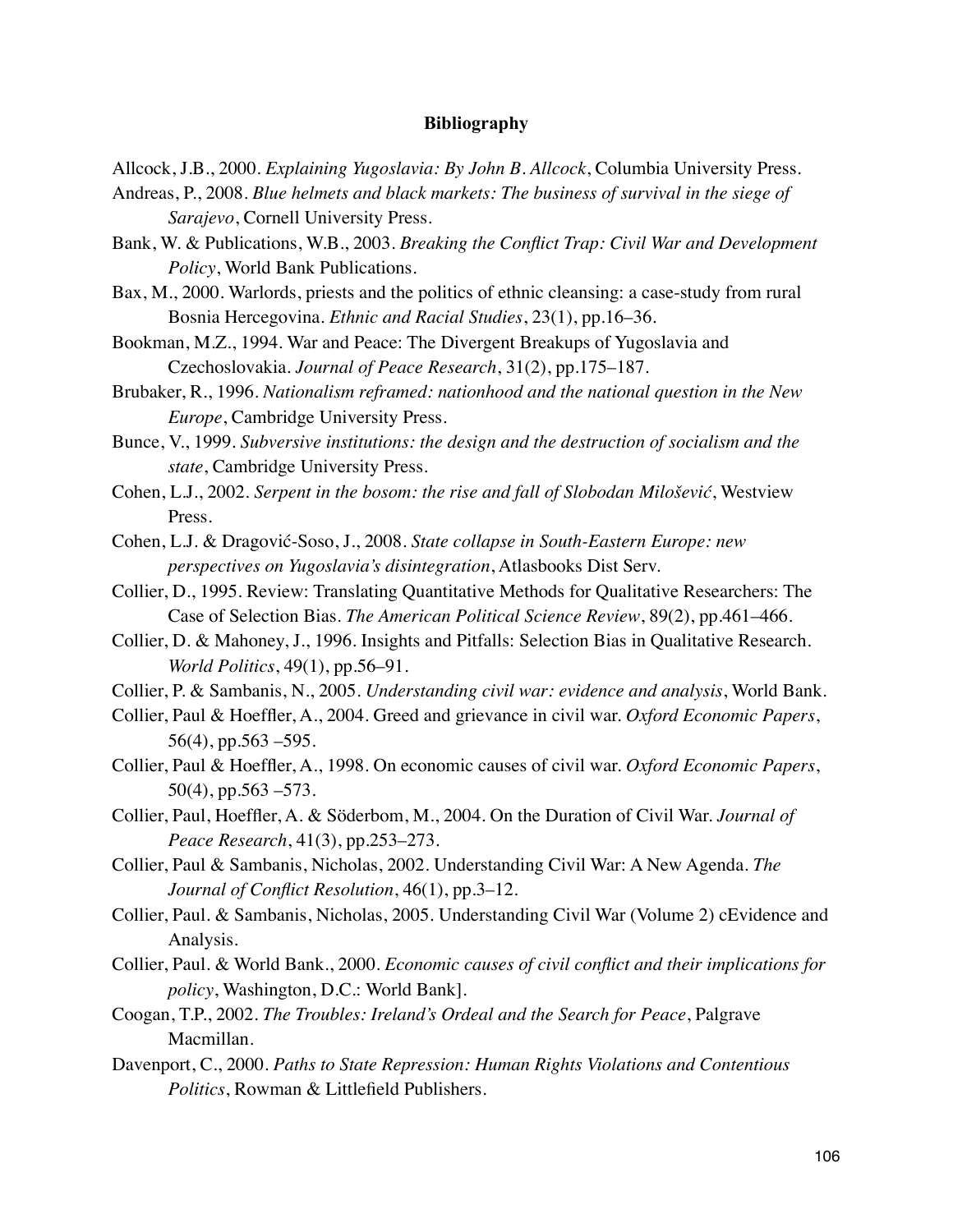- DeNardo, J., 1985. *Power in numbers: the political strategy of protest and rebellion*, Princeton, N.J.; Guildford: Princeton University Press.
- Dizdarević, R., 2009. *From the death of Tito to the death of Yugoslavia*, Šahinpašić.
- Dragović-Soso, J., 2002. *Saviours of the nation: Serbia's intellectual opposition and the revival of nationalism*, McGill-Queen's University Press.
- Elbadawi, I. & Sambanis, Nicholas, 2002. How Much War Will We See? Explaining the Prevalence of Civil War. *The Journal of Conflict Resolution*, 46(3), pp.307–334.
- Fearon, J.D. & Laitin, D.D., 2003. Ethnicity, Insurgency, and Civil War. *The American Political Science Review*, 97(1), pp.75–90.
- Fox, J., 2008. *Applied Regression Analysis and Generalized Linear Models*, SAGE Publications.
- Francisco, R. A., 2010. *Collective Action Theory and Empirical Evidence*, Springer.
- Francisco, R. A., 2009. *Dynamics of Conflict*, Springer.
- Francisco, Ronald A., 1996. Coercion and Protest: An Empirical Test in Two Democratic States. *American Journal of Political Science*, 40(4), pp.1179–1204.
- Francisco, Ronald A., 1995. The Relationship between Coercion and Protest: An Empirical Evaluation in Three Coercive States. *The Journal of Conflict Resolution*, 39(2), pp. 263–282.
- Gagnon, V.P., 2006. *The myth of ethnic war: Serbia and Croatia in the 1990s*, Cornell University Press.
- George, A.L. & Bennett, A., 2005. *Case studies and theory development in the social sciences*, MIT Press.
- Gerner, D.J. et al., 1994. Machine Coding of Event Data Using Regional and International Sources. *International Studies Quarterly*, 38(1), pp.91–119.
- Glenny, M., 2000. *The Balkans: nationalism, war, and the Great Powers, 1804-1999*, Viking.
- Goodman, L.A., 1961. Snowball Sampling. *The Annals of Mathematical Statistics*, 32(1), pp.148–170.
- Gurr, T.R. & Studies, W.W.S. of P. and I.A.C. of I., 1970. *Why men rebel*, Published for the Center of International Studies, Princeton University [by] Princeton University Press.
- Hammel, E.A., 1968. *Alternative social structures and ritual relations in the Balkans*, Prentice- Hall.
- Hardin, R., 1997. *One for all: the logic of group conflict*, Princeton University Press.
- Hockenos, P., 2003. *Homeland Calling: Exile Patriotism & the Balkan Wars*, Cornell University Press.
- Hoeffler, A., 2011. "Greed" versus "Grievance": A Useful Conceptual Distinction in the Study of Civil War? *Studies in Ethnicity and Nationalism*, 11(2), pp.274–284.
- Holbrooke, R., 1999. *To end a war*, modern library.
- Isaac, J.C., 2012. New Approaches to the Study of Violence. *Perspectives on Politics*, 10(02), pp. 235–241.
- Jović, D., 2009. *Yugoslavia: a state that withered away*, Purdue University Press.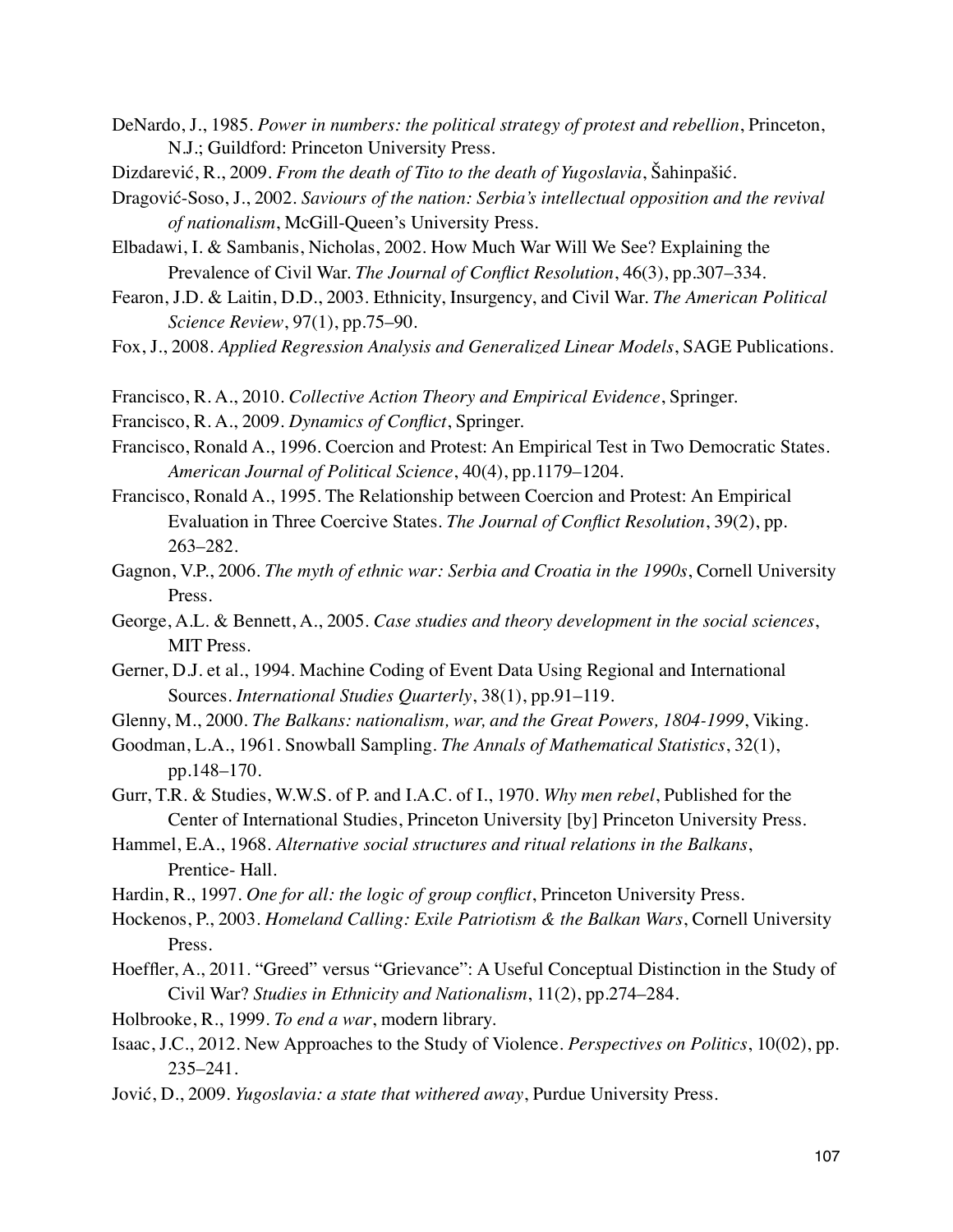- Judah, T., 2000. *The Serbs: history, myth and the destruction of Yugoslavia*, Yale University Press.
- Kalyvas, S.N., 2003. The Ontology of "Political Violence": Action and Identity in Civil Wars. *Perspectives on Politics*, 1(3), pp.475–494.
- Kalyvas, S.N. & Kocher, Mathew Adam, 2007. How "Free" Is Free Riding in Civil Wars?: Violence, Insurgency, and the Collective Action Problem. *World Politics*, 59(2), pp.177– 216.
- Kalyvas, Stathis & Nicholas Sambanis, 2005. Bosnia's Civil War: Origins and Violence Dynamics. In *Understanding civil war: evidence and analysis*. pp. 191–230.
- Kaufman, S.J., 1996. Spiraling to Ethnic War: Elites, Masses, and Moscow in Moldova's Civil War. *International Security*, 21(2), pp.108–138.
- King, G., Keohane, R.O. & Verba, S., 1994. *Designing social inquiry: scientific inference in qualitative research*, Princeton University Press.
- Klandermans, B., 1984. Mobilization and Participation: Social-Psychological Expansisons of Resource Mobilization Theory. *American Sociological Review*, 49(5), pp.583–600.
- Klanjšek, R. & Flere, S., 2011. Exit Yugoslavia: longing for mononational states or entrepreneurial manipulation? *Nationalities Papers*, 39(5), pp.791–810.
- Kocher, Matthew Adam, Pepinsky, T.B. & Kalyvas, S.N., 2011. Aerial Bombing and Counterinsurgency in the Vietnam War. *American Journal of Political Science*, 55(2), pp. 201–218.
- Kurspahić, K., 2003. *Prime Time Crime: Balkan Media in War and Peace*, United States Institute of Peace Press (USIP Press).
- Lampe, J., 2000. *Yugoslavia as history: twice there was a country*, Cambridge University Press.
- Lichbach, M. I., 1998. *The Rebel's Dilemma*, University of Michigan Press.
- Lichbach, Mark I., 1998. CONTENDING THEORIES OF CONTENTIOUS POLITICS AND THE STRUCTURE-ACTION PROBLEM OF SOCIAL ORDER. *Annual Review of Political Science*, 1(1), pp.401–424.
- Lichbach, Mark Irving, 1987. Deterrence or Escalation? The Puzzle of Aggregate Studies of Repression and Dissent. *The Journal of Conflict Resolution*, 31(2), pp.266–297.
- Loyd, A., 2001. *My War Gone By, I Miss it So*, Penguin Group (USA) Incorporated.
- Maass, P., 1997. *Love Thy Neighbor: A Story of War*, Knopf Doubleday Publishing Group.
- Mann, M., 2005. *The dark side of democracy: explaining ethnic cleansing*, Cambridge University Press.
- Mazower, M., 2008. *Hitler's Empire: Nazi rule in occupied Europe*, Allen Lane.

Mazzei, J., 2009. *Death squads or self-defense forces?: how paramilitary groups emerge and challenge democracy in Latin America*, University of North Carolina Press.

- Mueller, J., 2000. The Banality of "Ethnic War". *International Security*, 25(1), pp.42–70.
- Olson, M., 1965. *The logic of collective action: public goods and the theory of groups*, Harvard University Press.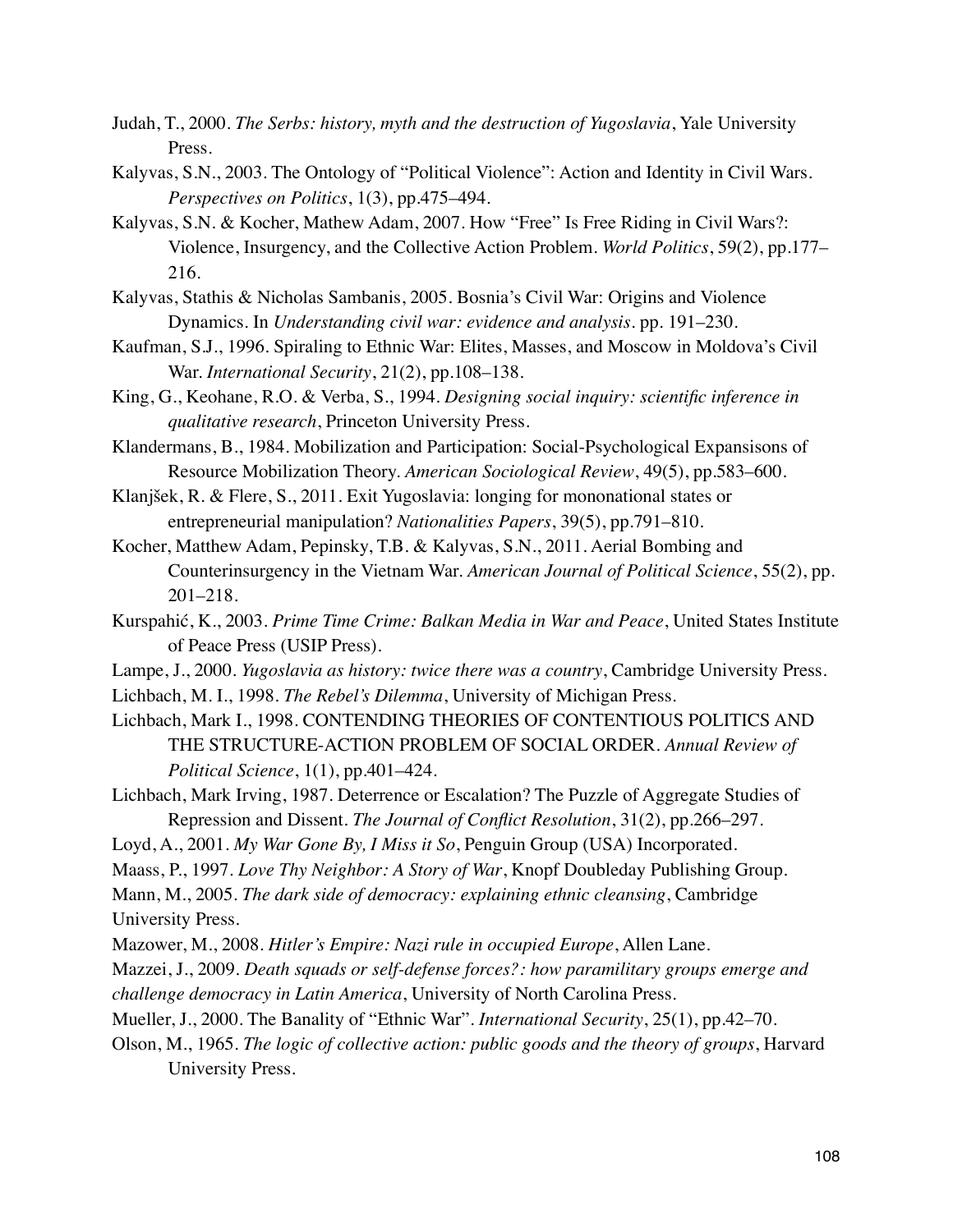- Radelić, Zdenko et al., 2006. *Stvaranje hrvatske države i Domovinski rat*, Zagreb, Croatia: Školska Knjiga.
- Ramet, S., 2005. *Thinking about Yugoslavia: scholarly debates about the Yugoslav breakup and the wars in Bosnia and Kosovo*, Cambridge University Press.
- Ramet, S. P, 1992. *Nationalism and federalism in Yugoslavia, 1962-1991*, Indiana University Press.
- Ramet, Sabrina P., 2011. Croatia and Serbia since 1991: An Assessment of Their Similarities and Differences. *Journal of Communist Studies and Transition Politics*, 27(2), pp.263–290.
- Sageman, M., 2011. *Understanding Terror Networks*, University of Pennsylvania Press, Incorporated.
- Salisbury, R.H., 1969. An Exchange Theory of Interest Groups. *Midwest Journal of Political Science*, 13(1), pp.1–32.
- Sambanis, Nicholas, 2001. Do Ethnic and Nonethnic Civil Wars Have the Same Causes?: A Theoretical and Empirical Inquiry (Part 1). *The Journal of Conflict Resolution*, 45(3), pp. 259–282.
- Sambanis, Nicholas, 2004. Using Case Studies to Expand Economic Models of Civil War. *Perspectives on Politics*, 2(2), pp.259–279.
- Schmider, K., 2011. Failed Counterinsurgency in Wartime Yugoslavia: A Comment. *The Journal of Slavic Military Studies*, 24(4), pp.718–721.
- Silber, L. & Little, A., 1996. *The death of Yugoslavia*, Penguin..
- Staniland, P., 2012. Organizing Insurgency: Networks, Resources, and Rebellion in South Asia. *International Security*, 37(1), pp.142–177.
- Stewart, C.S., 2008. *Hunting the tiger: the fast life and violent death of the Balkans' most dangerous man*, St. Martin's Press.
- Tanner, M., 2001. *Croatia: a nation forged in war*, Yale Nota Bene.
- Tarrow, S., 2007. Inside Insurgencies: Politics and Violence in an Age of Civil War. *Perspectives on Politics*, 5(3), pp.587–600.
- TAYDAS, Z., ENIA, J. & JAMES, P., 2011. Why do civil wars occur? Another look at the theoretical dichotomy of opportunity versus grievance. *Review of International Studies*, (First view online), pp.1–24.
- Thompson, M., 1999. *Forging war: the media in Serbia, Croatia, Bosnia and Hercegovina*, University of Luton Press. Tilly, C., 2005. *Identities, boundaries, and social ties*, Boulder,
- CO [etc.]: Paradigm Publishers.

Tilly, Charles., 19781978. *From mobilization to revolution*, Reading, Mass.: Addison-Wesley Pub. Co.

- Tilly, C., 2005. *Identities, boundaries, and social ties,* Boulder, CO: Paradigm Publishers.
- Tolstoy, L., 2008. *War and Peace, trans. Richard Pevear and Larissa Volokhonsky*, New York: Knopf.
- Trifkovic, G., 2011. A Case of Failed Counter-Insurgency: Anti-Partisan Operations in Yugoslavia 1943. *The Journal of Slavic Military Studies*, 24(2), pp.314–336.